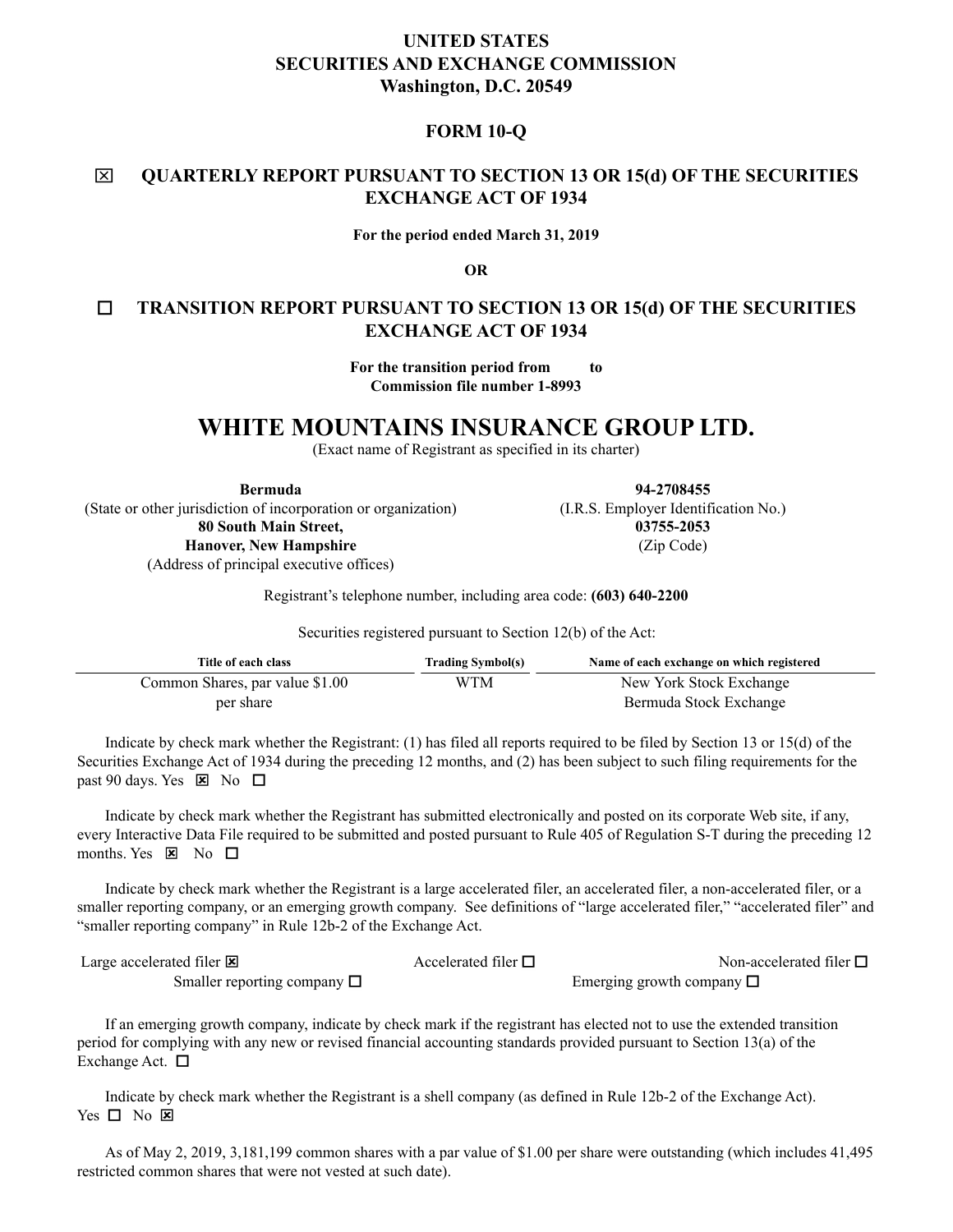# **WHITE MOUNTAINS INSURANCE GROUP, LTD.**

# **Table of Contents**

|                    |                                                                                                               | Page No. |
|--------------------|---------------------------------------------------------------------------------------------------------------|----------|
| PART I.            | <b>FINANCIAL INFORMATION</b>                                                                                  |          |
| Item 1.            | <b>Financial Statements (Unaudited)</b>                                                                       |          |
|                    | Consolidated Balance Sheets, March 31, 2019 and December 31, 2018                                             | 1        |
|                    | Consolidated Statements of Operations and Comprehensive Income,<br>Three Months Ended March 31, 2019 and 2018 | 3        |
|                    | Consolidated Statements of Changes in Equity, Three Months Ended March 31, 2019 and 2018                      | 5        |
|                    | Consolidated Statements of Cash Flows, Three Months Ended March 31, 2019 and 2018                             | 6        |
|                    | Notes to Consolidated Financial Statements                                                                    | 7        |
| Item 2.            | Management's Discussion and Analysis of Financial Condition and Results of Operations                         | 39       |
|                    | Results of Operations for the Three Months Ended March 31, 2019 and 2018                                      | 39       |
|                    | Liquidity and Capital Resources                                                                               | 53       |
|                    | Fair Value Considerations                                                                                     | 57       |
|                    | Non-GAAP Financial Measures                                                                                   | 59       |
|                    | <b>Critical Accounting Estimates</b>                                                                          | 61       |
|                    | Forward-Looking Statements                                                                                    | 61       |
| Item 3.            | <b>Quantitative and Qualitative Disclosures About Market Risk</b>                                             | 61       |
| Item 4.            | <b>Controls and Procedures</b>                                                                                | 62       |
| PART II.           | <b>OTHER INFORMATION</b>                                                                                      | 62       |
| Items 1 through 6. |                                                                                                               | 62       |
| <b>SIGNATURES</b>  |                                                                                                               | 63       |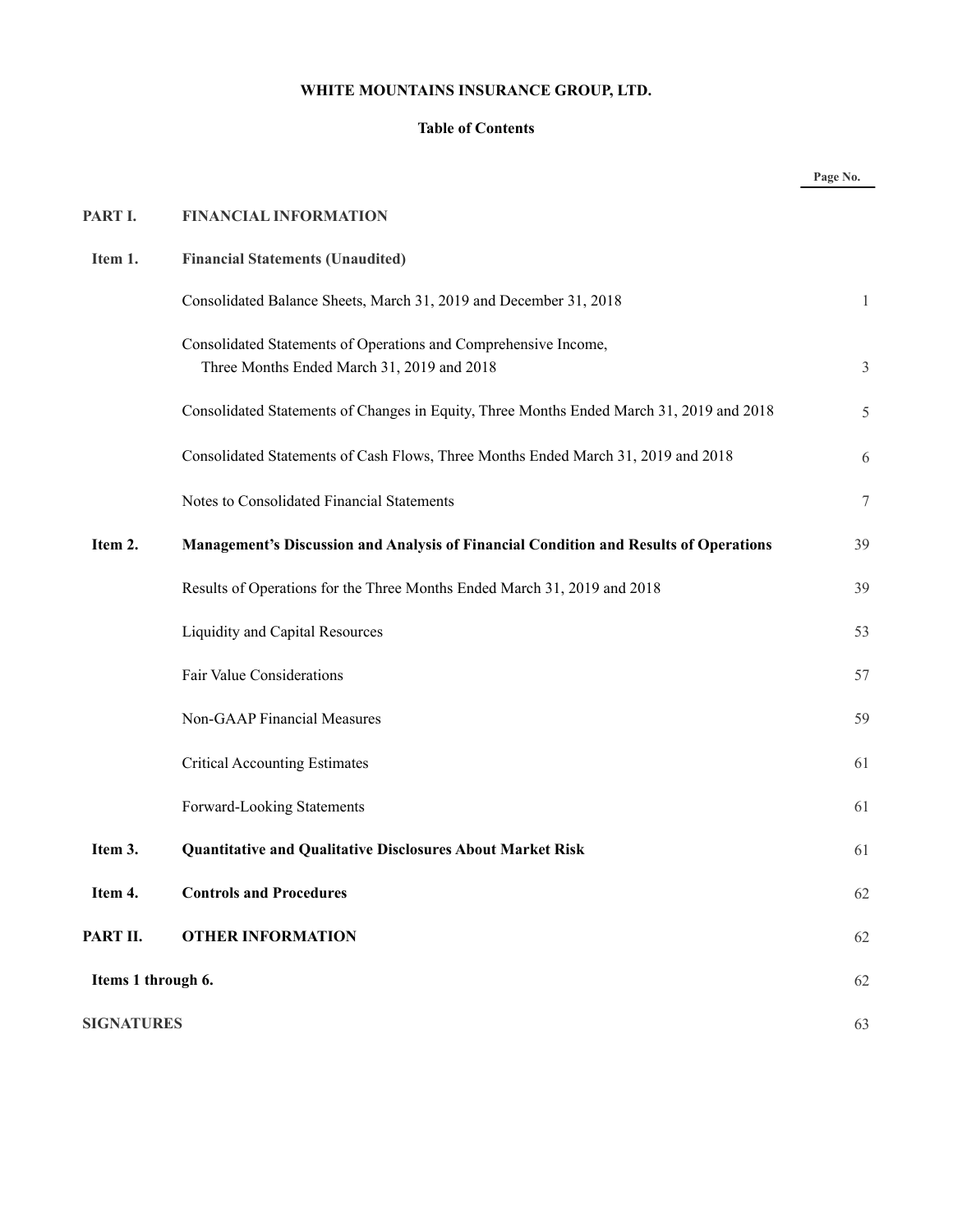# <span id="page-2-0"></span>**Part I. FINANCIAL INFORMATION.**

# <span id="page-2-2"></span><span id="page-2-1"></span>**Item 1. Financial Statements**

# **WHITE MOUNTAINS INSURANCE GROUP, LTD. CONSOLIDATED BALANCE SHEETS**

| Millions, except share and per share amounts        | March 31, 2019 | December 31, 2018    |               |         |  |
|-----------------------------------------------------|----------------|----------------------|---------------|---------|--|
| <b>Assets</b>                                       |                | <b>Unaudited</b>     |               |         |  |
| <b>Financial Guarantee (HG Global/BAM)</b>          |                |                      |               |         |  |
| Fixed maturity investments, at fair value           | \$             | 737.6                | <sup>\$</sup> | 701.4   |  |
| Short-term investments, at fair value               |                | 31.8                 |               | 66.9    |  |
| Total investments                                   |                | 769.4                |               | 768.3   |  |
| Cash                                                |                | 10.4                 |               | 12.5    |  |
| Insurance premiums receivable                       |                | 6.5                  |               | 6.4     |  |
| Deferred acquisition costs                          |                | 19.6                 |               | 19.0    |  |
| Accrued investment income                           |                | 5.4                  |               | 4.9     |  |
| Accounts receivable on unsettled investment sales   |                |                      |               |         |  |
| Other assets                                        |                | 17.1                 |               | 5.1     |  |
| <b>Total Financial Guarantee assets</b>             |                | 834.5                |               | 816.2   |  |
| <b>Specialty Insurance Distribution (NSM)</b>       |                |                      |               |         |  |
| Short-term investments, at fair value               |                |                      |               | 1.7     |  |
| Cash (restricted \$60.8 and \$50.0)                 |                | 84.5                 |               | 66.2    |  |
| Premium and commission receivable                   |                | 51.9                 |               | 44.0    |  |
| Goodwill and other intangible assets                |                | 488.7                |               | 486.2   |  |
| Other assets                                        |                | 36.0                 |               | 28.9    |  |
| Total Specialty Insurance Distribution assets       |                | 661.1                |               | 627.0   |  |
| Marketing Technology (MediaAlpha)                   |                |                      |               |         |  |
| Cash                                                |                |                      |               | 5.7     |  |
| Accounts receivable from publishers and advertisers |                |                      |               | 37.0    |  |
| Goodwill and other intangible assets                |                |                      | 43.4          |         |  |
| Other assets                                        |                |                      |               | 2.3     |  |
| <b>Total Marketing Technology assets</b>            |                |                      |               | 88.4    |  |
| <b>Other Operations</b>                             |                |                      |               |         |  |
| Fixed maturity investments, at fair value           |                | 394.4                |               | 376.1   |  |
| Short-term investments, at fair value               |                | 238.0                |               | 145.6   |  |
| Common equity securities, at fair value             |                | 905.0                |               | 925.6   |  |
| Other long-term investments                         |                | 497.6                |               | 325.6   |  |
| Total investments                                   |                | 2,035.0              |               | 1,772.9 |  |
| Cash                                                |                | 37.3                 |               | 25.9    |  |
| Accrued investment income                           |                | 5.9                  |               | 5.5     |  |
| Accounts receivable on unsettled investment sales   |                | 2.1                  |               |         |  |
| Goodwill and other intangible assets                |                | 21.5                 |               | 7.9     |  |
| Other assets                                        |                | 29.0                 |               | 15.5    |  |
| Assets held for sale                                |                | 3.3                  |               | 3.3     |  |
| <b>Total Other Operations assets</b>                |                | $2,\overline{134.1}$ |               | 1,831.0 |  |
| <b>Total assets</b>                                 | $\mathbf S$    | 3,629.7              | $\mathcal{S}$ | 3,362.6 |  |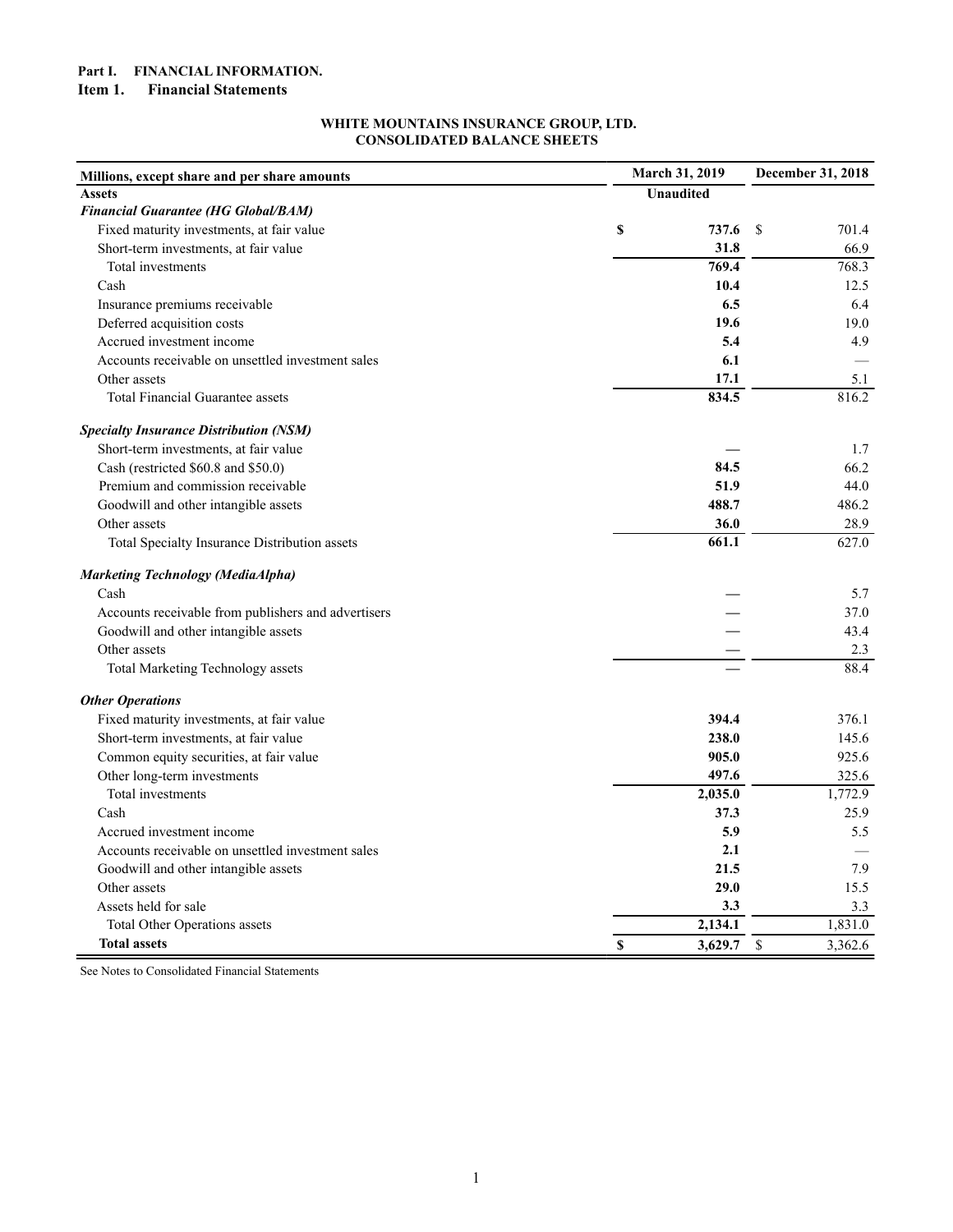# **CONSOLIDATED BALANCE SHEETS (CONTINUED)**

| Millions, except share and per share amounts                                                                                                      | <b>March 31, 2019</b> | December 31, 2018 |         |  |
|---------------------------------------------------------------------------------------------------------------------------------------------------|-----------------------|-------------------|---------|--|
| <b>Liabilities</b>                                                                                                                                | <b>Unaudited</b>      |                   |         |  |
| <b>Financial Guarantee (HG Global/BAM)</b>                                                                                                        |                       |                   |         |  |
| Unearned insurance premiums                                                                                                                       | \$<br>179.6           | -S                | 176.0   |  |
| Accrued incentive compensation                                                                                                                    | 10.1                  |                   | 20.4    |  |
| Accounts payable on unsettled investment purchases                                                                                                | 1.6                   |                   | 2.2     |  |
| Other liabilities                                                                                                                                 | 28.1                  |                   | 13.9    |  |
| Total Financial Guarantee liabilities                                                                                                             | 219.4                 |                   | 212.5   |  |
| <b>Specialty Insurance Distribution (NSM)</b>                                                                                                     |                       |                   |         |  |
| Debt                                                                                                                                              | 184.5                 |                   | 178.5   |  |
| Premiums payable                                                                                                                                  | 93.4                  |                   | 77.2    |  |
| Contingent consideration earnout liabilities                                                                                                      | 27.5                  |                   | 20.2    |  |
| Other liabilities                                                                                                                                 | 46.1                  |                   | 38.9    |  |
| <b>Total Specialty Insurance Distribution liabilities</b>                                                                                         | 351.5                 |                   | 314.8   |  |
| Marketing Technology (MediaAlpha)                                                                                                                 |                       |                   |         |  |
| Debt                                                                                                                                              |                       |                   | 14.2    |  |
| Amounts due to publishers and advertisers                                                                                                         |                       |                   | 27.0    |  |
| Other liabilities                                                                                                                                 |                       |                   | 5.7     |  |
| Total Marketing Technology liabilities                                                                                                            |                       |                   | 46.9    |  |
| <b>Other Operations</b>                                                                                                                           |                       |                   |         |  |
| Debt                                                                                                                                              | 10.9                  |                   |         |  |
| Accrued incentive compensation                                                                                                                    | 26.1                  |                   | 38.9    |  |
| Accounts payable on unsettled investment purchases                                                                                                | 4.0                   |                   | 5.0     |  |
| Other liabilities                                                                                                                                 | 39.5                  |                   | 26.3    |  |
| <b>Total Other Operations liabilities</b>                                                                                                         | 80.5                  |                   | 70.2    |  |
| <b>Total liabilities</b>                                                                                                                          | 651.4                 |                   | 644.4   |  |
| Equity                                                                                                                                            |                       |                   |         |  |
| White Mountains's common shareholders' equity                                                                                                     |                       |                   |         |  |
| White Mountains's common shares at \$1 par value per share—authorized 50,000,000<br>shares; issued and outstanding 3,181,199 and 3,173,115 shares | 3.2                   |                   | 3.2     |  |
| Paid-in surplus                                                                                                                                   | 582.6                 |                   | 580.8   |  |
| Retained earnings                                                                                                                                 | 2,542.3               |                   | 2,264.9 |  |
| Accumulated other comprehensive loss, after-tax:                                                                                                  |                       |                   |         |  |
| Net unrealized foreign currency translation losses and interest rate swap                                                                         | (6.1)                 |                   | (5.8)   |  |
| <b>Total White Mountains's common shareholders' equity</b>                                                                                        | 3,122.0               |                   | 2,843.1 |  |
| <b>Non-controlling interests</b>                                                                                                                  | (143.7)               |                   | (124.9) |  |
| <b>Total equity</b>                                                                                                                               | 2,978.3               |                   | 2,718.2 |  |
| <b>Total liabilities and equity</b>                                                                                                               | \$<br>3,629.7         | \$                | 3,362.6 |  |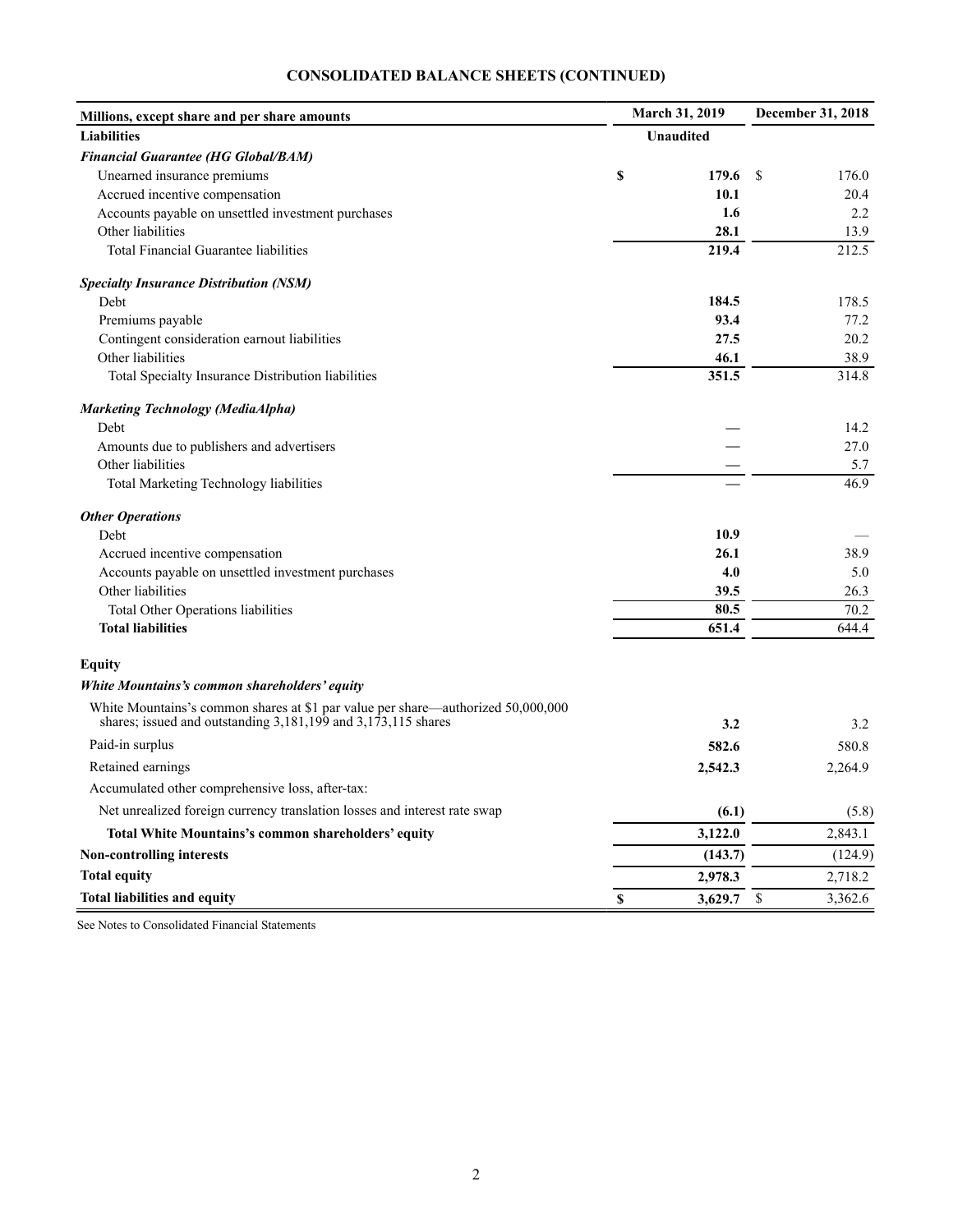### **WHITE MOUNTAINS INSURANCE GROUP, LTD. CONSOLIDATED STATEMENTS OF OPERATIONS (Unaudited)**

<span id="page-4-0"></span>

|                                                                         | Three Months Ended March 31, |                   |  |  |  |  |  |
|-------------------------------------------------------------------------|------------------------------|-------------------|--|--|--|--|--|
| <b>Millions</b>                                                         | 2019                         | 2018              |  |  |  |  |  |
| <b>Revenues:</b>                                                        |                              |                   |  |  |  |  |  |
| <b>Financial Guarantee (HG Global/BAM)</b>                              |                              |                   |  |  |  |  |  |
| Earned insurance premiums                                               | \$<br>4.2                    | \$<br>3.0         |  |  |  |  |  |
| Net investment income                                                   | 5.3                          | 3.7               |  |  |  |  |  |
| Net realized and unrealized investment gains (losses)                   | 11.8                         | (7.9)             |  |  |  |  |  |
| Other revenues                                                          | .6                           | $\cdot$           |  |  |  |  |  |
| Total Financial Guarantee revenues                                      | 21.9                         | (1.0)             |  |  |  |  |  |
| <b>Specialty Insurance Distribution (NSM)</b>                           |                              |                   |  |  |  |  |  |
| Commission revenues                                                     | 43.3                         |                   |  |  |  |  |  |
| Other revenues                                                          | 6.0                          |                   |  |  |  |  |  |
| Total Specialty Insurance Distribution revenues                         | 49.3                         |                   |  |  |  |  |  |
| Marketing Technology (MediaAlpha)                                       |                              |                   |  |  |  |  |  |
| Advertising and commission revenues                                     | 48.8                         | 70.1              |  |  |  |  |  |
| Other revenues                                                          |                              | 1.6               |  |  |  |  |  |
| <b>Total Marketing Technology revenues</b>                              | 48.8                         | 71.7              |  |  |  |  |  |
| <b>Other Operations</b>                                                 |                              |                   |  |  |  |  |  |
| Net investment income                                                   | 10.7                         | 16.0              |  |  |  |  |  |
| Net realized and unrealized investment gains (losses)                   | 119.1                        | (45.8)            |  |  |  |  |  |
|                                                                         | 182.2                        |                   |  |  |  |  |  |
| Realized and unrealized gains from the MediaAlpha Transaction           | 1.3                          | .9                |  |  |  |  |  |
| Advertising and commission revenues                                     |                              |                   |  |  |  |  |  |
| Other revenues                                                          | .3<br>313.6                  | $\cdot$ 3         |  |  |  |  |  |
| Total Other Operations revenues<br><b>Total revenues</b>                |                              | (28.6)            |  |  |  |  |  |
|                                                                         | 433.6                        | 42.1              |  |  |  |  |  |
| <b>Expenses:</b>                                                        |                              |                   |  |  |  |  |  |
| <b>Financial Guarantee (HG Global/BAM)</b>                              |                              |                   |  |  |  |  |  |
| Insurance acquisition expenses                                          | 1.3                          | 1.4               |  |  |  |  |  |
| General and administrative expenses                                     | 14.4                         | 11.9              |  |  |  |  |  |
| Total Financial Guarantee expenses                                      | 15.7                         | 13.3              |  |  |  |  |  |
| <b>Specialty Insurance Distribution (NSM)</b>                           |                              |                   |  |  |  |  |  |
| General and administrative expenses                                     | 25.1                         |                   |  |  |  |  |  |
| Broker commission expense                                               | 15.7                         |                   |  |  |  |  |  |
| Change in fair value of contingent consideration                        |                              |                   |  |  |  |  |  |
| earnout liabilities                                                     | 1.3                          |                   |  |  |  |  |  |
| Amortization of other intangible assets                                 | 5.0                          |                   |  |  |  |  |  |
| Interest expense                                                        | 3.7                          |                   |  |  |  |  |  |
| Total Specialty Insurance Distribution expenses                         | 50.8                         |                   |  |  |  |  |  |
| Marketing Technology (MediaAlpha)                                       |                              |                   |  |  |  |  |  |
| Cost of sales                                                           | 40.6                         | 57.4              |  |  |  |  |  |
| General and administrative expenses                                     | 12.5                         | 11.2              |  |  |  |  |  |
| Amortization of other intangible assets                                 | 1.6                          | 2.9               |  |  |  |  |  |
| Interest expense                                                        | $\cdot$ <sup>2</sup>         | $\cdot$           |  |  |  |  |  |
| <b>Total Marketing Technology expenses</b>                              | 54.9                         | 71.9              |  |  |  |  |  |
| <b>Other Operations</b>                                                 |                              |                   |  |  |  |  |  |
| Cost of sales                                                           | 1.1                          | .7                |  |  |  |  |  |
| General and administrative expenses                                     | 29.4                         | 22.0              |  |  |  |  |  |
| Interest expense                                                        |                              | $\cdot$           |  |  |  |  |  |
| Total Other Operations expenses                                         | 30.5                         | 22.9              |  |  |  |  |  |
| <b>Total expenses</b>                                                   | 151.9                        | 108.1             |  |  |  |  |  |
| Pre-tax income (loss) from continuing operations                        | 281.7                        | (66.0)            |  |  |  |  |  |
| Income tax expense                                                      | (10.2)                       |                   |  |  |  |  |  |
| Net income (loss) from continuing operations                            | 271.5                        | (.7)<br>(66.7)    |  |  |  |  |  |
| Net gain from sale of discontinued operations, net of tax               | $\cdot$                      |                   |  |  |  |  |  |
| Net income (loss)                                                       | 272.2                        | $\cdot$<br>(66.6) |  |  |  |  |  |
|                                                                         |                              |                   |  |  |  |  |  |
| Net loss attributable to non-controlling interests                      | 12.2                         | 18.6              |  |  |  |  |  |
| Net income (loss) attributable to White Mountains's common shareholders | \$<br>284.4                  | \$<br>(48.0)      |  |  |  |  |  |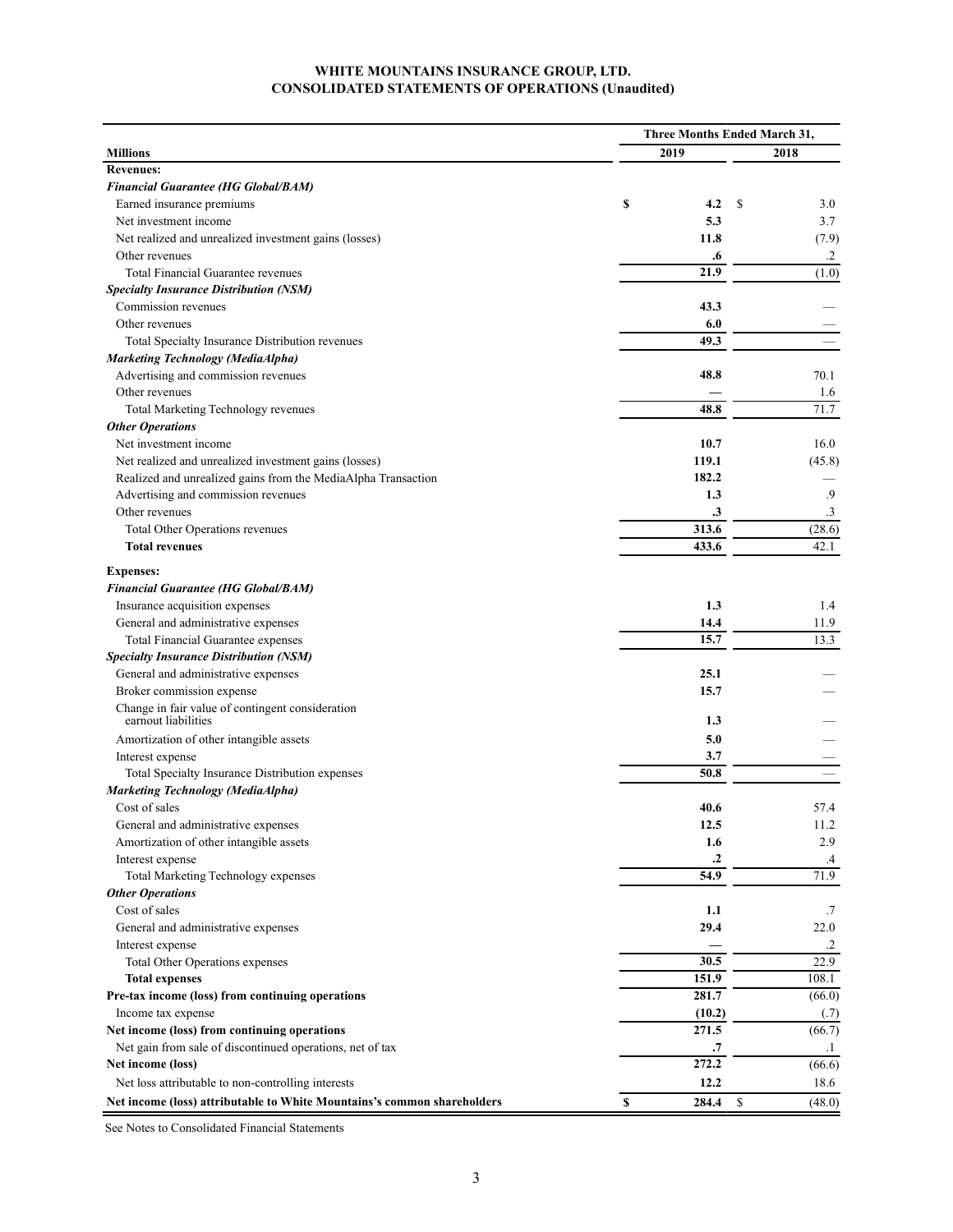# **WHITE MOUNTAINS INSURANCE GROUP, LTD. CONSOLIDATED STATEMENTS OF COMPREHENSIVE INCOME (Unaudited)**

|                                                                                      | Three Months Ended March 31, |       |  |        |  |  |  |  |  |
|--------------------------------------------------------------------------------------|------------------------------|-------|--|--------|--|--|--|--|--|
| <b>Millions</b>                                                                      |                              | 2019  |  | 2018   |  |  |  |  |  |
| Net income (loss) attributable to White Mountains's common<br>shareholders           | S                            | 284.4 |  | (48.0) |  |  |  |  |  |
| Other comprehensive loss, net of tax                                                 |                              | (.3)  |  |        |  |  |  |  |  |
| Comprehensive income                                                                 |                              | 284.1 |  | (48.0) |  |  |  |  |  |
| Comprehensive income (loss) attributable to non-controlling interests                |                              |       |  |        |  |  |  |  |  |
| Comprehensive income (loss) attributable to White Mountains's<br>common shareholders |                              | 284.1 |  | (48.0) |  |  |  |  |  |

See Notes to Consolidated Financial Statements.

# **WHITE MOUNTAINS INSURANCE GROUP, LTD. EARNINGS PER SHARE (Unaudited)**

|                                                                | Three Months Ended March 31, |       |      |         |  |  |  |  |
|----------------------------------------------------------------|------------------------------|-------|------|---------|--|--|--|--|
|                                                                |                              | 2019  |      | 2018    |  |  |  |  |
| Basic earnings (loss) per share                                |                              |       |      |         |  |  |  |  |
| Continuing operations                                          | \$                           | 89.42 | -S   | (12.85) |  |  |  |  |
| Discontinued operations                                        |                              | .22   |      | .03     |  |  |  |  |
| Total consolidated operations                                  |                              | 89.64 | -S   | (12.82) |  |  |  |  |
| Diluted earnings (loss) per share                              |                              |       |      |         |  |  |  |  |
| Continuing operations                                          | \$                           | 89.42 | - \$ | (12.85) |  |  |  |  |
| Discontinued operations                                        |                              | .22   |      | .03     |  |  |  |  |
| Total consolidated operations                                  |                              | 89.64 | S    | (12.82) |  |  |  |  |
| Dividends declared and paid per White Mountains's common share | S                            | 1.00  | -S   | 1.00    |  |  |  |  |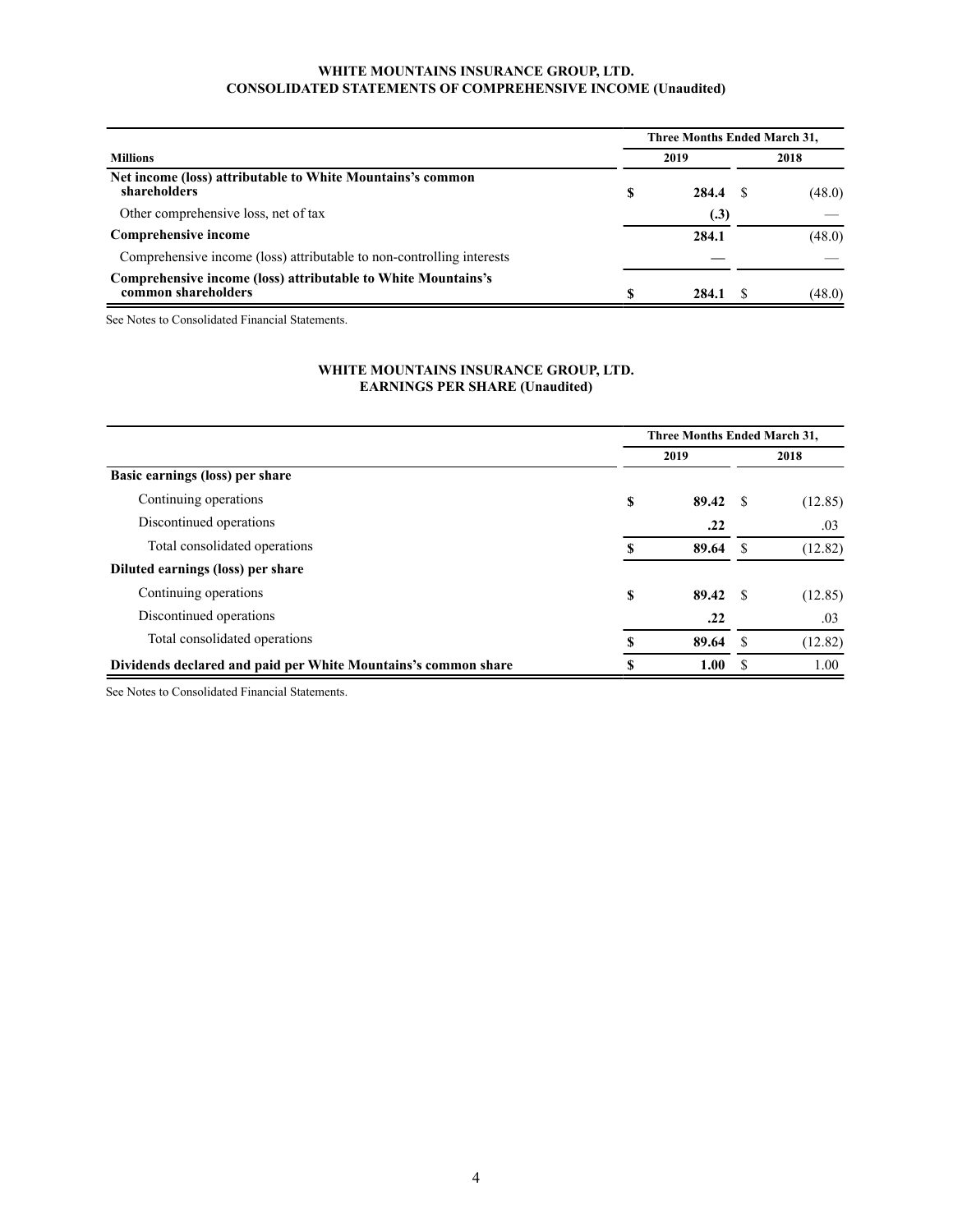# **WHITE MOUNTAINS INSURANCE GROUP, LTD. CONSOLIDATED STATEMENTS OF CHANGES IN EQUITY (Unaudited)**

<span id="page-6-0"></span>

|                                                      | <b>White Mountains's Common Shareholders' Equity</b> |                                             |                      |         |                    |       |              |           |                                 |         |    |                               |
|------------------------------------------------------|------------------------------------------------------|---------------------------------------------|----------------------|---------|--------------------|-------|--------------|-----------|---------------------------------|---------|----|-------------------------------|
| <b>Millions</b>                                      |                                                      | Common<br>shares<br>and paid-<br>in surplus | Retained<br>earnings |         | AOCI,<br>after tax |       | <b>Total</b> |           | Non-<br>controlling<br>interest |         |    | <b>Total</b><br><b>Equity</b> |
| <b>Balance at January 1, 2019</b>                    | \$                                                   | 584.0                                       | S                    | 2,264.9 | S                  | (5.8) | S            | 2,843.1   |                                 | (124.9) | -S | 2,718.2                       |
| Net income (loss)                                    |                                                      |                                             |                      | 284.4   |                    |       |              | 284.4     |                                 | (12.2)  |    | 272.2                         |
| Net change in foreign currency translation and other |                                                      |                                             |                      |         |                    | (.3)  |              | (.3)      |                                 |         |    | (.3)                          |
| Total comprehensive income (loss)                    |                                                      |                                             |                      | 284.4   |                    | (.3)  |              | 284.1     |                                 | (12.2)  |    | 271.9                         |
| Dividends declared on common shares                  |                                                      |                                             |                      | (3.2)   |                    |       |              | (3.2)     |                                 |         |    | (3.2)                         |
| Dividends to non-controlling interests               |                                                      |                                             |                      |         |                    |       |              |           |                                 | (.5)    |    | (.5)                          |
| Repurchases and retirements of common shares         |                                                      | (1.0)                                       |                      | (3.8)   |                    |       |              | (4.8)     |                                 |         |    | (4.8)                         |
| Capital contributions from BAM members, net of tax   |                                                      |                                             |                      |         |                    |       |              |           |                                 | 6.8     |    | 6.8                           |
| Net contributions from non-controlling interests     |                                                      |                                             |                      |         |                    |       |              |           |                                 | .7      |    | $\cdot$ .7                    |
| Amortization of restricted share awards              |                                                      | 2.5                                         |                      |         |                    |       |              | 2.5       |                                 |         |    | 2.5                           |
| Recognition of equity-based units of subsidiary      |                                                      | $\cdot$ 3                                   |                      |         |                    |       |              | $\cdot$ 3 |                                 |         |    | $\cdot$ 3                     |
| Effect of deconsolidation of MediaAlpha              |                                                      |                                             |                      |         |                    |       |              |           |                                 | (13.8)  |    | (13.8)                        |
| Acquisition of non-controlling interests             |                                                      |                                             |                      |         |                    |       |              |           |                                 | $\cdot$ |    | $\cdot$                       |
| <b>Balance at March 31, 2019</b>                     | S                                                    | 585.8                                       | \$                   | 2,542.3 | \$.                | (6.1) | S            | 3,122.0   | \$.                             | (143.7) | -S | 2,978.3                       |

|                                                      | <b>White Mountains's Common Shareholders' Equity</b> |       |                      |         |                    |       |       |         |                                 |         |                               |  |
|------------------------------------------------------|------------------------------------------------------|-------|----------------------|---------|--------------------|-------|-------|---------|---------------------------------|---------|-------------------------------|--|
| <b>Millions</b>                                      | Common<br>shares<br>and paid-<br>in surplus          |       | Retained<br>earnings |         | AOCI,<br>after tax |       | Total |         | Non-<br>controlling<br>interest |         | <b>Total</b><br><b>Equity</b> |  |
| Balance at January 1, 2018                           |                                                      | 670.6 | S                    | 2,823.2 |                    | (1.3) | S     | 3,492.5 |                                 | (131.7) | 3,360.8                       |  |
| Net loss                                             |                                                      |       |                      | (48.0)  |                    |       |       | (48.0)  |                                 | (18.6)  | (66.6)                        |  |
| Net change in foreign currency translation and other |                                                      |       |                      |         |                    |       |       |         |                                 |         |                               |  |
| Total comprehensive loss                             |                                                      |       |                      | (48.0)  |                    |       |       | (48.0)  |                                 | (18.6)  | (66.6)                        |  |
| Dividends declared on common shares                  |                                                      |       |                      | (3.8)   |                    |       |       | (3.8)   |                                 |         | (3.8)                         |  |
| Dividends to non-controlling interests               |                                                      |       |                      |         |                    |       |       |         |                                 | (.3)    | (.3)                          |  |
| Repurchases and retirements of common shares         |                                                      | (1.9) |                      | (6.4)   |                    |       |       | (8.3)   |                                 |         | (8.3)                         |  |
| Capital contributions from BAM members, net of tax   |                                                      |       |                      |         |                    |       |       |         |                                 | 4.2     | 4.2                           |  |
| Amortization of restricted share awards              |                                                      | 3.4   |                      |         |                    |       |       | 3.4     |                                 |         | 3.4                           |  |
| Recognition of equity-based units of subsidiary      |                                                      | 4.1   |                      |         |                    |       |       | 4.1     |                                 | 2.3     | 6.4                           |  |
| Dilution from equity-based units of subsidiary       |                                                      | (0.9) |                      |         |                    |       |       | (0.9)   |                                 | .9      |                               |  |
| Balance at March 31, 2018                            | S                                                    | 675.3 |                      | 2,765.0 | \$.                | (1.3) | S     | 3,439.0 |                                 | (143.2) | 3,295.8                       |  |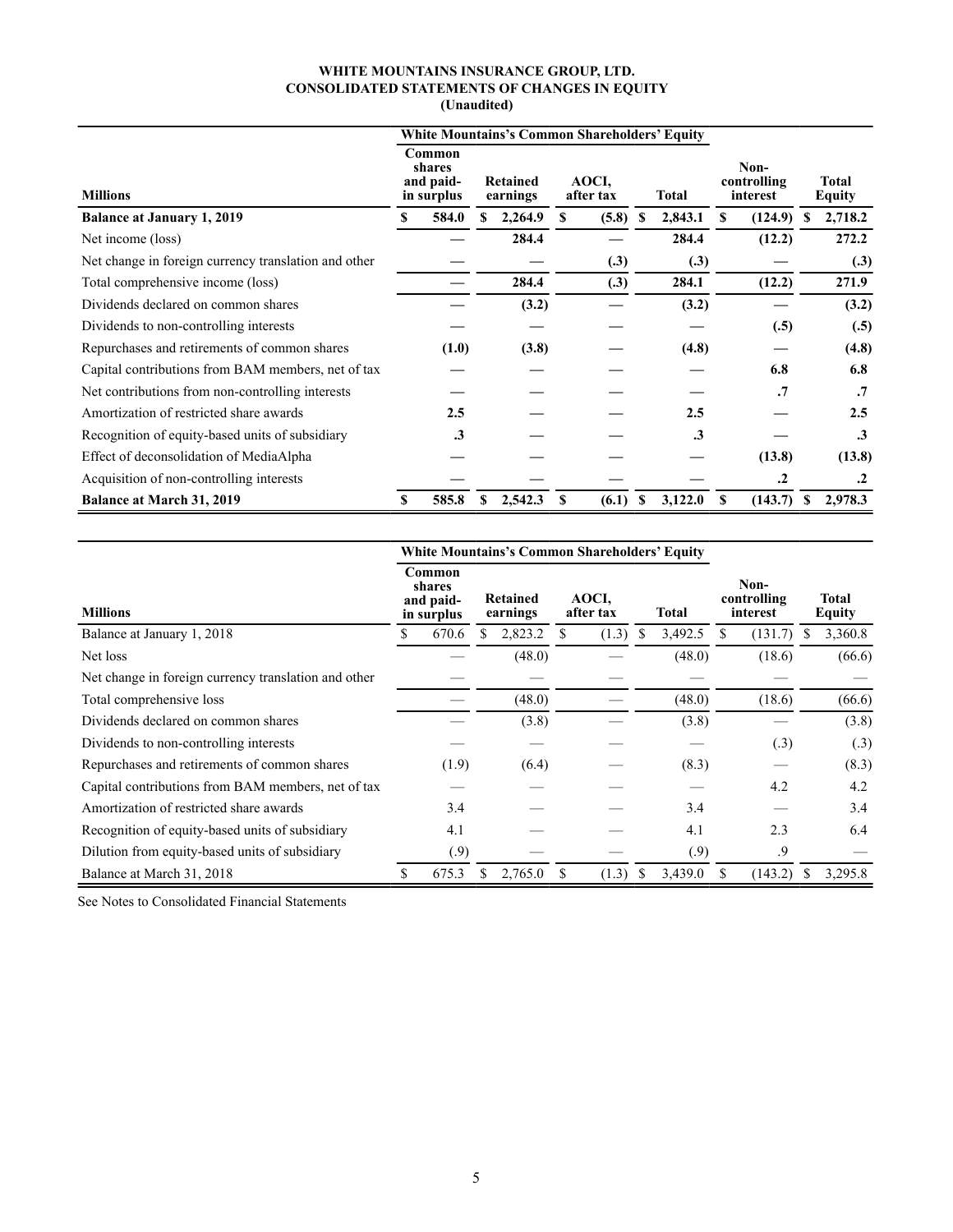#### **WHITE MOUNTAINS INSURANCE GROUP, LTD. CONSOLIDATED STATEMENTS OF CASH FLOWS (Unaudited)**

<span id="page-7-0"></span>

|                                                                                                                |             | <b>Three Months Ended March 31,</b> |                |  |  |
|----------------------------------------------------------------------------------------------------------------|-------------|-------------------------------------|----------------|--|--|
| <b>Millions</b>                                                                                                | 2019        |                                     | 2018           |  |  |
| Cash flows from operations:                                                                                    |             |                                     |                |  |  |
| Net income (loss)                                                                                              | \$<br>272.2 | S                                   | (66.6)         |  |  |
| Adjustments to reconcile net income to net cash used for operations:                                           |             |                                     |                |  |  |
| Net realized and unrealized investment (gains) losses                                                          | (245.6)     |                                     | 53.7           |  |  |
| Realized gain from the MediaAlpha Transaction                                                                  | (66.2)      |                                     |                |  |  |
| Deferred income expense (benefit)                                                                              | 7.5         |                                     | (.8)           |  |  |
| Net gain from sale of discontinued operations, net of tax                                                      | (.7)        |                                     | (.1)           |  |  |
| Amortization of restricted share and option awards                                                             | 2.8         |                                     | 3.2            |  |  |
| Amortization and depreciation                                                                                  | 8.3         |                                     | 4.8            |  |  |
| Other operating items:                                                                                         |             |                                     |                |  |  |
| Net change in unearned insurance premiums                                                                      | 3.6         |                                     | 3.4            |  |  |
| Net change in deferred acquisition costs                                                                       | (.6)        |                                     | (1.1)          |  |  |
| Net change in restricted cash                                                                                  | 10.8        |                                     |                |  |  |
| Net change in other assets and liabilities, net                                                                | (33.2)      |                                     | (41.3)         |  |  |
| Net cash used for operations - continuing operations                                                           | (41.1)      |                                     | (44.8)         |  |  |
| Net cash provided from operations - discontinued operations                                                    |             |                                     | $\cdot$        |  |  |
| Net cash (used for) provided from operations                                                                   | (41.1)      |                                     | (44.7)         |  |  |
| Cash flows from investing activities:                                                                          |             |                                     |                |  |  |
| Net change in short-term investments                                                                           | (55.3)      |                                     | (587.5)        |  |  |
| Sales of fixed maturity and convertible investments                                                            | 93.0        |                                     | 1,266.5        |  |  |
| Maturities, calls and paydowns of fixed maturity and convertible investments                                   | 25.6        |                                     | 40.6           |  |  |
| Sales of common equity securities                                                                              | 136.5       |                                     | 14.4           |  |  |
| Distributions and redemptions of other long-term investments and settlements of forward contracts              | 1.9         |                                     |                |  |  |
| Net settlement of investment cash flows and contributions with discontinued operations                         |             |                                     | (6.9)          |  |  |
| Purchases of other long-term investments                                                                       | (60.6)      |                                     | $\cdot$        |  |  |
| Purchases of common equity securities                                                                          |             |                                     | (46.0)         |  |  |
|                                                                                                                | (4.6)       |                                     | (109.4)        |  |  |
| Purchases of fixed maturity and convertible investments                                                        | (152.3)     |                                     | (537.1)        |  |  |
| Purchases of consolidated subsidiaries, net of cash acquired of \$0.4                                          | (9.6)       |                                     |                |  |  |
| Other investing activities, net                                                                                | (17.4)      |                                     | 42.8           |  |  |
| Net cash provided from investing activities - continuing operations                                            | (42.8)      |                                     | 77.5           |  |  |
| Net cash used for investing activities - discontinued operations                                               |             |                                     | (.1)           |  |  |
| Net cash provided from investing activities                                                                    | (42.8)      |                                     | 77.4           |  |  |
| Cash flows from financing activities:                                                                          |             |                                     |                |  |  |
| Draw down of debt and revolving line of credit                                                                 | 106.5       |                                     |                |  |  |
| Repayment of debt and revolving line of credit                                                                 | (14.8)      |                                     | (2.3)          |  |  |
| Cash dividends paid to the Company's common shareholders                                                       | (3.2)       |                                     | (3.8)          |  |  |
| Distribution to non-controlling interest shareholders                                                          | (27.6)      |                                     |                |  |  |
| Repurchase of shares from non-controlling interest shareholders                                                | (21.1)      |                                     |                |  |  |
| Proceeds from issuance of shares to non-controlling interest shareholders                                      | 62.7        |                                     |                |  |  |
| Capital contributions to non-controlling interest shareholders                                                 | .7          |                                     |                |  |  |
| Capital contributions from BAM members                                                                         | 7.9         |                                     | 4.9            |  |  |
| Fidus Re premium payment                                                                                       | (.7)        |                                     |                |  |  |
| Restricted share statutory withholding tax payments                                                            | (4.9)       |                                     | (8.4)          |  |  |
| Net cash used for financing activities - continuing operations                                                 | 105.5       |                                     | (9.6)          |  |  |
| Net cash used for financing activities - discontinued operations                                               |             |                                     |                |  |  |
| Net cash used for financing activities                                                                         | 105.5       |                                     | (9.6)          |  |  |
| Effect of exchange rate changes on cash                                                                        | .3          |                                     |                |  |  |
| Net change in cash during the period - continuing operations, including the effect of exchange<br>rate changes | 21.9        |                                     | 23.1           |  |  |
| Cash balances at beginning of period (includes restricted cash balances of \$50.0 and \$0.0)                   | 110.3       |                                     | 97.1           |  |  |
| Cash balances at end of period (includes restricted cash balances of \$60.8 and \$0.0)                         | \$<br>132.2 | $\overline{\mathcal{S}}$            | 120.2          |  |  |
| Supplemental cash flows information:                                                                           |             |                                     |                |  |  |
| Interest paid                                                                                                  | \$<br>(3.7) | S                                   | (.3)           |  |  |
| Net income tax refunds                                                                                         | \$          | \$                                  | $\overline{2}$ |  |  |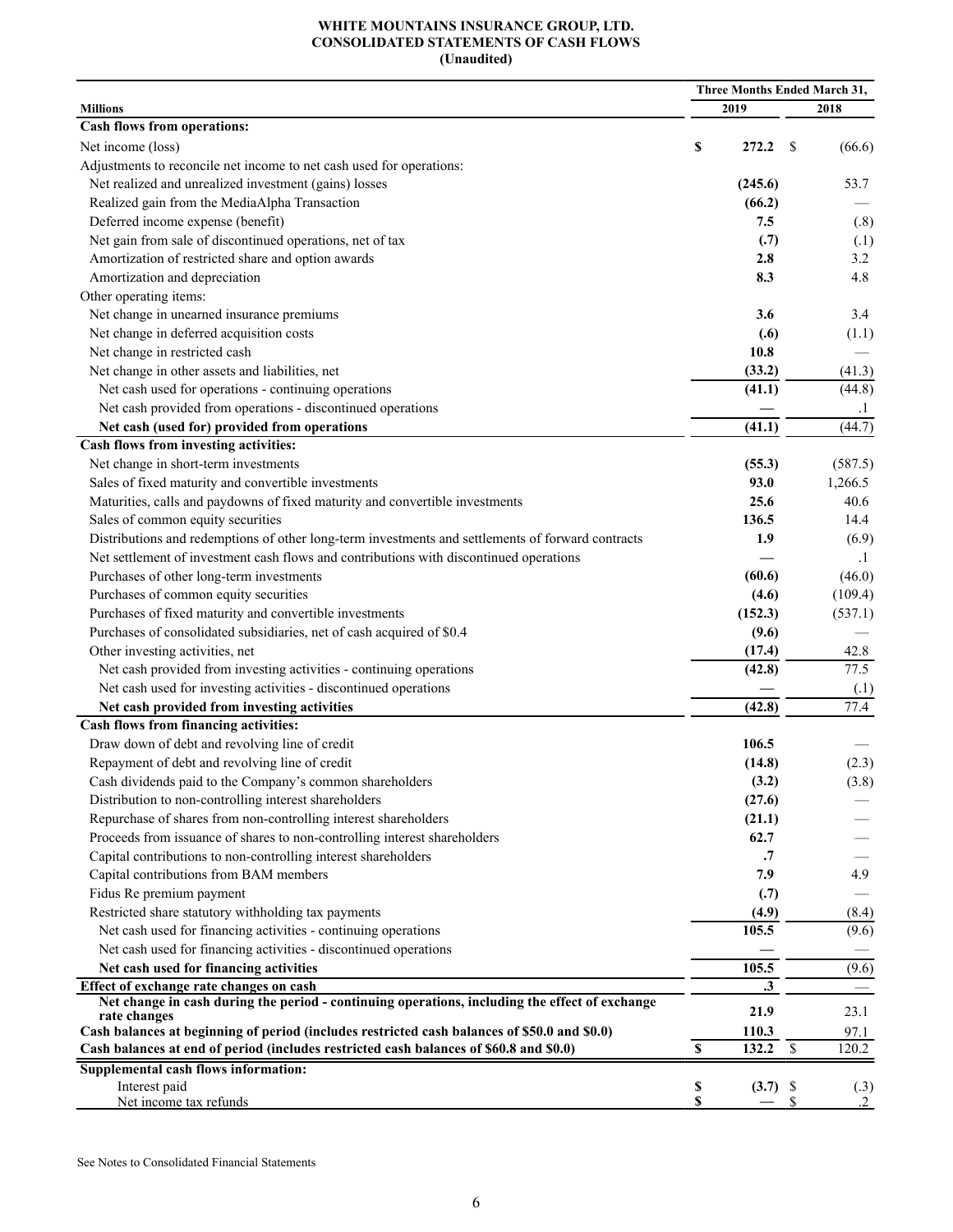# <span id="page-8-0"></span>**NOTES TO CONSOLIDATED FINANCIAL STATEMENTS (Unaudited)**

#### **Note 1. Basis of Presentation and Significant Accounting Policies**

#### **Basis of Presentation**

The Company is an exempted Bermuda limited liability company whose principal businesses are conducted through its insurance subsidiaries and other affiliates. The Company's headquarters is located at 26 Reid Street, Hamilton, Bermuda HM 11, its principal executive office is located at 80 South Main Street, Hanover, New Hampshire 03755-2053 and its registered office is located at Clarendon House, 2 Church Street, Hamilton, Bermuda HM 11.

The accompanying consolidated financial statements have been prepared in accordance with generally accepted accounting principles in the United States ("GAAP") and include the accounts of White Mountains Insurance Group, Ltd. (the "Company" or the "Registrant"), its subsidiaries (collectively with the Company, "White Mountains") and other entities required to be consolidated under GAAP.

#### *Consolidation Principles*

Under GAAP, the Company is required to consolidate any entity in which it holds a controlling financial interest. A controlling financial interest is usually in the form of an investment representing the majority of the subsidiary's voting interests. However, a controlling financial interest may also arise from a financial interest in a variable interest entity ("VIE") through arrangements that do not involve ownership of voting interests. The Company consolidates a VIE if it determines that it is the primary beneficiary. The primary beneficiary is defined as the entity who holds a variable interest that gives it both the power to direct the VIE's activities that most significantly impact its economic performance and the obligation to absorb losses of, or the right to receive returns from, the VIE that could potentially be significant to the VIE.

Intercompany transactions have been eliminated in consolidation. Certain amounts in the prior period financial statements have been reclassified to conform to the current presentation. These interim financial statements include all adjustments considered necessary by management to fairly state the financial position, results of operations and cash flows of White Mountains. These interim financial statements may not be indicative of financial results for the full year and should be read in conjunction with the Company's 2018 Annual Report on Form 10-K.

#### *Business Combinations*

White Mountains accounts for purchases of businesses using the acquisition method, which requires the measurement of assets acquired, including goodwill and other intangible assets, and liabilities assumed, including contingent liabilities, at their estimated fair values as of the acquisition date. The acquisition date fair values represent management's best estimates and are based upon established valuation techniques, reasonable assumptions and, where appropriate, valuations performed by independent third parties. In circumstances where additional information is required in order to determine the acquisition date fair value of balance sheet amounts, provisional amounts may be recorded as of the acquisition date and may be subject to subsequent adjustment throughout the measurement period, which is one year from the acquisition date. Measurement period adjustments are recognized in the period in which they are determined. The results of operations and cash flows of businesses acquired are included in the consolidated financial statements from the date of acquisition.

#### *Use of Estimates*

The preparation of financial statements in conformity with GAAP requires management to make estimates and assumptions that affect the reported amounts of assets and liabilities and disclosure of contingent assets and liabilities as of the date of the financial statements and the reported amounts of revenues and expenses during the reporting period. Actual results could differ from those estimates.

#### *Reportable Segments*

White Mountains has determined its reportable segments based on the nature of the underlying businesses, the manner in which the Company's subsidiaries and affiliates are organized and managed and the organization of the financial information provided to the chief operating decision maker to assess performance and make decisions regarding allocation of resources. White Mountains's reportable segments are HG Global/BAM, NSM, MediaAlpha (through February 26, 2019) and Other Operations. See **Note 14 — "Segment Information"**.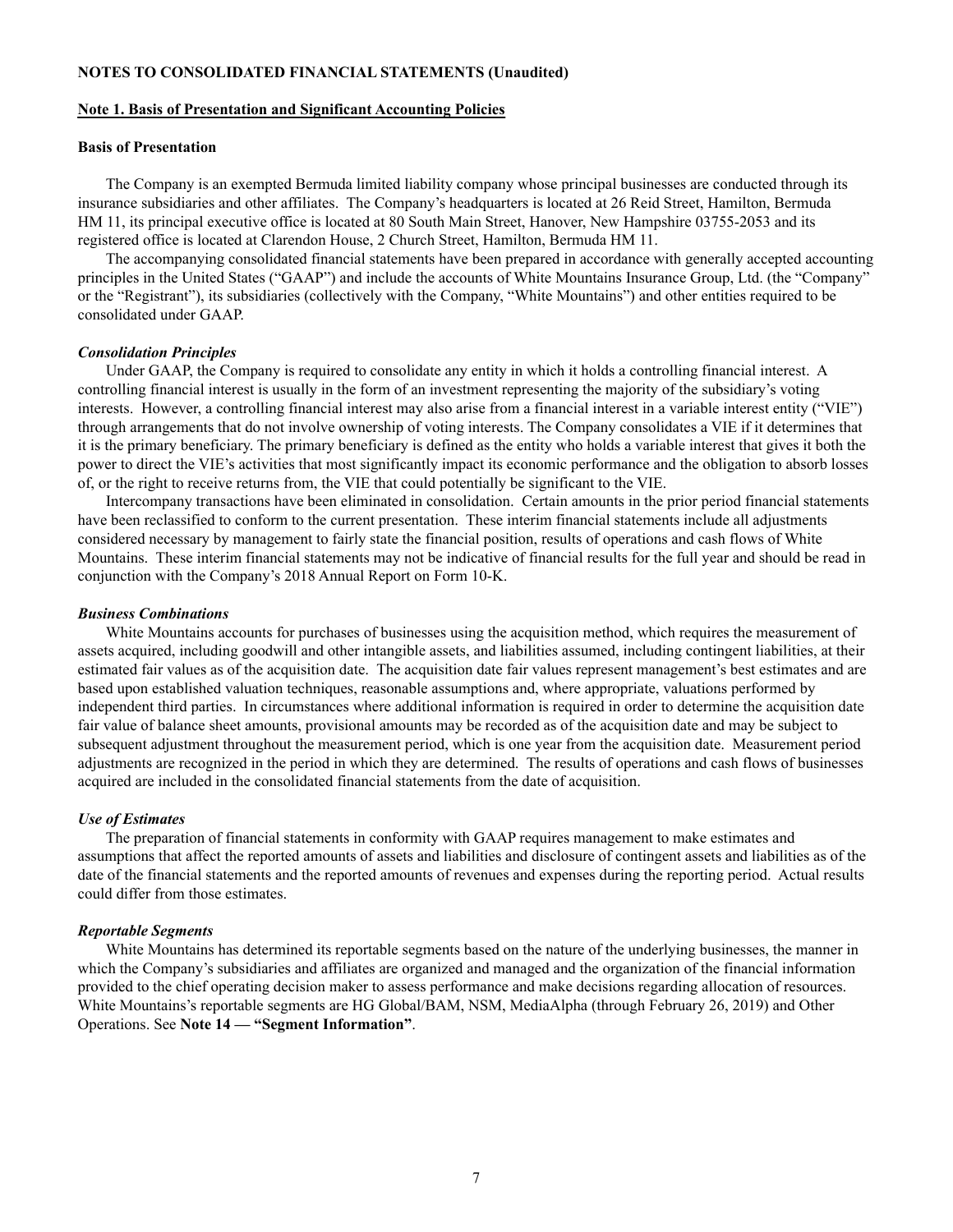The HG Global/BAM segment consists of HG Global Ltd. and its wholly-owned subsidiaries ("HG Global") and the consolidated results of Build America Mutual Assurance Company ("BAM") (collectively, "HG Global/BAM"). BAM is the first and only mutual municipal bond insurance company in the United States. By insuring the timely payment of principal and interest, BAM provides market access to, and lowers interest expense for, issuers of municipal bonds used to finance essential public purposes such as schools, utilities and transportation facilities. BAM is owned by and operated for the benefit of its members, the municipalities that purchase BAM's insurance for their debt issuances. HG Global was established to fund the startup of BAM and, through its wholly-owned subsidiary, HG Re Ltd. ("HG Re"), to provide up to 15%-of-par, first loss reinsurance protection for policies underwritten by BAM. HG Global, together with its subsidiaries, provided the initial capitalization of BAM through the purchase of \$503.0 million of surplus notes issued by BAM (the "BAM Surplus Notes"). As of March 31, 2019, \$481.3 million of the surplus notes remain outstanding. As of March 31, 2019 and December 31, 2018, White Mountains owned 96.9% of HG Global's preferred equity and 88.4% of its common equity. White Mountains does not have an ownership interest in BAM. However, White Mountains is required to consolidate BAM's results in its financial statements because BAM is a VIE for which White Mountains is the primary beneficiary. BAM's results are attributed to noncontrolling interests.

The NSM segment consists of NSM Insurance HoldCo, LLC and its wholly-owned subsidiaries (collectively, "NSM"). NSM is a full-service managing general underwriting agency ("MGU") and program administrator for specialty property and casualty insurance. The company places insurance in niche sectors such as specialty transportation, social services and real estate. On behalf of its insurance carrier partners, NSM manages all aspects of the placement process, including product development, marketing, underwriting, policy issuance and claims. NSM earns commissions based on the volume and profitability of the insurance that it places. NSM does not take insurance risk. As of March 31, 2019 and December 31, 2018, White Mountains owned 95.3% and 95.5% of the basic units outstanding of NSM (84.8% and 85.0% on a fully diluted, fully converted basis). The NSM segment also includes White Mountains Catskill Holdings, Inc., the immediate holding company of NSM. See **Note 2 — "Significant Transactions**".

The MediaAlpha segment consisted of QL Holdings LLC and its wholly-owned subsidiary QuoteLab, LLC (collectively "MediaAlpha"). MediaAlpha is a marketing technology company that develops technology that enables the programmatic buying and selling of vertical-specific, performance-based media between advertisers (buyers of advertising inventory) and publishers (sellers of advertising inventory) through cost-per-click, cost-per-call and cost-per-lead pricing models. MediaAlpha's media buying platform enables advertisers to create and automate data-driven bidding strategies designed to improve the efficiency and enhance overall performance of their marketing campaigns that target high-intent consumers at the time and place they are ready to purchase. MediaAlpha's publisher platform is used by publishers to sell their vertical-specific, performance-based media to advertisers through transparent, programmatic, auction-based marketplaces. White Mountains deconsolidated MediaAlpha on February 26, 2019. White Mountains's consolidated statement of comprehensive income and its segment disclosures include MediaAlpha's results of operations for the period from January 1, 2019 through February 26, 2019. See **Note 2 — "Significant Transactions"**.

The Other Operations segment consists of the Company and its wholly-owned subsidiary, White Mountains Capital, Inc. ("WM Capital"), its intermediate holding companies, its wholly-owned investment management subsidiary, White Mountains Advisors LLC ("WM Advisors"), investment assets managed by WM Advisors, its interests in PassportCard Limited ("PassportCard") and DavidShield Life Insurance Agency (2000) Ltd. ("DavidShield") (collectively, "PassportCard/ DavidShield") and Kudu Investment Management, LLC ("Kudu"), certain other consolidated and unconsolidated entities and certain other strategic investments.

#### *Discontinued Operations and Assets Held for Sale*

On April 18, 2016, White Mountains completed its sale of Sirius International Insurance Group, Ltd. ("Sirius Group") to CM International Pte. Ltd. and CM Bermuda Limited (collectively "CMI"), the Singapore-based investment arm of China Minsheng Investment Corp., Ltd. Adjustments to the gain on sale subsequent to the transaction have also been classified within discontinued operations.

White Mountains has classified its Guilford, Connecticut property, which consists of an office building and adjacent land, as held for sale as of March 31, 2019 and December 31, 2018. See **Note 17 — "Held for Sale and Discontinued Operations"**.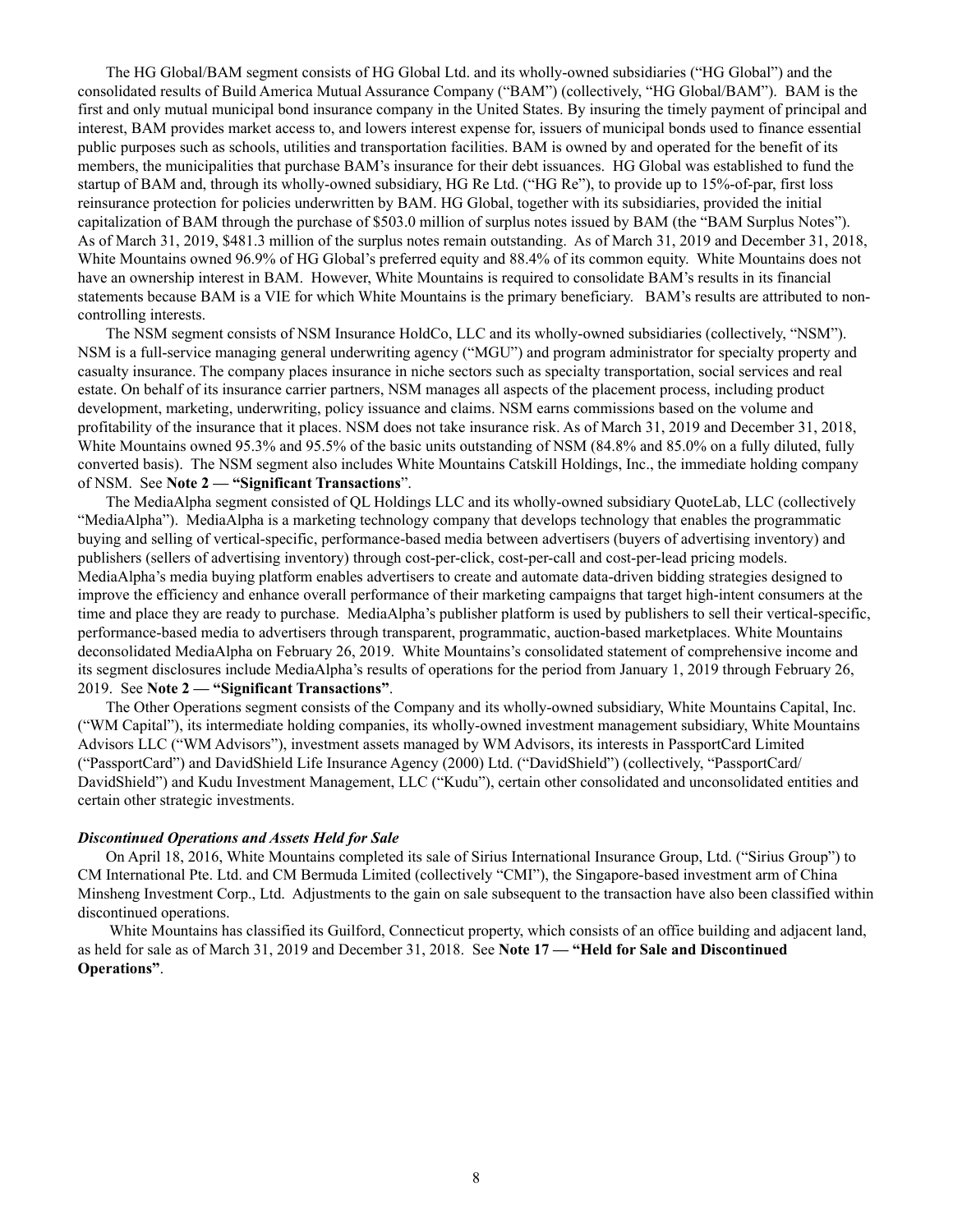# *Derivatives*

White Mountains holds from time to time derivative financial instruments for risk management purposes. White Mountains recognizes all derivatives as either assets or liabilities on the balance sheet measured at fair value. During the quarter ended June 30, 2018, White Mountains entered into an interest rate swap to hedge its exposure to the interest rate risk associated with the interest payments on NSM's variable rate debt. In order to qualify for hedge accounting, a derivative instrument must be both highly effective in offsetting the exposure to the hedged risk and designated as a hedge at inception. The NSM interest rate swap meets both of these requirements and is being accounted for as a hedge. Changes in the fair value of the swap are recognized in other comprehensive income. White Mountains formally evaluates the relationship between derivatives used as hedges and the related hedged cash flows, including its risk-management objective and strategy for undertaking a hedging transaction. White Mountains assesses the effectiveness of the hedging transaction at both inception and on an ongoing basis. White Mountains also held certain foreign currency forward contracts, which were held for risk management purposes, but not designated as hedges. These contracts were measured at fair value with the changes therein recognized through current period pre-tax income. See **Note 7 — "Derivatives"**.

# *Reinsurance Contracts Accounted for as Deposits*

Reinsurance contracts that do not meet the risk transfer requirements necessary to be accounted for as reinsurance are accounted for using the deposit method under GAAP. BAM entered into a reinsurance contract agreement with Fidus Reinsurance Ltd. ("Fidus Re") during the quarter ended June 30, 2018, which is accounted for using the deposit method. See **Note 8 — "Municipal Bond Guarantee Insurance"**. The nonrefundable consideration paid by BAM to Fidus Re is charged to financing expense within general and administrative expenses.

# *Restricted Cash*

Cash includes amounts on hand and demand deposits with banks and other financial institutions. Cash balances which are not immediately available for general corporate purposes, including fiduciary accounts, are classified as restricted. Restricted amounts included within cash are disclosed parenthetically on the balance sheet. Amounts presented in the statement of cash flows are shown net of balances acquired and sold in the purchase or sale of White Mountains's consolidated subsidiaries. Changes in restricted cash balances are presented as a separate caption within the operations, investing and financing activities sections of the statement of cash flows.

# **Significant Accounting Policies**

Refer to the Company's 2018 Annual Report on Form 10-K for a complete discussion regarding White Mountains's significant accounting policies.

# **Recently Adopted Changes in Accounting Principles**

# *Leases*

On January 1, 2019, White Mountains adopted ASU 2016-02, *Leases* (ASC 842), which requires lessees to recognize lease assets and liabilities on the balance sheet for both operating and financing leases, with the exception of leases with an original term of 12 months or less. White Mountains elected the optional transition method that permits prospective adoption with recognition of a cumulative effect adjustment to the opening balance of retained earnings. As a result, White Mountains has presented comparative periods prior to adoption in accordance with previous lease accounting guidance. White Mountains also elected all available practical expedients permitted under ASC 842, which allowed White Mountains to carryforward its historical lease classification and not reassess leases for the definition of a lease under the new guidance. As of January 1, 2019 and March 31, 2019, White Mountains recognized \$23.2 million and \$21.5 million of lease right-of-use assets and \$23.2 million and \$21.8 million of lease liabilities. Adoption of ASU 2016-02 did not result in an adjustment to opening retained earnings.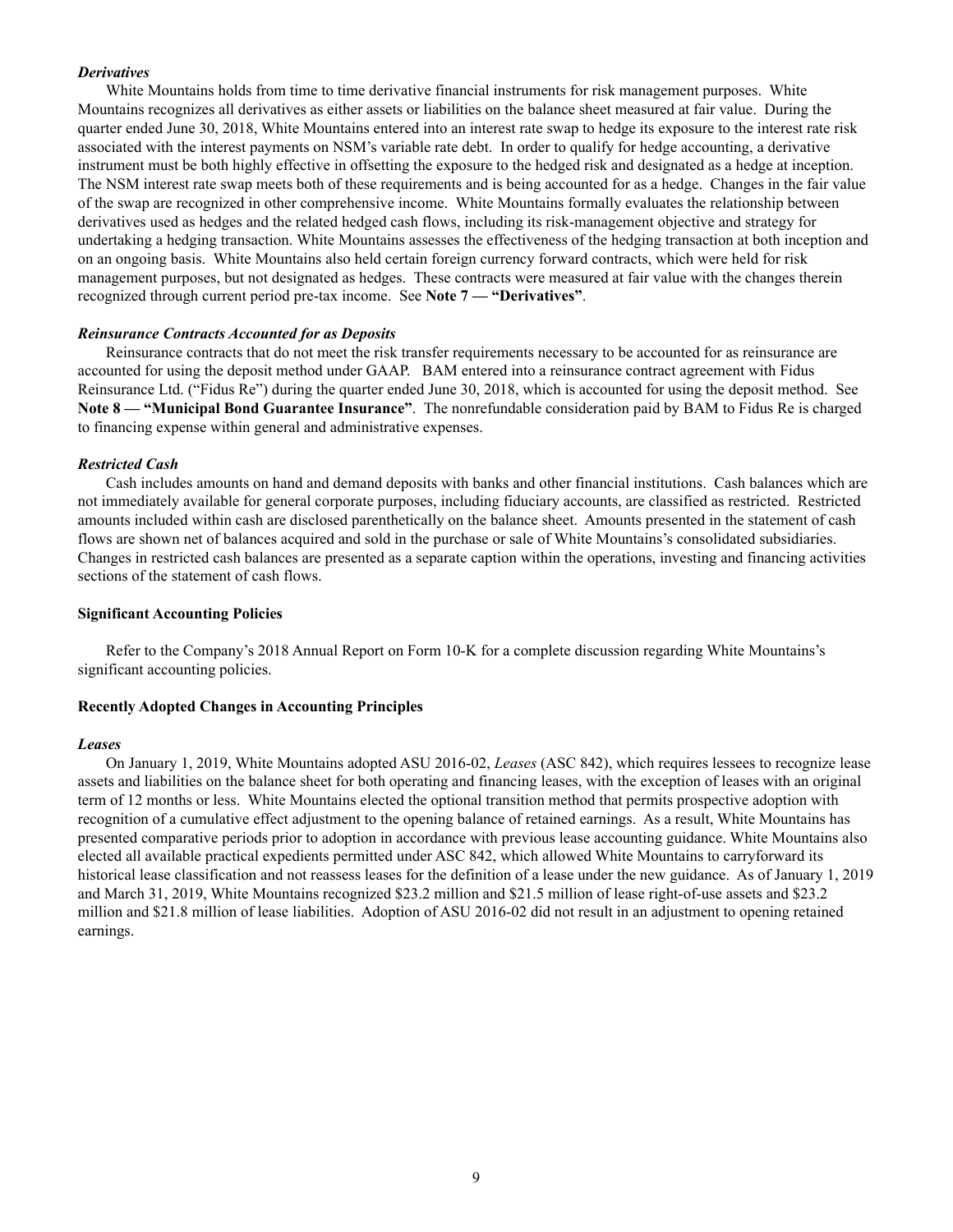### *Premium Amortization on Callable Debt Securities*

On January 1, 2019, White Mountains adopted ASU 2017-08, *Premium Amortization on Purchased Callable Debt Securities* (ASC 310-20), which changes the amortization period for certain purchased callable debt securities. Under the new guidance, for investments in callable debt securities held at a premium, the premium is amortized over the period to the earliest call date. The new guidance does not change the amortization period for callable debt securities held at a discount. Adoption of ASU 2017-08 did not have any impact on White Mountains's financial statements.

#### *Revenue Recognition*

On January 1, 2018, White Mountains adopted ASU 2014-09, *Revenue from Contracts with Customers* (ASC 606), which modifies the guidance for revenue recognition. Under ASU 2014-09, revenue is recognized at an amount that reflects the consideration to which an entity expects to be entitled once it fulfills its performance obligations under the terms of its contract with the customer. The scope of the new guidance includes agent commissions and other non-insurance revenues. Adoption of ASU 2014-09 did not have any impact on White Mountains's financial statements.

#### *Share-Based Compensation*

On January 1, 2018, White Mountains adopted ASU 2017-09, *Stock Compensation: Scope of Modification Accounting*  (ASC 718), which narrows the scope of transactions subject to modification accounting to changes in terms of an award that result in a change in the award's fair value, vesting conditions or classification. Adoption of ASU 2017-09 did not have any impact on White Mountains's financial statements.

#### *Business Combinations*

On January 1, 2018, White Mountains adopted ASU 2017-01, *Business Combinations: Clarifying the Definition of a Business* (ASC 805), which clarifies the definition of a business and affects the determination of whether acquisitions or disposals are accounted for as assets or as a business. Under the new guidance, when substantially all of the fair value of the assets is concentrated in a single identifiable asset or group of similar assets, it is not a business. Adoption of ASU 2017-01 did not have any impact on White Mountains's financial statements.

#### *Cash Flow Statement*

On January 1, 2018, White Mountains adopted ASU 2016-15, *Statement of Cash Flows: Classification of Certain Cash Receipts and Cash Payments* (ASC 230), which addresses the classification and presentation of certain items, including debt prepayment and extinguishment costs, contingent consideration payments made after a business combination and distributions received from equity method investees, for which there was diversity in practice prior to the issuance of ASU 2016-15. Also on January 1, 2018, White Mountains adopted ASU 2016-18, *Statement of Cash Flows: Restricted Cash* (ASC 230), which modifies the guidance for the treatment of restricted cash amounts in the cash flow statement. The new guidance requires restricted cash to be included in the reconciliation of beginning and end-of-period amounts presented on the statement of cash flows and requires a description of the nature of the changes in restricted cash during the periods presented. Adoption of ASU 2016-15 and ASU 2016-18 did not have any impact on White Mountains's statement of cash flows.

### *Financial Instruments - Recognition and Measurement*

On January 1, 2018, White Mountains adopted ASU 2016-01, *Recognition and Measurement of Financial Assets and Financial Liabilities* (ASC 825-10), which modifies the guidance for financial instruments, including investments in equity securities. Under the new guidance, all equity securities with readily determinable fair values are required to be measured at fair value with changes therein recognized through current period earnings. In addition, the new ASU requires a qualitative assessment for equity securities without readily determinable fair values to identify impairment, and for impaired equity securities to be measured at fair value. White Mountains measures its portfolio of investment securities at fair value with changes therein recognized through current period earnings and, accordingly, adoption of ASU 2016-01 did not have any impact on White Mountains's financial statements.

#### **Recently Issued Accounting Pronouncements**

#### *Goodwill*

In January 2017, the FASB issued ASU 2017-04, *Simplifying the Test for Goodwill Impairment* (ASC 350), which changes the guidance on goodwill impairment testing. Under the new guidance, the qualitative assessment of the recoverability of goodwill remains the same. However, the second step required under the existing guidance has been eliminated. Goodwill is considered impaired if the carrying value exceeds the estimated fair value. The new guidance is effective for fiscal years beginning after December 15, 2019.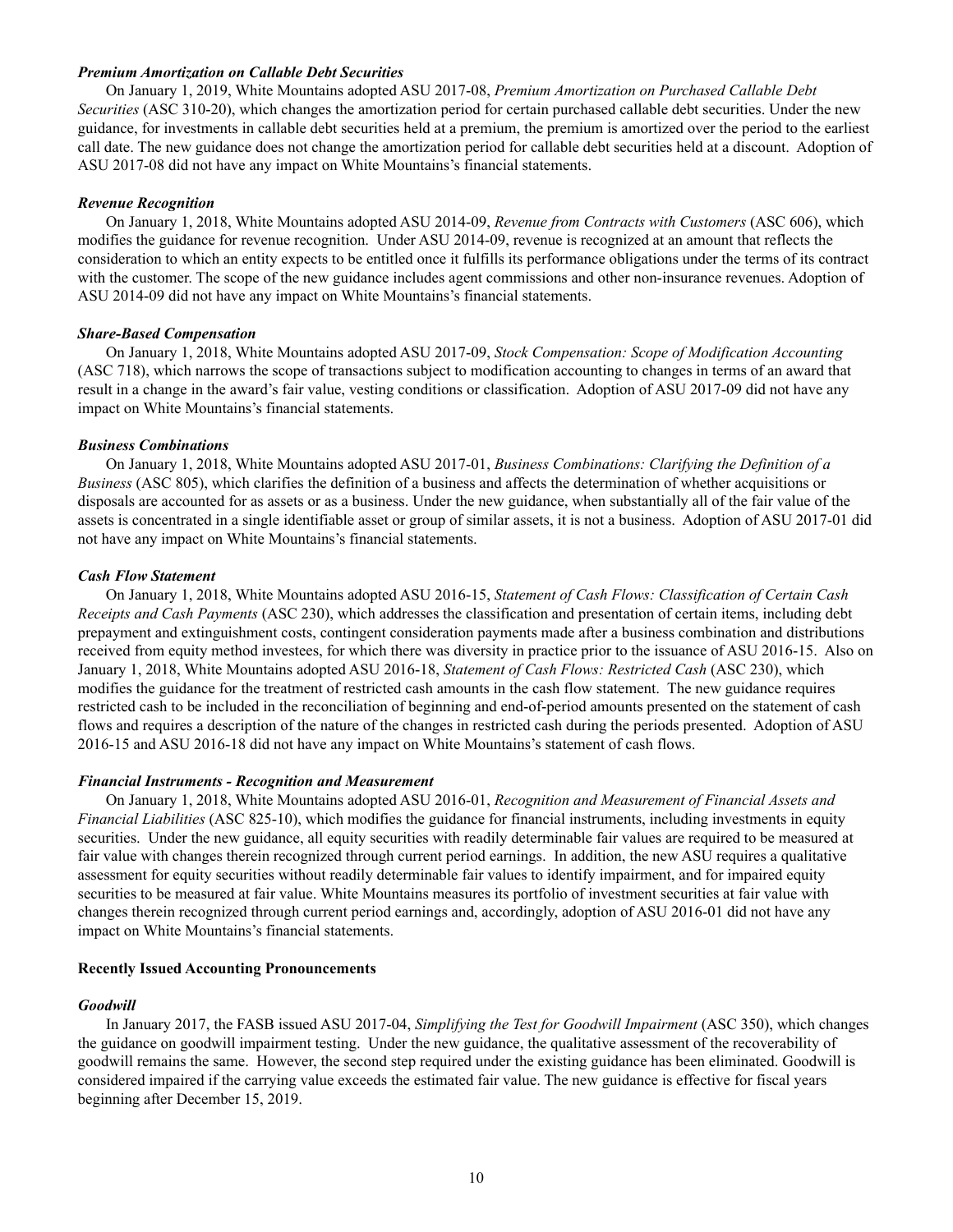#### *Credit Losses*

In June 2016, the FASB issued ASU 2016-13, *Measurement of Credit Losses on Financial Instruments* (ASC 326), which establishes new guidance for the recognition of credit losses for financial assets measured at amortized cost. The new ASU requires reporting entities to estimate the credit losses expected over the life of a credit exposure using historical information, current information and reasonable and supportable forecasts that affect the collectability of the financial asset. This differs from current GAAP, which delays recognition until it is probable a loss has been incurred. The new guidance is expected to accelerate recognition of credit losses. The types of assets within the scope of the new guidance include premium receivables, reinsurance recoverables and loans. ASU 2016-13 is effective for annual periods beginning after January 1, 2020, including interim periods. White Mountains measures its portfolio of investment securities at fair value with changes therein recognized through current period earnings and, accordingly, does not expect adoption to have any effect on its financial statements.

#### **Note 2. Significant Transactions**

#### **Acquisitions**

#### *NSM*

On May 11, 2018, White Mountains acquired 95.0% of the basic units outstanding of NSM. White Mountains funded the acquisition through a combination of cash on hand and new borrowings by NSM. White Mountains paid \$274.2 million of cash consideration for its equity interest in NSM, and NSM borrowed \$100.0 million in new debt as part of the transaction. During the three months ended September 30, 2018, White Mountains recorded a purchase price adjustment of an additional \$2.1 million. White Mountains recognized total assets acquired related to NSM of \$495.2 million, including \$383.0 million of goodwill and other intangible assets, total liabilities assumed of \$204.6 million, including contingent consideration earnout liabilities related to NSM's previous acquisitions of its U.K.-based operations, of \$10.2 million, and non-controlling interest of \$14.4 million reflecting acquisition date fair values. In connection with the acquisition, White Mountains incurred transaction costs of \$6.3 million in the Other Operations segment, which were expensed in the three months ended June 30, 2018.

On May 18, 2018, NSM acquired 100% of Fresh Insurance Services Group Limited ("Fresh Insurance"), an insurance broker that specializes in non-standard personal lines products, motor trade, and van insurance in the United Kingdom, for upfront cash consideration of \$49.6 million. NSM borrowed \$51.0 million in new debt to fund the transaction. During the three months ended March 31, 2019, NSM paid a purchase price adjustment of \$0.7 million. The purchase price is subject to additional adjustments based upon growth in EBITDA during two earnout periods, ending in February 2020 and February 2022. NSM recognized total assets acquired related to Fresh Insurance of \$72.6 million, including \$54.6 million of goodwill and other intangible assets, and total liabilities assumed of \$22.3 million, reflecting acquisition date fair values. In connection with the acquisition, NSM recorded a contingent consideration earnout liability of \$7.5 million.

On December 3, 2018, NSM acquired all the net assets of KBK Insurance Group ("KBK"), a specialized MGU focused on the towing and transportation space, for upfront cash consideration of \$60.0 million. In order to partially fund the KBK transaction, White Mountains contributed \$29.0 million. NSM borrowed \$30.1 million in new debt as part of the transaction. White Mountains recognized \$59.4 million of goodwill and other intangible assets, reflecting acquisition date fair values, for which the relative fair values of goodwill and other intangible assets had not yet been determined as of December 31, 2018. During the three months ended March 31, 2019, NSM recorded a purchase price adjustment of \$5.9 million relating to the fair value of the contingent consideration earnout liability in connection with the acquisition, which was not previously determined. As of March 31, 2019, White Mountains has determined that the relative values of goodwill and other intangible assets recorded in connection with the KBK transaction are \$32.6 million and \$32.7 million, reflecting acquisition date fair value. The purchase price is subject to additional adjustments based upon growth in EBITDA during three earnout periods ending in December 2019, December 2020 and December 2021.

The contingent consideration earnout liabilities related to these acquisitions are subject to adjustment based upon EBITDA, EBITDA projections, and present value factors for acquired entities. For the three months ended March 31, 2019, NSM recognized pre-tax expense of \$1.3 million for the increase in the fair value of its contingent consideration earnout liabilities for both Fresh Insurance and its other U.K.-based operations. Any future adjustments to contingent consideration earnout liabilities under the agreements will also be recognized through pre-tax income. As of March 31, 2019 and December 31, 2018, NSM recorded contingent consideration earnout liabilities of \$27.5 million and \$20.2 million.

#### *DavidShield*

On January 24, 2018, White Mountains acquired 50% of the basic shares outstanding of DavidShield, its joint venture partner in PassportCard. DavidShield is a managing general agency that is the leading provider of expatriate medical insurance in Israel and uses the same card-based delivery system as PassportCard. As part of the transaction, White Mountains restructured its equity stake in PassportCard so that White Mountains and its partner in DavidShield would each own 50% of both businesses. To facilitate the transaction, White Mountains provided financing to its partner in the form of a non-interest bearing loan that is secured by the partner's equity in PassportCard and DavidShield. The gross purchase price for the 50% of DavidShield was \$41.8 million, or \$28.3 million net of the financing provided for the restructuring.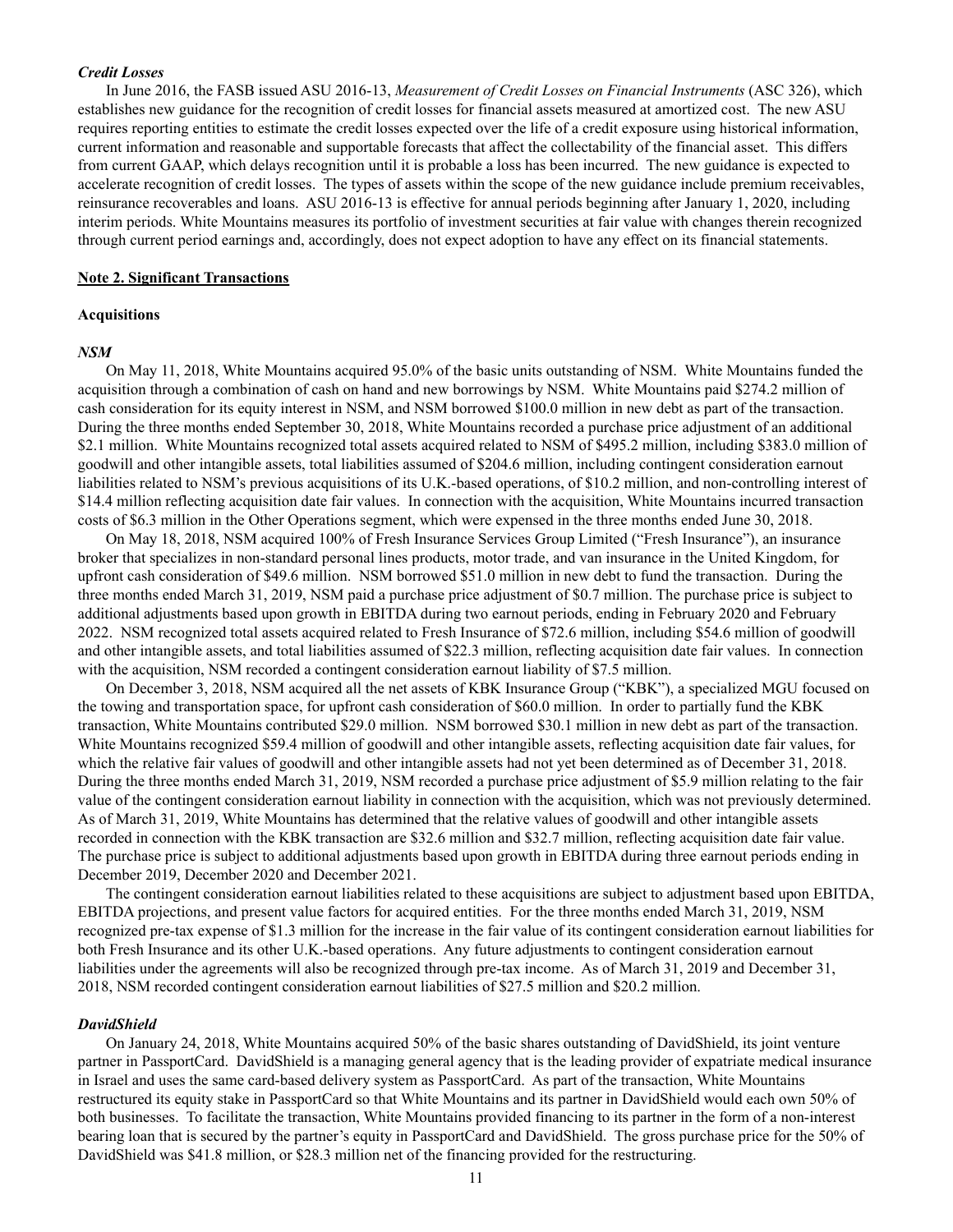#### *Kudu*

On February 5, 2018, White Mountains entered into an agreement to fund up to \$125.0 million in Kudu, a provider of capital solutions to asset management and wealth management firms. As of March 31, 2019 and December 31, 2018, White Mountains owned 49.5% of the basic units outstanding of Kudu (42.7% on a fully diluted, fully converted basis). Kudu's solutions are tailored to special situations, including generational ownership transfers, management buyouts, acquisition and growth finance and legacy partner liquidity.

Kudu's solutions typically take the form of revenue shares that generate cash yields and have additional upside equity participation. Kudu provides a range of advisory services to help its asset manager partners grow their businesses. Kudu closed its first three transactions in 2018 deploying \$63.0 million of capital in total, of which \$31.5 million was from White Mountains. For the three months ended March 31, 2019, Kudu closed two additional transactions, deploying an additional \$82.2 million, of which \$41.1 million was from White Mountains. As of March 31, 2019, White Mountains has funded \$72.6 million of its \$125.0 million commitment, plus an additional \$3.8 million for working capital.

On February 14, 2019, White Mountains entered into a definitive agreement to purchase all the ownership interests in Kudu held by certain funds managed by Oaktree Capital Management, L.P. ("Oaktree"). On April 4, 2019, White Mountains completed its acquisition of Oaktree's interests in Kudu for \$81.4 million. As a result of the purchase, White Mountains's ownership interest was increased to 99.1% of the basic units outstanding of Kudu (85.4% on a fully diluted, fully converted basis). In connection with the transaction, White Mountains assumed all of Oaktree's unfunded capital commitments to Kudu, increasing White Mountains's total unfunded Kudu capital commitment to \$104.7 million. See **Note 18 — "Subsequent Events"**.

For periods prior to White Mountains's acquisition of Oaktree's interest in Kudu, White Mountains determined that Kudu was a VIE, but that White Mountains was not the primary beneficiary. In those periods, White Mountains elected to use the fair value option. For periods subsequent to the acquisition, White Mountains will consolidate Kudu beginning in the second quarter of 2019.

#### **Dispositions**

#### *MediaAlpha*

On February 26, 2019, MediaAlpha completed the sale of a significant minority stake to Insignia Capital Group in connection with a recapitalization and cash distribution to existing equityholders (the "MediaAlpha Transaction"). White Mountains received net cash proceeds of \$88.0 million from the MediaAlpha Transaction. White Mountains expects to receive additional proceeds of \$1.3 million during the second quarter of 2019, when funds are released from escrow.

White Mountains recognized a realized gain of \$67.5 million and reduced its ownership interest to 48.3% of the basic units outstanding of MediaAlpha (42.0% on a fully diluted, fully converted basis) as a result of the MediaAlpha Transaction. White Mountains's remaining ownership interest in MediaAlpha no longer meets the criteria for a controlling ownership interest and, accordingly, White Mountains deconsolidated MediaAlpha on February 26, 2019. White Mountains's consolidated statement of operations and comprehensive income and its segment disclosures include MediaAlpha's results of operations for the period from January 1, 2019 through February 26, 2019. Upon deconsolidation, White Mountains's investment in MediaAlpha met the criteria to be accounted for under the equity method or under the fair value option. White Mountains elected the fair value option and the investment in MediaAlpha was measured at its estimated fair value of \$114.7 million as of March 31, 2019, with the change in fair value of \$114.7 million recognized as an unrealized investment gain. White Mountains recognized a total of \$182.2 million of realized and unrealized investment gains on the MediaAlpha Transaction.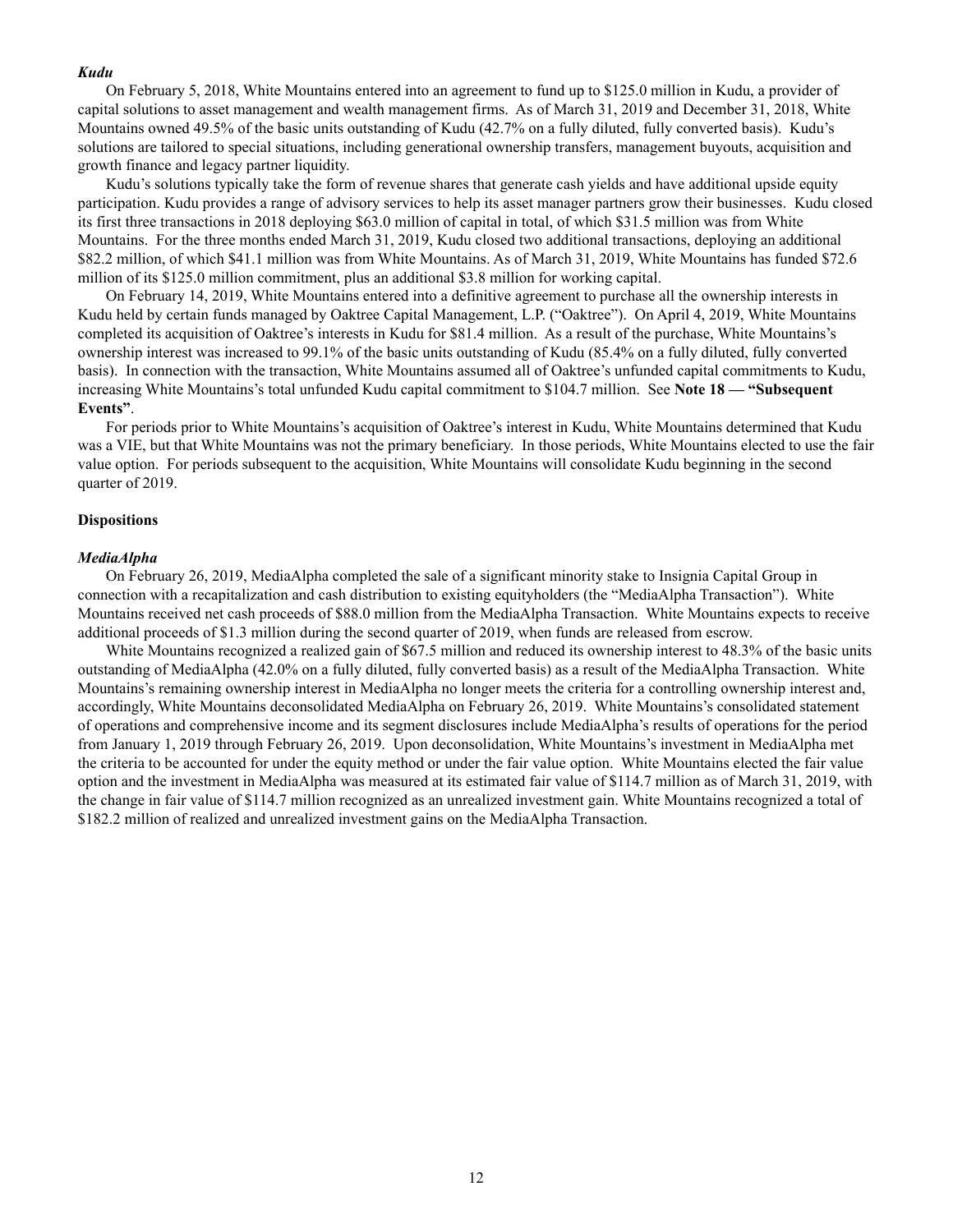#### **Note 3. Investment Securities**

White Mountains's portfolio of investment securities held for general investment purposes consists of fixed maturity investments, short-term investments, common equity securities and other long-term investments, which are all classified as trading securities. Trading securities are reported at fair value as of the balance sheet date. Net realized and unrealized investment gains (losses) on trading securities are reported in pre-tax revenues.

White Mountains's fixed maturity investments are generally valued using industry standard pricing methodologies. Key inputs include benchmark yields, benchmark securities, reported trades, issuer spreads, bids, offers, credit ratings and prepayment speeds. Income on mortgage and asset-backed securities is recognized using an effective yield based on anticipated prepayments and the estimated economic life of the securities. When actual prepayments differ significantly from anticipated prepayments, the estimated economic life is recalculated and the remaining unamortized premium or discount is amortized prospectively over the remaining economic life.

Realized investment gains (losses) resulting from sales of investment securities are accounted for using the specific identification method. Premiums and discounts on all fixed maturity investments are amortized or accreted to income over the anticipated life of the investment. Short-term investments consist of interest-bearing money market funds and other securities, which at the time of purchase, mature or become available for use within one year. Short-term investments are carried at amortized or accreted cost, which approximated fair value as of March 31, 2019 and December 31, 2018.

Other long-term investments consist primarily of unconsolidated entities, private equity funds and hedge funds.

#### **Net Investment Income**

White Mountains's net investment income is comprised primarily of interest income associated with White Mountains's fixed maturity investments and short-term investments and dividend income from its common equity securities and other longterm investments.

|  |  |  | The following table presents pre-tax net investment income for the three months ended March 31, 2019 and 2018: |  |  |  |  |  |  |
|--|--|--|----------------------------------------------------------------------------------------------------------------|--|--|--|--|--|--|
|  |  |  |                                                                                                                |  |  |  |  |  |  |

|                                 |   | <b>Three Months Ended</b> | March 31, |      |  |
|---------------------------------|---|---------------------------|-----------|------|--|
| <b>Millions</b>                 |   | 2019                      | 2018      |      |  |
| Fixed maturity investments      | S | 8.1                       | -S        | 10.9 |  |
| Short-term investments          |   | 1.3                       |           | 2.6  |  |
| Common equity securities        |   | 5.4                       |           | 5.0  |  |
| Other long-term investments     |   | 1.6                       |           | 1.9  |  |
| Total investment income         |   | 16.4                      |           | 20.4 |  |
| Third-party investment expenses |   | (.4)                      |           | (.7) |  |
| Net investment income, pre-tax  | œ | 16.0                      |           | 19.7 |  |

#### **Net Realized and Unrealized Investment Gains (Losses)**

The following table presents net realized and unrealized investment gains (losses) for the three months ended March 31, 2019 and 2018:

|                                                                                                       |   | <b>Three Months Ended</b> | March 31, |        |
|-------------------------------------------------------------------------------------------------------|---|---------------------------|-----------|--------|
| <b>Millions</b>                                                                                       |   | 2019                      |           | 2018   |
| Net realized investment gains (losses), pre-tax                                                       | S | 25.7                      |           | (5.1)  |
| Net unrealized investment gains (losses), pre-tax (1)                                                 |   | 219.9                     |           | (48.6) |
| Net realized and unrealized investment gains (losses), pre-tax                                        |   | 245.6                     |           | (53.7) |
| Income tax (expense) benefit attributable to net realized and<br>unrealized investment gains (losses) |   | (52.2)                    |           | 5.7    |
| Net realized and unrealized investment gains (losses), after-tax                                      |   | 193.4                     |           | (48.0) |

(1) Includes \$114.7 in unrealized investment gains associated with the MediaAlpha Transaction. See **Note 2 — "Significant Transactions."**

For the three months ended March 31, 2019 and 2018, all of White Mountains's net realized and unrealized investment gains (losses) were recorded in the consolidated statements of operations. There were no investment gains (losses) recorded in other comprehensive income.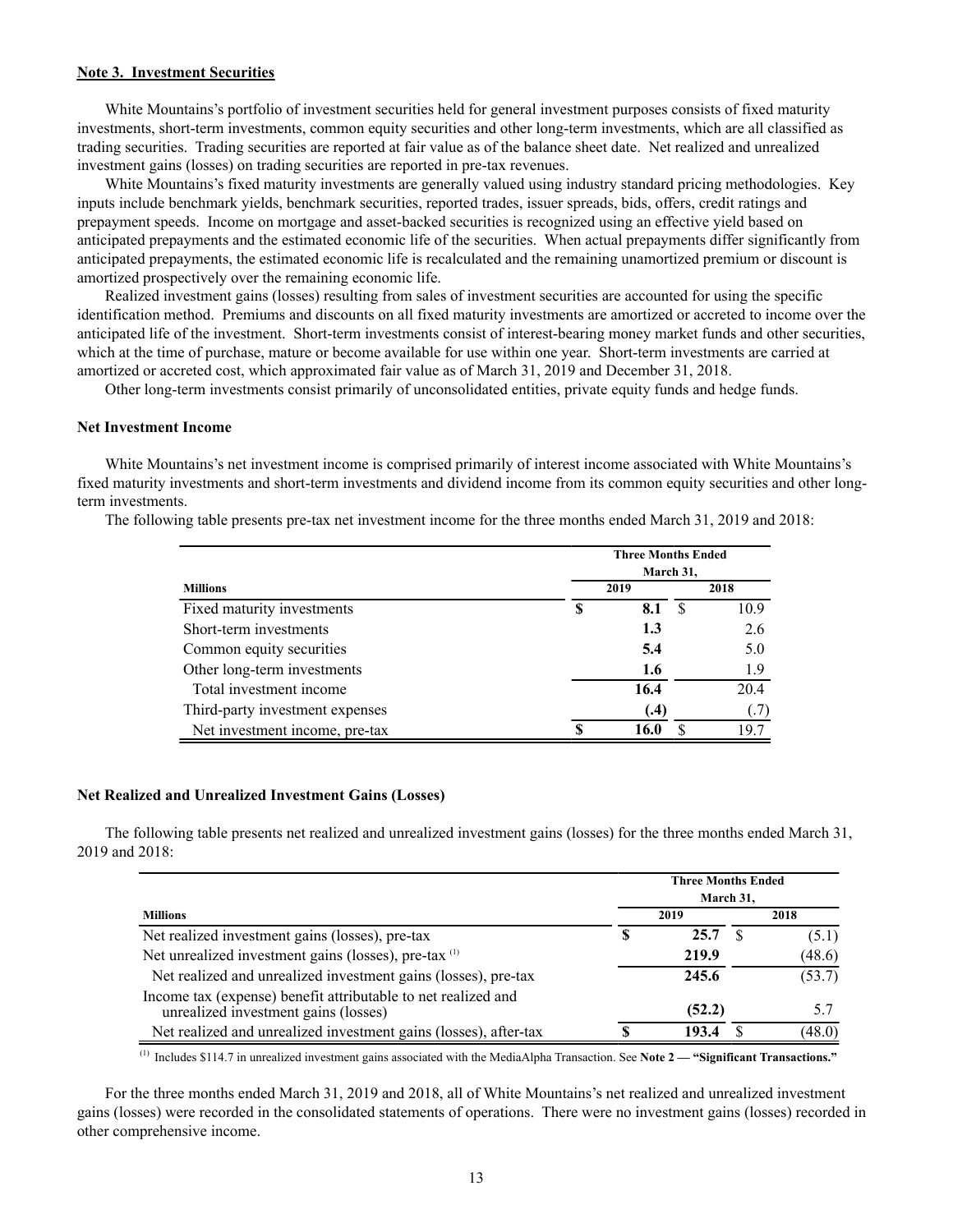# *Net Realized Investment Gains (Losses)*

The following table presents net realized investment gains (losses) for the three months ended March 31, 2019 and 2018:

|                                                                              |    |                                                                                                       | <b>Three Months Ended</b> |  |                                                                                             |                                                    |             |                                                 | <b>Three Months Ended</b> |                                                                                             |        |
|------------------------------------------------------------------------------|----|-------------------------------------------------------------------------------------------------------|---------------------------|--|---------------------------------------------------------------------------------------------|----------------------------------------------------|-------------|-------------------------------------------------|---------------------------|---------------------------------------------------------------------------------------------|--------|
|                                                                              |    |                                                                                                       | <b>March 31, 2019</b>     |  |                                                                                             |                                                    |             |                                                 |                           |                                                                                             |        |
| <b>Millions</b>                                                              |    | <b>Net</b><br>Net<br>Foreign<br><b>Realized</b><br>Exchange<br>Gains<br>(Losses)<br>Gains<br>(Losses) |                           |  | <b>Total Net</b><br><b>Realized</b><br>(Losses)<br>Gains<br><b>Reflected in</b><br>Earnings | <b>Net</b><br><b>Realized</b><br>(Losses)<br>Gains |             | Net<br>Foreign<br>Exchange<br>Gains<br>(Losses) |                           | <b>Total Net</b><br><b>Realized</b><br>Gains<br>(Losses)<br><b>Reflected in</b><br>Earnings |        |
| Fixed maturity investments                                                   | S  | (0.9)                                                                                                 | $\boldsymbol{\mathsf{S}}$ |  | (.9)                                                                                        | S                                                  | $(13.7)$ \$ |                                                 | 18.2                      | <sup>\$</sup>                                                                               | 4.5    |
| Short-term investments                                                       |    |                                                                                                       |                           |  |                                                                                             |                                                    | (.1)        |                                                 |                           |                                                                                             | (.1)   |
| Common equity securities                                                     |    | 25.8                                                                                                  |                           |  | 25.8                                                                                        |                                                    | 1.2         |                                                 |                           |                                                                                             | 1.2    |
| Other long-term investments                                                  |    | $\boldsymbol{.8}$                                                                                     |                           |  | $\boldsymbol{.8}$                                                                           |                                                    | (3.5)       |                                                 | (7.2)                     |                                                                                             | (10.7) |
| Net realized investment gains (losses),<br>pre-tax                           |    | 25.7                                                                                                  |                           |  | 25.7                                                                                        |                                                    | (16.1)      |                                                 | 11.0                      |                                                                                             | (5.1)  |
| Income tax expense attributable to net<br>realized investment gains (losses) |    | (1.7)                                                                                                 |                           |  | (1.7)                                                                                       |                                                    | (.6)        |                                                 |                           |                                                                                             | (.6)   |
| Net realized investment gains (losses),<br>after-tax                         | \$ | 24.0                                                                                                  | S                         |  | 24.0                                                                                        |                                                    | $(16.7)$ \$ |                                                 | 11.0                      | -S                                                                                          | (5.7)  |

### *Net Unrealized Investment Gains (Losses)*

The following table presents net unrealized investment gains (losses) and changes in the carrying value of investments measured at fair value for the three months ended March 31, 2019 and 2018:

|                                                                                   |                                          |                                      | <b>Three Months Ended</b><br>March 31, 2019 |           |                                                                            |        |                                                  |                                                        | <b>Three Months Ended</b> |                                                                                        |        |  |
|-----------------------------------------------------------------------------------|------------------------------------------|--------------------------------------|---------------------------------------------|-----------|----------------------------------------------------------------------------|--------|--------------------------------------------------|--------------------------------------------------------|---------------------------|----------------------------------------------------------------------------------------|--------|--|
| <b>Millions</b>                                                                   | <b>Net</b><br><b>Unrealized</b><br>Gains | Net<br>Foreign<br>Exchange<br>Losses |                                             |           | <b>Total Net</b><br>Unrealized<br>Gains<br><b>Reflected in</b><br>Earnings |        | <b>Net</b><br><b>Unrealized</b><br><b>Losses</b> | <b>Net</b><br>Foreign<br>Exchange<br>(Losses)<br>Gains |                           | <b>Total Net</b><br>Unrealized<br>(Losses)<br>Gains<br><b>Reflected in</b><br>Earnings |        |  |
| Fixed maturity investments                                                        | S                                        | 22.0                                 | $\mathbf{s}$                                |           | S                                                                          | 22.0   |                                                  | $(18.6)$ \$                                            | (14.8)                    | S                                                                                      | (33.4) |  |
| Short-term investments                                                            |                                          |                                      |                                             |           |                                                                            |        |                                                  | (.7)                                                   |                           |                                                                                        | (.7)   |  |
| Common equity securities                                                          |                                          | 85.5                                 |                                             |           |                                                                            | 85.5   |                                                  | (16.7)                                                 |                           |                                                                                        | (16.7) |  |
| Other long-term investments <sup>(1)</sup>                                        |                                          | 112.7                                |                                             | (.3)      |                                                                            | 112.4  |                                                  | (1.9)                                                  | 4.1                       |                                                                                        | 2.2    |  |
| Net unrealized investment gains<br>(losses), pre-tax                              |                                          | 220.2                                |                                             | (.3)      |                                                                            | 219.9  |                                                  | (37.9)                                                 | (10.7)                    |                                                                                        | (48.6) |  |
| Income tax expense<br>attributable to net unrealized<br>investment gains (losses) |                                          | (50.5)                               |                                             |           |                                                                            | (50.5) |                                                  | 6.3                                                    |                           |                                                                                        | 6.3    |  |
| Net unrealized investment gains<br>(losses), after-tax                            | \$                                       | 169.7                                | S                                           | $(.3)$ \$ |                                                                            | 169.4  | <b>S</b>                                         | $(31.6)$ \$                                            | $(10.7)$ \$               |                                                                                        | (42.3) |  |

(1) Includes \$114.7 in unrealized investment gains associated with the MediaAlpha Transaction. See **Note 2 — "Significant Transactions."**

The following table presents total gains (losses) included in earnings attributable to net unrealized investment gains (losses) for Level 3 investments for the three months ended March 31, 2019 and 2018:

|                                                                               | <b>Three Months Ended</b> |       |
|-------------------------------------------------------------------------------|---------------------------|-------|
|                                                                               | March 31,                 |       |
| <b>Millions</b>                                                               | 2019                      | 2018  |
| Other long-term investments                                                   | \$114.0                   | (5.1) |
| Total net unrealized investment gains (losses), pre-tax - Level 3 investments | \$114.0                   | (5.1) |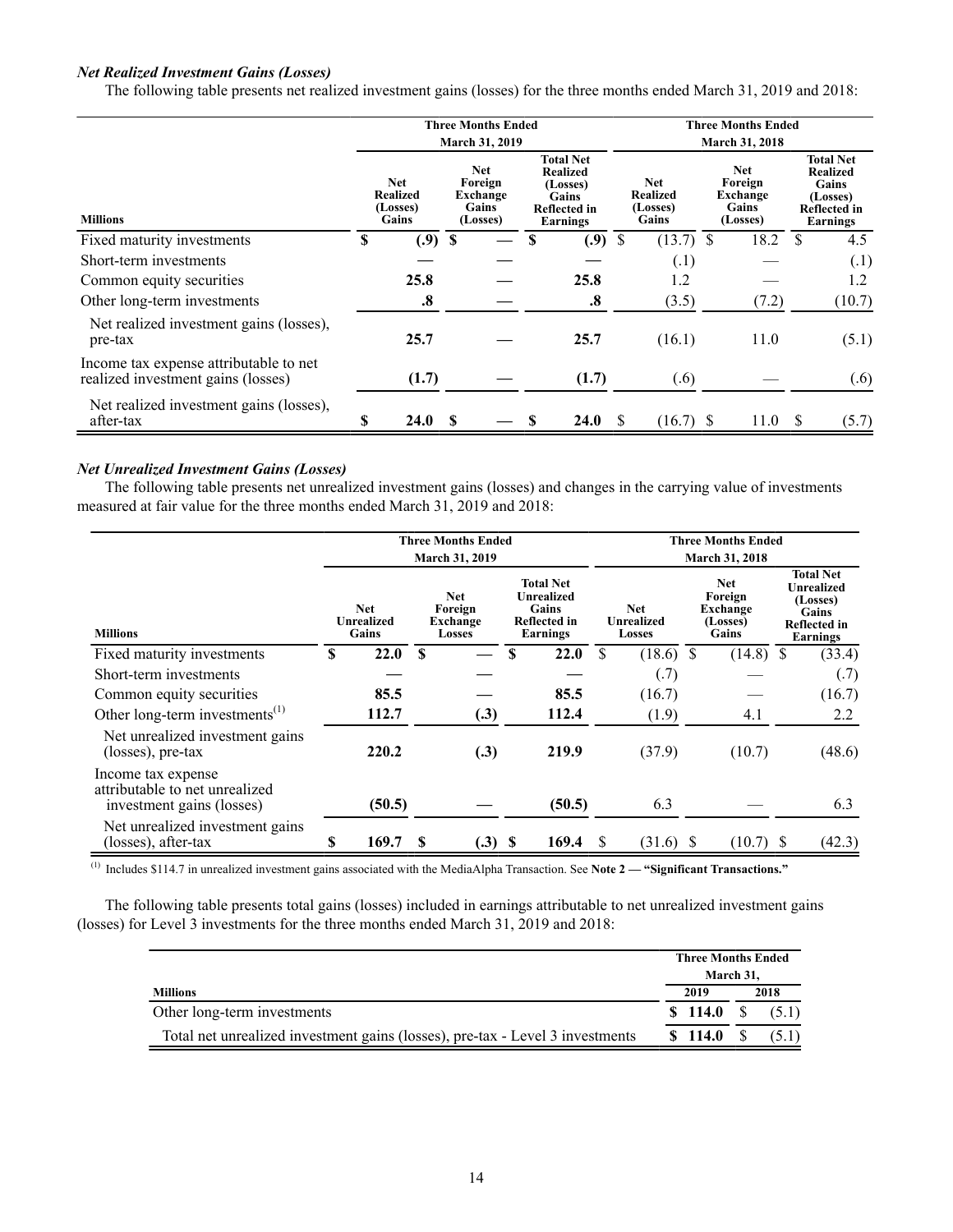# **Investment Holdings**

The following tables present the cost or amortized cost, gross unrealized investment gains (losses) and carrying values of White Mountains's fixed maturity investments as of March 31, 2019 and December 31, 2018:

|                                        | March 31, 2019 |                              |   |                              |    |                                             |     |                   |  |  |  |  |  |
|----------------------------------------|----------------|------------------------------|---|------------------------------|----|---------------------------------------------|-----|-------------------|--|--|--|--|--|
| <b>Millions</b>                        |                | Cost or<br>Amortized<br>Cost |   | Gross<br>Unrealized<br>Gains |    | <b>Gross</b><br>Unrealized<br><b>Losses</b> |     | Carrving<br>Value |  |  |  |  |  |
| U.S. Government and agency obligations | S              | 153.1                        | S | $\cdot$ 4                    | -S | (.5)                                        | - S | 153.0             |  |  |  |  |  |
| Debt securities issued by corporations |                | 538.4                        |   | 7.3                          |    | (.9)                                        |     | 544.8             |  |  |  |  |  |
| Municipal obligations                  |                | 279.7                        |   | 6.1                          |    | (.4)                                        |     | 285.4             |  |  |  |  |  |
| Mortgage and asset-backed securities   |                | 149.4                        |   | .6                           |    | (1.2)                                       |     | 148.8             |  |  |  |  |  |
| Total fixed maturity investments       |                | 1.120.6                      |   | 14.4                         | -S | (3.0)                                       | D   | 1.132.0           |  |  |  |  |  |

|                                        | December 31, 2018 |                              |    |                                     |    |                                                    |  |                   |  |  |  |  |  |  |
|----------------------------------------|-------------------|------------------------------|----|-------------------------------------|----|----------------------------------------------------|--|-------------------|--|--|--|--|--|--|
| <b>Millions</b>                        |                   | Cost or<br>Amortized<br>Cost |    | Gross<br><b>Unrealized</b><br>Gains |    | <b>Gross</b><br><b>Unrealized</b><br><b>Losses</b> |  | Carrying<br>Value |  |  |  |  |  |  |
| U.S. Government and agency obligations | D                 | 154.0                        | S. | $\cdot$ 1                           | -S | (9)                                                |  | 153.2             |  |  |  |  |  |  |
| Debt securities issued by corporations |                   | 519.0                        |    | 1.0                                 |    | (9.5)                                              |  | 510.5             |  |  |  |  |  |  |
| Municipal obligations                  |                   | 279.0                        |    | 2.4                                 |    | (1.1)                                              |  | 280.3             |  |  |  |  |  |  |
| Mortgage and asset-backed securities   |                   | 136.1                        |    |                                     |    | (2.7)                                              |  | 133.5             |  |  |  |  |  |  |
| Total fixed maturity investments       |                   | 1.088.1                      |    | 3.6                                 | -S | (14.2)                                             |  | .077.5            |  |  |  |  |  |  |

The following tables present the cost or amortized cost, gross unrealized investment gains (losses), net foreign currency losses, and carrying values of White Mountains's common equity securities and other long-term investments as of March 31, 2019 and December 31, 2018:

|                             | <b>March 31, 2019</b> |                                                                     |    |       |      |                                             |  |                                                 |                          |       |  |
|-----------------------------|-----------------------|---------------------------------------------------------------------|----|-------|------|---------------------------------------------|--|-------------------------------------------------|--------------------------|-------|--|
| <b>Millions</b>             |                       | Cost or<br>Gross<br>Amortized<br><b>Unrealized</b><br>Gains<br>Cost |    |       |      | Gross<br><b>Unrealized</b><br><b>Losses</b> |  | <b>Net Foreign</b><br>Currency<br><b>Losses</b> | Carrying<br><b>Value</b> |       |  |
| Common equity securities    |                       | 798.6                                                               | -S | 107.3 | - \$ | $(.9)$ \$                                   |  |                                                 |                          | 905.0 |  |
| Other long-term investments |                       | 389.8                                                               | S  | 164.3 | -8   | $(54.3)$ \$                                 |  | $(2.2)$ \$                                      |                          | 497.6 |  |

|                             |                              |                              |     | December 31, 2018                    |                                          |                   |
|-----------------------------|------------------------------|------------------------------|-----|--------------------------------------|------------------------------------------|-------------------|
| <b>Millions</b>             | Cost or<br>Amortized<br>Cost | Gross<br>Unrealized<br>Gains |     | <b>Gross</b><br>Unrealized<br>Losses | <b>Net Foreign</b><br>Currency<br>Losses | Carrying<br>Value |
| Common equity securities    | 904.7                        | 51.0                         | - S | $(30.1)$ \$                          | $\overbrace{\phantom{aaaaa}}$            | 925.6             |
| Other long-term investments | 330.3                        | 52.2                         |     | $(54.9)$ \$                          | (2.0)                                    | 325.6             |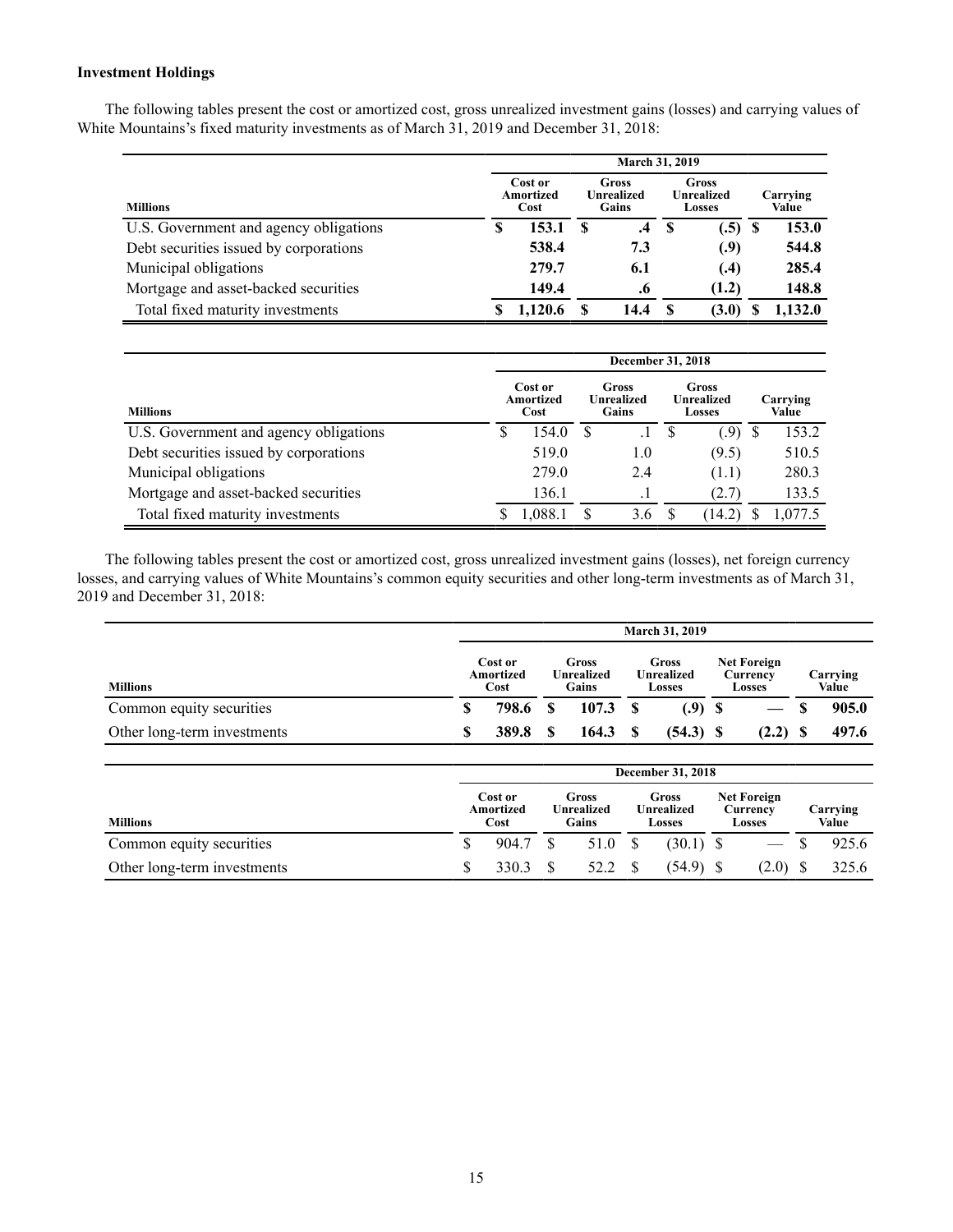# **Other Long-Term Investments**

The following table presents the carrying values of White Mountains's other long-term investments as of March 31, 2019 and December 31, 2018:

|                                         | <b>Carrying Value at</b> |          |       |  |  |
|-----------------------------------------|--------------------------|----------|-------|--|--|
| <b>Millions</b>                         | <b>March 31, 2019</b>    |          |       |  |  |
| MediaAlpha <sup>(1)</sup>               | \$<br>114.7              | <b>S</b> |       |  |  |
| PassportCard/DavidShield <sup>(1)</sup> | 75.0                     |          | 75.0  |  |  |
| Kudu                                    | 71.7                     |          | 30.7  |  |  |
| Other unconsolidated entities $(1)(2)$  | 54.4                     |          | 60.0  |  |  |
| Total unconsolidated entities $(1)(2)$  | 315.8                    |          | 165.7 |  |  |
| Private equity funds and hedge funds    | 150.7                    |          | 146.1 |  |  |
| Other                                   | 31.1                     |          | 13.8  |  |  |
| Total other long-term investments       | 497.6                    | S        | 325.6 |  |  |

(1) See *Fair Value Measurements by Level* table.

<sup>(2)</sup> Includes White Mountains's non-controlling interests in certain private common equity securities, limited liability companies and convertible preferred securities.

# *Private Equity Funds and Hedge Funds*

White Mountains invests in private equity funds and hedge funds, which are included in other long-term investments. The fair value of these investments is generally estimated using the NAV of the funds. As of March 31, 2019, White Mountains held investments in twelve private equity funds and one hedge fund. The largest investment in a single fund was \$53.1 million as of March 31, 2019 and \$54.3 million as of December 31, 2018.

The following table presents investments in private equity funds and hedge funds by investment objective and sector as of March 31, 2019 and December 31, 2018:

|                                                                                       |   |                   | March 31, 2019 | December 31, 2018                     |     |                   |                                |      |  |
|---------------------------------------------------------------------------------------|---|-------------------|----------------|---------------------------------------|-----|-------------------|--------------------------------|------|--|
| <b>Millions</b>                                                                       |   | <b>Fair Value</b> |                | <b>Unfunded</b><br><b>Commitments</b> |     | <b>Fair Value</b> | Unfunded<br><b>Commitments</b> |      |  |
| Private equity funds                                                                  |   |                   |                |                                       |     |                   |                                |      |  |
| Manufacturing/Industrial                                                              | S | 42.1              | $\mathbf{s}$   | 10.5                                  | -\$ | 42.9 <sup>5</sup> |                                | 10.5 |  |
| Aerospace/Defense/Government                                                          |   | 32.8              |                | 29.8                                  |     | 27.6              |                                | 34.9 |  |
| Direct lending                                                                        |   | 13.6              |                | 16.8                                  |     | 13.0              |                                | 17.7 |  |
| Financial services                                                                    |   | 9.1               |                | 12.8                                  |     | 8.3               |                                | 13.6 |  |
| Total private equity funds                                                            |   | 97.6              |                | 69.9                                  |     | 91.8              |                                | 76.7 |  |
| <b>Hedge funds</b>                                                                    |   |                   |                |                                       |     |                   |                                |      |  |
| Long/short banks and financials                                                       |   | 53.1              |                |                                       |     | 54.3              |                                |      |  |
| Total hedge funds                                                                     |   | 53.1              |                |                                       |     | 54.3              |                                |      |  |
| Total private equity funds and hedge funds<br>included in other long-term investments | S | 150.7             | S              | 69.9                                  | S   | 146.1             | -S                             | 76.7 |  |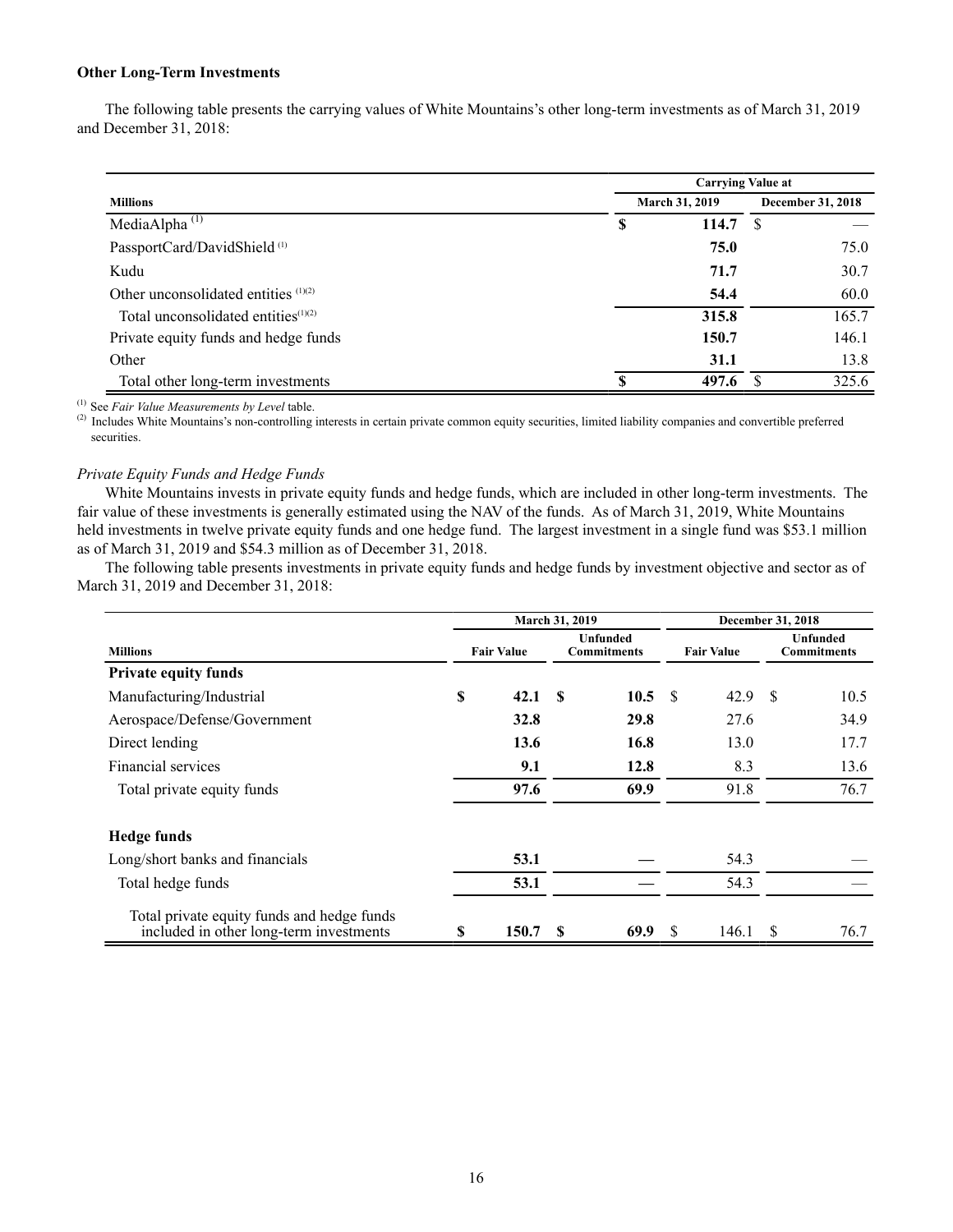Investments in private equity funds are generally subject to a lock-up period during which investors may not request a redemption. Distributions prior to the expected termination date of the fund may be limited to dividends or proceeds arising from the liquidation of the fund's underlying investments. In addition, certain private equity funds have the option to extend the lock-up period.

The following table presents investments in private equity funds that were subject to lock-up periods as of March 31, 2019:

| <b>Millions</b>                                             |       | $1-3$ vears $3-5$ vears $5-10$ vears |        | $>10$ vears | Total  |
|-------------------------------------------------------------|-------|--------------------------------------|--------|-------------|--------|
| Private equity funds — expected<br>lock-up period remaining | \$7.0 |                                      | \$67.9 | \$22.7      | \$97.6 |

Investors in private equity funds are generally subject to indemnification obligations outside of the capital commitment period and prior to the winding up of the fund. As of March 31, 2019 and December 31, 2018, White Mountains is not aware of any indemnification claims relating to its investments in private equity funds.

Redemption of investments in most hedge funds is subject to restrictions, including lock-up periods where no redemptions or withdrawals are allowed, restrictions on redemption frequency and advance notice periods for redemptions. Amounts requested for redemptions remain subject to market fluctuations until the redemption effective date, which generally falls at the end of the defined redemption period. As of March 31, 2019, White Mountains held one active hedge fund with a fair value of \$53.1 million. The hedge fund is subject to a semi-annual restriction on redemptions and an advance notice period requirement of 45 days.

### *Fair Value Measurements as of March 31, 2019*

Fair value measurements are categorized into a hierarchy that distinguishes between inputs based on market data from independent sources ("observable inputs") and a reporting entity's internal assumptions based upon the best information available when external market data is limited or unavailable ("unobservable inputs"). Quoted prices in active markets for identical assets or liabilities have the highest priority ("Level 1"), followed by observable inputs other than quoted prices, including prices for similar but not identical assets or liabilities ("Level 2") and unobservable inputs, including the reporting entity's estimates of the assumptions that market participants would use, having the lowest priority ("Level 3"). As of March 31, 2019 and December 31, 2018, White Mountains used quoted market prices or other observable inputs to determine fair value for approximately 82% and 87% of the investment portfolio.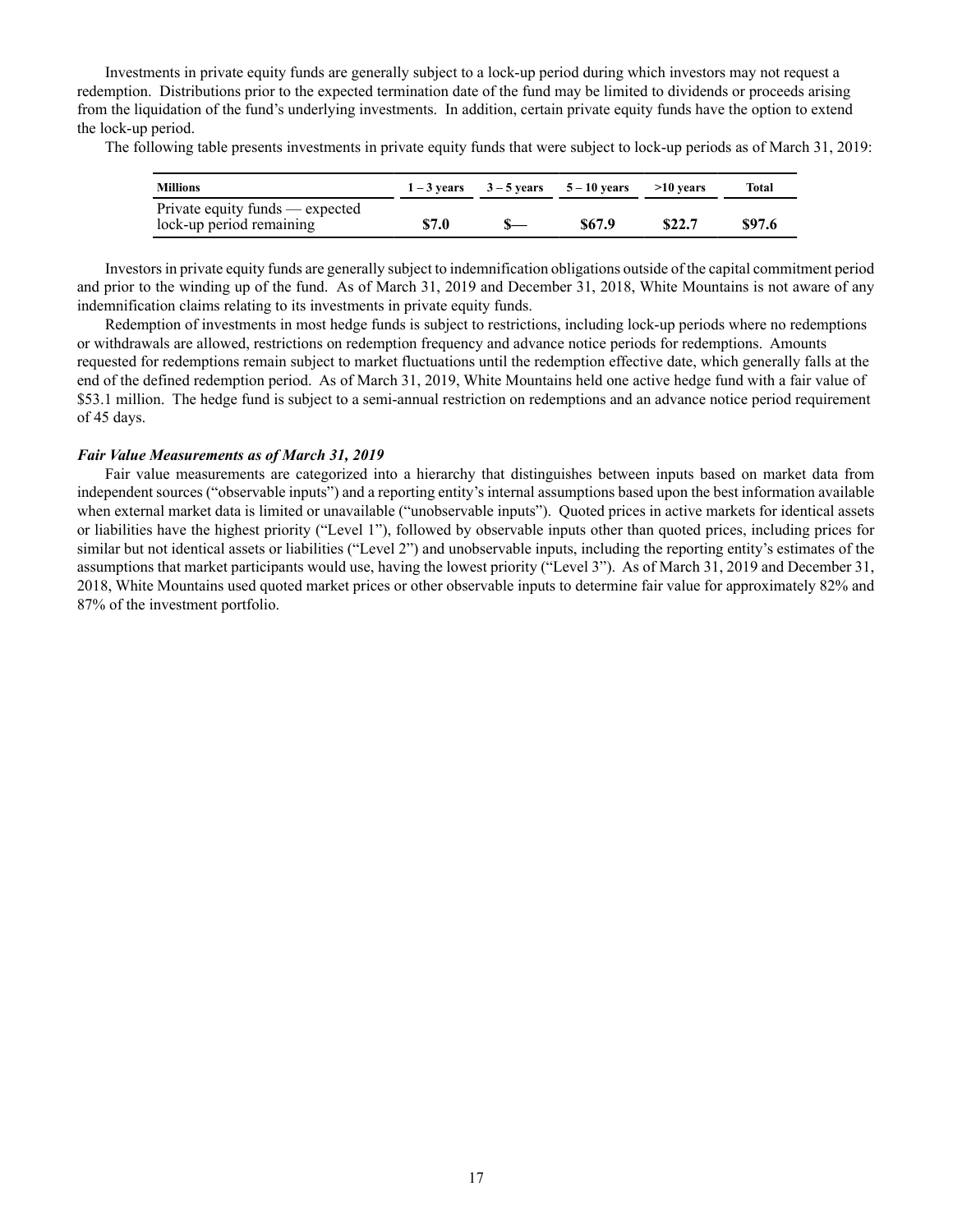# *Fair Value Measurements by Level*

The following tables present White Mountains's fair value measurements for investments as of March 31, 2019 and December 31, 2018 by level. The major security types were based on the legal form of the securities. White Mountains has disaggregated its fixed maturity investments based on the issuing entity type, which impacts credit quality, with debt securities issued by U.S. government entities carrying minimal credit risk, while the credit and other risks associated with other issuers, such as corporations, foreign governments, municipalities or entities issuing mortgage and asset-backed securities vary depending on the nature of the issuing entity type. White Mountains further disaggregates debt securities issued by corporations and common equity securities by industry sector because investors often reference commonly used benchmarks and their subsectors to monitor risk and performance. Accordingly, White Mountains has further disaggregated these asset classes into subclasses based on the similar sectors and industry classifications it uses to evaluate investment risk and performance against commonly used benchmarks, such as the Bloomberg Barclays U.S. Intermediate Aggregate and S&P 500 indices.

|                                                                       | March 31, 2019 |                   |                           |         |          |         |    |         |  |
|-----------------------------------------------------------------------|----------------|-------------------|---------------------------|---------|----------|---------|----|---------|--|
| <b>Millions</b>                                                       |                | <b>Fair Value</b> |                           | Level 1 |          | Level 2 |    | Level 3 |  |
| Fixed maturity investments:<br>U.S. Government and agency obligations | \$             | 153.0             | <b>S</b>                  | 153.0   | <b>S</b> |         | \$ |         |  |
| Debt securities issued by corporations:                               |                |                   |                           |         |          |         |    |         |  |
| Financials                                                            |                | 139.7             |                           |         |          | 139.7   |    |         |  |
| Healthcare                                                            |                | 74.7              |                           |         |          | 74.7    |    |         |  |
| Energy                                                                |                | 66.0              |                           |         |          | 66.0    |    |         |  |
| Consumer                                                              |                | 61.0              |                           |         |          | 61.0    |    |         |  |
| Industrial                                                            |                | 57.0              |                           |         |          | 57.0    |    |         |  |
| Technology                                                            |                | 55.0              |                           |         |          | 55.0    |    |         |  |
| Communications                                                        |                | 40.4              |                           |         |          | 40.4    |    |         |  |
| <b>Utilities</b>                                                      |                | 28.5              |                           |         |          | 28.5    |    |         |  |
| Materials                                                             |                | 22.5              |                           |         |          | 22.5    |    |         |  |
| Total debt securities issued by corporations                          |                | 544.8             |                           |         |          | 544.8   |    |         |  |
| Mortgage and asset-backed securities                                  |                | 148.8             |                           |         |          | 148.8   |    |         |  |
| Municipal obligations                                                 |                | 285.4             |                           |         |          | 285.4   |    |         |  |
| Total fixed maturity investments                                      |                | 1,132.0           |                           | 153.0   |          | 979.0   |    |         |  |
| Short-term investments <sup>(1)</sup>                                 |                | 269.8             |                           | 249.0   |          | 20.8    |    |         |  |
| Common equity securities:                                             |                |                   |                           |         |          |         |    |         |  |
| Exchange traded funds <sup>(2)</sup>                                  |                | 712.3             |                           | 646.3   |          | 66.0    |    |         |  |
| Other <sup>(3)</sup>                                                  |                | 192.7             |                           |         |          | 192.7   |    |         |  |
| Total common equity securities                                        |                | 905.0             |                           | 646.3   |          | 258.7   |    |         |  |
| Other long-term investments                                           |                | 275.1             |                           |         |          |         |    | 275.1   |  |
| Other long-term investments - NAV <sup>(4)</sup>                      |                | 222.5             |                           |         |          |         |    |         |  |
| Total investments                                                     | S              | 2,804.4           | $\boldsymbol{\mathsf{S}}$ | 1,048.3 | S        | 1,258.5 | \$ | 275.1   |  |

(1) Short-term investments are measured at amortized cost, which approximates fair value.

 $^{(2)}$  ETFs traded on foreign exchanges are priced using the fund's published NAV to account for the difference in market close times and are therefore designated a level 2 measurement.

 $(3)$  Consists of two investments in unit trusts that primarily invest in international equities.

<sup>(4)</sup> Consists of unconsolidated entities, private equity funds and one hedge fund for which fair value is measured at NAV using the practical expedient. Investments for which fair value is measured at NAV are not classified within the fair value hierarchy.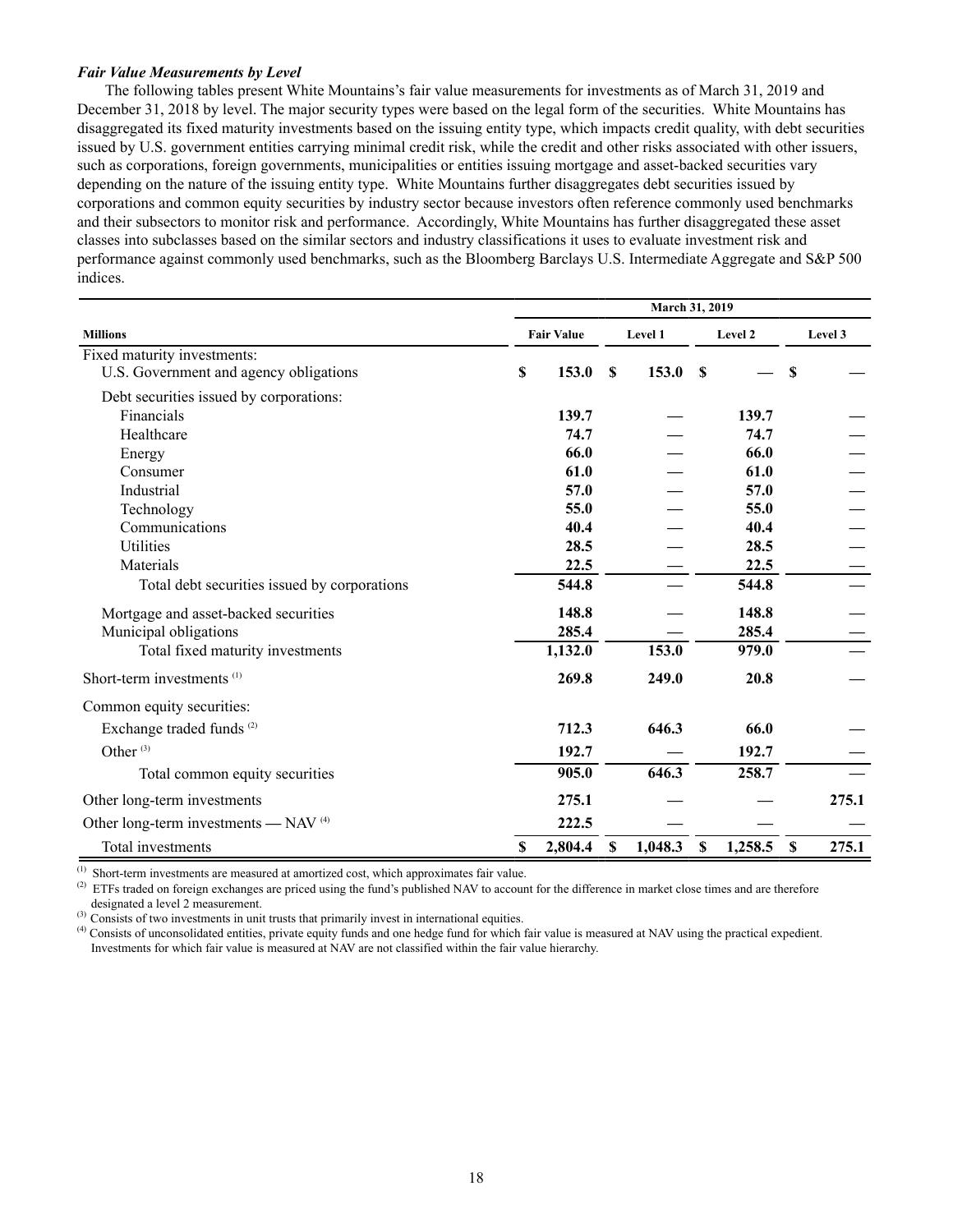|                                                  | December 31, 2018         |                   |                          |         |                          |         |                          |         |
|--------------------------------------------------|---------------------------|-------------------|--------------------------|---------|--------------------------|---------|--------------------------|---------|
| <b>Millions</b>                                  |                           | <b>Fair Value</b> |                          | Level 1 |                          | Level 2 |                          | Level 3 |
| Fixed maturity investments:                      |                           |                   |                          |         |                          |         |                          |         |
| U.S. Government and agency obligations           | $\boldsymbol{\mathsf{S}}$ | 153.2             | $\mathbf{\hat{s}}$       | 153.2   | $\mathbf{\hat{s}}$       |         | \$                       |         |
| Debt securities issued by corporations:          |                           |                   |                          |         |                          |         |                          |         |
| Financials                                       |                           | 143.4             |                          |         |                          | 143.4   |                          |         |
| Consumer                                         |                           | 68.5              |                          |         |                          | 68.5    |                          |         |
| Technology                                       |                           | 60.5              |                          |         |                          | 60.5    |                          |         |
| Energy                                           |                           | 57.6              |                          |         |                          | 57.6    |                          |         |
| Healthcare                                       |                           | 55.0              |                          |         |                          | 55.0    |                          |         |
| Industrial                                       |                           | 47.6              |                          |         |                          | 47.6    |                          |         |
| Communications                                   |                           | 31.8              |                          |         |                          | 31.8    |                          |         |
| Materials                                        |                           | 26.3              |                          |         |                          | 26.3    |                          |         |
| <b>Utilities</b>                                 |                           | 19.8              |                          |         |                          | 19.8    |                          |         |
| Total debt securities issued by corporations     |                           | 510.5             |                          |         |                          | 510.5   |                          |         |
| Mortgage and asset-backed securities             |                           | 133.5             |                          |         |                          | 133.5   |                          |         |
| Municipal obligations                            |                           | 280.3             |                          |         |                          | 280.3   |                          |         |
| Total fixed maturity investments                 |                           | 1,077.5           |                          | 153.2   |                          | 924.3   |                          |         |
| Short-term investments <sup>(1)</sup>            |                           | 214.2             |                          | 204.4   |                          | 9.8     |                          |         |
| Common equity securities:                        |                           |                   |                          |         |                          |         |                          |         |
| Exchange traded funds <sup>(2)</sup>             |                           | 675.3             |                          | 617.0   |                          | 58.3    |                          |         |
| Healthcare                                       |                           | 14.0              |                          | 14.0    |                          |         |                          |         |
| Financials                                       |                           | 13.5              |                          | 13.5    |                          |         |                          |         |
| Communications                                   |                           | 12.7              |                          | 12.7    |                          |         |                          |         |
| Industrial                                       |                           | 11.4              |                          | 11.4    |                          |         |                          |         |
| Technology                                       |                           | 7.4               |                          | 7.4     |                          |         |                          |         |
| Consumer                                         |                           | 6.2               |                          | 6.2     |                          |         |                          |         |
| Energy                                           |                           | 4.1               |                          | 4.1     |                          |         |                          |         |
| Materials                                        |                           | 3.1               |                          | 3.1     |                          |         |                          |         |
| Other <sup>(3)</sup>                             |                           | 177.9             |                          |         |                          | 177.9   |                          |         |
| Total common equity securities                   |                           | 925.6             |                          | 689.4   |                          | 236.2   |                          |         |
| Other long-term investments                      |                           | 138.7             |                          |         |                          |         |                          | 138.7   |
| Other long-term investments - NAV <sup>(4)</sup> |                           | 186.9             |                          |         |                          |         |                          |         |
| Total investments                                | $\mathcal{S}$             | 2,542.9           | $\overline{\mathcal{S}}$ | 1,047.0 | $\overline{\mathcal{S}}$ | 1,170.3 | $\overline{\mathcal{S}}$ | 138.7   |

 $<sup>(1)</sup>$  Short-term investments are measured at amortized cost, which approximates fair value.</sup>

 $^{(2)}$  ETFs traded on foreign exchanges are priced using the fund's published NAV to account for the difference in market close times and are therefore designated a level 2 measurement.

 $^{(3)}$  Consists of two investments in unit trusts that primarily invest in international equities.

 $(4)$  Consists of unconsolidated entities, private equity funds and one hedge fund for which fair value is measured at NAV using the practical expedient. Investments for which fair value is measured at NAV are not classified within the fair value hierarchy.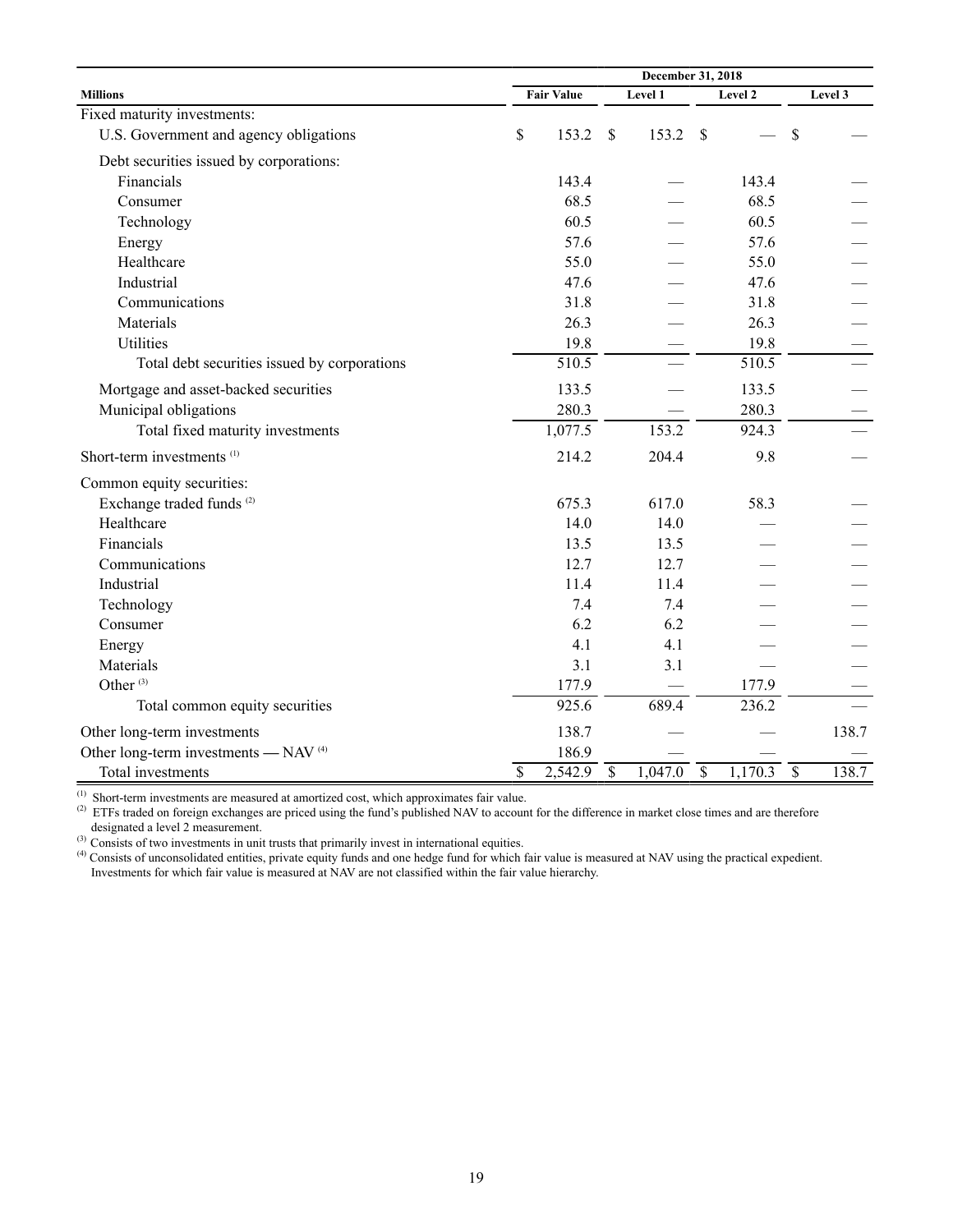# **Debt Securities Issued by Corporations**

The following table presents the ratings of debt securities issued by corporations held in White Mountains's investment portfolio as of March 31, 2019 and December 31, 2018:

|                                                       | <b>Fair Value at</b> |                       |                   |       |  |  |  |  |  |  |  |
|-------------------------------------------------------|----------------------|-----------------------|-------------------|-------|--|--|--|--|--|--|--|
| <b>Millions</b>                                       |                      | <b>March 31, 2019</b> | December 31, 2018 |       |  |  |  |  |  |  |  |
| AAA                                                   |                      | 9.6                   | S                 | 8.9   |  |  |  |  |  |  |  |
| AA                                                    |                      | 83.8                  |                   | 88.7  |  |  |  |  |  |  |  |
| A                                                     |                      | 300.3                 |                   | 270.5 |  |  |  |  |  |  |  |
| <b>BBB</b>                                            |                      | 151.1                 |                   | 142.4 |  |  |  |  |  |  |  |
| Debt securities issued by corporations <sup>(1)</sup> |                      | 544.8                 | S                 | 510.5 |  |  |  |  |  |  |  |

 $^{(1)}$  Credit ratings are based upon issuer credit ratings provided by Standard & Poor's Financial Services LLC ("Standard & Poor's"), or if unrated by Standard & Poor's, long-term obligation ratings provided by Moody's Investor Service, Inc.

### **Mortgage and Asset-backed Securities**

The following table presents the fair value of White Mountains's mortgage and asset-backed securities as of March 31, 2019 and December 31, 2018:

|                                            |    |                   |    | <b>March 31, 2019</b> |    |         | December 31, 2018 |       |         |         |         |  |
|--------------------------------------------|----|-------------------|----|-----------------------|----|---------|-------------------|-------|---------|---------|---------|--|
| <b>Millions</b>                            |    | <b>Fair Value</b> |    | Level 2               |    | Level 3 | <b>Fair Value</b> |       | Level 2 |         | Level 3 |  |
| Mortgage-backed securities:                |    |                   |    |                       |    |         |                   |       |         |         |         |  |
| Agency:                                    |    |                   |    |                       |    |         |                   |       |         |         |         |  |
| <b>FNMA</b>                                | \$ | 59.8              | \$ | 59.8 <sup>8</sup>     |    |         | \$.               | 53.6  | - \$    | 53.6 \$ |         |  |
| <b>FHLMC</b>                               |    | 43.0              |    | 43.0                  |    |         |                   | 38.1  |         | 38.1    | -S      |  |
| <b>GNMA</b>                                |    | 25.6              |    | 25.6                  |    |         |                   | 23.7  |         | 23.7    | -S      |  |
| Total agency <sup>(1)</sup>                |    | 128.4             |    | 128.4                 |    |         |                   | 115.4 |         | 115.4   |         |  |
| Total mortgage-backed securities           |    | 128.4             |    | 128.4                 |    |         |                   | 115.4 |         | 115.4   |         |  |
| <b>Other asset-backed securities:</b>      |    |                   |    |                       |    |         |                   |       |         |         |         |  |
| Vehicle receivables                        |    | 11.5              |    | 11.5                  |    |         |                   | 9.2   |         | 9.2     |         |  |
| Credit card receivables                    |    | 8.9               |    | 8.9                   |    |         |                   | 8.9   |         | 8.9     |         |  |
| Total other asset-backed securities        |    | 20.4              |    | 20.4                  |    |         |                   | 18.1  |         | 18.1    |         |  |
| Total mortgage and asset-backed securities | \$ | 148.8             |    | 148.8                 | £. |         |                   | 133.5 |         | 133.5   | -S      |  |

 $\overline{^{(1)}}$  Represents publicly traded mortgage-backed securities which carry the full faith and credit guaranty of the U.S. Government (i.e., GNMA) or are guaranteed by a government sponsored entity (i.e., FNMA, FHLMC).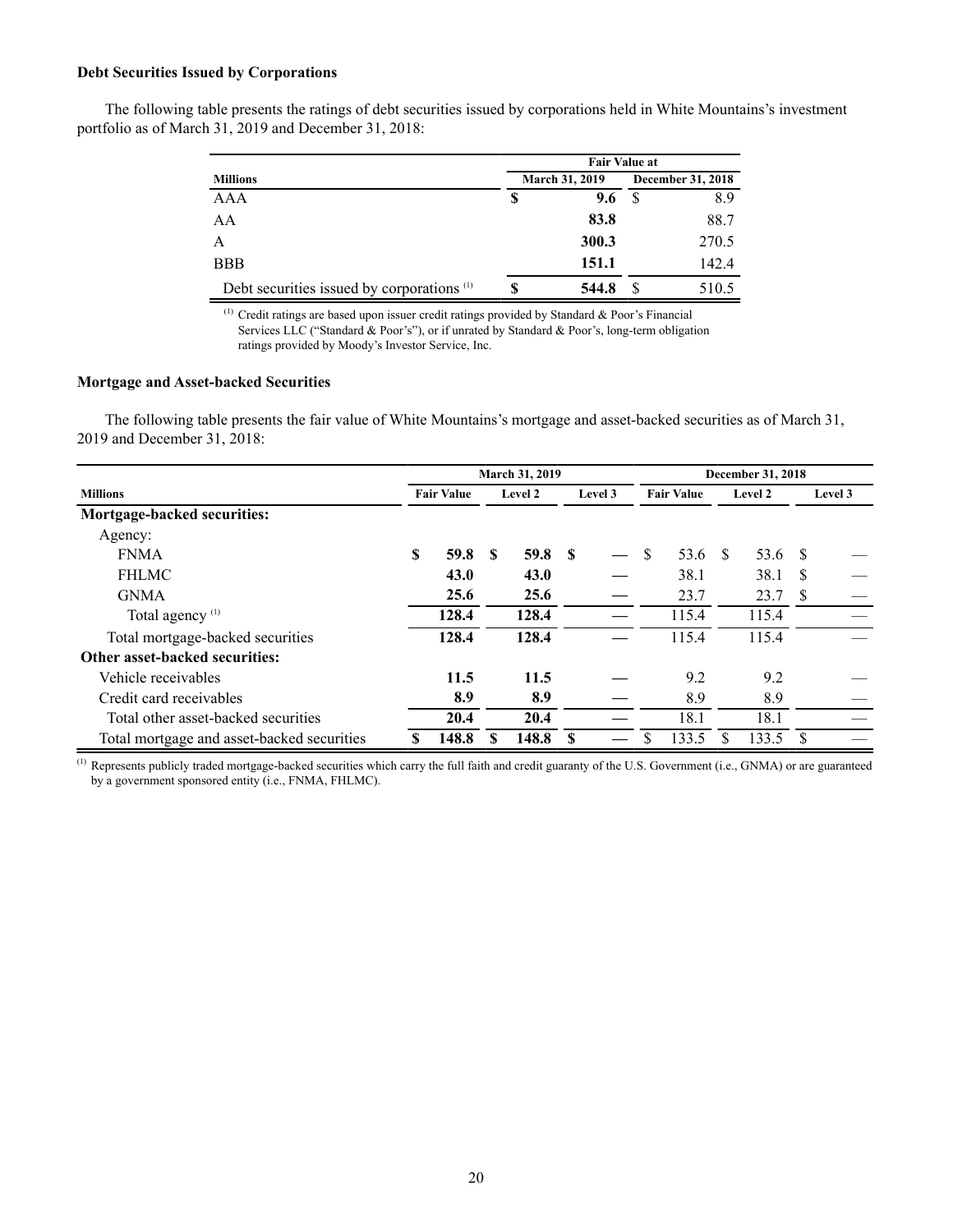# **Rollforward of Fair Value Measurements by Level**

White Mountains uses quoted market prices where available as the inputs to estimate fair value for its investments in active markets. Such measurements are considered to be either Level 1 or Level 2 measurements, depending on whether the quoted market price inputs are for identical securities (Level 1) or similar securities (Level 2). Level 3 measurements for fixed maturity investments, common equity securities and other long-term investments as of March 31, 2019 and 2018 consist of securities for which the estimated fair value has not been determined based upon quoted market price inputs for identical or similar securities.

The following tables present the changes in White Mountains's fair value measurements by level for the three months ended March 31, 2019 and 2018:

|                                            |   |                                      |   |                               | <b>Level 3 Investments</b>                           |                                                                                                                                     |    |                          |
|--------------------------------------------|---|--------------------------------------|---|-------------------------------|------------------------------------------------------|-------------------------------------------------------------------------------------------------------------------------------------|----|--------------------------|
| <b>Millions</b>                            |   | <b>Level 1</b><br><b>Investments</b> |   | Level 2<br><b>Investments</b> | <b>Other Long-term</b><br>Investments <sup>(2)</sup> | Unconsolidated<br><b>Entities, Private</b><br><b>Equity Funds</b><br>and Hedge<br><b>Funds</b><br>Measured at<br>NAV <sup>(3)</sup> |    | <b>Total</b>             |
| Balance at December 31, 2018               | S | 842.6 S                              |   | $1,160.5$ \$                  | 138.7 \$                                             | 186.9                                                                                                                               | S  | $2,328.7$ <sup>(1)</sup> |
| Net realized and unrealized gains (losses) |   | 91.7                                 |   | 40.7                          | 114.0                                                | (.8)                                                                                                                                |    | 245.6                    |
| Amortization/Accretion                     |   | $\cdot$                              |   | (.4)                          |                                                      |                                                                                                                                     |    | (.3)                     |
| Purchases                                  |   | 14.6                                 |   | 142.3                         | 11.5                                                 | 49.2                                                                                                                                |    | 217.6                    |
| <b>Sales</b>                               |   | (149.7)                              |   | (105.4)                       |                                                      | (1.9)                                                                                                                               |    | (257.0)                  |
| Transfers in                               |   |                                      |   |                               | 10.9                                                 |                                                                                                                                     |    | 10.9                     |
| Transfers out                              |   |                                      |   |                               |                                                      | (10.9)                                                                                                                              |    | (10.9)                   |
| Balance at March 31, 2019                  | S | 799.3                                | S | $1,237.7$ \$                  | 275.1 S                                              | 222.5                                                                                                                               | S. | 2,534.6                  |

 $^{(1)}$  Excludes carrying value of \$269.8 million and \$214.2 as of March 31, 2019 and December 31, 2018, respectively classified as short-term investments.

(2) Includes \$114.7 in unrealized investment gains associated with the MediaAlpha Transaction. See **Note 2 — "Significant Transactions".**

(3) Investments for which fair value is measured at NAV using the practical expedient are no longer classified within the fair value hierarchy. See **Note 1 — "Basis of Presentation and Significant Accounting Policies"**.

|                                            |                               |                        | <b>Level 3 Investments</b>                   |                                                                                                                                                   |                            |
|--------------------------------------------|-------------------------------|------------------------|----------------------------------------------|---------------------------------------------------------------------------------------------------------------------------------------------------|----------------------------|
| <b>Millions</b>                            | <b>Level 1</b><br>Investments | Level 2<br>Investments | <b>Other Long-term</b><br><b>Investments</b> | <b>Unconsolidated</b><br><b>Entities, Private</b><br><b>Equity Funds</b><br>and Hedge<br><b>Funds</b><br><b>Measured at</b><br>NAV <sup>(3)</sup> | <b>Total</b>               |
| Balance at December 31, 2017               | \$                            | 890.4 \$ 2,105.4 \$    | 77.2 \$                                      |                                                                                                                                                   | (1)(2)<br>135.3 \$ 3,208.3 |
| Net realized and unrealized (losses) gains | (14.3)                        | (26.0)                 | (7.8)                                        | 2.7                                                                                                                                               | $(45.4)^{(4)}$             |
| Amortization/Accretion                     |                               | (1.2)                  |                                              |                                                                                                                                                   | (1.2)                      |
| Purchases                                  | 238.9                         | 407.7                  | 44.0                                         | 2.0                                                                                                                                               | 692.6                      |
| <b>Sales</b>                               | (240.7)                       | (1,080.8)              |                                              | (.3)                                                                                                                                              | (1,321.8)                  |
| Transfers in                               |                               |                        |                                              |                                                                                                                                                   |                            |
| Transfers out                              |                               |                        |                                              |                                                                                                                                                   |                            |
| Balance at March 31, 2018                  | \$                            | 874.3 \$ 1,405.1 \$    | $113.4 \text{ }$ \$                          | 139.7<br><sup>S</sup>                                                                                                                             | (1)<br>2,532.5             |

 $^{(1)}$  Excludes carrying value of \$763.0 and \$176.1 as of March 31, 2018 and December 31, 2017, respectively classified as short-term investments.

<sup>(2)</sup> Excludes carrying value of  $\S(3.7)$  as of December 31, 2017 associated with foreign currency forward contracts.

(3) Investments for which fair value is measured at NAV using the practical expedient are no longer classified within the fair value hierarchy. See **Note 1 — "Basis of Presentation and Significant Accounting Policies"**.

<sup>(4)</sup> Excludes realized and unrealized losses associated with foreign currency forward contracts, foreign currency on cash and open trades and short-term investments of \$3.5, \$4.2 and \$0.6 for the three months ended March 31, 2018.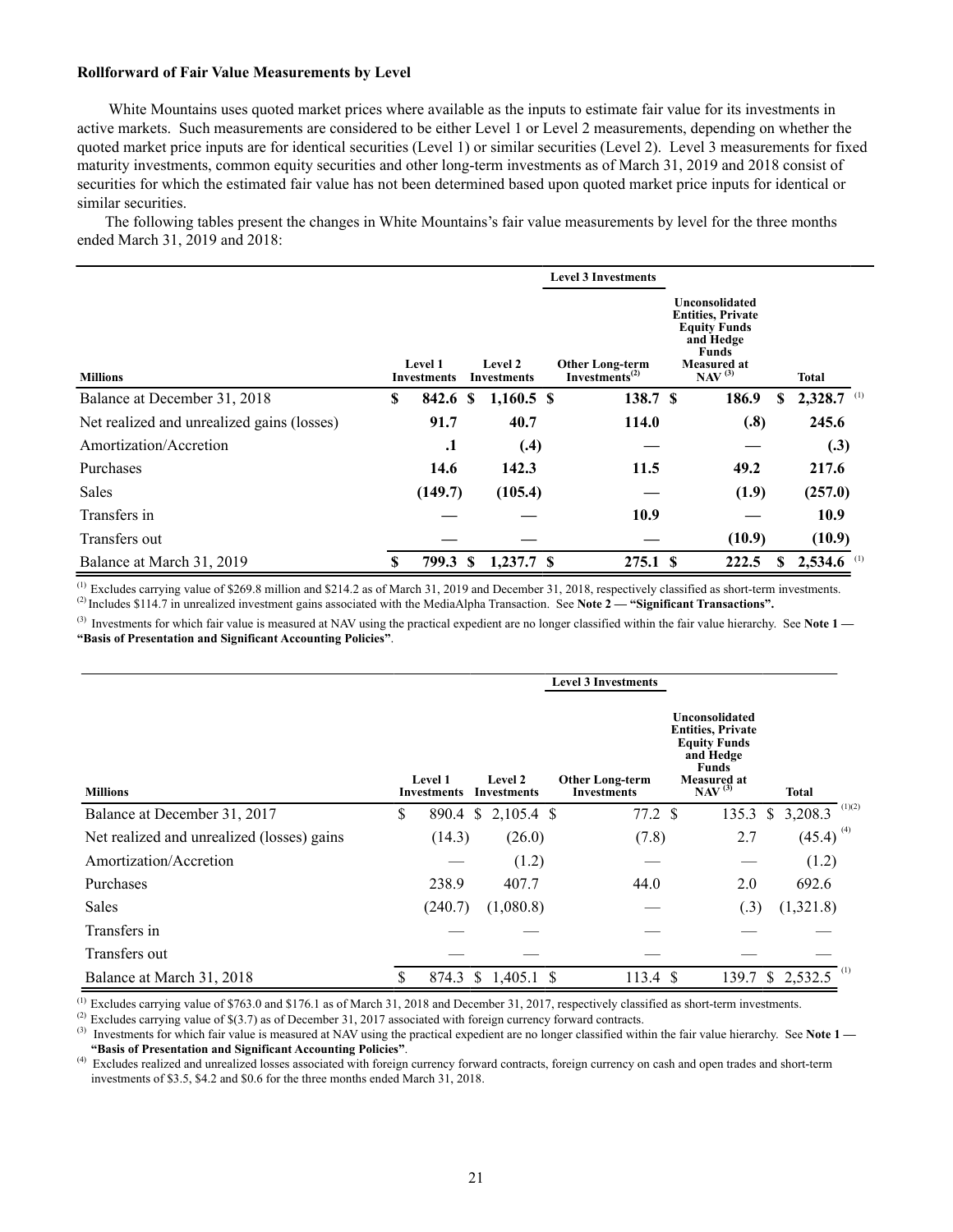*Fair Value Measurements — Transfers Between Levels - Three-months ended March 31, 2019 and 2018*

Transfers between levels are recorded using the fair value measurement as of the end of the quarterly period in which the event or change in circumstance giving rise to the transfer occurred.

During the first three months of 2019 and 2018, there were no fixed maturity investments or other long-term investments classified as Level 3 measurements in the prior period that were transferred to Level 2 measurements.

#### **Significant Unobservable Inputs**

The following tables present significant unobservable inputs used in estimating the fair value of other long-term investments, other than private equity funds and hedge funds, classified within Level 3 as of March 31, 2019 and December 31, 2018. The fair value of investments in certain unconsolidated entities, private equity funds and hedge funds are generally estimated using the NAV of the funds.

| \$ in Millions, Except Share Price              |                                                  | March 31, 2019            |                              |
|-------------------------------------------------|--------------------------------------------------|---------------------------|------------------------------|
| <b>Description</b>                              | <b>Valuation Technique(s)</b>                    | Fair Value <sup>(1)</sup> | <b>Unobservable Input</b>    |
| MediaAlpha                                      | Share price of recent transaction <sup>(2)</sup> | \$114.7                   | Unit price $-$ \$208.98      |
| PassportCard/DavidShield                        | Discounted cash flow                             | \$75.0                    | Discount rate $-18.0\%$      |
|                                                 |                                                  |                           | Revenue exit multiple - 1.00 |
| Compare.com                                     | Discounted cash flow                             | \$16.9                    | Discount rate $-22.0\%$      |
|                                                 |                                                  |                           | Revenue exit multiple - 2.75 |
| YOUSURE Tarifvergleich GmbH<br>("durchblicker") | Discounted cash flow                             | \$15.2                    | Discount rate $-23.0\%$      |
|                                                 |                                                  |                           | Revenue exit multiple - 2.25 |
| Captricity, Inc.                                | Discounted cash flow                             | \$14.5                    | Discount rate $-23.0\%$      |
|                                                 |                                                  |                           | Revenue exit multiple - 3.75 |
| Galvanic Applied Sciences                       | Multiple of EBITDA                               | \$2.7                     | EBITDA multiple - 6.00       |
| Private debt instrument                         | Discounted cash flow                             | \$10.0                    | Discount rate $-9.23\%$      |
| Private debt instrument                         | Discounted cash flow                             | \$10.9                    | Discount rate $-7.00\%$      |

(1) Includes the net unrealized investment gains (losses) associated with foreign currency; foreign currency effects based on observable inputs.

(2) The MediaAlpha Transaction was completed on February 26, 2019. See **Note 2 - "Significant Transactions".**

| \$ in Millions, Except Share Price |                               | December 31, 2018         |                              |
|------------------------------------|-------------------------------|---------------------------|------------------------------|
| <b>Description</b>                 | <b>Valuation Technique(s)</b> | Fair Value <sup>(1)</sup> | Unobservable Input           |
| PassportCard/DavidShield           | Discounted cash flow          | \$75.0                    | Discount rate $-18.0\%$      |
|                                    |                               |                           | Revenue exit multiple - 1.00 |
| Compare.com                        | Discounted cash flow          | \$16.9                    | Discount rate $-22.0\%$      |
|                                    |                               |                           | Revenue exit multiple - 2.75 |
| durchblicker                       | Discounted cash flow          | \$15.5                    | Discount rate $-23.0\%$      |
|                                    |                               |                           | Revenue exit multiple - 2.25 |
| Captricity, Inc.                   | Discounted cash flow          | \$14.5                    | Discount rate $-23.0\%$      |
|                                    |                               |                           | Revenue exit multiple - 3.75 |
| Galvanic Applied Sciences          | Multiple of EBITDA            | \$3.1                     | EBITDA multiple - 6.00       |
| Private debt instrument            | Discounted cash flow          | \$10.0                    | Discount rate $-9.23\%$      |

(1) Includes the net unrealized investment gains (losses) associated with foreign currency; foreign currency effects based on observable inputs.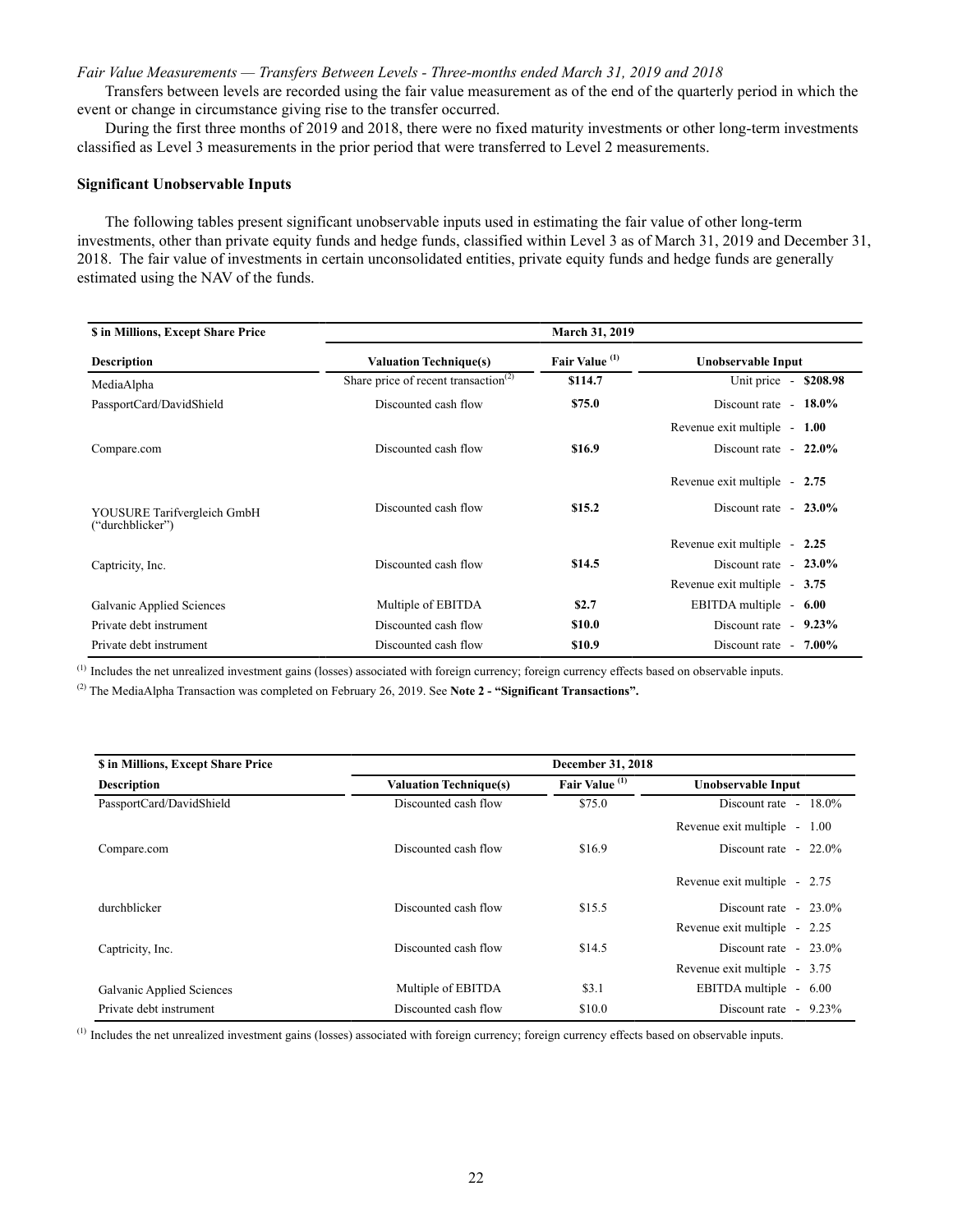# **Note 4. Goodwill and Other Intangible Assets**

White Mountains has recognized goodwill and other intangible assets at the acquisition date fair values in connection with its purchases of subsidiaries.

On May 11, 2018, White Mountains completed its acquisition of NSM, recognizing \$383.0 million of goodwill and other intangible assets, reflecting acquisition date fair values. On May 18, 2018, NSM completed its acquisition of Fresh Insurance, recognizing \$54.6 million of goodwill and other intangible assets, reflecting acquisition date fair values.

On February 26, 2019, MediaAlpha completed the sale of a significant minority stake to Insignia Capital Group in connection with a recapitalization and cash distribution to existing equityholders. MediaAlpha also repurchased a portion of the holdings of existing equityholders, including a repurchase of a portion of White Mountains's holdings. As a result of the repurchase, White Mountains's ownership interest was reduced to 48.3% of the basic units outstanding of MediaAlpha (42.0% on a fully diluted, fully converted basis). White Mountains's remaining ownership interest in MediaAlpha no longer meets the criteria for a controlling ownership interest and accordingly, White Mountains deconsolidated MediaAlpha on February 26, 2019.

The following tables presents the change in goodwill and other intangible assets:

|                                                                                                      |    |           |                                      |                                                                      | Three Months Ended March 31, |          |      |                                      |       |                                                                      |       |
|------------------------------------------------------------------------------------------------------|----|-----------|--------------------------------------|----------------------------------------------------------------------|------------------------------|----------|------|--------------------------------------|-------|----------------------------------------------------------------------|-------|
|                                                                                                      |    |           | 2019                                 |                                                                      | 2018                         |          |      |                                      |       |                                                                      |       |
| <b>Millions</b>                                                                                      |    | Goodwill  | Other<br>Intangible<br><b>Assets</b> | <b>Total</b><br>Goodwill<br>and Other<br>Intangible<br><b>Assets</b> |                              | Goodwill |      | Other<br>Intangible<br><b>Assets</b> |       | <b>Total</b><br>Goodwill<br>and Other<br>Intangible<br><b>Assets</b> |       |
| Beginning balance                                                                                    | \$ | 379.9     | 157.6                                | \$                                                                   | 537.5                        | S        | 25.9 | S                                    | 36.2  | S                                                                    | 62.1  |
| Deconsolidation of MediaAlpha                                                                        |    | (18.3)    | (23.5)                               |                                                                      | (41.8)                       |          |      |                                      |       |                                                                      |       |
| Attribution of acquisition date fair value estimates<br>between goodwill and other intangible assets |    | (26.8)    | 26.8                                 |                                                                      |                              |          |      |                                      |       |                                                                      |       |
| Acquisitions of businesses                                                                           |    | 13.4      |                                      |                                                                      | 13.4                         |          |      |                                      |       |                                                                      |       |
| Foreign currency translation                                                                         |    | 1.2       | $\cdot$ 3                            |                                                                      | $1.5\,$                      |          |      |                                      |       |                                                                      |       |
| Adjustments to reflect acquisition date fair value                                                   |    | $\cdot$ 3 | 5.9                                  |                                                                      | 6.2                          |          |      |                                      |       |                                                                      |       |
| Amortization                                                                                         |    |           | (6.6)                                |                                                                      | (6.6)                        |          |      |                                      | (2.9) |                                                                      | (2.9) |
| Ending balance                                                                                       | S. | 349.7     | 160.5                                | \$                                                                   | 510.2                        |          | 25.9 | \$                                   | 33.3  |                                                                      | 59.2  |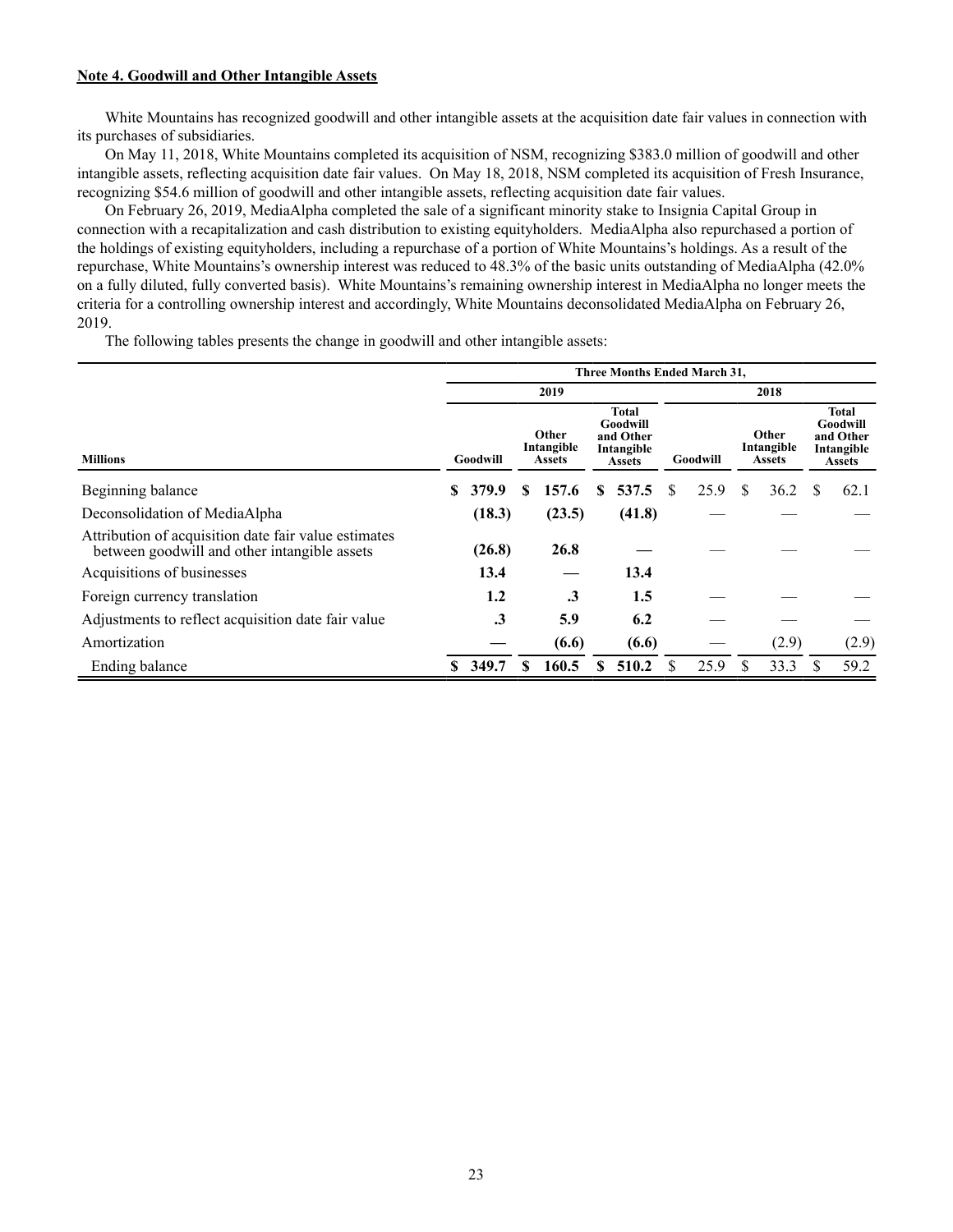The following table presents the acquisition date fair values, accumulated amortization and net carrying values for other intangible assets and goodwill, by company as of March 31, 2019 and December 31, 2018:

|                                                                                                      |                                          |             | March 31, 2019                     |    | December 31, 2018                                               |    |                                         |              |                 |    |                |                                 |
|------------------------------------------------------------------------------------------------------|------------------------------------------|-------------|------------------------------------|----|-----------------------------------------------------------------|----|-----------------------------------------|--------------|-----------------|----|----------------|---------------------------------|
| \$ in Millions                                                                                       | <b>Acquisition</b><br>Date Fair<br>Value |             | Accumulated<br><b>Amortization</b> |    | <b>Net</b><br><b>Acquisition</b><br>Date Fair<br>Value<br>Value |    | Carrying<br>Accumulated<br>Amortization |              |                 |    |                | <b>Net</b><br>Carrying<br>Value |
| Goodwill:                                                                                            |                                          |             |                                    |    |                                                                 |    |                                         |              |                 |    |                |                                 |
| $NSM$ <sup>(1)</sup>                                                                                 | \$<br>328.8                              | \$          |                                    | \$ | 328.8                                                           | \$ | 354.3                                   | \$           |                 | \$ | 354.3          |                                 |
| MediaAlpha                                                                                           |                                          |             |                                    |    |                                                                 |    | 18.3                                    |              |                 |    | 18.3           |                                 |
| Other Operations <sup>(2)</sup>                                                                      | 20.9                                     |             |                                    |    | 20.9                                                            |    | 7.3                                     |              |                 |    | 7.3            |                                 |
| Total goodwill                                                                                       | 349.7                                    |             |                                    |    | 349.7                                                           |    | 379.9                                   |              |                 |    | 379.9          |                                 |
| Other intangible assets:                                                                             |                                          |             |                                    |    |                                                                 |    |                                         |              |                 |    |                |                                 |
| $NSM$ <sup>(1)</sup>                                                                                 |                                          |             |                                    |    |                                                                 |    |                                         |              |                 |    |                |                                 |
| Customer relationships                                                                               | 110.9                                    |             | 9.3                                |    | 101.6                                                           |    | 85.3                                    |              | 6.0             |    | 79.3           |                                 |
| Trade names                                                                                          | 57.1                                     |             | 2.7                                |    | 54.4                                                            |    | 51.2                                    |              | 1.8             |    | 49.4           |                                 |
| Information technology                                                                               | 3.8                                      |             | $\cdot$ 7                          |    | 3.1                                                             |    | 3.7                                     |              | .5              |    | 3.2            |                                 |
| Other                                                                                                | 1.4                                      |             | .6                                 |    | $\boldsymbol{.8}$                                               |    |                                         |              |                 |    |                |                                 |
| Subtotal                                                                                             | 173.2                                    |             | 13.3                               |    | 159.9                                                           |    | 140.2                                   |              | 8.3             |    | 131.9          |                                 |
| MediaAlpha                                                                                           |                                          |             |                                    |    |                                                                 |    |                                         |              |                 |    |                |                                 |
| Customer relationships                                                                               |                                          |             |                                    |    |                                                                 |    | 26.8                                    |              | 4.9             |    | 21.9           |                                 |
| Information technology                                                                               |                                          |             |                                    |    |                                                                 |    | 33.3                                    |              | 30.9            |    | 2.4            |                                 |
| Other                                                                                                |                                          |             |                                    |    |                                                                 |    | 9.8                                     |              | 9.0             |    | $0.8\,$        |                                 |
| Subtotal                                                                                             |                                          |             |                                    |    |                                                                 |    | 69.9                                    |              | 44.8            |    | 25.1           |                                 |
| Other Operations                                                                                     |                                          |             |                                    |    |                                                                 |    |                                         |              |                 |    |                |                                 |
| Trade names                                                                                          | $\boldsymbol{.6}$                        |             | $\cdot$                            |    | $\cdot$ 4                                                       |    | $.6\,$                                  |              | $\cdot$         |    | .4             |                                 |
| Information technology                                                                               | .5                                       |             | $\cdot$ 3                          |    | $\cdot$                                                         |    | $.5\,$                                  |              | $\cdot$ 3       |    | $.2\,$         |                                 |
| Subtotal                                                                                             | $\overline{1.1}$                         |             | $\overline{.5}$                    |    | .6                                                              |    | 1.1                                     |              | $\overline{.5}$ |    | $\overline{6}$ |                                 |
| Total other intangible assets                                                                        | 174.3                                    |             | 13.8                               |    | 160.5                                                           |    | 211.2                                   |              | 53.6            |    | 157.6          |                                 |
| Total goodwill and other<br>intangible assets                                                        | \$<br>524.0                              | $\mathbb S$ | 13.8                               |    | 510.2                                                           | \$ | 591.1                                   | $\mathbb{S}$ | 53.6            |    | 537.5          |                                 |
| Goodwill and other intangible assets<br>attributed to non-controlling interests                      |                                          |             |                                    |    | (24.1)                                                          |    |                                         |              |                 |    | (40.6)         |                                 |
| Goodwill and other intangible assets<br>included in White Mountains's<br>common shareholders' equity |                                          |             |                                    | \$ | 486.1                                                           |    |                                         |              |                 | \$ | 496.9          |                                 |

 $^{(1)}$  As of March 31, 2019 and December 31, 2018, NSM's goodwill included \$1.0 and \$(2.2) and intangible assets included \$0.3 and \$(0.7) of the effect of foreign currency translation.

<sup>(2)</sup> As of March 31, 2019 and December 31, 2018, Other Operations' goodwill included \$0.2 and \$(0.3) of the effect of foreign currency translation.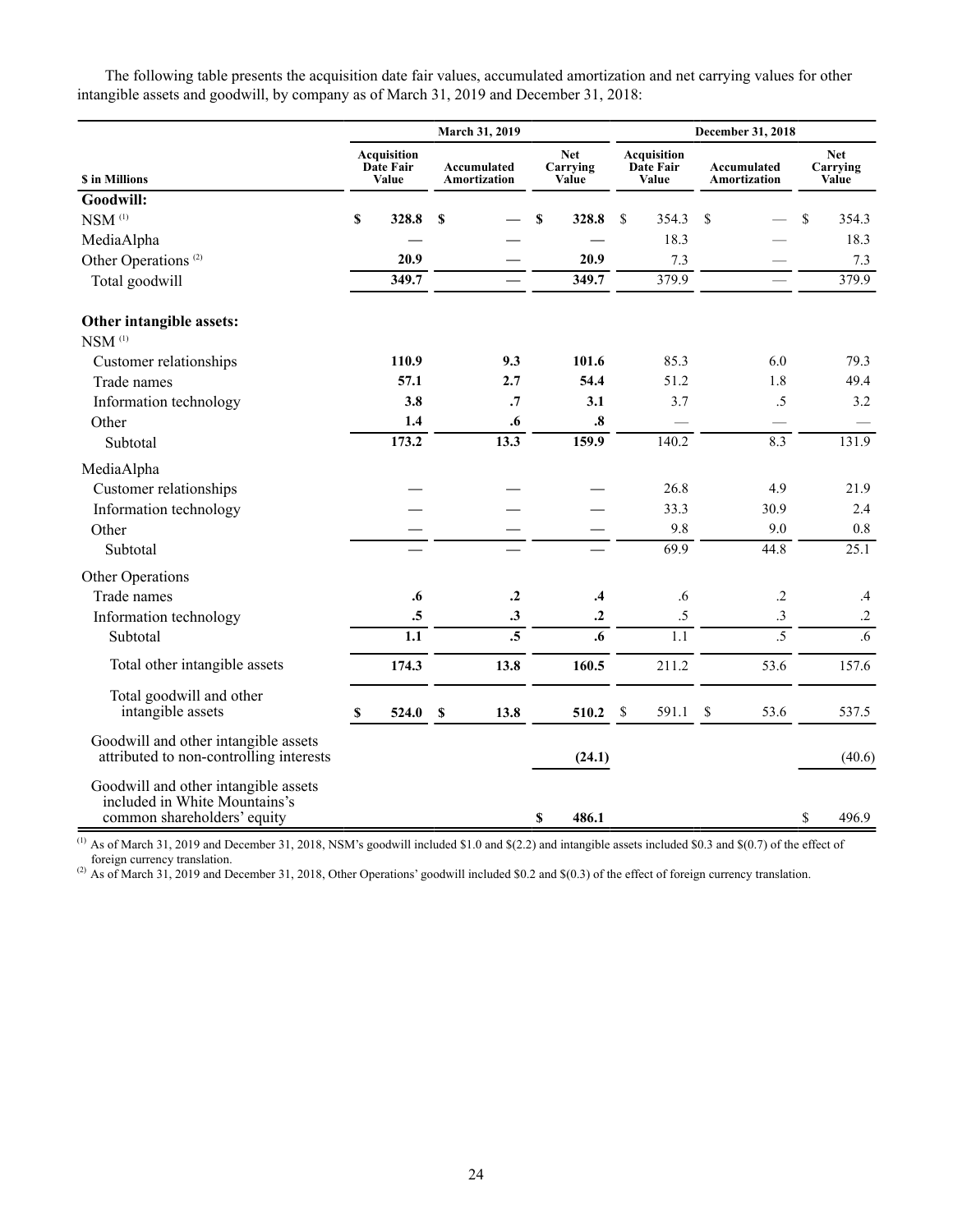# **Note 5. Debt**

| <b>Millions</b>                          | March 31,<br>2019 |       | <b>Effective</b><br>Rate $(1)$ | December 31.<br>2018 |       | <b>Effective</b><br>Rate $(1)$ |
|------------------------------------------|-------------------|-------|--------------------------------|----------------------|-------|--------------------------------|
| NSM Bank Facility                        | S                 | 186.4 | 7.8%                           | S                    | 180.4 | 7.4%                           |
| Unamortized issuance cost                |                   | (3.6) |                                |                      | (3.8) |                                |
| NSM Bank Facility, carrying value        |                   | 182.8 |                                |                      | 176.6 |                                |
| Other NSM debt                           |                   | 1.7   |                                |                      | 1.9   |                                |
| MediaAlpha Bank Facility                 |                   |       |                                |                      | 14.3  | $7.1\%$                        |
| Unamortized issuance cost                |                   |       |                                |                      | (.1)  |                                |
| MediaAlpha Bank Facility, carrying value |                   |       |                                |                      | 14.2  |                                |
| Other Operations debt                    |                   | 11.3  |                                |                      |       |                                |
| Unamortized issuance cost                |                   | (.4)  |                                |                      |       |                                |
| Other Operations, carrying value         |                   | 10.9  |                                |                      |       |                                |
| Total debt                               |                   | 195.4 |                                |                      | 192.7 |                                |

The following table presents White Mountains's debt outstanding as of March 31, 2019 and December 31, 2018:

(1) Effective rate considers the effect of the debt issuance costs.

#### **NSM Bank Facility**

On May 11, 2018, NSM entered into a secured credit facility (the "NSM Bank Facility") with Ares Capital Corporation in order to refinance NSM's existing debt and to fund the acquisitions of subsidiaries. The NSM Bank Facility is comprised of term loans totaling \$181.1 million and a revolving credit loan commitment of \$10.0 million, under which NSM initially borrowed \$2.0 million. The term loans under the NSM Bank Facility mature on May 11, 2024, and the revolving loan under the NSM Bank Facility matures on May 11, 2023. During the three months ended March 31, 2019, NSM repaid \$0.5 million on the term loans and borrowed \$6.5 million on the revolving credit loan. As of March 31, 2019, \$179.9 million of term loans and \$6.5 million of revolving credit loans were outstanding under the NSM Bank Facility.

Interest on the NSM Bank Facility accrues at a floating interest rate equal to the three month LIBOR or the Prime Rate, as published by the Wall Street Journal plus, in each case, an applicable margin. The margin over LIBOR may vary between 4.25% and 4.75%, and the margin over the Prime Rate may vary between 3.25% and 3.75%, in each case, depending on the consolidated total leverage ratio of the borrower.

On June 15, 2018, NSM entered into an interest rate swap agreement to hedge its exposure to interest rate risk on \$151.0 million of its variable rate term loans. Under the terms of the swap agreement, NSM pays a fixed rate of 2.97% and receives a variable rate, which is reset monthly, based on then-current LIBOR. As of March 31, 2019, the variable rate received by NSM under the swap agreement was 2.49%. As of March 31, 2019, the interest rate, including the effect of the swap, for the outstanding term loans of \$149.9 million that are hedged by the swap was 7.47%. The effective interest on the outstanding term loans of \$30.0 million that are unhedged was 7.30%. The effective interest rate on the total outstanding term loans under the NSM Bank Facility of \$186.4 million was 7.44%, excluding the effect of debt issuance costs.

The NSM Bank Facility is secured by all property of the loan parties and contains various affirmative, negative and financial covenants that White Mountains considers to be customary for such borrowings, including a maximum consolidated total leverage ratio covenant.

# **Compliance**

At March 31, 2019, White Mountains was in compliance with the covenants under all of its debt instruments.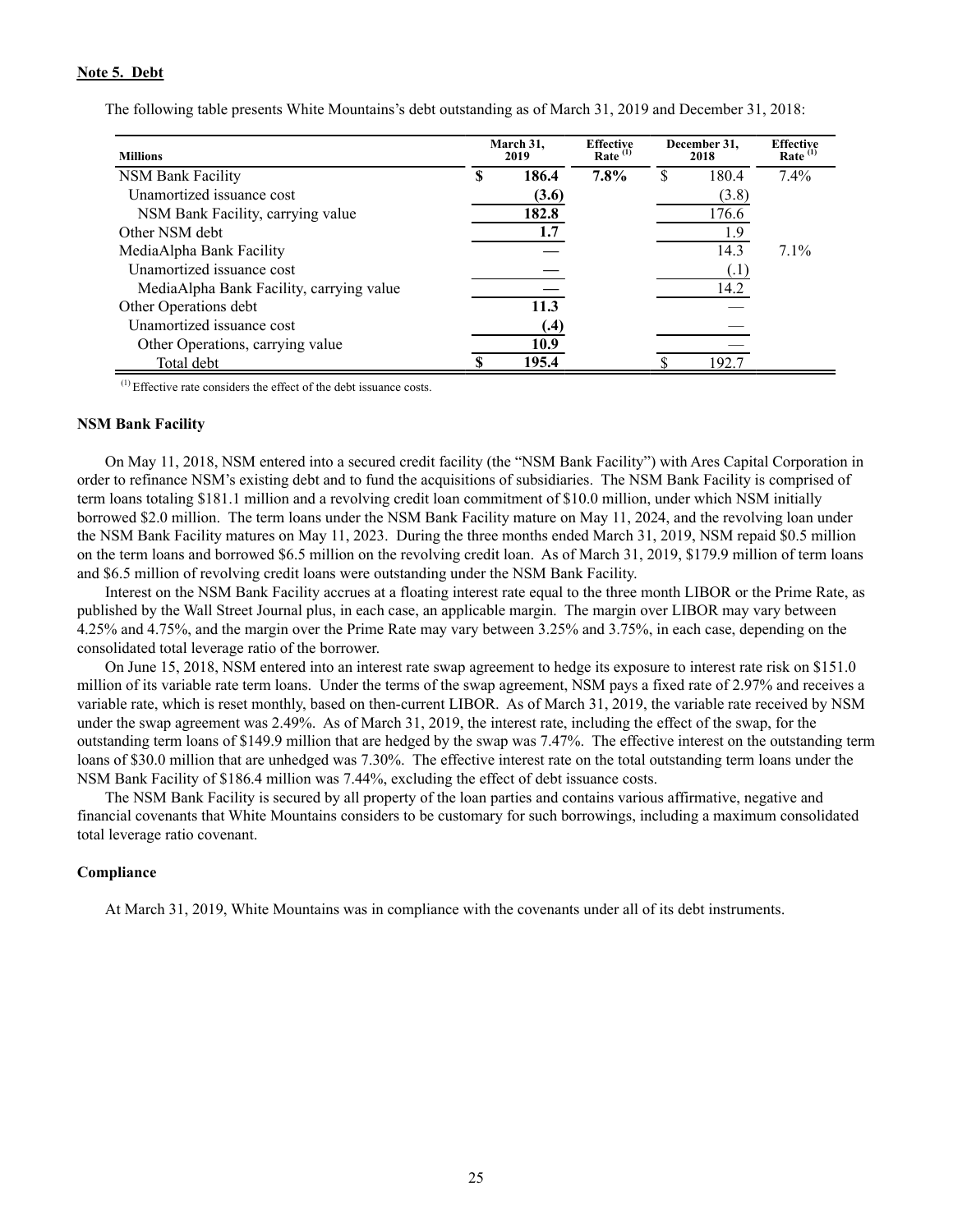# **Note 6. Income Taxes**

The Company and its Bermuda domiciled subsidiaries are not subject to Bermuda income tax under current Bermuda law. In the event there is a change in the current law and taxes are imposed, the Company and its Bermuda domiciled subsidiaries would be exempt from such tax until March 31, 2035, pursuant to the Bermuda Exempted Undertakings Tax Protection Act of 1966. The Company has subsidiaries and branches that operate in various other jurisdictions around the world that are subject to tax in the jurisdictions in which they operate. The jurisdictions in which the Company's subsidiaries and branches are subject to tax are Barbados, Ireland, Israel, Luxembourg, the United Kingdom and the United States.

White Mountains's income tax expense related to pre-tax income from continuing operations for the three months ended March 31, 2019 represented an effective tax rate of 3.6%. The effective tax rate was different from the current U.S. statutory rate of 21.0%, primarily due to a release of a full valuation allowance on the net deferred tax assets of the U.S. consolidated group Guilford Holdings, Inc. and subsidiaries ("Guilford"). Guilford includes MediaAlpha, Kudu, various service companies and certain other entities and investments that are included in the Other Operations segment. The effective tax rate was also different due to withholding taxes and a tax benefit recorded at BAM. For BAM, member surplus contributions ("MSC") and the related taxes thereon are recorded directly to non-controlling interest equity, while the valuation allowance on such taxes is recorded through the income statement. For the three months ended March 31, 2019, BAM recorded a tax benefit of \$1.1 million associated with the valuation allowance on taxes related to MSC that is included in the effective tax rate.

White Mountains's income tax expense related to pre-tax loss from continuing operations for the three months ended March 31, 2018 represented an effective tax rate of  $(1.1)$ %. The effective tax rate was different from the U.S. statutory rate of 21.0%, primarily due to a full valuation allowance on all net deferred tax assets at U.S. operations, consisting of Guilford and BAM, withholding taxes and a tax benefit recorded at BAM. For BAM, MSC and the related taxes thereon are recorded directly to non-controlling interest equity, while the valuation allowance on such taxes is recorded through the income statement. For the three months ended March 31, 2018, BAM recorded a tax benefit of \$0.6 million associated with the valuation allowance on taxes related to MSC that is included in the effective tax rate.

In arriving at the effective tax rate for the three months ended March 31, 2019 and 2018, White Mountains forecasted all income and expense items including the change in unrealized investment gains (losses) and realized investment gains (losses) for the years ending December 31, 2019 and 2018.

White Mountains records a valuation allowance against deferred tax assets if it becomes more likely than not that all or a portion of a deferred tax asset will not be realized. Changes in valuation allowances from period to period are included in income tax expense in the period of change. In determining whether or not a valuation allowance, or change therein, is warranted, White Mountains considers factors such as prior earnings history, expected future earnings, carryback and carryforward periods and strategies that if executed would result in the realization of a deferred tax asset.

With few exceptions, White Mountains is no longer subject to U.S. federal, state, or non-U.S. income tax examinations by tax authorities for years before 2013.

During the three months ended March 31, 2018, the Israeli Tax Authority commenced an examination of the 2013 to 2016 income tax returns for Wobi Insurance Agency Ltd. ("Wobi"). Wobi is a financial-sector price comparison business in Israel that sells primarily auto insurance and earns commissions on all policy sales that is included in the Other Operations segment. White Mountains does not expect the resolution of this examination to result in a material change to its financial position, results of operations and cash flows.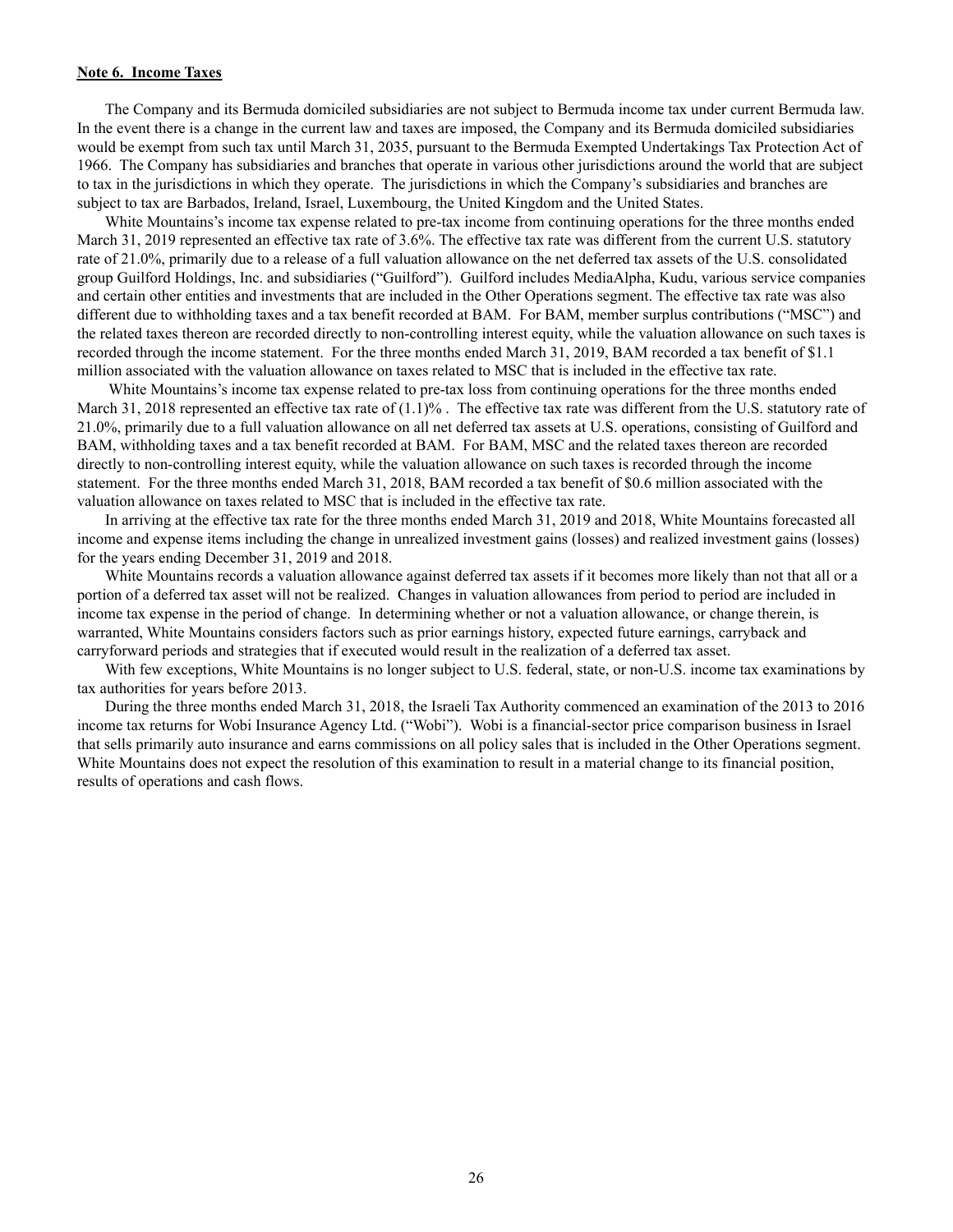#### **Note 7. Derivatives**

# **NSM Interest Rate Swap**

On May 11, 2018, NSM entered into the NSM Bank Facility. Interest on the NSM Bank Facility accrues at a floating interest rate equal to the three month LIBOR or the Prime Rate, as published by the Wall Street Journal plus, in each case, an applicable margin. The margin over LIBOR may vary between 4.25%and 4.75%, and the margin over the Prime Rate may vary between 3.25% and 3.75%, in each case, depending on the consolidated total leverage ratio of the borrower.

On June 15, 2018, NSM entered into an interest rate swap agreement to hedge its exposure to interest rate risk on \$151.0 million of its variable rate term loans. Under the terms of the swap agreement, NSM pays a fixed rate of 2.97% and receives a variable rate, which is reset monthly, based on the then-current LIBOR. As of March 31, 2019, the variable rate received by NSM under the swap agreement was 2.49%. Over the term of the swap, the notional amount decreases in accordance with the principal repayments NSM expects to make on its term loans. As of March 31, 2019, the interest rate, including the effect of the swap, for the outstanding term loans of \$149.9 million that are hedged by the swap was 7.47%, excluding the effect of debt issuance costs. NSM's obligations under the swap are secured by the same collateral securing the NSM Bank Facility on a *pari passu* basis. NSM does not currently hold any collateral deposits from or provide any collateral deposits to the swap counterparty.

NSM evaluated the effectiveness of the swap to hedge its interest rate risk associated with its variable rate debt and concluded at the swap inception date that the swap was highly effective in hedging that risk. NSM will evaluate the effectiveness of the hedging relationship on an ongoing basis.

 For the three months ended March 31, 2019, NSM recognized net interest expense of \$0.2 million for the periodic net settlement payments on the swap. As of March 31, 2019 and December 31, 2018, the estimated fair value of the swap and the accrual of the periodic net settlement payments recorded in other liabilities was \$4.6 million and \$2.7 million. There was no ineffectiveness in the hedge for the period ended March 31, 2019. The \$(1.9) million change in the fair value of the swap for the three months ended March 31, 2019 is included within accumulated other comprehensive income (loss).

### **Foreign Currency Forward Contracts**

White Mountains's investment portfolio includes investments denominated in GBP, Euros, Japanese Yen and other foreign currencies. White Mountains previously entered into foreign currency forward contracts to manage its foreign currency exposure related to certain of these investments. In conjunction with the liquidation of the GBP investment grade corporate bond mandate in the three months ended March 31, 2018, White Mountains closed the associated foreign currency forward contract. As of March 31, 2019 and December 31, 2018, White Mountains no longer has any open foreign currency forward contracts.

The derivative losses recognized in net realized and unrealized investment gains (losses) for the three months ended March 31, 2018 were \$(3.5) million.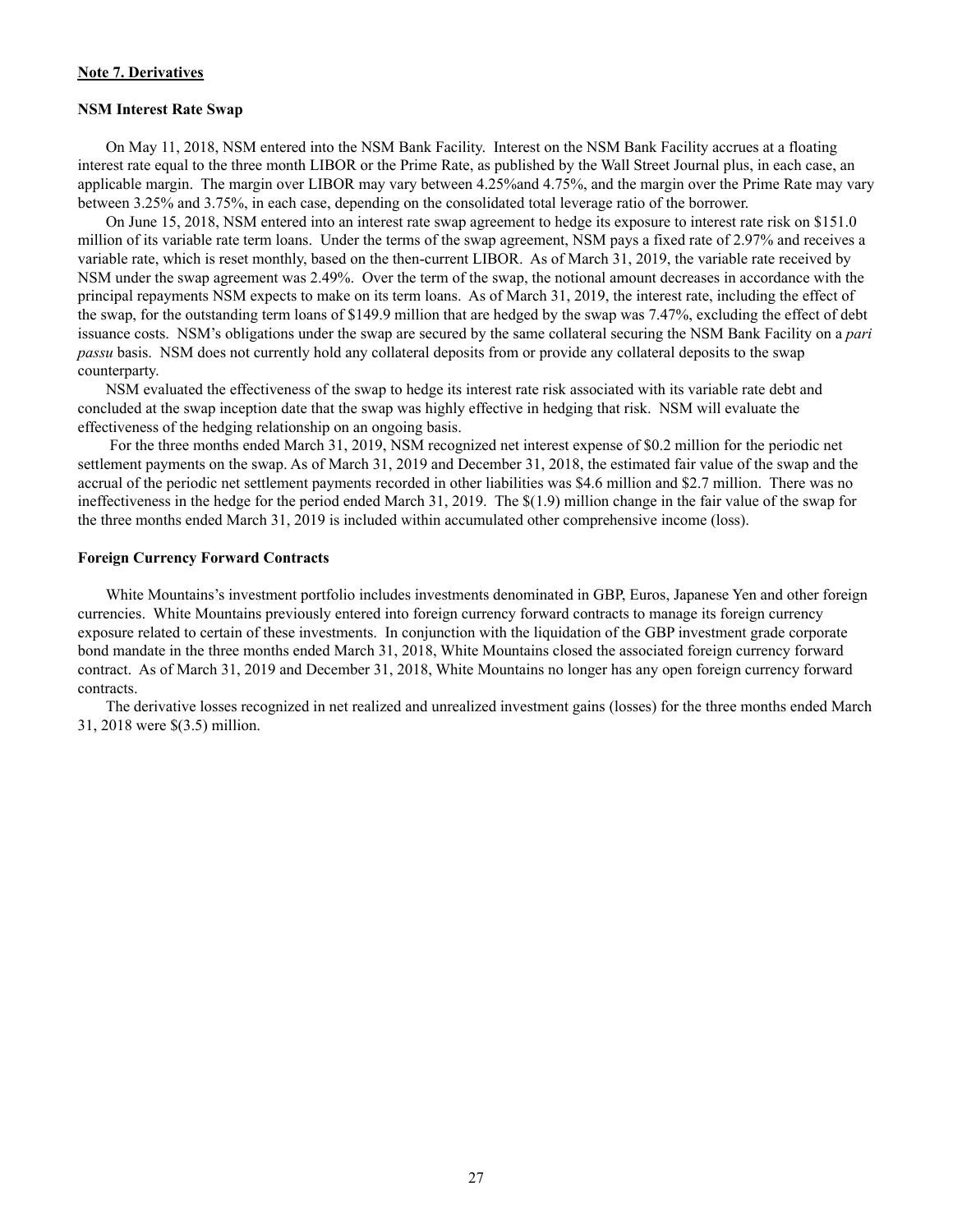#### **Note 8. Municipal Bond Guarantee Insurance**

In 2012, HG Global was capitalized with \$594.5 million from White Mountains and \$14.5 million from non-controlling interests to fund the initial capitalization of BAM, a newly formed mutual municipal bond insurer. As of March 31, 2019, White Mountains owned 96.9% of HG Global's preferred equity and 88.4% of its common equity. HG Global, together with its subsidiaries, provided the initial capitalization of BAM through the purchase of \$503.0 million of BAM Surplus Notes. At inception, BAM and HG Re also entered into a first loss reinsurance treaty ("FLRT"). HG Re provides first loss reinsurance protection up to 15%-of-par outstanding on each municipal bond insured by BAM. For capital appreciation bonds, par is adjusted to the estimated equivalent par value for current interest paying bonds. In return, BAM cedes 60% of the risk premium charged for insuring the municipal bond, net of a ceding commission.

HG Re's obligations under the FLRT are limited to the assets in two collateral trusts: a Regulation 114 Trust and a supplemental collateral trust (the "Supplemental Trust" and, together with the Regulation 114 Trust, the "Collateral Trusts"). Losses required to be reimbursed under the FLRT are subject to an aggregate limit equal to the assets held in the Collateral Trusts at any point in time.

Effective January 1, 2014, HG Global and BAM agreed to change the interest rate on the BAM Surplus Notes for the five years ending December 31, 2018 from a fixed rate of 8.0% to a variable rate equal to the one-year U.S. treasury rate plus 300 basis points, set annually. In 2018, BAM exercised its option to extend the variable rate period for an additional three years. At the end of the variable rate period, the interest rate will be fixed at the higher of the then current variable rate or 8.0%. The variable rate was set at 5.70% for 2019 and 4.60% for 2018.

No payment of interest or principal on the BAM Surplus Notes may be made without the approval of the New York State Department of Financial Services ("NYDFS"). BAM has stated its intention to seek regulatory approval to pay interest and principal on its surplus notes to the extent that its remaining qualified statutory capital and other capital resources continue to support its outstanding obligations, its business plan and its "AA/stable" rating from Standard & Poor's. BAM repaid \$17.7 million of the BAM Surplus Notes and \$5.3 million of accrued interest during the year ended December 31, 2018.

In order to further support BAM's long-term capital position and business prospects, in 2017 HG Global agreed to contribute the \$203.0 million of Series A BAM Surplus Notes ("Series A Notes") into the Supplemental Trust at HG Re. The Supplemental Trust already held the \$300.0 million of Series B BAM Surplus Notes ("Series B Notes"). At the same time HG Global and BAM also changed the payment terms of the Series B Notes, so that payments will reduce principal and accrued interest on a pro rata basis, consistent with the payment terms on the Series A Notes. The terms of the Series B Notes had previously stipulated that payments would first reduce interest owed, then reduce principal owed once all accrued interest had been paid. The NYDFS approved the change during 2017.

In connection with the contribution and change in payment terms of the Series B Notes, the Series A Notes were merged into the Series B Notes. The BAM Surplus Notes are currently held in an HG Re sponsored vehicle within the Supplemental Trust.

The Regulation 114 Trust target balance is equal to gross ceded unearned premiums and unpaid ceded loss and LAE expenses, if any. The Supplemental Trust target balance is equal to \$603.0 million. As the BAM Surplus Notes are repaid over time, the BAM Surplus Notes will be replaced in the Supplemental Trust by cash and fixed income securities. The Collateral Trust balances must be at target levels before excess funds can be distributed out of the Supplemental Trust.

Under GAAP, if the terms of a debt instrument are amended, unless there is a greater than 10% change in the expected discounted future cash flows of such instrument, a change in the instrument's carrying value is not permitted. White Mountains determined that the impact of the changes made during 2017 to the terms of the BAM Surplus Notes on the expected discounted future cash flows was not greater than 10%.

As of March 31, 2019 and December 31, 2018, the collateral trusts held assets of \$771.5 million and \$757.4 million, which both included \$481.3 million of BAM Surplus Notes. As of March 31, 2019 and December 31, 2018, HG Global has accrued \$150.5 million and \$143.7 million of interest receivable on the BAM Surplus Notes.

The following table presents a schedule of BAM's insured obligations as of March 31, 2019 and December 31, 2018:

|                                                                   |   | <b>March 31, 2019</b> | December 31, 2018 |
|-------------------------------------------------------------------|---|-----------------------|-------------------|
| Contracts outstanding                                             |   | 7,786                 | 7,525             |
| Remaining weighted average contract period outstanding (in years) |   | 10.7                  | 10.7              |
| Contractual debt service outstanding (in millions):               |   |                       |                   |
| Principal                                                         | S | 53,715.2              | 52,201.6          |
| Interest                                                          |   | 27,348.9              | 26,560.3          |
| Total debt service outstanding                                    | ⊕ | 81,064.1              | 78,761.9          |
| Gross unearned insurance premiums                                 | S | 179.6                 | 176.0             |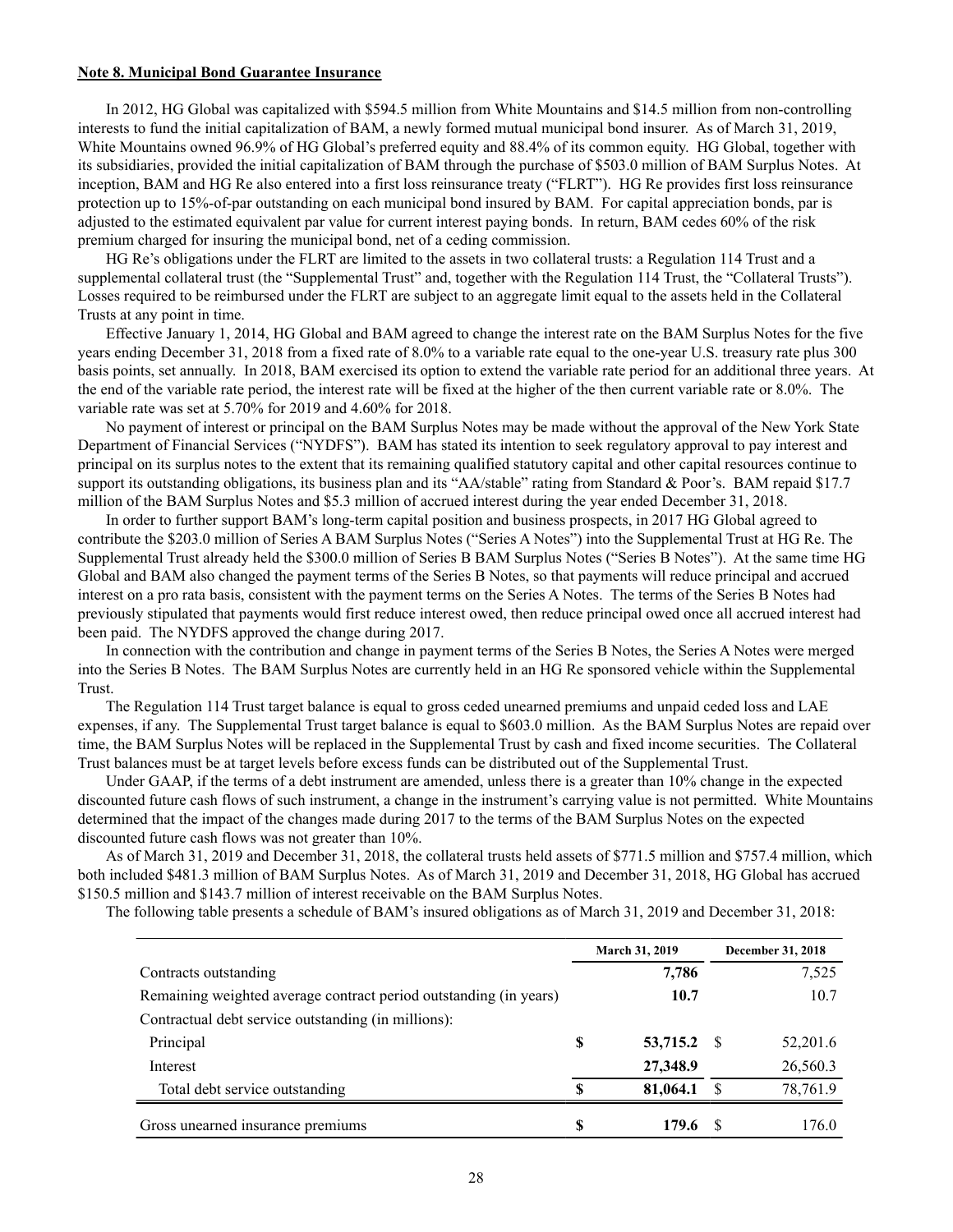The following table presents a schedule of BAM's future premium revenues as of March 31, 2019:

| <b>Millions</b>                         | March 31, 2019 |
|-----------------------------------------|----------------|
| April 1, 2019 - December 31, 2019       | \$<br>12.2     |
| January 1, 2020 - March 31, 2020        | 3.9            |
| April 1, 2020 - June 30, 2020           | 3.9            |
| July 1, 2020 - September 30, 2020       | 3.9            |
| October 1, 2020 - December 31, 2020     | 3.8            |
| <b>Total 2020</b>                       | 15.5           |
| 2021                                    | 14.5           |
| 2022                                    | 13.6           |
| 2023                                    | 12.8           |
| 2024                                    | 12.0           |
| 2025 and thereafter                     | 99.0           |
| Total gross unearned insurance premiums | \$<br>179.6    |

The following table presents a schedule of net written premiums included in White Mountains's HG Global/BAM segment for the three months ended March 31, 2019 and 2018:

|                        | Three Months Ended March 31, |                  |          |            |  |  |  |  |
|------------------------|------------------------------|------------------|----------|------------|--|--|--|--|
| <b>Millions</b>        |                              | 2019             | 2018     |            |  |  |  |  |
| Written premiums:      |                              |                  |          |            |  |  |  |  |
| Direct                 | S                            | 7.9              | <b>S</b> | 6.4        |  |  |  |  |
| Assumed                |                              |                  |          |            |  |  |  |  |
| Gross written premiums | \$                           | 7.9              | -S       | 6.4        |  |  |  |  |
| Earned premiums:       |                              |                  |          |            |  |  |  |  |
| Direct                 | S                            | 3.7 <sub>5</sub> |          | <b>3.0</b> |  |  |  |  |
| Assumed                |                              | 0.5              |          |            |  |  |  |  |
| Gross earned premiums  | \$                           | 4.2              |          | 3.0        |  |  |  |  |

In April 2018, BAM entered into a collateralized financial guarantee excess of loss reinsurance agreement with Fidus Re, Ltd. ("Fidus Re"), a Bermuda based special purpose insurer created solely to provide reinsurance protection to BAM. Fidus Re was capitalized by the issuance of \$100.0 million of insurance linked securities. The proceeds from issuance were placed in a collateral trust supporting Fidus Re's obligations to BAM. The insurance linked securities were issued by Fidus Re with an initial term of twelve years and are callable five years after the date of issuance. Under the agreement, BAM retains the first \$165.0 million of aggregate losses, before giving effect to HG's reinsurance coverage, on the ceded business. Fidus Re reinsures 90% of aggregate losses exceeding \$165.0 million on a portion of BAM's financial guarantee portfolio up to a total reimbursement of \$100 million. The aggregate loss limit under the agreement is \$276.1 million. The agreement is accounted for using deposit accounting, and any related financing expenses are recorded in general and administrative expenses, because the agreement does not meet the risk transfer requirements necessary to be accounted for as reinsurance.

In November 2018, BAM entered into a 100% quota share facultative reinsurance agreement under which it assumed a portfolio of municipal bond guarantee contracts with a par value of \$2.2 billion. None of the contracts assumed were nonperforming and no loss reserves have been established for any of the contracts, either as of the transaction date or as of March 31, 2019. The agreement, which covers future claims exposure only, meets the risk transfer criteria under ASC 944-20, *Insurance Activities* and accordingly has been accounted for as reinsurance.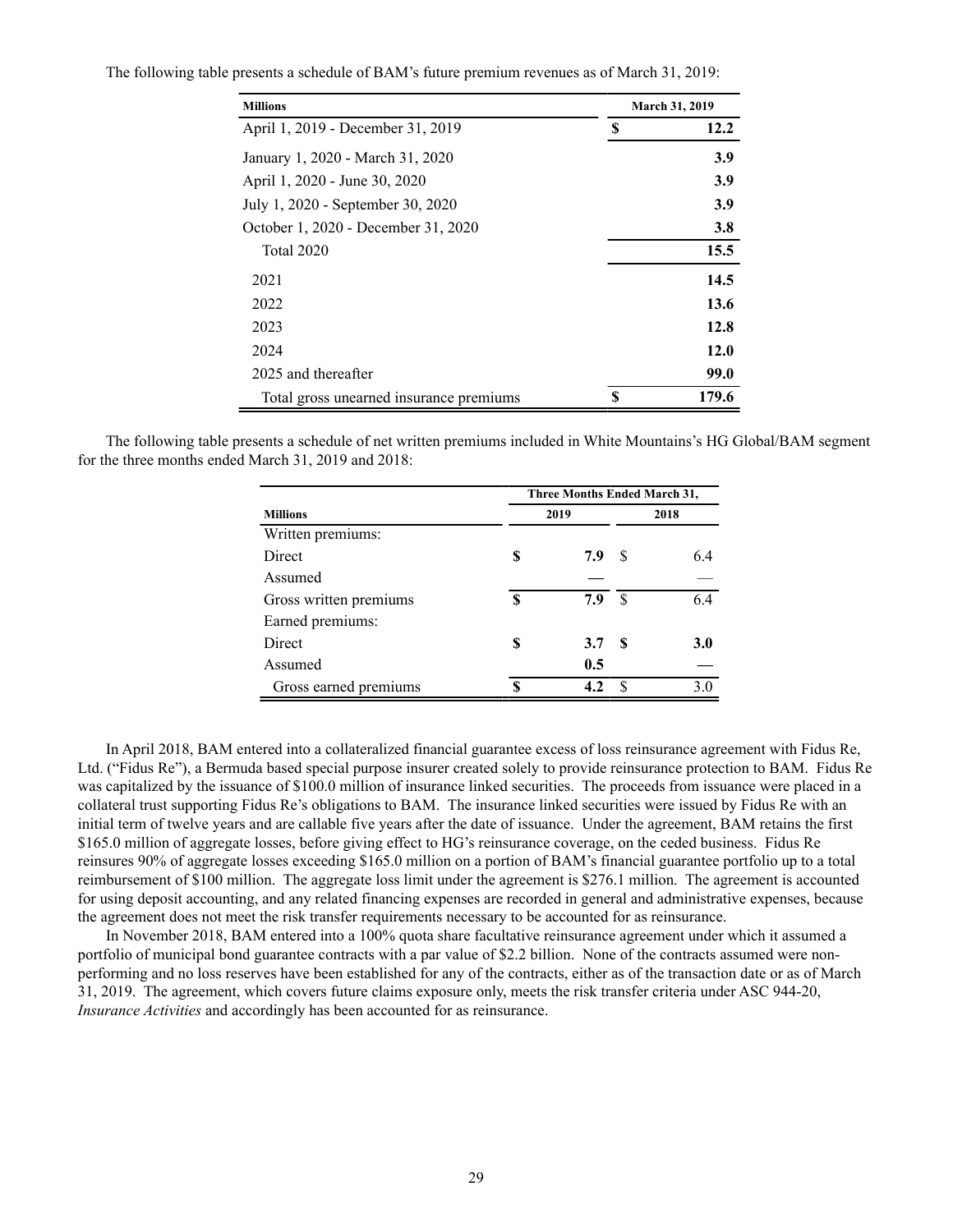### **Note 9. Investments in Unconsolidated Entities**

White Mountains's investments in unconsolidated entities are included within other long-term investments and consist of investments in common equity securities or similar instruments, which give White Mountains the ability to exert significant influence over the investee's operating and financial policies ("equity method eligible unconsolidated entities"). Such investments may be accounted for under either the equity method or the fair value option.

The following table presents the carrying values of investments in equity method eligible unconsolidated entities recorded within other long-term investments as of March 31 2019 and December 31, 2018:

| <b>Millions</b>                                                     |   | March 31, 2019 | December 31, 2018 |
|---------------------------------------------------------------------|---|----------------|-------------------|
| Equity method eligible unconsolidated entities, at fair value       |   | 293.6          | 138.1             |
| Investments accounted for under the equity method                   |   | 1.0            |                   |
| Total investments in equity method eligible unconsolidated entities |   | 294.6          | 139.4             |
| Other unconsolidated investments (1)                                |   | 203.0          | 186.2             |
| Total other long-term investments                                   | ⊕ | 497.6          | 325.6             |

 $(1)$  Consists of other long-term investments that are not equity method eligible.

The following table presents White Mountains's investments in equity method eligible unconsolidated entities as of March 31, 2019 and 2018:

|                                         |                | <b>Basic Ownership Interest</b> |                              |
|-----------------------------------------|----------------|---------------------------------|------------------------------|
| Investee                                | March 31, 2019 | December 31, 2018               | <b>Instrument Held</b>       |
| MediaAlpha <sup>(1)</sup>               | 48.3%          | n/a                             | <b>Units</b>                 |
| PassportCard/DavidShield <sup>(2)</sup> | 50.0%          | 50.0%                           | Common shares                |
| Kudu                                    | 49.5%          | 49.5%                           | Units                        |
| durchblicker                            | $45.0\%$       | $45.0\%$                        | Common shares                |
| Tuckerman Capital Fund III, L.P.        | $16.0\%$       | $18.5\%$                        | Limited partnership interest |
| Compare.com                             | 18.4%          | 18.4%                           | Common shares                |

 $<sup>(1)</sup>$  As of December 31, 2018, MediaAlpha was a majority-owned consolidated subsidiary of White Mountains.</sup>

<sup>(2)</sup> As of March 31, 2019 and December 31, 2018, White Mountains's ownership interest in DavidShield comprised a 50.0% direct interest and White Mountains's ownership interest in PassportCard comprised a 25.0% direct ownership interest and a 25.0% indirect interest through DavidShield. See **Note 2 — "Significant Transactions".**

As a result of the MediaAlpha Transaction, White Mountains's reduced its ownership interest in MediaAlpha to 48.3% of the basic units outstanding (42.0% on a fully diluted, fully converted basis). White Mountains's remaining ownership interest in MediaAlpha no longer meets the criteria for a controlling ownership interest and, accordingly, White Mountains deconsolidated MediaAlpha on February 26, 2019. Upon deconsolidation, White Mountains's investment in MediaAlpha met the criteria to be accounted for under the equity method or under the fair value option. White Mountains elected the fair value option and the investment in MediaAlpha was measured at its estimated fair value of \$114.7 million as of March 31, 2019, with the change in fair value of \$114.7 million reflected within unrealized investment gains. White Mountains's consolidated statement of comprehensive income and its segment disclosures include MediaAlpha's results of operations for the period from January 1, 2019 through February 26, 2019. See **Note 2 — "Significant Transactions".**

For the period from February 26, 2019 to March 31, 2019, MediaAlpha's total revenues, total expenses, and pre-tax income were \$33.5 million, \$32.5 million, and \$1.1 million. As of March 31, 2019, MediaAlpha's total assets and total liabilities were \$102.3 million and \$148.2 million.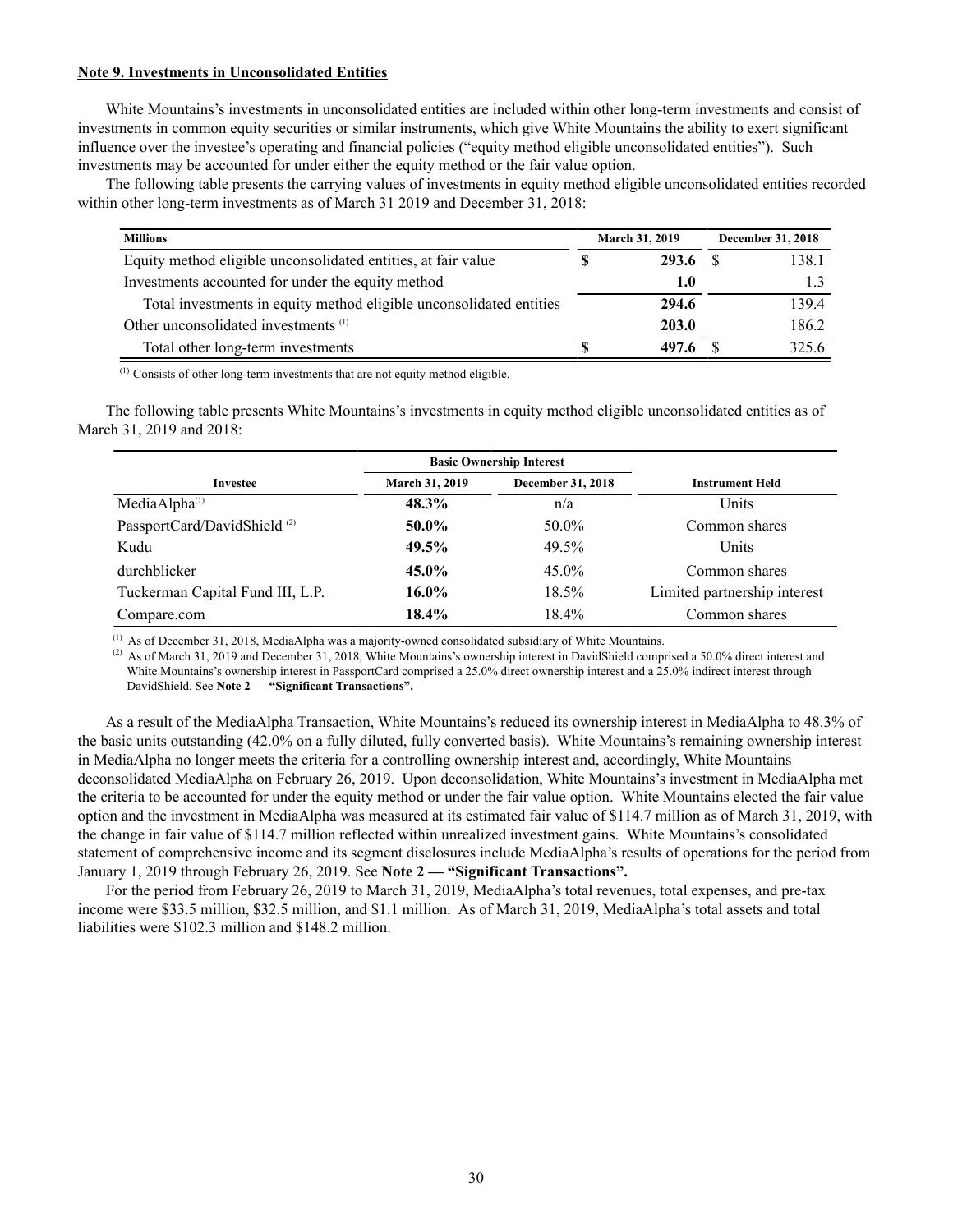### **Note 10. Employee Share-Based Incentive Compensation Plans**

White Mountains's Long-Term Incentive Plan (the "WTM Incentive Plan") provides for grants of various types of sharebased and non-share-based incentive awards to key employees of White Mountains. As of March 31, 2019, White Mountains's share-based compensation incentive awards consist of performance shares and restricted shares.

#### **Performance Shares**

Performance shares are conditional grants of a specified maximum number of common shares or an equivalent amount of cash. Awards generally vest at the end of a three-year period, are subject to the attainment of pre-specified performance goals, and are valued based on the market value of common shares at the time awards are approved for payment.

The following table presents the performance share activity for the three months ended March 31, 2019 and 2018 for performance shares granted under the WTM Incentive Plan:

|                                                           |                                                        | <b>Three Months Ended March 31,</b> |                           |                                                        |  |                           |  |  |  |  |  |
|-----------------------------------------------------------|--------------------------------------------------------|-------------------------------------|---------------------------|--------------------------------------------------------|--|---------------------------|--|--|--|--|--|
|                                                           | 2019                                                   |                                     |                           | 2018                                                   |  |                           |  |  |  |  |  |
| <b>Millions, except share amounts</b>                     | <b>Target Performance</b><br><b>Shares Outstanding</b> |                                     | Accrued<br><b>Expense</b> | <b>Target Performance</b><br><b>Shares Outstanding</b> |  | Accrued<br><b>Expense</b> |  |  |  |  |  |
| Beginning of period                                       | 40,616                                                 |                                     | 31.7                      | 50,515                                                 |  | 45.8                      |  |  |  |  |  |
| Shares paid $(1)$                                         | (13,715)                                               |                                     | (18.1)                    | (23, 186)                                              |  | (28.4)                    |  |  |  |  |  |
| New grants                                                | 13,700                                                 |                                     |                           | 14,105                                                 |  |                           |  |  |  |  |  |
| Forfeitures and cancellations <sup><math>(2)</math></sup> |                                                        |                                     | $\cdot$                   | (818)                                                  |  |                           |  |  |  |  |  |
| Expense recognized                                        |                                                        |                                     | 9.3                       |                                                        |  | 3.3                       |  |  |  |  |  |
| End of period                                             | 40,602                                                 |                                     | 23.1                      | 40.616                                                 |  | 21.0                      |  |  |  |  |  |

(1) WTM performance share payments in 2019 for the 2016-2018 performance cycle, which were paid in cash in March 2019, ranged from 139% to 166% of target. WTM performance share payments in 2018 for the 2015-2017 performance cycle, which were paid in cash in March 2018, ranged from 145% to 147% of target.

(2) Amounts include changes in assumed forfeitures, as required under GAAP.

For performance shares earned in the 2016-2018 and 2015-2017 performance cycles, all performance shares earned were settled in cash. If all the outstanding WTM performance shares had vested on March 31, 2019, the total additional compensation cost to be recognized would have been \$24.4 million, based on accrual factors (common share price and payout assumptions) as of March 31, 2019.

The following table presents performance shares outstanding and accrued expense for performance shares awarded under the WTM Incentive Plan as of March 31, 2019 for each performance cycle:

|                                | Three Months Ended March 31, 2019                      |                           |      |  |  |  |
|--------------------------------|--------------------------------------------------------|---------------------------|------|--|--|--|
| Millions, except share amounts | <b>Target Performance</b><br><b>Shares Outstanding</b> | Accrued<br><b>Expense</b> |      |  |  |  |
| Performance cycle:             |                                                        |                           |      |  |  |  |
| $2017 - 2019$                  | 14,070                                                 | -S                        | 16.9 |  |  |  |
| $2018 - 2020$                  | 13,450                                                 |                           | 5.5  |  |  |  |
| $2019 - 2021$                  | 13,700                                                 |                           | 1.0  |  |  |  |
| Sub-total                      | 41,220                                                 |                           | 23.4 |  |  |  |
| Assumed forfeitures            | (618)                                                  |                           | (.3) |  |  |  |
| <b>March 31, 2019</b>          | 40.602                                                 | S                         | 23.1 |  |  |  |

#### **Restricted Shares**

The following table presents the unrecognized compensation cost associated with the outstanding restricted share awards for the three months ended March 31, 2019 and 2018:

|                                          |                                    | <b>Three Months Ended March 31.</b>                |       |                                    |    |       |                                                    |  |  |
|------------------------------------------|------------------------------------|----------------------------------------------------|-------|------------------------------------|----|-------|----------------------------------------------------|--|--|
|                                          |                                    | 2019                                               |       | 2018                               |    |       |                                                    |  |  |
| <b>Millions.</b><br>except share amounts | <b>Restricted</b><br><b>Shares</b> | <b>Unamortized Issue Date</b><br><b>Fair Value</b> |       | <b>Restricted</b><br><b>Shares</b> |    |       | <b>Unamortized Issue Date</b><br><b>Fair Value</b> |  |  |
| Non-vested,                              |                                    |                                                    |       |                                    |    |       |                                                    |  |  |
| Beginning of period                      | 41,510                             | -S                                                 | 12.5  | 53,755                             | -S | 14.3  |                                                    |  |  |
| Issued                                   | 13,700                             |                                                    | 12.8  | 14,105                             |    | 11.4  |                                                    |  |  |
| Vested                                   | (13,715)                           |                                                    |       | (25,381)                           |    |       |                                                    |  |  |
| Forfeited                                |                                    |                                                    |       | (969)                              |    | (.2)  |                                                    |  |  |
| Expense recognized                       |                                    |                                                    | (2.5) |                                    |    | (3.3) |                                                    |  |  |
| End of period                            | 41,495                             |                                                    | 22.8  | 41,510                             |    | 22.2  |                                                    |  |  |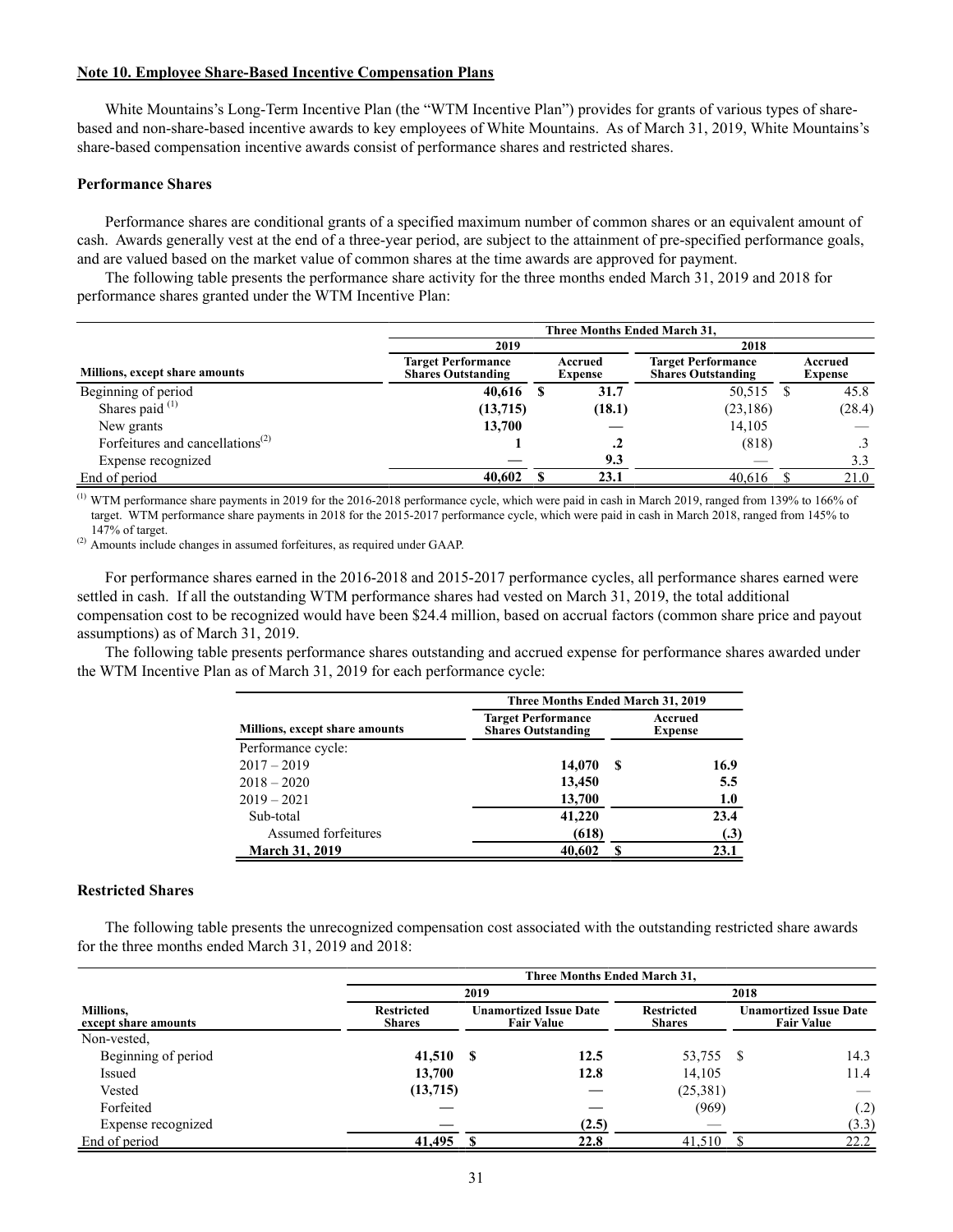During the three months ended March 31, 2019, White Mountains issued 13,700 restricted shares that vest on January 1, 2022. During the three months ended March 31, 2018, White Mountains issued 13,450 restricted shares that vest on January 1, 2021, 290 restricted shares that vest on January 1, 2020 and 365 restricted shares that vested on January 1, 2019. The unamortized issue date fair value as of March 31, 2019 is expected to be recognized ratably over the remaining vesting periods.

### **Note 11. Leases**

White Mountains has entered into lease agreements, primarily for office space. These leases are classified as operating leases, with lease expense recognized on a straight-line basis over the term of the lease. Lease incentives, such as free rent or landlord reimbursements for leasehold improvements, are recognized at lease inception and amortized on a straight-line basis over the term of the lease. Lease expense and the amortization of leasehold improvements are recognized within general and administrative expenses. Lease payments related to options to extend or renew the lease term are excluded from the calculation of lease liabilities unless White Mountains is reasonably certain of exercising those options.

On January 1, 2019, White Mountains adopted ASU 2016-02, *Leases (ASC 842).* See **Note 1 — "Basis of Presentation and Significant Accounting Policies" — Basis of Presentation and Significant Accounting Policies**. Prior to adoption of ASU 2016-02, White Mountains recognized lease expense for operating leases on a straight-line basis, but did not recognize lease assets or liabilities on its consolidated balance sheet. Upon adoption on January 1, 2019 , White Mountains recognized lease right-of-use ("ROU") assets of \$23.2 million and lease liabilities of \$23.2 million. As of March 31, 2019, the ROU asset was \$21.5 million and lease liabilities were \$21.8 million.

The following table summarizes net lease expense recognized in White Mountains's consolidated statement of operations for the three months ended March 31, 2019:

| <b>Millions</b>       |                                                    |    |  |
|-----------------------|----------------------------------------------------|----|--|
| <b>Lease Cost</b>     | <b>Three Months Ended</b><br><b>March 31, 2019</b> |    |  |
| Lease cost            |                                                    | 17 |  |
| Less: sublease income |                                                    |    |  |
| Net lease cost        |                                                    |    |  |

The following table presents the contractual maturities of the lease liabilities associated with White Mountains's operating lease agreements as of March 31, 2019:

| <b>Millions</b>                   |    | As of<br>March 31, 2019 |
|-----------------------------------|----|-------------------------|
| Remainder of 2019                 | S  | 4.2                     |
| 2020                              |    | 4.6                     |
| 2021                              |    | 3.9                     |
| 2022                              |    | 3.7                     |
| 2023                              |    | 3.1                     |
| Thereafter                        |    | 5.1                     |
| Total undiscounted lease payments |    | 24.6                    |
| Less: present value adjustment    |    | 2.8                     |
| Operating lease liability         | \$ | 21.8                    |

The following table presents lease related assets and liabilities by reportable segment as of March 31, 2019:

|                 | As of March 31, 2019 |      |            |     |                         |  |              |                                                                         |
|-----------------|----------------------|------|------------|-----|-------------------------|--|--------------|-------------------------------------------------------------------------|
| <b>Millions</b> | <b>HG/BAM</b>        |      | <b>NSM</b> |     | <b>Other Operations</b> |  | <b>Total</b> | <b>Weighted Average</b><br>Incremental<br>Borrowing Rate <sup>(1)</sup> |
| ROU lease asset | 11.8                 |      |            |     | 5.0                     |  | 21.5         |                                                                         |
| Lease liability | 11.8                 | - \$ |            | - S | 5.3                     |  | 21.8         | $4.7\%$                                                                 |

<sup>(1)</sup> The present value of the remaining lease payments were determined by discounting the lease payments using the incremental borrowing rate.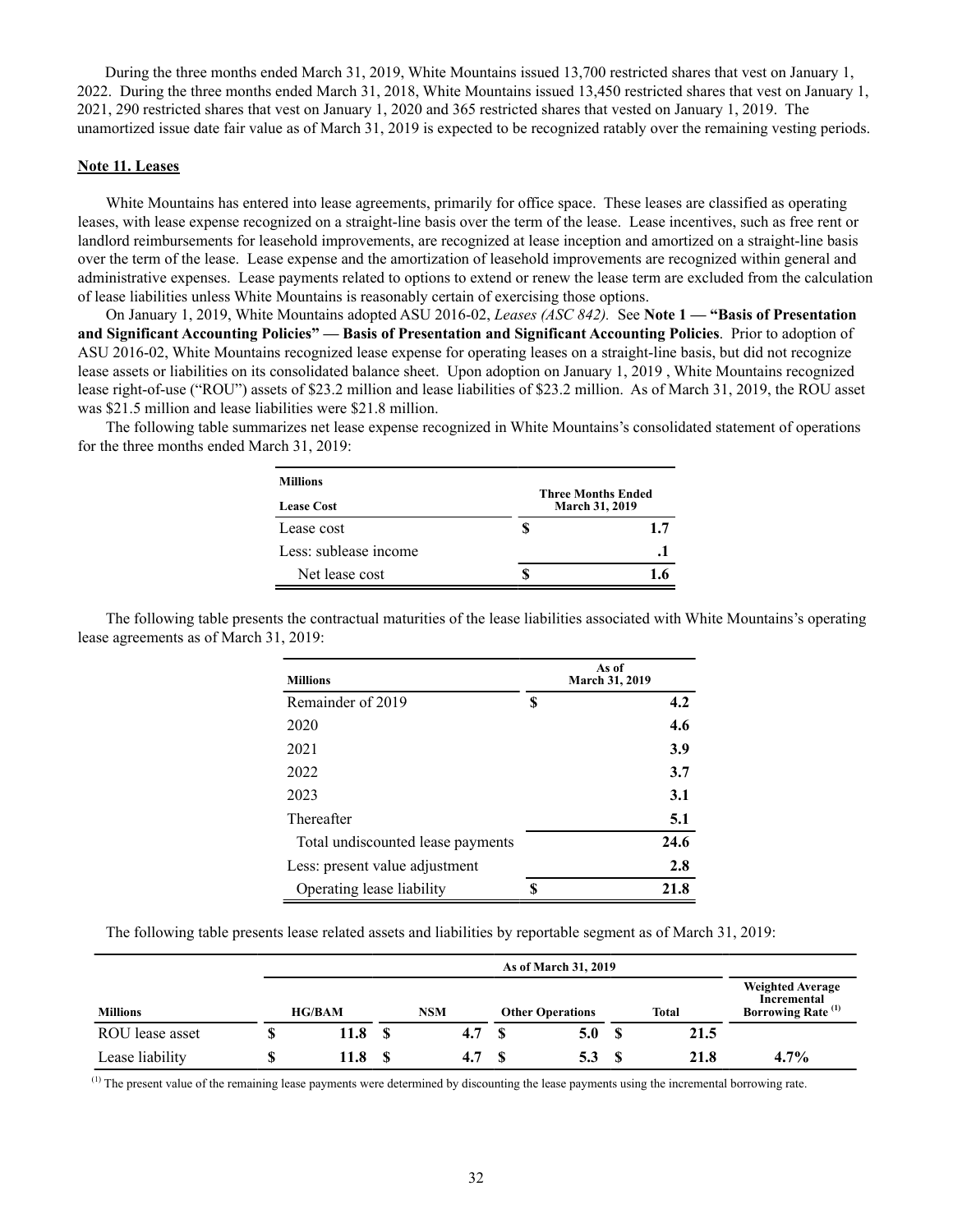# **Note 12. Earnings Per Share**

White Mountains calculates earnings per share using the two-class method, which allocates earnings between common shares and unvested restricted common shares. Both classes of shares participate equally in dividends and earnings on a per share basis. Basic earnings per share amounts are based on the weighted average number of common shares outstanding adjusted for unvested restricted common shares.

The following table presents the Company's computation of earnings per share from continuing operations for the three months ended March 31, 2019 and 2018. See **Note 17 — "Held for Sale and Discontinued Operations"**.

|                                                                                                       |    | <b>Three Months Ended</b> |           |               |
|-------------------------------------------------------------------------------------------------------|----|---------------------------|-----------|---------------|
|                                                                                                       |    |                           | March 31, |               |
|                                                                                                       |    | 2019                      |           | 2018          |
| Basic and diluted earnings per share numerators (in millions):                                        |    |                           |           |               |
| Net income (loss) attributable to White Mountains's<br>common shareholders                            | \$ | 284.4                     | \$        | (48.0)        |
| Less: total income from discontinued operations, net of tax                                           |    | .7                        |           | $\cdot$ 1     |
| Net income (loss) from continuing operations attributable to<br>White Mountains's common shareholders | \$ | 283.7                     | S         | (48.1)        |
| Allocation of earnings to participating restricted common shares <sup>(1)</sup>                       |    | (2.9)                     |           | $\mathcal{A}$ |
| Basic and diluted earnings (losses) per share numerators                                              | S  | 280.8                     | \$        | (47.7)        |
| Basic earnings per share denominators (in thousands):                                                 |    |                           |           |               |
| Total average common shares outstanding during the period                                             |    | 3,172.2                   |           | 3,746.1       |
| Average unvested restricted common shares <sup>(2)</sup>                                              |    | (32.5)                    |           | (35.9)        |
| Basic earnings (losses) per share denominator                                                         |    | 3,139.7                   |           | 3,710.2       |
| Diluted earnings per share denominator (in thousands):                                                |    |                           |           |               |
| Total average common shares outstanding during the period                                             |    | 3,172.2                   |           | 3,746.1       |
| Average unvested restricted common shares <sup>(2)</sup>                                              |    | (32.5)                    |           | (35.9)        |
| Diluted earnings (losses) per share denominator                                                       |    | 3,139.7                   |           | 3,710.2       |
| Basic and diluted earnings per share (in dollars) - continuing operations:                            |    |                           |           |               |
| Distributed earnings - dividends declared and paid                                                    | \$ | 1.00                      | \$        | 1.00          |
| Undistributed earnings (losses)                                                                       |    | 88.42                     |           | (13.85)       |
| Basic and diluted earnings (losses) per share                                                         | \$ | 89.42                     | \$        | (12.85)       |

(1) Restricted shares issued by White Mountains receive dividends, and therefore, are considered participating securities.

(2) Restricted shares outstanding vest either in equal annual installments or upon a stated date. See **Note 10 — "Employee Share-Based Incentive Compensation Plans".**

The following table presents the undistributed net earnings (losses) from continuing operations for the three months ended March 31, 2019 and 2018. See **Note 17 — "Held for Sale and Discontinued Operations"**.

|                                                                                                                      |  |                 | <b>Three Months Ended</b><br>March 31, |        |  |  |  |  |
|----------------------------------------------------------------------------------------------------------------------|--|-----------------|----------------------------------------|--------|--|--|--|--|
| <b>Millions</b>                                                                                                      |  | 2019            |                                        | 2018   |  |  |  |  |
| Undistributed net earnings (losses) - continuing operations:                                                         |  |                 |                                        |        |  |  |  |  |
| Net income (losses) attributable to White Mountains's common shareholders,<br>net of restricted common share amounts |  | <b>280.8</b> \$ |                                        | (47.7) |  |  |  |  |
| Dividends declared, net of restricted common share amounts <sup>(1)</sup>                                            |  | (3.2)           |                                        | (3.7)  |  |  |  |  |
| Total undistributed net earnings (losses), net of restricted common share amounts                                    |  | 277.6           |                                        | (51.4) |  |  |  |  |

(1) Restricted shares issued by White Mountains receive dividends, and therefore, are considered participating securities.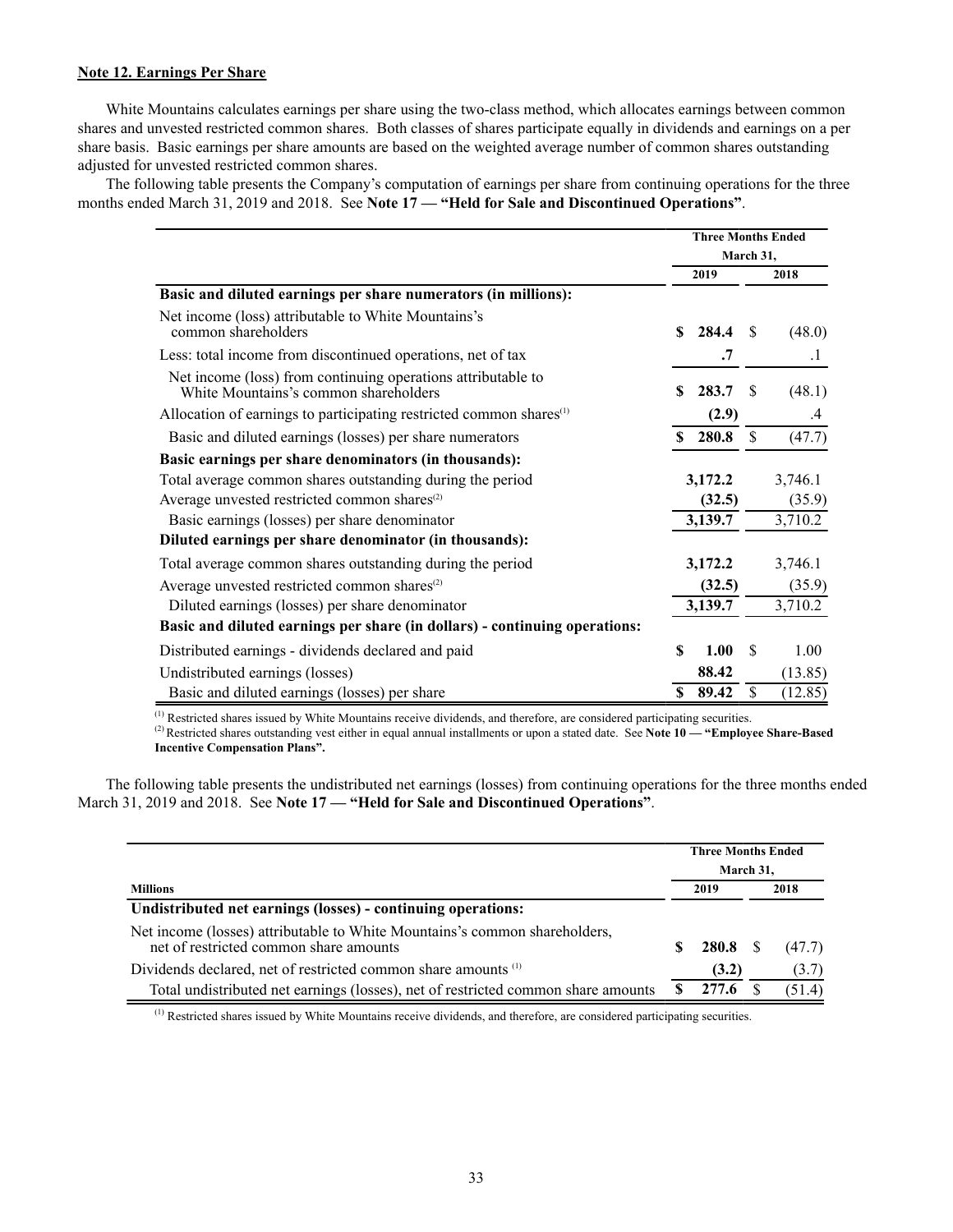# **Note 13. Non-controlling Interests**

Non-controlling interests consist of the ownership interests of non-controlling shareholders in consolidated entities and are presented separately on the balance sheet.

The following table presents the balance of non-controlling interests included in White Mountains's total equity and the related percentage of each consolidated entity's total equity owned by non-controlling shareholders as of March 31, 2019 and December 31, 2018:

|                                          | <b>March 31, 2019</b>         |                                  |         | <b>December 31, 2018</b>      |  |                                  |  |  |  |
|------------------------------------------|-------------------------------|----------------------------------|---------|-------------------------------|--|----------------------------------|--|--|--|
| <b>S</b> in Millions                     | Non-controlling<br>Percentage | Non-controlling<br><b>Equity</b> |         | Non-controlling<br>Percentage |  | Non-controlling<br><b>Equity</b> |  |  |  |
| Non-controlling interests, excluding BAM |                               |                                  |         |                               |  |                                  |  |  |  |
| <b>HG</b> Global                         | $3.1\%$ \$                    |                                  | 14.8    | $3.1\%$ \$                    |  | 14.5                             |  |  |  |
| <b>NSM</b>                               | 4.7                           |                                  | 14.2    | 4.5                           |  | 13.6                             |  |  |  |
| Other NSM                                | 13.4                          |                                  | $\cdot$ | 13.4                          |  | .3                               |  |  |  |
| MediaAlpha                               |                               |                                  |         | 39.0                          |  | 16.2                             |  |  |  |
| Other Operations                         | various                       |                                  | .9      | various                       |  | 1.1                              |  |  |  |
| Total, excluding BAM                     |                               |                                  | 30.1    |                               |  | 45.7                             |  |  |  |
| <b>BAM</b>                               | 100.0                         |                                  | (173.8) | 100.0                         |  | (170.6)                          |  |  |  |
| Total non-controlling interests          |                               |                                  | (143.7) |                               |  | (124.9)                          |  |  |  |

# **Note 14. Segment Information**

White Mountains has determined that its reportable segments are HG Global/BAM, NSM, MediaAlpha (through February 26, 2019) and Other Operations. White Mountains has made its segment determination based on consideration of the following criteria: (i) the nature of the business activities of each of the Company's subsidiaries and affiliates; (ii) the manner in which the Company's subsidiaries and affiliates are organized; (iii) the existence of primary managers responsible for specific subsidiaries and affiliates; and (iv) the organization of information provided to the chief operating decision makers and the Board of Directors.

White Mountains deconsolidated MediaAlpha on February 26, 2019. White Mountains's segment disclosures include MediaAlpha's results of operations for the period from January 1, 2019 through February 26, 2019. See **Note 2 — "Significant Transactions"**.

Significant intercompany transactions among White Mountains's segments have been eliminated herein. The following table presents the financial information for White Mountains's segments:

| <b>Millions</b>                                                         | <b>HG Global/</b><br><b>BAM</b> | <b>NSM</b> |       | MediaAlpha <sup>(1)</sup> | Other<br><b>Operations</b> |           | <b>Total</b> |       |
|-------------------------------------------------------------------------|---------------------------------|------------|-------|---------------------------|----------------------------|-----------|--------------|-------|
| <b>Three Months Ended March 31, 2019</b>                                |                                 |            |       |                           |                            |           |              |       |
| Earned insurance premiums                                               | \$<br>4.2                       | <b>S</b>   |       | S                         | <b>S</b>                   |           | S            | 4.2   |
| Net investment income                                                   | 5.3                             |            |       |                           |                            | 10.7      |              | 16.0  |
| Net realized and unrealized investment gains                            | 11.8                            |            |       |                           |                            | 119.1     |              | 130.9 |
| Realized and unrealized gains from the MediaAlpha<br>Transaction        |                                 |            |       |                           |                            | 182.2     |              | 182.2 |
| Advertising and commission revenues (1)                                 |                                 |            | 43.3  | 48.8                      |                            | 1.3       |              | 93.4  |
| Other revenue                                                           | .6                              |            | 6.0   |                           |                            | $\cdot$ 3 |              | 6.9   |
| Total revenues                                                          | 21.9                            |            | 49.3  | 48.8                      |                            | 313.6     |              | 433.6 |
| Insurance acquisition expenses                                          | 1.3                             |            |       |                           |                            |           |              | 1.3   |
| Cost of sales                                                           |                                 |            |       | 40.6                      |                            | 1.1       |              | 41.7  |
| General and administrative expenses                                     | 14.4                            |            | 25.1  | 12.5                      |                            | 29.4      |              | 81.4  |
| Broker commission expense                                               |                                 |            | 15.7  |                           |                            |           |              | 15.7  |
| Change in fair value of contingent consideration<br>earnout liabilities |                                 |            | 1.3   |                           |                            |           |              | 1.3   |
| Amortization of other intangible assets                                 |                                 |            | 5.0   | 1.6                       |                            |           |              | 6.6   |
| Interest expense                                                        |                                 |            | 3.7   | $\cdot$                   |                            |           |              | 3.9   |
| Total expenses                                                          | 15.7                            |            | 50.8  | 54.9                      |                            | 30.5      |              | 151.9 |
| Pre-tax income (loss)                                                   | 6.2                             |            | (1.5) | - \$<br>(6.1)             | S                          | 283.1     | S            | 281.7 |

(1) MediaAlpha's results are from January 1, 2019 to February 26, 2019, the date of the MediaAlpha Transaction.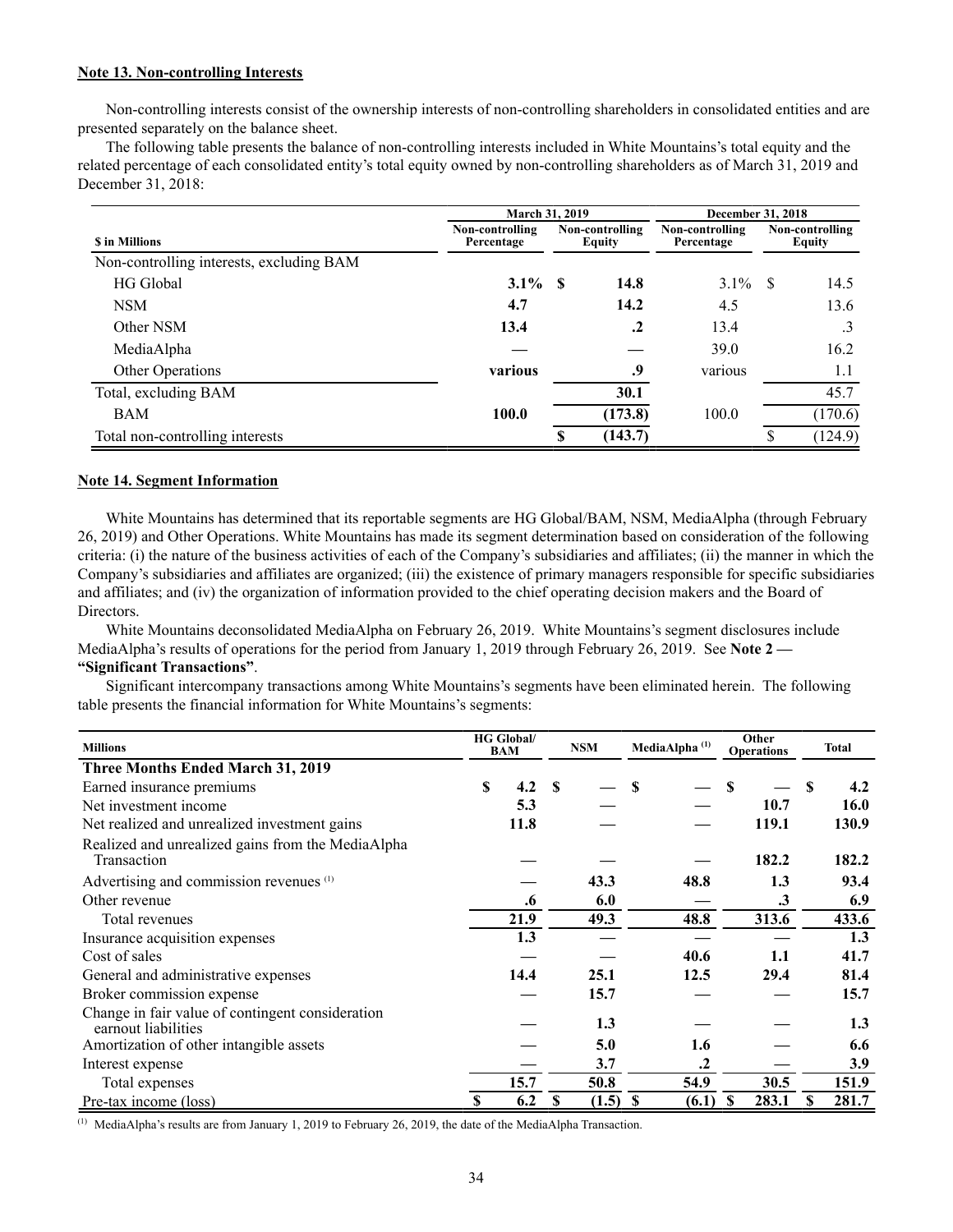| <b>Millions</b>                               | <b>HG Global</b> /<br>BAM |             |      | MediaAlpha         | Other<br><b>Operations</b> |             |   | <b>Total</b> |
|-----------------------------------------------|---------------------------|-------------|------|--------------------|----------------------------|-------------|---|--------------|
| <b>Three Months Ended March 31, 2018</b>      |                           |             |      |                    |                            |             |   |              |
| Earned insurance premiums                     | \$                        | 3.0         | - \$ |                    | S                          |             | S | 3.0          |
| Net investment income                         |                           | 3.7         |      |                    |                            | 16.0        |   | 19.7         |
| Net realized and unrealized investment losses |                           | (7.9)       |      |                    |                            | (45.8)      |   | (53.7)       |
| Advertising and commission revenues (1)       |                           |             |      | 70.1               |                            | .9          |   | 71.0         |
| Other revenue                                 |                           | $\cdot$ .2  |      | 1.6                |                            | $\cdot$ 3   |   | 2.1          |
| Total revenues                                |                           | (1.0)       |      | 71.7               |                            | (28.6)      |   | 42.1         |
| Insurance acquisition expenses                |                           | 1.4         |      |                    |                            |             |   | 1.4          |
| Cost of sales                                 |                           |             |      | 57.4               |                            |             |   | 58.1         |
| General and administrative expenses           |                           | 11.9        |      | 11.2               |                            | 22.0        |   | 45.1         |
| Amortization of other intangible assets       |                           |             |      | 2.9                |                            |             |   | 2.9          |
| Interest expense                              |                           |             |      | $\cdot$ 4          |                            | $\cdot$     |   | .6           |
| Total expenses                                |                           | 13.3        |      | 71.9               |                            | 22.9        |   | 108.1        |
| Pre-tax loss                                  | \$.                       | $(14.3)$ \$ |      | $\left( .2\right)$ | -S                         | $(51.5)$ \$ |   | (66.0)       |

 $^{(1)}$  Approximately 31% of MediaAlpha's advertising revenue for the three months ended March 31, 2018 was associated with one customer.

### **Note 15. Fair Value of Financial Instruments**

White Mountains records its financial instruments at fair value with the exception of the NSM Bank Facility and the MediaAlpha Bank Facility, which are recorded as debt at face value less unamortized original issue discount.

The following table presents the fair value and carrying value of this financial instrument as of March 31, 2019 and December 31, 2018:

|                          | <b>March 31, 2019</b>              |    |       |     |               | December 31, 2018 |                   |  |  |
|--------------------------|------------------------------------|----|-------|-----|---------------|-------------------|-------------------|--|--|
| <b>Millions</b>          | Fair<br>Carrying<br>Value<br>Value |    |       |     | Fair<br>Value |                   | Carrying<br>Value |  |  |
| NSM Bank Facility        | 182.9                              | S  | 182.8 | \$. | 176.1         |                   | 176.6             |  |  |
| MediaAlpha Bank Facility |                                    |    |       |     | 14.6          |                   | 14.2              |  |  |
| Other Operations debt    | 10.9<br>(1)                        | -S | 10.9  |     |               |                   |                   |  |  |

(1) White Mountains measured the fair value of the Other Operations debt at the carrying value as a result of the debt being acquired on March 12, 2019.

The fair value estimates for the NSM Bank Facility and the MediaAlpha Bank Facility have been determined based on a discounted cash flows approach and are considered to be Level 3 measurements. As a result of the MediaAlpha Transaction, White Mountains's remaining ownership interest in MediaAlpha no longer meets the criteria for a controlling ownership interest and accordingly, White Mountains deconsolidated MediaAlpha on February 26, 2019. See **Note 2 — "Significant Transactions".**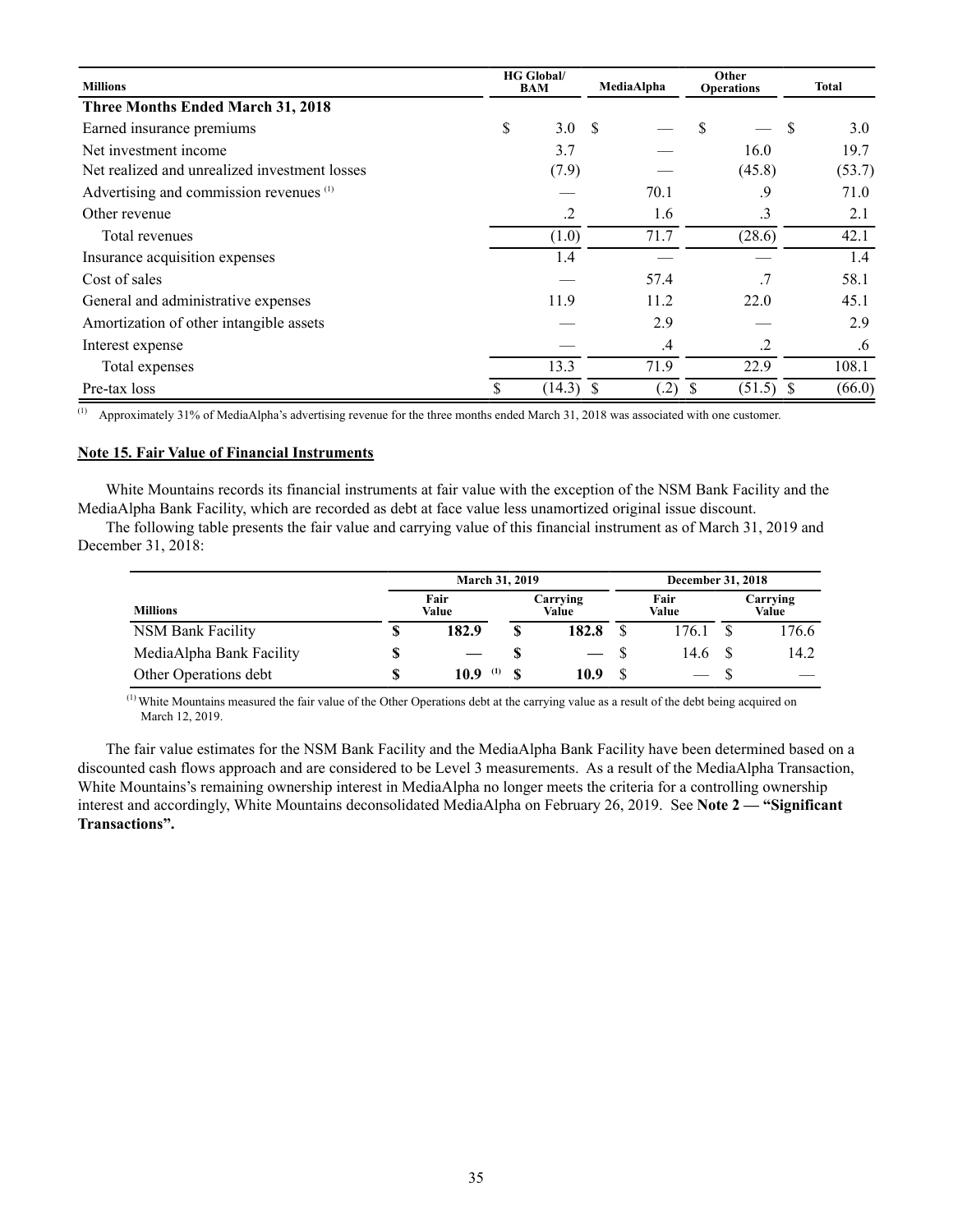# **Note 16. Commitments and Contingencies**

#### **NSM Contingent Liability**

In connection with White Mountains's acquisition of NSM, White Mountains and NSM entered into an agreement with American International Group, Inc. ("AIG") to help facilitate a sale of NSM's U.S. collector car renewal rights owned by AIG to a third party by December 31, 2019. Under the terms of the agreement, if the renewal rights are not sold by December 31, 2019, AIG has the right to require NSM to purchase the renewal rights for \$82.5 million. The Company has guaranteed NSM's obligations under the agreement with AIG. The manner in which these obligations are ultimately discharged depends on a number of factors, including the market value of the renewal rights, the number of potential buyers and the current and prospective environment for U.S. collector car insurance. White Mountains believes that the estimated fair value of the renewal rights is equal to or greater than \$82.5 million and, accordingly, no accrual of a liability is necessary as of March 31, 2019.

#### **Sirius Group Tax Contingency**

A subsidiary of Sirius Group, which was sold by White Mountains in 2016, has been denied interest deductions by the Swedish Tax Authority ("STA") for tax years 2013-2016. In October 2018, the Swedish Administrative Court ruled against Sirius Group on its appeal of the Swedish Tax Agency's denial of certain interest deductions relating to periods prior to the sale of Sirius Group to CMI. In connection with the sale, White Mountains indemnified Sirius Group against the loss of certain tax attributes, including those related to these interest deductions. As a result, as of March 31, 2019 and December 31, 2018, White Mountains recorded a liability of \$16.6 million and \$17.3 million, reflecting the value of these interest deductions. For the three months ended March 31, 2019, the change in the liability, of \$0.7 million, is related to foreign currency translation and is included within net gain on sale of discontinued operations. Sirius Group has appealed the decision to the Swedish Administrative Court of Appeal.

# **Legal Contingencies**

White Mountains is subject to litigation and arbitration in the normal course of business. White Mountains recognizes an accrual for litigation and arbitration if it is probable that a loss has been incurred and the amount can be reasonably estimated. White Mountains discloses litigation and arbitration if it is probable that a loss has been incurred or if there is a reasonable possibility that a loss may have been incurred. White Mountains does not have any current litigation as of March 31, 2019 that is deemed probable of having a material adverse effect on White Mountains's financial condition, results of operations or cash flows.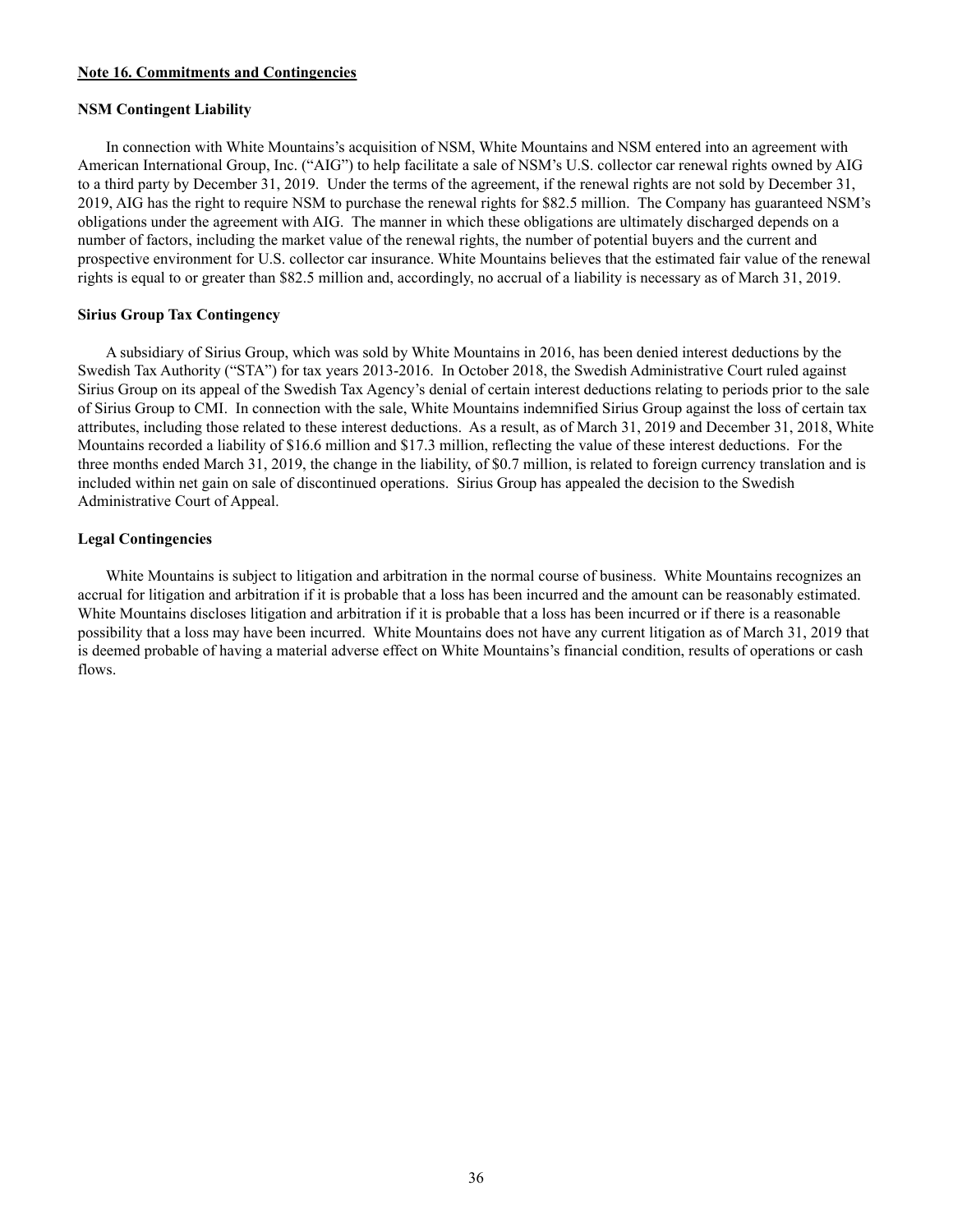# **Note 17. Held for Sale and Discontinued Operations**

### **Sirius Group**

On April 18, 2016, White Mountains completed the sale of Sirius Group to CMI. During the three months ended March 31, 2018, White Mountains recorded a \$0.1 million gain from sale of Sirius Group as a result of a change to the valuation of the accrued incentive compensation payable to Sirius Group employees.

In October 2018, the Swedish Administrative Court ruled against Sirius Group on its appeal of the Swedish Tax Agency's denial of certain interest deductions relating to periods prior to the sale of Sirius Group to CMI. In connection with the sale, White Mountains indemnified Sirius Group against the loss of certain tax attributes, including those related to these interest deductions. As a result, as of March 31, 2019 and December 31, 2018, White Mountains recorded a liability of \$16.6 million and \$17.3 million, reflecting the value of these interest deductions. For the three months ended March 31, 2019, the change in the liability, of \$0.7 million, is related to foreign currency translation and is included within net gain on sale of discontinued operations. See **Note 16 — "Commitments and Contingencies"**.

### **Other**

As of December 31, 2017, White Mountains has classified its Guilford, Connecticut property, which consists of an office building and adjacent land, as held for sale. The property has been measured at its estimated fair value net of costs of disposal, of \$3.3 million as of March 31, 2019 and December 31, 2018.

#### **Net Change in Cash from Discontinued Operations**

The following table presents the net change in cash, including income tax payments to national governments and interest paid associated with the business classified as discontinued operations:

|                                                | <b>Three Months Ended</b> |      |  |  |  |  |
|------------------------------------------------|---------------------------|------|--|--|--|--|
| <b>Millions</b>                                | 2018                      |      |  |  |  |  |
| Net cash provided from operations              |                           |      |  |  |  |  |
| Net cash used for investing activities         |                           | (.1) |  |  |  |  |
| Net cash used for financing activities         |                           |      |  |  |  |  |
| Net change in cash during the period           |                           |      |  |  |  |  |
| Cash balances at beginning of period           |                           |      |  |  |  |  |
| Cash balances at end of period                 |                           |      |  |  |  |  |
| Supplemental cash flows information:           |                           |      |  |  |  |  |
| Interest paid                                  |                           |      |  |  |  |  |
| Net income tax payment to national governments |                           |      |  |  |  |  |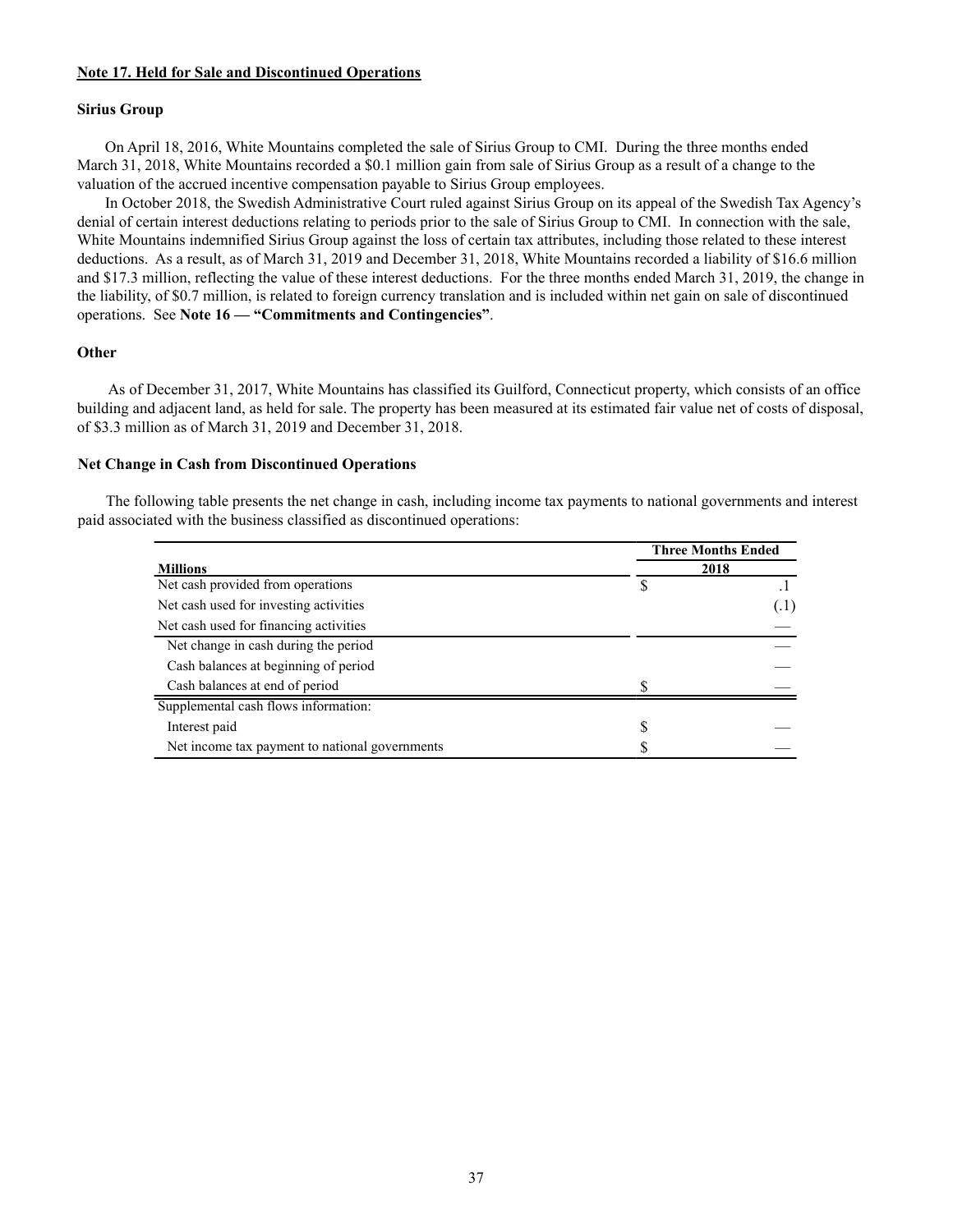### **Earnings Per Share from Discontinued Operations**

White Mountains calculates earnings per share using the two-class method, which allocates earnings between common and unvested restricted common shares. Both classes of shares participate equally in earnings on a per share basis. Basic earnings per share amounts are based on the weighted average number of common shares outstanding adjusted for unvested restricted common shares. Diluted earnings per share amounts are also impacted by the net effect of potentially dilutive common shares outstanding.

The following table presents the Company's computation of earnings per share for discontinued operations for the three months ended March 31, 2019 and 2018:

|                                                                                                  | <b>Three Months Ended</b><br>March 31, |           |               |         |
|--------------------------------------------------------------------------------------------------|----------------------------------------|-----------|---------------|---------|
|                                                                                                  | 2019                                   |           |               | 2018    |
| Basic and diluted earnings per share numerators (in millions):                                   |                                        |           |               |         |
| Net income (loss) attributable to White Mountains's common shareholders                          | \$                                     | 284.4     | -S            | (48.0)  |
| Less: total income (loss) from continuing operations, net of tax                                 |                                        | 283.7     |               | (48.1)  |
| Net income from discontinued operations attributable to White Mountains's<br>common shareholders | S                                      | $\cdot$ 7 | <sup>\$</sup> | $\cdot$ |
| Allocation of earnings to participating restricted common shares <sup>(1)</sup>                  |                                        |           |               |         |
| Basic and diluted earnings per share numerators <sup>(2)</sup>                                   |                                        | $\cdot$ 7 | <sup>\$</sup> |         |
| Basic earnings per share denominators (in thousands):                                            |                                        |           |               |         |
| Total average common shares outstanding during the period                                        |                                        | 3,172.2   |               | 3,746.1 |
| Average unvested restricted common shares <sup>(3)</sup>                                         |                                        | (32.5)    |               | (35.9)  |
| Basic earnings per share denominator                                                             |                                        | 3,139.7   |               | 3,710.2 |
| Diluted earnings per share denominator (in thousands):                                           |                                        |           |               |         |
| Total average common shares outstanding during the period                                        |                                        | 3,172.2   |               | 3,746.1 |
| Average unvested restricted common shares <sup>(3)</sup>                                         |                                        | (32.5)    |               | (35.9)  |
| Diluted earnings per share denominator                                                           |                                        | 3,139.7   |               | 3,710.2 |
| Basic and diluted earnings per share (in dollars) - discontinued operations:                     |                                        | .22       |               | .03     |

<sup>(1)</sup> Restricted shares issued by White Mountains contain dividend participation features, and therefore, are considered participating securities.

<sup>(2)</sup> Net earnings attributable to White Mountains's common shareholders, net of restricted share amounts, is equal to undistributed earnings for the three months ended March 31, 2019 and 2018.

(3) Restricted common shares outstanding vest either in equal annual installments or upon a stated date. See **Note 10 — "Employee Share-Based Incentive Compensation Plans"**.

### **Note 18. Subsequent Events**

#### **Embrace**

On April 1, 2019, NSM acquired 100% of Embrace Pet Insurance, a nationwide provider of pet health insurance for dogs and cats. NSM paid \$73.0 million of cash consideration, net of cash acquired, for its equity interest in Embrace Pet Insurance.

### **Kudu**

On April 4, 2019, White Mountains completed its acquisition of Oaktree's interests in Kudu for \$81.4 million. As a result of the purchase, White Mountains's ownership interest was increased to 99.1% of the basic units outstanding of Kudu (85.4% on a fully diluted, fully converted basis). In connection with the transaction, White Mountains assumed all of Oaktree's unfunded capital commitments to Kudu, increasing White Mountains's total unfunded Kudu capital commitment to \$104.7 million.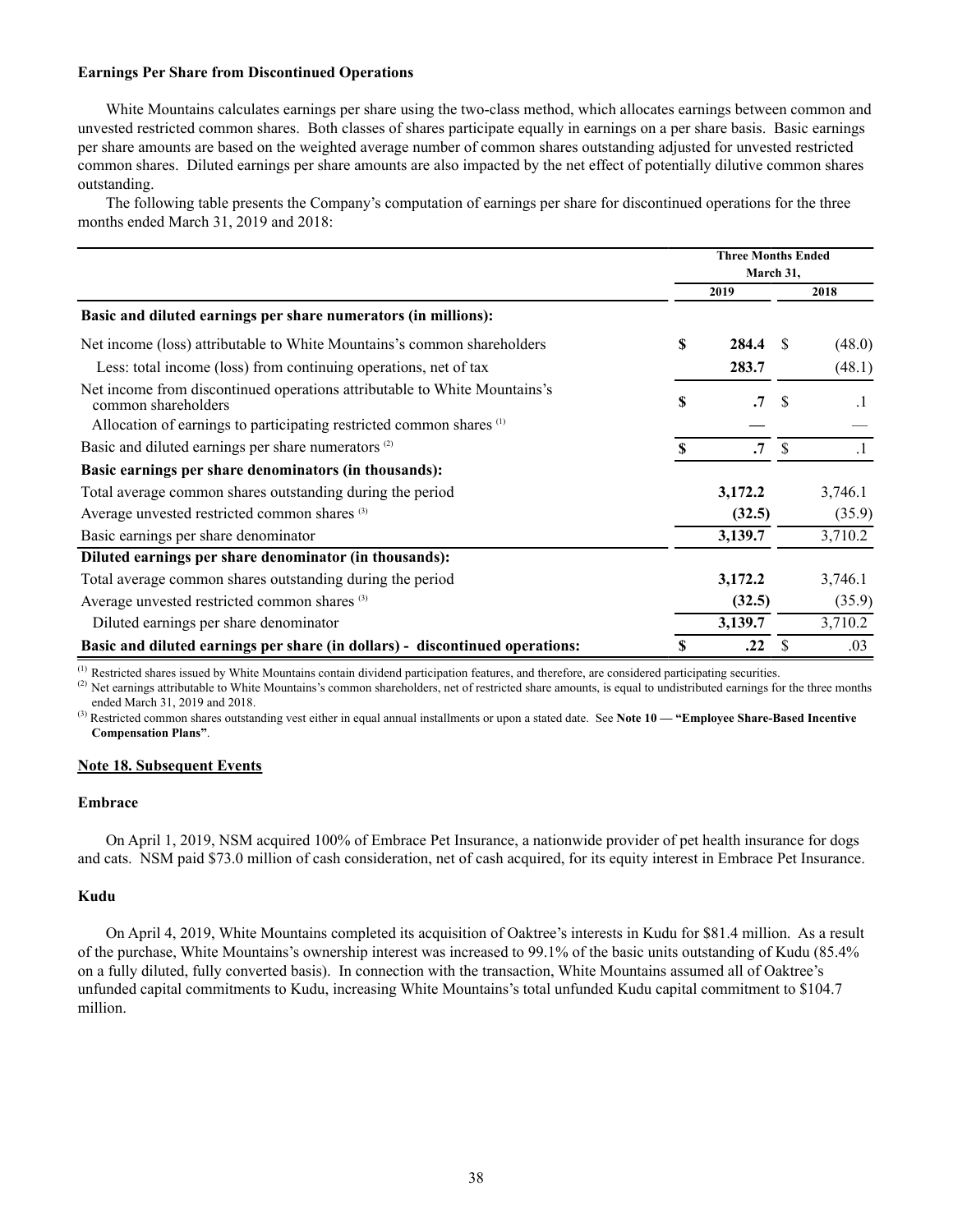#### <span id="page-40-0"></span>**Item 2. Management's Discussion and Analysis of Financial Condition and Results of Operations.**

*The following discussion contains "forward-looking statements". White Mountains intends statements that are not historical in nature, which are hereby identified as forward-looking statements, to be covered by the safe harbor provisions of the Private Securities Litigation Reform Act of 1995. White Mountains cannot promise that its expectations in such forwardlooking statements will turn out to be correct. White Mountains's actual results could be materially different from and worse than its expectations. See "***FORWARD-LOOKING STATEMENTS***" on page 61 for specific important factors that could cause actual results to differ materially from those contained in forward-looking statements.*

*The following discussion also includes nine non-GAAP financial measures (i) adjusted book value per share, (ii) underlying growth in adjusted book value per share, (iii) gross written premiums and member surplus contributions ("MSC") from new business, (iv) NSM's earnings before interest, taxes, depreciation and amortization (*"*EBITDA*"*), (v) NSM's adjusted EBITDA, (vi) adjusted capital, (vii) total consolidated portfolio returns excluding the MediaAlpha Transaction, (viii) total common equity securities and other long-term investments returns excluding the MediaAlpha Transaction, and (ix) total other long-term investments returns excluding the MediaAlpha Transaction, that have been reconciled from their most comparable GAAP financial measures on page 59. White Mountains believes these measures to be useful in evaluating White Mountains's financial performance and condition.*

#### <span id="page-40-1"></span>**RESULTS OF OPERATIONS FOR THE THREE MONTHS ENDED MARCH 31, 2019 AND 2018**

#### **Overview**

White Mountains ended the first quarter of 2019 with book value per share of \$981 and adjusted book value per share of \$979. Book value per share and adjusted book value per share were each up 10% for the quarter, including dividends. On February 26, 2019, MediaAlpha completed the sale of a significant minority stake to Insignia Capital Group in connection with a recapitalization and cash distribution to existing equityholders (the "MediaAlpha Transaction"). The increases in book value per share and adjusted book value per share were driven primarily by the gain from the MediaAlpha Transaction and strong investment returns.

Including the \$55 per share estimated net gain from the MediaAlpha Transaction as if it had closed on December 31, 2018, book value per share would have been approximately \$951 and adjusted book value per share would have been approximately \$943. Had the MediaAlpha Transaction closed on December 31, 2018, for the first quarter of 2019 White Mountains's book value per share would have increased 3% and adjusted book value per share would have increased 4%.

Gross written premiums and MSC collected in the HG Global/BAM segment totaled \$16 million in the first quarter of 2019, compared to \$11 million in the first quarter of 2018. BAM insured municipal bonds with par value of \$1.9 billion in the first quarter of 2019, compared to \$1.3 billion in the first quarter of 2018, which was unusually low, as many issuers pulled forward planned first quarter 2018 issuance volume into late 2017 given the uncertainty around tax reform. Total pricing, which reflects both gross written premiums and MSC from new business, was 83 basis points in the first quarter of 2019, down from 96 basis points in the first quarter of 2018. Pricing in the primary market decreased to 41 basis points in the first quarter of 2019, compared to 72 basis points in the first quarter of 2018. The decrease in pricing was primarily driven by lower interest rates and tighter credit spreads. BAM's total claims paying resources were \$878 million as of March 31, 2019, compared to \$871 million as of December 31, 2018.

NSM reported pre-tax loss of \$2 million, adjusted EBITDA of \$10 million and commission revenues of \$43 million in the first quarter of 2019. NSM's pre-tax loss in the first quarter of 2019 included \$5 million of amortization of other intangible assets, \$4 million of interest expense and \$1 million of general and administrative expenses related to the change in the fair value of NSM's contingent consideration earnout liabilities. On April 1, 2019, NSM acquired Embrace Pet Insurance, a nationwide provider of pet health insurance for dogs and cats.

White Mountains's pre-tax total return on invested assets was 10.1% for the first quarter of 2019. Excluding the MediaAlpha Transaction, White Mountains's pre-tax total return on invested assets was 5.7% for the first quarter of 2019, compared to -1.0% for the first quarter of 2018.

White Mountains's portfolio of common equity securities returned 13.0% for the first quarter of 2019, just underperforming the S&P 500 Index return of 13.6%. White Mountains's portfolio of common equity securities returned -0.9% for the first quarter of 2018, essentially in-line with the S&P 500 Index return of -0.8%.

White Mountains's other long-term investments portfolio returned 32.6% for the first quarter of 2019. Excluding the MediaAlpha Transaction, White Mountains's other long-term investments portfolio returned 0.2% for the first quarter of 2019. The results were primarily driven by relatively flat performance from unconsolidated entities and private equity funds. White Mountains's other long-term investments portfolio returned -2.8% for the first quarter of 2018. The results were primarily driven by losses from a foreign currency forward contract closed during the period and unfavorable results from unconsolidated entities.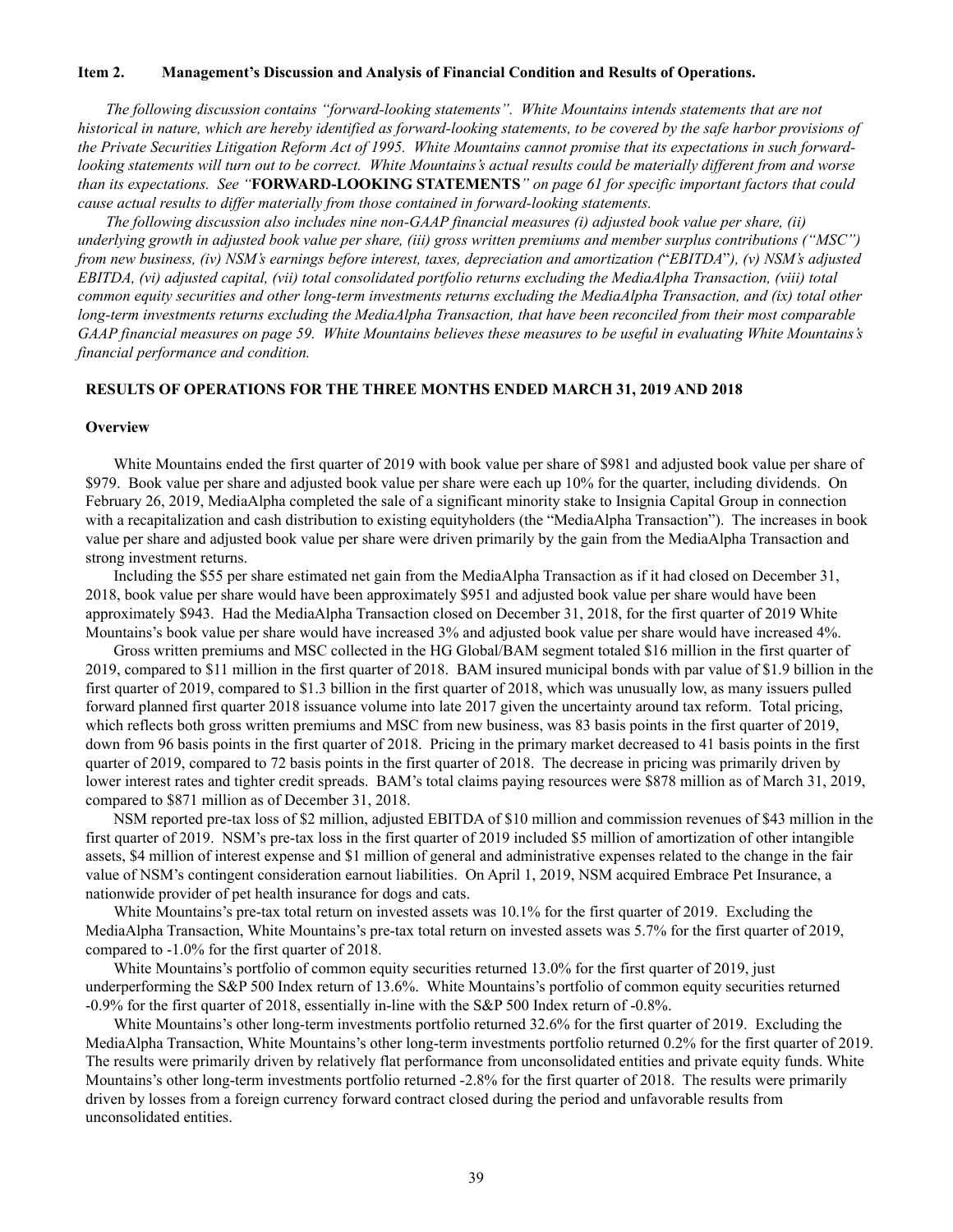White Mountains's fixed income portfolio returned 2.3% for the first quarter of 2019, in-line with the Bloomberg Barclays U.S. Intermediate Aggregate Index return. White Mountains's fixed income portfolio returned -0.7% for the first quarter of 2018, outperforming the Bloomberg Barclays U.S. Intermediate Aggregate Index return of -1.1%.

In April 2019, White Mountains closed its previously announced acquisition of Oaktree Capital Management, L.P.'s interests in Kudu, bringing White Mountains's total capital commitment to Kudu to \$250 million.

### **Adjusted Book Value Per Share**

The following table presents White Mountains's book value per share and reconciles it to adjusted book value per share, a non-GAAP measure. See **NON-GAAP FINANCIAL MEASURES** on page 59.

|                                                                                                     | March 31,<br>2019 |         | December 31,<br>2018 |         | March 31,<br>2018 |         |
|-----------------------------------------------------------------------------------------------------|-------------------|---------|----------------------|---------|-------------------|---------|
| Book value per share numerators (in millions):                                                      |                   |         |                      |         |                   |         |
| White Mountains's common shareholders' equity                                                       | \$                | 3,122.0 | S                    | 2,843.1 | <sup>S</sup>      | 3,439.0 |
| Time value of money discount on expected future payments<br>on the BAM Surplus Notes <sup>(1)</sup> |                   | (138.6) |                      | (141.2) |                   | (154.1) |
| HG Global's unearned premium reserve (1)                                                            |                   | 140.2   |                      | 136.9   |                   | 106.8   |
| HG Global's net deferred acquisition costs <sup>(1)</sup>                                           |                   | (35.7)  |                      | (34.6)  |                   | (25.2)  |
| Adjusted book value per share numerator                                                             | \$                | 3,087.9 | S                    | 2,804.2 |                   | 3,366.5 |
| Book value per share denominators (in thousands of shares):                                         |                   |         |                      |         |                   |         |
| Common shares outstanding - GAAP book value per share denominator                                   |                   | 3,181.2 |                      | 3,173.1 |                   | 3,753.4 |
| Unearned restricted common shares                                                                   |                   | (25.5)  |                      | (14.6)  |                   | (26.2)  |
| Adjusted book value per share denominator                                                           |                   | 3,155.7 |                      | 3,158.5 |                   | 3,727.2 |
| GAAP book value per share                                                                           | \$                | 981.39  | S                    | 896.00  | S.                | 916.24  |
| Adjusted book value per share                                                                       | S                 | 978.51  |                      | 887.85  | S                 | 903.22  |
| Year-to-date dividends paid per share                                                               | S                 | 1.00    |                      | 1.00    | S                 | 1.00    |

(1) Amount reflects White Mountains's preferred share ownership in HG Global of 96.9%.

#### **Goodwill and Other Intangible Assets**

During the quarter ended March 31, 2019, White Mountains completed the analysis of the acquisition date fair values associated with its purchase of KBK, including the fair values attributed to goodwill and separately identifiable other intangible assets. The following table presents a summary of goodwill and other intangible assets that are included in White Mountains's book value as of March 31, 2019, December 31, 2018, and March 31, 2018:

| <b>Millions</b>                                                                                   |    | March 31,<br>2019 |               | December 31,<br>2018 | March 31,<br>2018    |                   |
|---------------------------------------------------------------------------------------------------|----|-------------------|---------------|----------------------|----------------------|-------------------|
| Goodwill:                                                                                         |    |                   |               |                      |                      |                   |
| NSM                                                                                               | \$ | 328.8             | <sup>\$</sup> | 354.3                | (1)<br><sup>\$</sup> |                   |
| MediaAlpha                                                                                        |    |                   |               | 18.3                 |                      | 18.3              |
| Other Operations                                                                                  |    | 20.9              |               | 7.3                  |                      | 7.6               |
| <b>Total goodwill</b>                                                                             |    | 349.7             |               | 379.9                |                      | 25.9              |
| Other intangible assets:                                                                          |    |                   |               |                      |                      |                   |
| <b>NSM</b>                                                                                        |    | 159.9             |               | 131.9                |                      |                   |
| MediaAlpha                                                                                        |    |                   |               | 25.1                 |                      | 32.5              |
| Other Operations                                                                                  |    | .6                |               | .6                   |                      | $\boldsymbol{.8}$ |
| Total other intangible assets                                                                     |    | 160.5             |               | 157.6                |                      | 33.3              |
| Total goodwill and other intangible assets <sup>(2)</sup>                                         |    | 510.2             |               | 537.5                |                      | 59.2              |
| Goodwill and other intangible assets attributed<br>to non-controlling interests                   |    | (24.1)            |               | (40.6)               |                      | (21.1)            |
| Goodwill and other intangible assets included in<br>White Mountains's common shareholders' equity | S  | 486.1             | \$.           | 496.9                | \$                   | 38.1              |

 $^{(1)}$  The relative fair values of goodwill and of other intangible assets recognized in connection with the acquisition of KBK had not yet been determined at December 31, 2018. See "NSM" in **Note 2 — "Significant Transactions".**

(2) See **Note 4 — "Goodwill and Other Intangible Assets"** for details of goodwill and other intangible assets.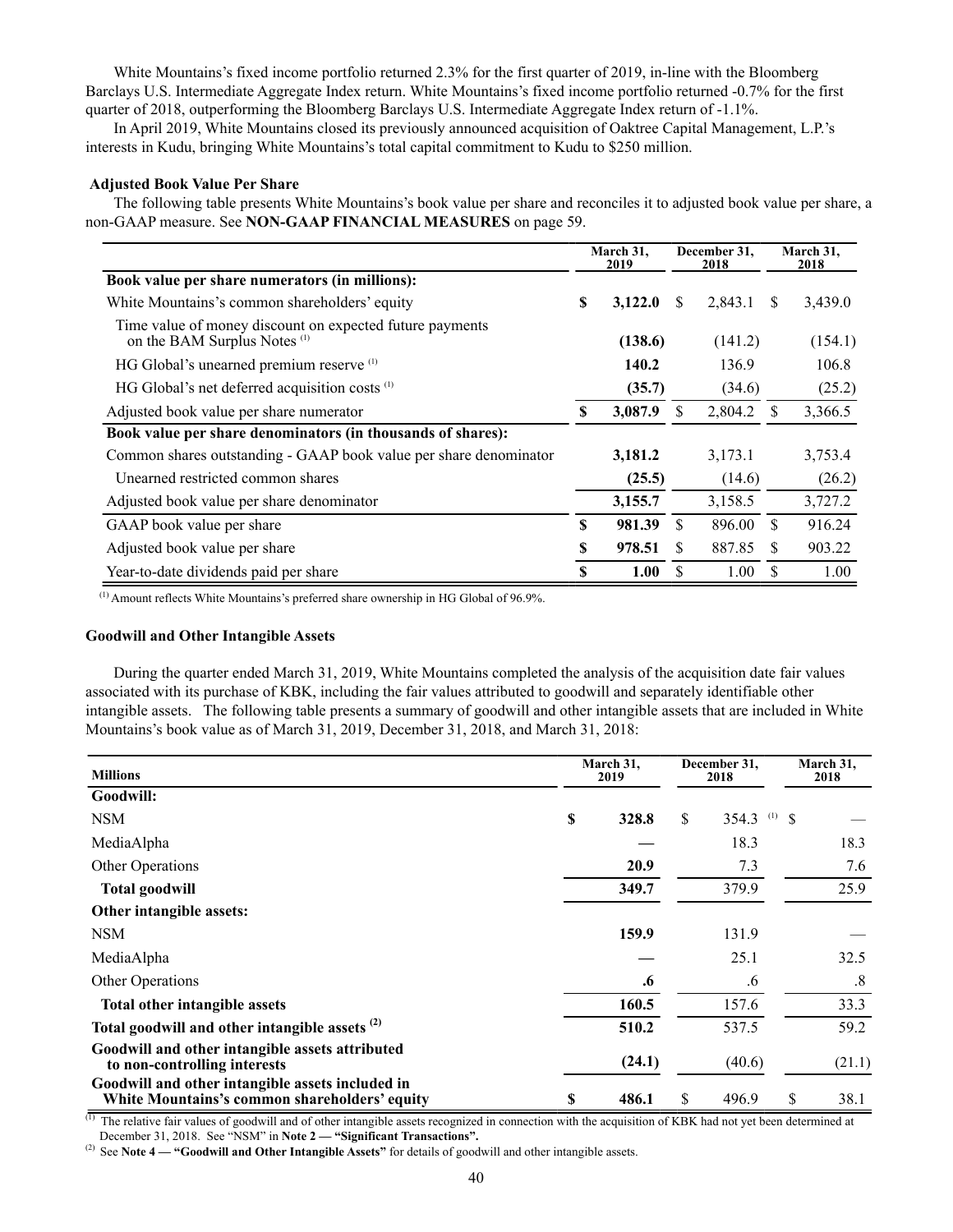# **Summary of Consolidated Results**

The following table presents White Mountains's consolidated financial results for the three months ended March 31, 2019 and 2018:

|                                                                                      | <b>Three Months Ended</b> |           |    |           |  |  |  |  |
|--------------------------------------------------------------------------------------|---------------------------|-----------|----|-----------|--|--|--|--|
|                                                                                      | March 31,                 |           |    |           |  |  |  |  |
| <b>Millions</b>                                                                      |                           | 2019      |    | 2018      |  |  |  |  |
| <b>Revenues</b>                                                                      |                           |           |    |           |  |  |  |  |
| Financial Guarantee revenues                                                         | \$                        | 21.9      | \$ | (1.0)     |  |  |  |  |
| Specialty Insurance Distribution revenues                                            |                           | 49.3      |    |           |  |  |  |  |
| Marketing Technology revenues <sup>(1)</sup>                                         |                           | 48.8      |    | 71.7      |  |  |  |  |
| Other Operations revenues                                                            |                           | 313.6     |    | (28.6)    |  |  |  |  |
| <b>Total revenues</b>                                                                |                           | 433.6     |    | 42.1      |  |  |  |  |
| <b>Expenses</b>                                                                      |                           |           |    |           |  |  |  |  |
| Financial Guarantee expenses                                                         |                           | 15.7      |    | 13.3      |  |  |  |  |
| Specialty Insurance Distribution expenses                                            |                           | 50.8      |    |           |  |  |  |  |
| Marketing Technology expenses <sup>(1)</sup>                                         |                           | 54.9      |    | 71.9      |  |  |  |  |
| Other Operations expenses                                                            |                           | 30.5      |    | 22.9      |  |  |  |  |
| Total expenses                                                                       |                           | 151.9     |    | 108.1     |  |  |  |  |
| Pre-tax income (loss)                                                                |                           |           |    |           |  |  |  |  |
| Financial Guarantee pre-tax income (loss)                                            |                           | 6.2       |    | (14.3)    |  |  |  |  |
| Specialty Insurance Distribution pre-tax loss                                        |                           | (1.5)     |    |           |  |  |  |  |
| Marketing Technology pre-tax loss <sup>(1)</sup>                                     |                           | (6.1)     |    | (.2)      |  |  |  |  |
| Other Operations pre-tax income (loss)                                               |                           | 283.1     |    | (51.5)    |  |  |  |  |
| Total pre-tax income (loss)                                                          |                           | 281.7     |    | (66.0)    |  |  |  |  |
| Income tax expense                                                                   |                           | (10.2)    |    | (.7)      |  |  |  |  |
| Net income (loss) from continuing operations                                         |                           | 271.5     |    | (66.7)    |  |  |  |  |
| Net gain on sale of discontinued operations, net of tax                              |                           | $\cdot$ 7 |    | $\cdot$ 1 |  |  |  |  |
| Net income (loss)                                                                    |                           | 272.2     |    | (66.6)    |  |  |  |  |
| Net loss attributable to non-controlling interests                                   |                           | 12.2      |    | 18.6      |  |  |  |  |
| Net income (loss) attributable to White Mountains's common shareholders              |                           | 284.4     |    | (48.0)    |  |  |  |  |
| Other comprehensive loss, net of tax                                                 |                           | (.3)      |    |           |  |  |  |  |
| Comprehensive income (loss)                                                          |                           | 284.1     |    | (48.0)    |  |  |  |  |
| Comprehensive income (loss) attributable to White Mountains's<br>common shareholders | S                         | 284.1     | \$ | (48.0)    |  |  |  |  |

(1) MediaAlpha's results are from January 1, 2019 to February 26, 2019, the date of the MediaAlpha Transaction.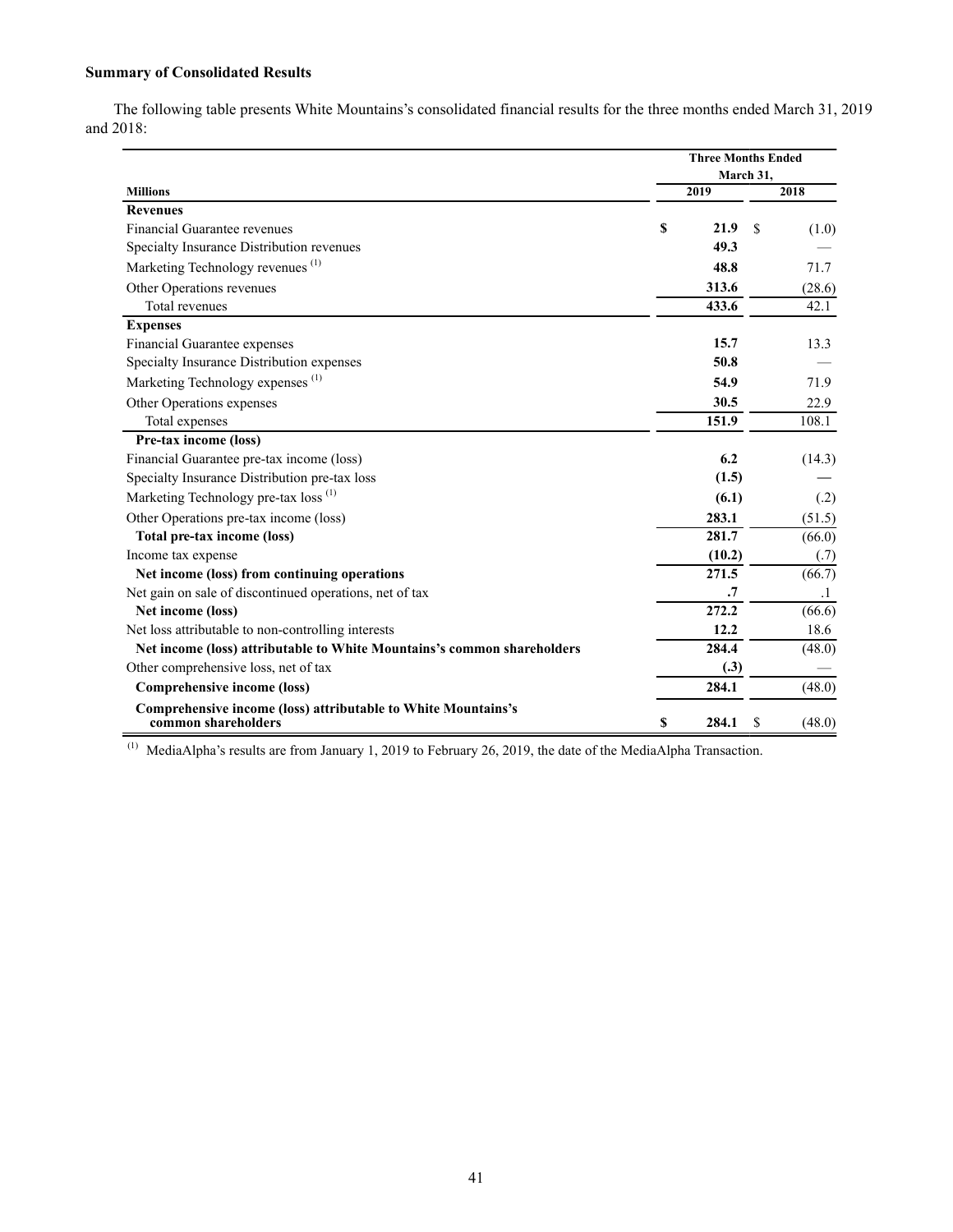# **I. Summary of Operations By Segment**

White Mountains conducts its operations through four segments: (1) HG Global/BAM, (2) NSM, (3) MediaAlpha (through February 26, 2019) and (4) Other Operations. A discussion of White Mountains's consolidated investment operations is included after the discussion of operations by segment. White Mountains's segment information is presented in **Note 12 — "Segment Information"** to the Consolidated Financial Statements.

As a result of the MediaAlpha Transaction, White Mountains no longer consolidates MediaAlpha or considers it to be a segment. White Mountains's segment disclosures for the three months ended March 31, 2019 include MediaAlpha's results of operations for the period from January 1, 2019 through February 26, 2019, the date of the MediaAlpha Transaction. See **Note 2 — "Significant Transactions"**.

# **HG Global/BAM**

The following table presents the components of pre-tax income (loss) included in White Mountains's HG Global/BAM segment related to the consolidation of HG Global, which includes HG Re and its other wholly-owned subsidiaries, and BAM for the three months ended March 31, 2019 and 2018:

|                                              | Three Months Ended March 31, 2019 |                   |          |                   |          |                     |          |           |
|----------------------------------------------|-----------------------------------|-------------------|----------|-------------------|----------|---------------------|----------|-----------|
| <b>Millions</b>                              | <b>HG</b> Global                  |                   |          | <b>BAM</b>        |          | <b>Eliminations</b> |          | Total     |
| Gross written premiums                       | S                                 |                   | \$       | 7.9               | <b>S</b> |                     | \$       | 7.9       |
| Assumed (ceded) written premiums             |                                   | 6.7               |          | (6.7)             |          |                     |          |           |
| Net written premiums                         | S                                 | 6.7               | S        | 1.2               | -S       |                     | <b>S</b> | 7.9       |
| Earned insurance premiums                    | S                                 | 3.4               | <b>S</b> | $\boldsymbol{.8}$ | -S       |                     | S        | 4.2       |
| Net investment income                        |                                   | 1.9               |          | 3.4               |          |                     |          | 5.3       |
| Net investment income - BAM Surplus Notes    |                                   | 6.9               |          |                   |          | (6.9)               |          |           |
| Net realized and unrealized investment gains |                                   | 5.1               |          | 6.7               |          |                     |          | 11.8      |
| Other revenue                                |                                   |                   |          | $\cdot$ 6         |          |                     |          | $\cdot$ 6 |
| Total revenues                               |                                   | 17.3              |          | 11.5              |          | (6.9)               |          | 21.9      |
| Insurance acquisition expenses               |                                   | $\boldsymbol{.8}$ |          | .5                |          |                     |          | 1.3       |
| General and administrative expenses          |                                   | .5                |          | 13.9              |          |                     |          | 14.4      |
| Interest expense - BAM Surplus Notes         |                                   |                   |          | 6.9               |          | (6.9)               |          |           |
| Total expenses                               |                                   | 1.3               |          | 21.3              |          | (6.9)               |          | 15.7      |
| Pre-tax income (loss)                        | S                                 | <b>16.0</b>       | S        | $(9.8)$ \$        |          |                     | \$       | 6.2       |
| <b>Supplemental information:</b>             |                                   |                   |          |                   |          |                     |          |           |
| MSC collected <sup>(1)</sup>                 | S                                 |                   | \$       | 7.9               |          |                     |          | 7.9       |

(1) MSC are recorded directly to BAM's equity, which is recorded as non-controlling interest on White Mountains's balance sheet.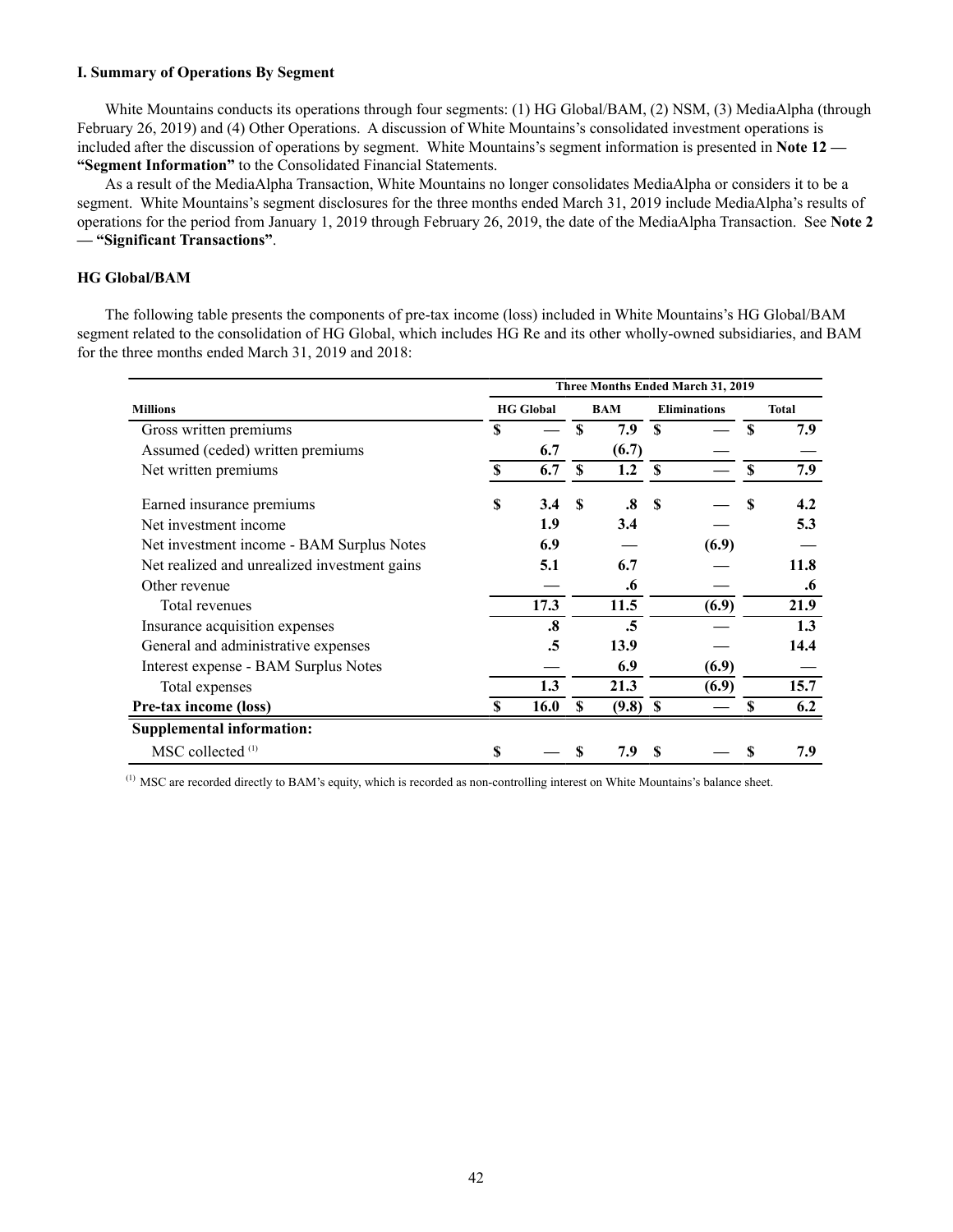|                                               | Three Months Ended March 31, 2018 |                |               |        |                     |       |    |              |
|-----------------------------------------------|-----------------------------------|----------------|---------------|--------|---------------------|-------|----|--------------|
| <b>Millions</b>                               | <b>HG</b> Global                  |                | <b>BAM</b>    |        | <b>Eliminations</b> |       |    | <b>Total</b> |
| Gross written premiums                        | \$                                |                | $\mathbf S$   | 6.4    | \$                  |       | \$ | 6.4          |
| Assumed (ceded) written premiums              |                                   | 5.3            |               | (5.3)  |                     |       |    |              |
| Net written premiums                          | $\mathcal{S}$                     | 5.3            | <sup>\$</sup> | 1.1    | <sup>\$</sup>       |       | \$ | 6.4          |
| Earned insurance premiums                     | \$                                | 2.3            | \$            | 7      | \$                  |       | \$ | 3.0          |
| Net investment income                         |                                   | 1.2            |               | 2.5    |                     |       |    | 3.7          |
| Net investment income - BAM Surplus Notes     |                                   | 5.7            |               |        |                     | (5.7) |    |              |
| Net realized and unrealized investment losses |                                   | (3.6)          |               | (4.3)  |                     |       |    | (7.9)        |
| Other revenue                                 |                                   |                |               | .2     |                     |       |    | .2           |
| Total revenues                                |                                   | 5.6            |               | (0.9)  |                     | (5.7) |    | (1.0)        |
| Insurance acquisition expenses                |                                   | .5             |               | 9.     |                     |       |    | 1.4          |
| Other underwriting expenses                   |                                   |                |               | .1     |                     |       |    | $\cdot$ 1    |
| General and administrative expenses           |                                   | $\mathcal{A}$  |               | 11.4   |                     |       |    | 11.8         |
| Interest expense - BAM Surplus Notes          |                                   |                |               | 5.7    |                     | (5.7) |    |              |
| Total expenses                                |                                   | $\overline{9}$ |               | 18.1   |                     | (5.7) |    | 13.3         |
| Pre-tax income (loss)                         |                                   | 4.7            |               | (19.0) | S                   |       |    | (14.3)       |
| <b>Supplemental information:</b>              |                                   |                |               |        |                     |       |    |              |
| $MSC$ collected $(1)$                         | \$                                |                | \$            | 4.9    | S                   |       | \$ | 4.9          |

(1) MSC are recorded directly to BAM's equity, which is recorded as non-controlling interest on White Mountains's balance sheet.

#### *HG Global/BAM Results—Three Months Ended March 31, 2019 versus Three Months Ended March 31, 2018*

BAM is required to prepare its financial statements on a statutory accounting basis for the NYDFS and does not report stand-alone GAAP financial results. BAM is owned by its members, the municipalities that purchase BAM's insurance for their debt issuances. BAM charges an insurance premium on each municipal bond insurance policy it writes. A portion of the premium is MSC and the remainder is gross written premium. In the event of a municipal bond refunding, the MSC from the original issuance can be reutilized, in effect serving as a credit against the total insurance premium on the refunding of the municipal bond. Issuers of debt insured by BAM are members of BAM so long as any of their BAM-insured debt is outstanding, and as members they have certain interests in BAM, including the right to vote for BAM's directors and to receive dividends in the future, if declared.

Gross written premiums and MSC collected in the HG Global/BAM segment were \$16 million in the first quarter of 2019, compared to \$11 million in the first quarter of 2018. BAM insured \$1.9 billion of municipal bonds, \$1.3 billion of which were in the primary market, during the first quarter of 2019, compared to \$1.3 billion of municipal bonds, \$1.1 billion of which were in the primary market, during the first quarter of 2018, which was unusually low, as many issuers pulled forward planned first quarter 2018 issuance volume into late 2017 given the uncertainty around tax reform.

Total pricing, which reflects both gross written premiums and MSC from new business, was 83 basis points in the first quarter of 2019, compared to 96 basis points in the first quarter of 2018. See **"NON-GAAP FINANCIAL MEASURES"** on page 59. Pricing in the primary market decreased to 41 basis points in the first quarter of 2019, compared to 72 basis points in the first quarter of 2018. The decrease in pricing was primarily driven by lower interest rates and tighter credit spreads.

The following table presents the gross par value of primary and secondary market policies issued, the gross written premiums and MSC collected and total pricing for the three months ended March 31, 2019 and 2018: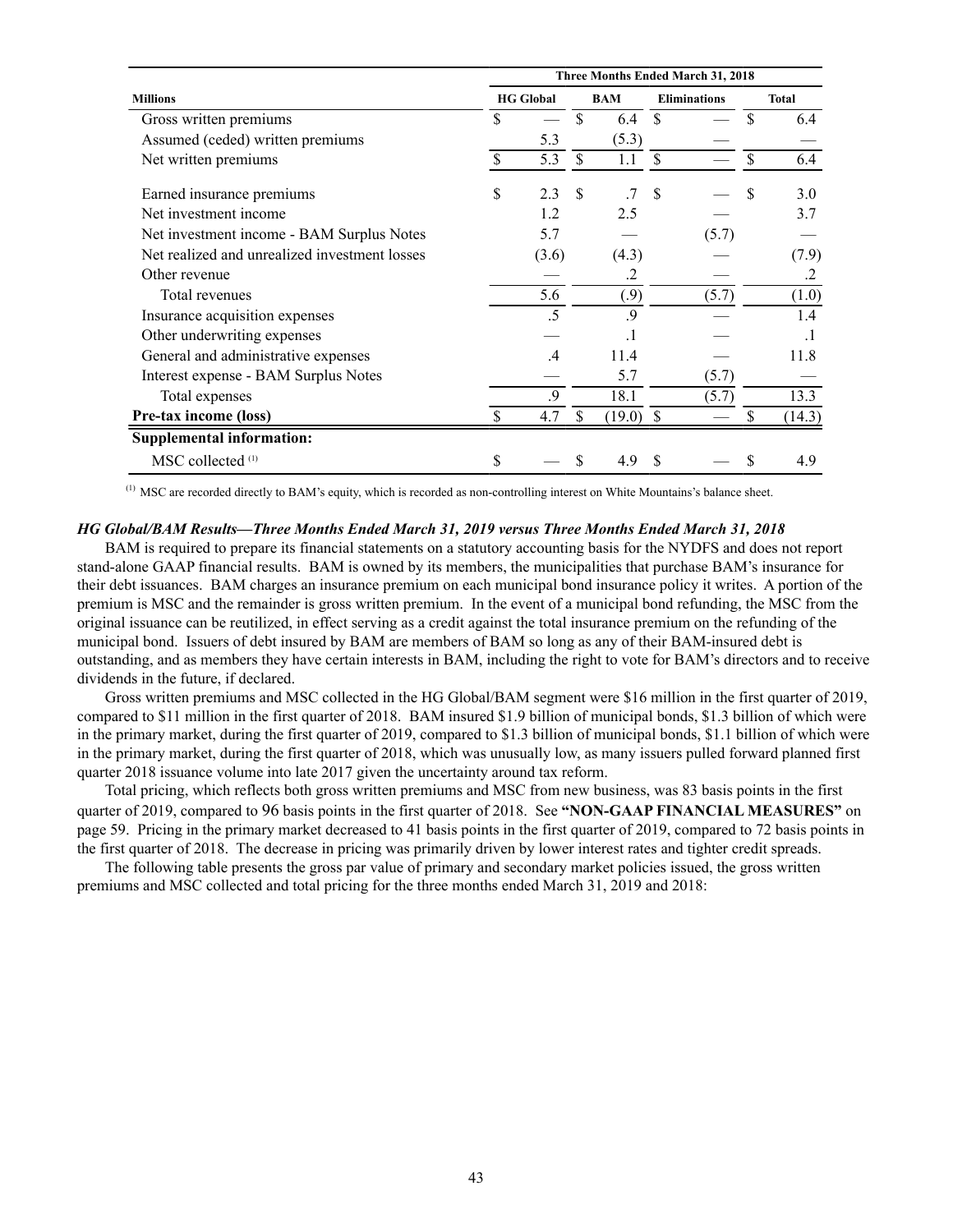|                                                                    | <b>Three Months Ended March 31,</b> |         |      |          |  |  |  |  |
|--------------------------------------------------------------------|-------------------------------------|---------|------|----------|--|--|--|--|
| <b>S</b> in Millions                                               |                                     | 2019    | 2018 |          |  |  |  |  |
| Gross par value of primary market policies issued                  |                                     | 1,385.8 |      | 1,149.5  |  |  |  |  |
| Gross par value of secondary market policies issued                |                                     | 539.2   |      | 148.6    |  |  |  |  |
| Total gross par value of market policies issued                    |                                     | 1.925.0 |      | 1,298.1  |  |  |  |  |
| Gross written premiums                                             |                                     | 7.9     | -8   | 6.4      |  |  |  |  |
| MSC collected                                                      |                                     | 7.9     |      | 4.9      |  |  |  |  |
| Total gross written premiums and MSC collected                     |                                     | 15.8    | - \$ | 11.3     |  |  |  |  |
| Present value of future installment MSC collections                |                                     | .2      |      | 1.2      |  |  |  |  |
| Gross written premium adjustments on existing installment policies |                                     | (.1)    |      |          |  |  |  |  |
| Gross written premiums and MSC from new business                   |                                     | 15.9    |      | 12.5     |  |  |  |  |
| Total pricing                                                      |                                     | 83 bps  |      | $96$ bps |  |  |  |  |

HG Global reported GAAP pre-tax income of \$16 million in the first quarter of 2019, compared to \$5 million in the first quarter of 2018. The increase in pre-tax income was driven primarily by higher returns in HG Global's investment portfolio. Results in the first quarter of 2019 include \$7 million of interest income on the BAM Surplus Notes, compared to \$6 million of interest income in the first quarter of 2018.

BAM is a mutual insurance company that is owned by its members. BAM's results are consolidated into White Mountains's GAAP financial statements and attributed to non-controlling interests. White Mountains reported \$10 million of GAAP pre-tax loss from BAM in the first quarter of 2019, compared to \$19 million in the first quarter of 2018. The decrease in the pre-tax loss was driven primarily by higher returns in BAM's investment portfolio. Results in the first quarter of 2019 include \$7 million of interest expense on the BAM Surplus Notes and \$14 million of general and administrative expenses, compared to \$6 million of interest expense and \$11 million of general and administrative expenses in the first quarter of 2018.

# *Claims Paying Resources*

BAM's "claims paying resources" represent the capital and other financial resources BAM has available to pay claims and, as such, is a key indication of BAM's financial strength. In 2018, BAM expanded its claims paying resources by \$100 million through the collateralized reinsurance agreement with Fidus Re, Ltd. ("Fidus Re"), a special-purpose insurer created solely to provide collateralized reinsurance protection to BAM.

BAM's claims paying resources increased to \$878 million as of March 31, 2019 from \$871 million as of December 31, 2018. The increase was driven by a \$7 million increase in the statutory value of the collateral trusts.

The following table presents BAM's total claims paying resources as of March 31, 2019 and December 31, 2018:

| <b>Millions</b>                                      | March 31, 2019 |       | December 31, 2018 |  |  |
|------------------------------------------------------|----------------|-------|-------------------|--|--|
| Policyholders' surplus                               | \$             | 408.9 | 413.7             |  |  |
| Contingency reserve                                  |                | 54.1  | 50.3              |  |  |
| Qualified statutory capital                          |                | 463.0 | 464.0             |  |  |
| Net unearned premiums                                |                | 36.9  | 36.2              |  |  |
| Present value of future installment premiums and MSC |                | 13.3  | 12.9              |  |  |
| HG Re, Ltd. collateral trusts at statutory value     |                | 264.8 | 258.3             |  |  |
| Fidus Re, Ltd. collateral trusts at statutory value  |                | 100.0 | 100.0             |  |  |
| Claims paying resources                              | \$.            | 878.0 | 871.4             |  |  |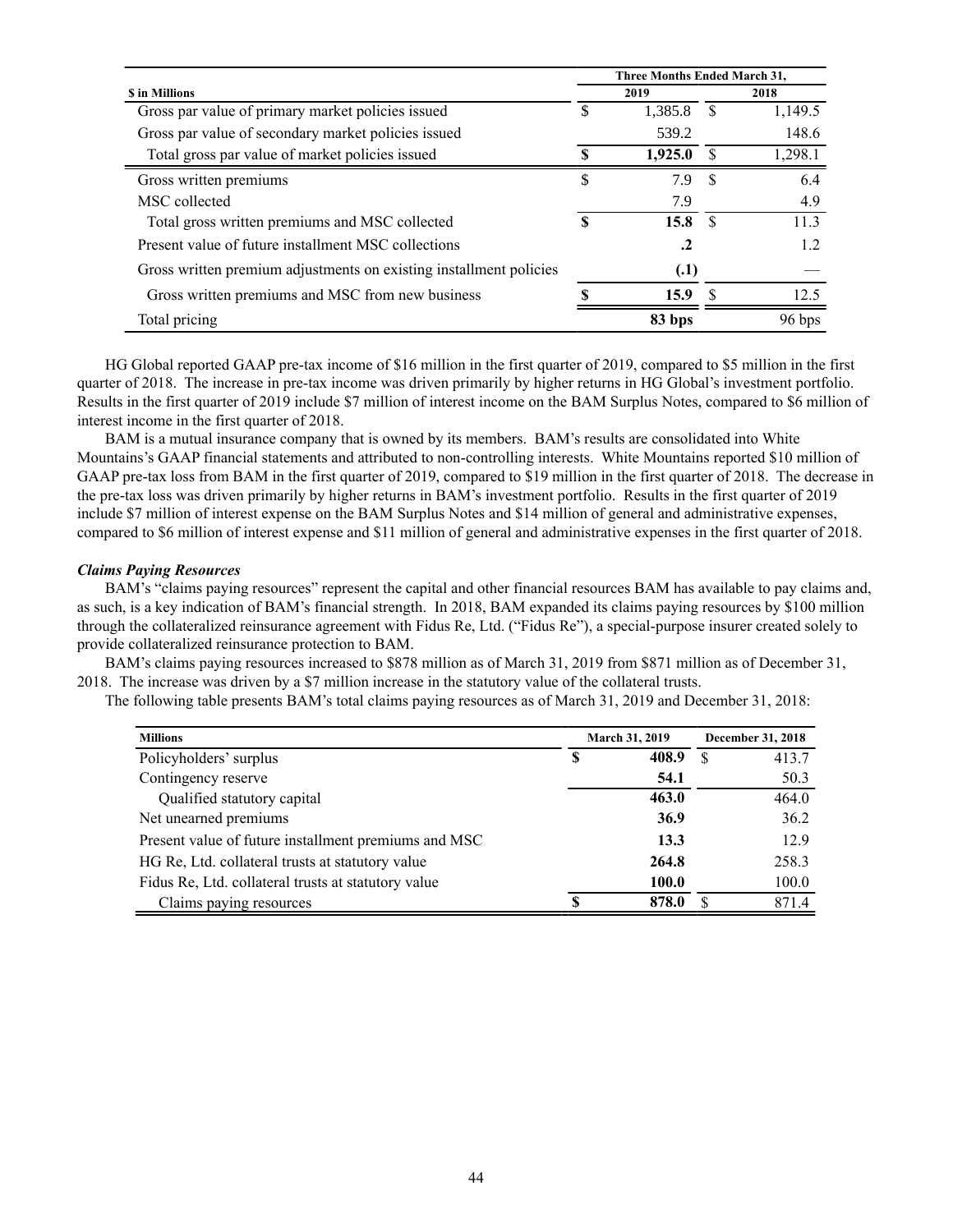# *HG Global/BAM Balance Sheets*

The following table presents amounts from HG Global, which includes HG Re and its other wholly-owned subsidiaries, and BAM that are contained within White Mountains's consolidated balance sheet as of March 31, 2019 and December 31, 2018:

|                                                                              | March 31, 2019                 |             |                         |                                                      |             |              |                           |         |
|------------------------------------------------------------------------------|--------------------------------|-------------|-------------------------|------------------------------------------------------|-------------|--------------|---------------------------|---------|
| <b>Millions</b>                                                              | <b>HG</b> Global<br><b>BAM</b> |             |                         | <b>Eliminations</b> and<br><b>Segment Adjustment</b> |             |              | <b>Total</b>              |         |
| <b>Assets</b>                                                                |                                |             |                         |                                                      |             |              |                           |         |
| Fixed maturity investments                                                   | S                              | 259.5       | S                       | 478.1                                                | S           |              | S                         | 737.6   |
| Short-term investments                                                       |                                | 7.8         |                         | 24.0                                                 |             |              |                           | 31.8    |
| Total investments                                                            |                                | 267.3       |                         | 502.1                                                |             |              |                           | 769.4   |
| Cash                                                                         |                                | 4.6         |                         | 5.8                                                  |             |              |                           | 10.4    |
| <b>BAM Surplus Notes</b>                                                     |                                | 481.3       |                         |                                                      |             | (481.3)      |                           |         |
| Accrued interest receivable on BAM Surplus Notes                             |                                | 150.5       |                         |                                                      |             | (150.5)      |                           |         |
| Deferred acquisition costs                                                   |                                | 36.8        |                         | 19.6                                                 |             | (36.8)       |                           | 19.6    |
| Insurance premiums receivable                                                |                                | 4.1         |                         | 6.5                                                  |             | (4.1)        |                           | 6.5     |
| Accounts receivable on unsettled investment sales                            |                                | $\cdot$     |                         | 6.0                                                  |             |              |                           | 6.1     |
| Other assets                                                                 |                                | 1.5         |                         | 21.2                                                 |             | (.2)         |                           | 22.5    |
| Total assets                                                                 | S                              | 946.2       | $\mathbf S$             | 561.2 \$                                             |             | (672.9)      | $\mathbf s$               | 834.5   |
| <b>Liabilities</b>                                                           |                                |             |                         |                                                      |             |              |                           |         |
| <b>BAM Surplus Notes</b> <sup>(1)</sup>                                      | \$                             |             | S                       | 481.3                                                | S           | $(481.3)$ \$ |                           |         |
| Accrued interest payable on BAM Surplus Notes <sup>(2)</sup>                 |                                |             |                         | 150.5                                                |             | (150.5)      |                           |         |
| Preferred dividends payable to White Mountains's subsidiaries <sup>(3)</sup> |                                | 291.7       |                         |                                                      |             |              |                           | 291.7   |
| Preferred dividends payable to non-controlling interests                     |                                | <b>10.0</b> |                         |                                                      |             |              |                           | 10.0    |
| Unearned insurance premiums                                                  |                                | 144.6       |                         | 35.0                                                 |             |              |                           | 179.6   |
| Accrued incentive compensation                                               |                                |             |                         | 10.1                                                 |             |              |                           | 10.1    |
| Accounts payable on unsettled investment purchases                           |                                | 1.6         |                         |                                                      |             |              |                           | 1.6     |
| Other liabilities                                                            |                                | 1.1         |                         | 58.1                                                 |             | (41.1)       |                           | 18.1    |
| Total liabilities                                                            |                                | 449.0       |                         | 735.0                                                |             | (672.9)      |                           | 511.1   |
| <b>Equity</b>                                                                |                                |             |                         |                                                      |             |              |                           |         |
| White Mountains's common shareholders' equity                                |                                | 482.4       |                         |                                                      |             |              |                           | 482.4   |
| Non-controlling interests                                                    |                                | 14.8        |                         | (173.8)                                              |             |              |                           | (159.0) |
| <b>Total equity</b>                                                          |                                | 497.2       |                         | (173.8)                                              |             |              |                           | 323.4   |
| <b>Total liabilities and equity</b>                                          | $\overline{\mathbf{s}}$        | 946.2       | $\overline{\mathbf{s}}$ | 561.2                                                | $\mathbf S$ | (672.9)      | $\boldsymbol{\mathsf{S}}$ | 834.5   |

 $\overline{^{(1)}}$  Under GAAP, the BAM Surplus Notes are classified as debt by the issuer. Under statutory accounting principles, they are classified as policyholders' surplus.

<sup>(2)</sup> Under GAAP, interest accrues daily on the BAM Surplus Notes. Under statutory accounting principles, interest is not accrued on the BAM Surplus Notes until it has been approved for payment by insurance regulators.

<sup>(3)</sup> HG Global preferred dividends payable to White Mountains's subsidiaries is eliminated in White Mountains's consolidated financial statements. For segment reporting, the HG Global preferred dividends payable to White Mountains's subsidiaries included within the HG Global/BAM segment are eliminated against the offsetting receivable included within the Other Operations segment, and therefore are added back to White Mountains's common shareholders' equity within the HG Global/BAM segment.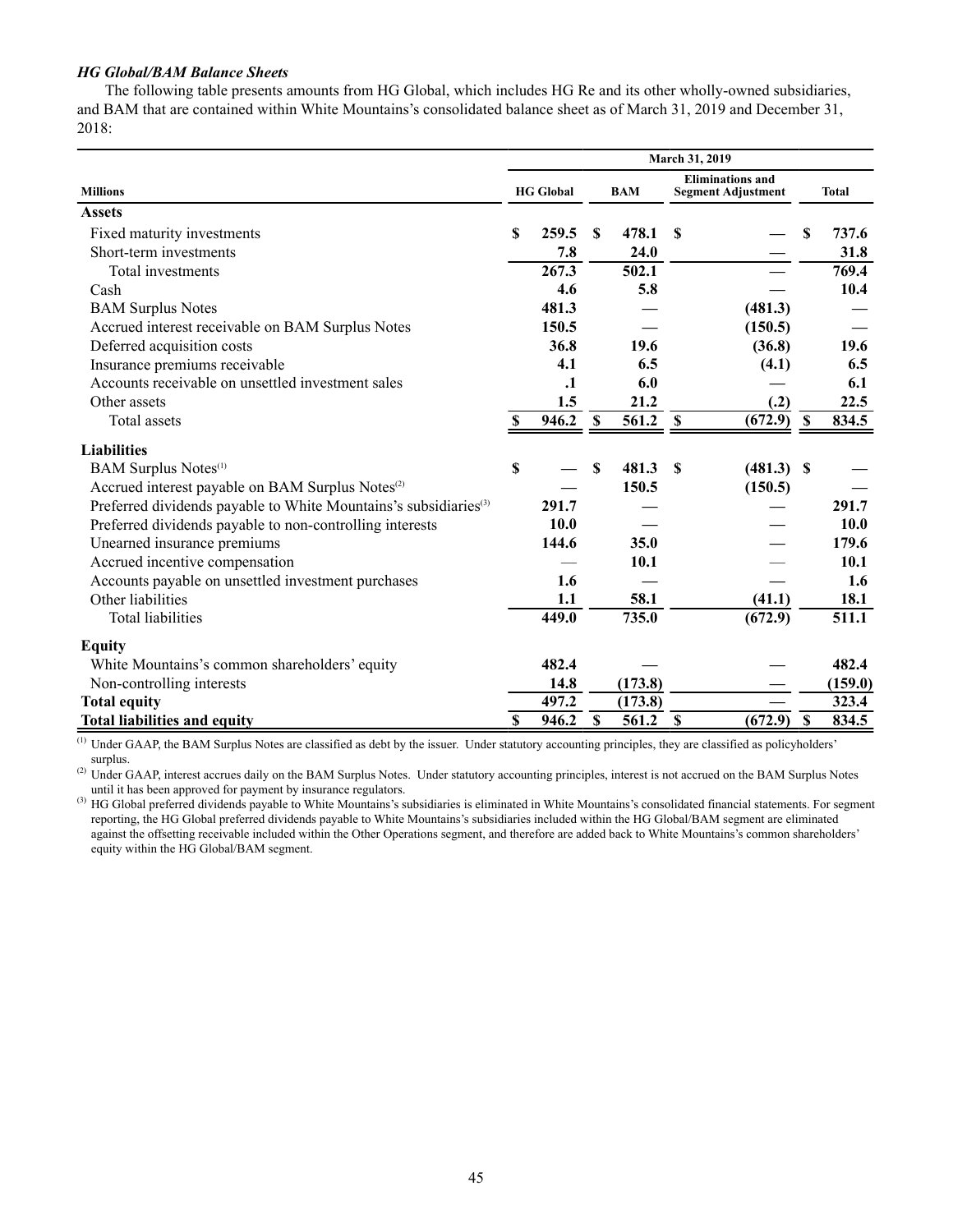|                                                                              | December 31, 2018 |                  |                                                                    |         |               |                         |               |         |
|------------------------------------------------------------------------------|-------------------|------------------|--------------------------------------------------------------------|---------|---------------|-------------------------|---------------|---------|
| <b>Millions</b>                                                              |                   | <b>HG</b> Global | <b>Eliminations and</b><br><b>BAM</b><br><b>Segment Adjustment</b> |         |               | <b>Total</b><br>Segment |               |         |
| <b>Assets</b>                                                                |                   |                  |                                                                    |         |               |                         |               |         |
| Fixed maturity investments                                                   | \$                | 225.8            | \$                                                                 | 475.6   | \$            |                         | \$            | 701.4   |
| Short-term investments                                                       |                   | 28.5             |                                                                    | 38.4    |               |                         |               | 66.9    |
| Total investments                                                            |                   | 254.3            |                                                                    | 514.0   |               |                         |               | 768.3   |
| Cash                                                                         |                   | 6.0              |                                                                    | 6.5     |               |                         |               | 12.5    |
| <b>BAM Surplus Notes</b>                                                     |                   | 481.3            |                                                                    |         |               | (481.3)                 |               |         |
| Accrued interest receivable on BAM Surplus Notes                             |                   | 143.7            |                                                                    |         |               | (143.7)                 |               |         |
| Deferred acquisition costs                                                   |                   | 35.7             |                                                                    | 19.0    |               | (35.7)                  |               | 19.0    |
| Insurance premiums receivable                                                |                   | 4.0              |                                                                    | 6.4     |               | (4.0)                   |               | 6.4     |
| Accounts receivable on unsettled investment sales                            |                   |                  |                                                                    |         |               |                         |               |         |
| Other assets                                                                 |                   | 1.3              |                                                                    | 9.0     |               | (.3)                    |               | 10.0    |
| Total assets                                                                 |                   | 926.3            | $\mathcal{S}$                                                      | 554.9   | $\mathcal{S}$ | (665.0)                 | $\mathcal{S}$ | 816.2   |
| <b>Liabilities</b>                                                           |                   |                  |                                                                    |         |               |                         |               |         |
| <b>BAM Surplus Notes</b> <sup>(1)</sup>                                      | \$                |                  | \$                                                                 | 481.3   | \$            | $(481.3)$ \$            |               |         |
| Accrued interest payable on BAM Surplus Notes <sup>(2)</sup>                 |                   |                  |                                                                    | 143.7   |               | (143.7)                 |               |         |
| Preferred dividends payable to White Mountains's subsidiaries <sup>(3)</sup> |                   | 278.5            |                                                                    |         |               |                         |               | 278.5   |
| Preferred dividends payable to non-controlling interests                     |                   | 9.6              |                                                                    |         |               |                         |               | 9.6     |
| Unearned insurance premiums                                                  |                   | 141.3            |                                                                    | 34.7    |               |                         |               | 176.0   |
| Accrued incentive compensation                                               |                   |                  |                                                                    | 20.4    |               |                         |               | 20.4    |
| Accounts payable on unsettled investment purchases                           |                   |                  |                                                                    | 2.2     |               |                         |               | 2.2     |
| Other liabilities                                                            |                   | 1.1              |                                                                    | 43.2    |               | (40.0)                  |               | 4.3     |
| Total liabilities                                                            |                   | 430.5            |                                                                    | 725.5   |               | (665.0)                 |               | 491.0   |
| <b>Equity</b>                                                                |                   |                  |                                                                    |         |               |                         |               |         |
| White Mountains's common shareholders' equity                                |                   | 481.3            |                                                                    |         |               |                         |               | 481.3   |
| Non-controlling interests                                                    |                   | 14.5             |                                                                    | (170.6) |               |                         |               | (156.1) |
| <b>Total equity</b>                                                          |                   | 495.8            |                                                                    | (170.6) |               |                         |               | 325.2   |
| <b>Total liabilities and equity</b>                                          | \$                | 926.3            | $\mathbb{S}$                                                       | 554.9   | \$            | (665.0)                 | \$            | 816.2   |

 $\frac{(1)}{(1)}$  Under GAAP, the BAM Surplus Notes are classified as debt by the issuer. Under statutory accounting principles, they are classified as policyholders' surplus.

<sup>(2)</sup> Under GAAP, interest accrues daily on the BAM Surplus Notes. Under statutory accounting principles, interest is not accrued on the BAM Surplus Notes until it has been approved for payment by insurance regulators.

(3) HG Global preferred dividends payable to White Mountains's subsidiaries is eliminated in White Mountains's consolidated financial statements. For segment reporting, the HG Global preferred dividends payable to White Mountains's subsidiaries included within the HG Global/BAM segment are eliminated against the offsetting receivable included within the Other Operations segment, and therefore are added back to White Mountains's common shareholders' equity within the HG Global/BAM segment.

# *Par Value of Policies Issued and Priced by BAM*

The following table presents the gross par value of policies issued and priced by BAM for the three months ended March 31, 2019 and 2018:

|                                                                      | <b>Three Months Ended</b><br>March 31, |           |  |  |  |
|----------------------------------------------------------------------|----------------------------------------|-----------|--|--|--|
| <b>Millions</b>                                                      | 2019                                   | 2018      |  |  |  |
| Gross par value of primary market policies issued                    | \$1,385.8                              | \$1,149.5 |  |  |  |
| Gross par value of secondary market policies issued                  | 539.2                                  | 148.6     |  |  |  |
| Total gross par value of policies issued                             | 1,925.0                                | 1,298.1   |  |  |  |
| Gross par value of policies priced yet to close                      | 487.9                                  | 366.4     |  |  |  |
| Less: Gross par value of policies closed that were previously priced | (226.7)                                | (114.4)   |  |  |  |
| Total gross par value of policies priced                             | \$2.186.2                              | 1,550.1   |  |  |  |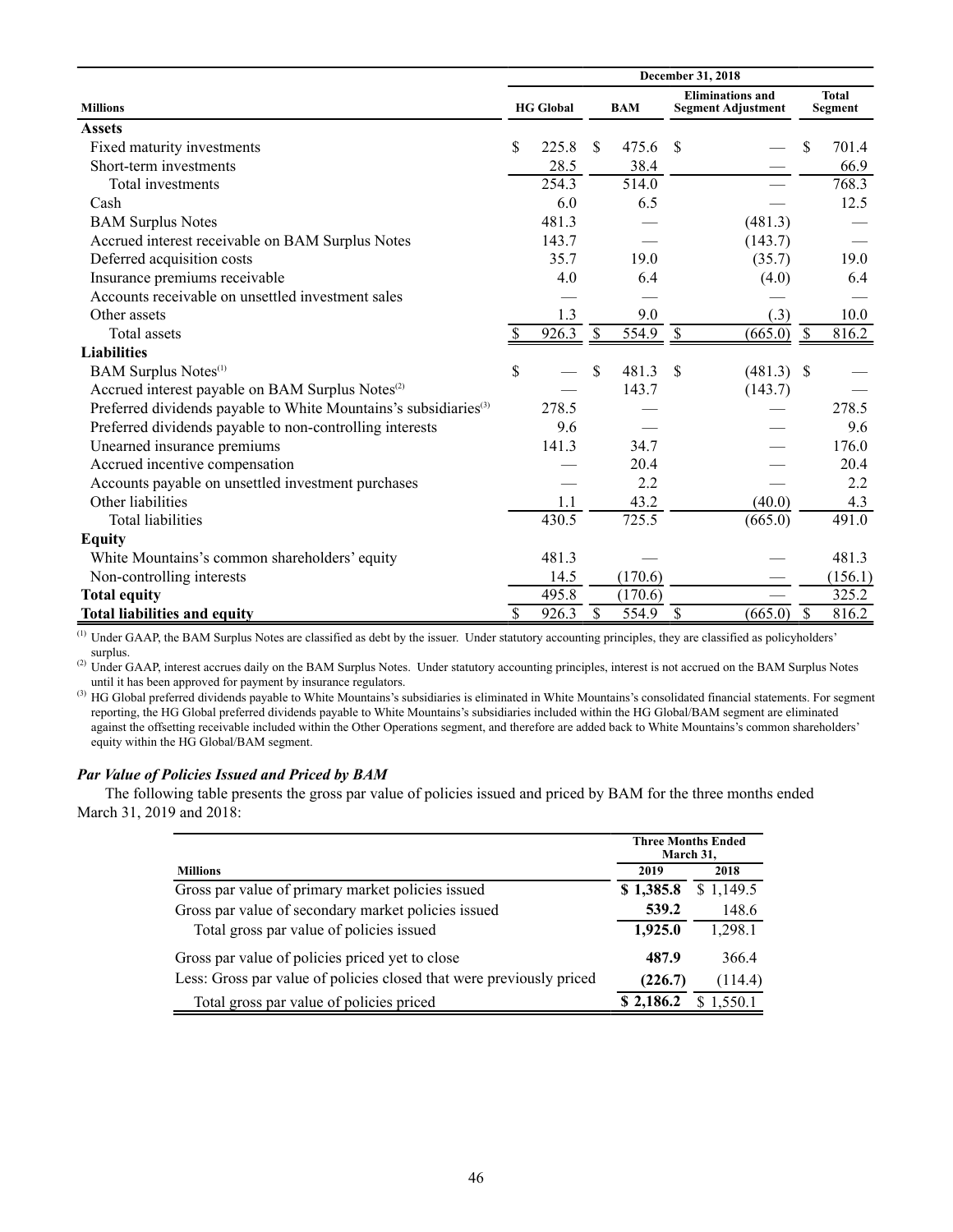### **NSM**

On May 11, 2018, White Mountains acquired 95% of NSM Insurance HoldCo, LLC and its wholly-owned subsidiaries (collectively, "NSM"). NSM is a full-service MGU and program administrator for specialty property and casualty insurance. White Mountains funded the acquisition through a combination of cash on hand and new borrowings by NSM. White Mountains paid \$274 million of cash consideration for its equity interest in NSM, and NSM borrowed \$100 million in new debt as part of the transaction. During the three months ended September 30, 2018, White Mountains recorded a purchase price adjustment of an additional \$2 million. Also, as part of the acquisition, White Mountains assumed estimated contingent consideration earnout liabilities related to NSM's previous acquisitions of its U.K.-based operations of \$10 million.

On May 18, 2018, NSM acquired 100% of Fresh Insurance Services Group Limited ("Fresh Insurance"), an insurance broker that specializes in non-standard personal lines products, motor trade, and van insurance in the United Kingdom for upfront cash consideration of \$50 million. NSM borrowed \$51 million in new debt to fund the transaction. During the three months ended March 31, 2019, NSM paid a purchase price adjustment of an additional \$1 million. The purchase price is subject to additional adjustments based upon growth in EBITDA during two earnout periods ending in February 2020 and February 2022. In connection with the acquisition, NSM recorded a contingent consideration earnout liability of \$8 million.

On December 3, 2018, NSM acquired all of the net assets of KBK Insurance Group ("KBK"), a specialized MGU focused on the towing and transportation space, for upfront cash of \$60 million. In order to partially fund the KBK transaction, White Mountains contributed \$29 million to NSM. NSM borrowed \$30 million in new debt as part of the transaction. The purchase price is subject to additional adjustments based upon growth in EBITDA during three earnout periods ending in December 2019, December 2020 and December 2021.

On April 1, 2019, NSM acquired 100% of Embrace Pet Insurance, a nationwide provider of pet health insurance for dogs and cats. NSM paid \$73 million of cash consideration, net of cash acquired, for its equity interest in Embrace Pet Insurance.

The contingent consideration earnout liabilities related to these acquisitions are subject to adjustment based upon EBITDA, EBITDA projections, and present value factors for acquired entities. For the three months ended March 31, 2019, NSM recognized pre-tax expense of \$1 million for the increase in the fair value of its contingent consideration earnout liabilities for KBK, Fresh Insurance and its other U.K.-based operations. Any future adjustments to contingent consideration earnout liabilities under the agreements will also be recognized through pre-tax income. As of March 31, 2019 and December 31, 2018, NSM recorded contingent consideration earnout liabilities of \$28 million and \$20 million.

| <b>Millions</b>                                                      |          | <b>Three Months Ended</b><br>March 31, 2019 |
|----------------------------------------------------------------------|----------|---------------------------------------------|
| Commission revenues                                                  | <b>S</b> | 43.3                                        |
| Broker commission expenses                                           |          | 15.7                                        |
| Gross profit                                                         |          | 27.6                                        |
| Other revenues                                                       |          | 6.0                                         |
| General and administrative expenses                                  |          | 25.1                                        |
| Change in fair value of contingent consideration earnout liabilities |          | 1.3                                         |
| Amortization of other intangible assets                              |          | 5.0                                         |
| Interest expense                                                     |          | 3.7                                         |
| <b>GAAP</b> pre-tax loss                                             |          | (1.5)                                       |
| Income tax benefit                                                   |          | (.3)                                        |
| <b>GAAP</b> net loss                                                 |          | (1.2)                                       |
| Add back:                                                            |          |                                             |
| Interest expense                                                     |          | 3.7                                         |
| Income tax benefit                                                   |          | (.3)                                        |
| General and administrative expenses — depreciation                   |          | $.5\,$                                      |
| Amortization of other intangible assets                              |          | 5.0                                         |
| EBITDA <sup>(1)</sup>                                                |          | 7.7                                         |
| Add back:                                                            |          |                                             |
| Change in fair value of contingent consideration earnout liabilities |          | 1.3                                         |
| Acquisition-related transaction expenses                             |          | $\cdot$ 5                                   |
| Investments made in the development of new business lines            |          | $\cdot$                                     |
| Restructuring expenses                                               |          | $\cdot$                                     |
| Adjusted EBITDA <sup>(1)</sup>                                       | \$       | 9.8                                         |

The following table presents the components of GAAP net loss, EBITDA and adjusted EBITDA included in White Mountains's NSM segment for the three months ended March 31, 2019:

(1) See **"NON-GAAP FINANCIAL MEASURES"** on page 59.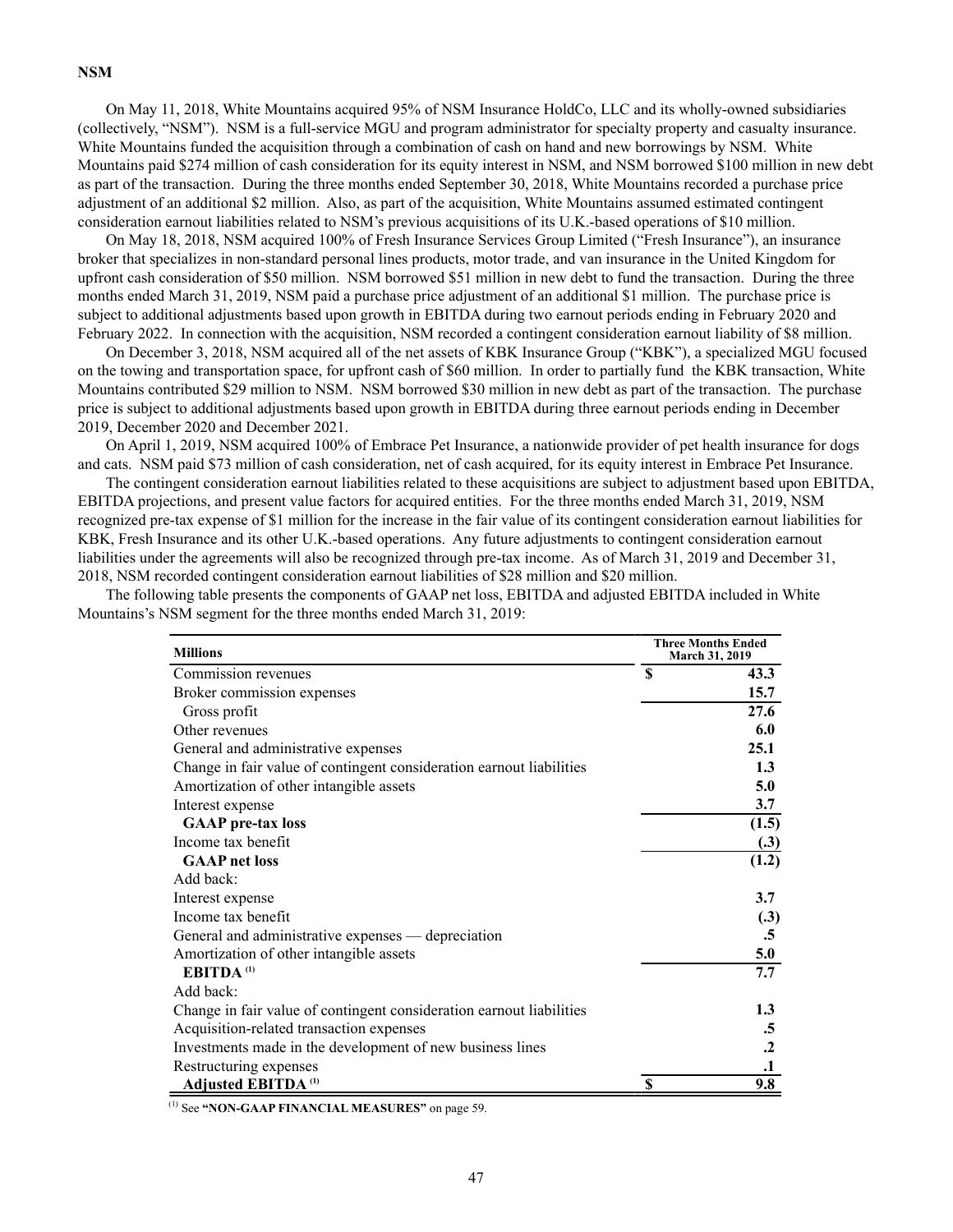### *NSM Results—Three Months Ended March 31, 2019*

NSM reported pre-tax loss of \$2 million, adjusted EBITDA of \$10 million and commission revenues of \$43 million in the first quarter of 2019. NSM's pre-tax loss in the first quarter of 2019 included \$5 million of amortization of other intangible assets, \$4 million of interest expense and \$1 million of general and administrative expenses related to the change in the fair value of NSM's contingent consideration earnout liabilities.

#### *NSM Business Trends*

The following is a discussion of the trends in NSM's business, including periods prior to White Mountains's ownership of NSM.

NSM's business consists of over 15 active programs that are broadly categorized into five market verticals. The following table presents the controlled premium and commission revenues by vertical for the three months ended March 31, 2019 and 2018:

|                          | Three Months Ended March 31, |                                                                                  |      |      |      |                                      |          |                                            |  |  |  |
|--------------------------|------------------------------|----------------------------------------------------------------------------------|------|------|------|--------------------------------------|----------|--------------------------------------------|--|--|--|
|                          |                              |                                                                                  | 2019 |      | 2018 |                                      |          |                                            |  |  |  |
| <b>S</b> in Millions     |                              | <b>Commission</b><br>and Other<br>Controlled<br>Premium $(1)$<br><b>Revenues</b> |      |      |      | Controlled<br>Premium <sup>(1)</sup> |          | Commission<br>and Other<br><b>Revenues</b> |  |  |  |
| Specialty Transportation | S                            | 65.9                                                                             | S    | 17.9 | S    | 25.9                                 | S        | 8.3                                        |  |  |  |
| <b>Real Estate</b>       |                              | 38.8                                                                             |      | 9.0  |      | 36.6                                 |          | 8.2                                        |  |  |  |
| Social Services          |                              | 22.9                                                                             |      | 5.8  |      | 23.3                                 |          | 6.0                                        |  |  |  |
| United Kingdom           |                              | 41.8                                                                             |      | 12.1 |      | 15.7                                 |          | 4.5                                        |  |  |  |
| Other                    |                              | 27.2                                                                             |      | 4.5  |      | 27.5                                 |          | 4.8                                        |  |  |  |
| Total                    | \$                           | 196.6                                                                            | S    | 49.3 | S    | 129.0                                | <b>S</b> | 31.8                                       |  |  |  |

(1) Controlled premium are total premiums placed by NSM during the period.

#### *Three Months Ended March 31, 2019 versus Three Months Ended March 31, 2018*

*Specialty Transportation:* NSM's specialty transportation controlled premium and commission and other revenues grew significantly in the first quarter of 2019 compared to the first quarter of 2018, driven primarily by the acquisition of KBK in the fourth quarter of 2018. KBK contributed \$38 million and \$8 million of controlled premium and commission and other revenues in the first quarter of 2019. NSM's collector car business controlled premiums and base commissions grew approximately 5% from the first quarter of 2018. In addition, profit commissions in this vertical were higher in the first quarter of 2019, compared to the first quarter of 2018, primarily due to improved loss ratios.

*Real Estate:* NSM's real estate controlled premium and commission and other revenues increased primarily due to HabPro, NSM's newly created excess and surplus habitational program, which contributed \$2 million of controlled premium and \$0.3 million in commission and other revenues in the first quarter of 2019. Other than HabPro, the real estate vertical was essentially flat, as increases in CHAMP, which places coverages for coastal condominium associations, were offset by decreases in flood insurance.

*Social Services:* NSM's social services controlled premium and commission and other revenues declined modestly in the first quarter of 2019, compared to the first quarter of 2018, driven primarily by increased market competition.

*United Kingdom:* NSM's United Kingdom controlled premium and commission and other revenues grew significantly in the first quarter of 2019, compared to the first quarter of 2018, driven primarily by the acquisition of Fresh Insurance in the second quarter of 2018. Fresh Insurance contributed \$19 million and \$7 million of controlled premium and commission and other revenues in the first quarter of 2019. In addition, First Underwriting Limited, an MGA that was launched in the fourth quarter of 2018, contributed \$8 million and \$1 million of controlled premium and commission and other revenues, respectively, in the first quarter of 2019.

*Other:* NSM's other controlled premium and commission and other revenues were relatively flat in the first quarter of 2019, compared to the first quarter of 2018, as slight declines in the workers' compensation and retail brokerage businesses were offset by improvement in the architects and engineers program.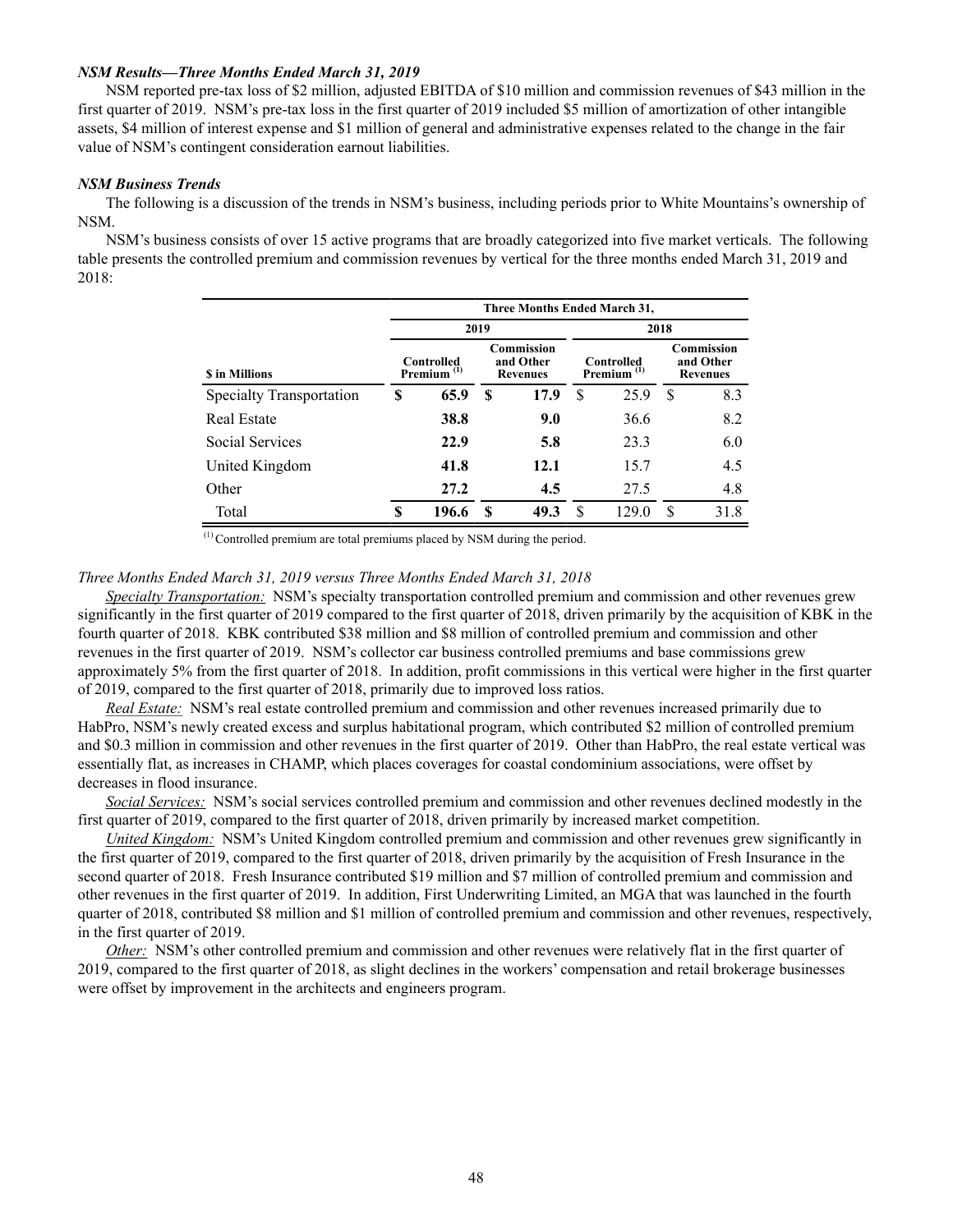# **MediaAlpha**

As a result of the MediaAlpha Transaction, White Mountains's reduced its ownership interest in MediaAlpha to 48% of the basic units outstanding (42% on a fully diluted, fully converted basis). White Mountains's remaining ownership interest in MediaAlpha no longer meets the criteria for a controlling ownership interest and, accordingly, White Mountains deconsolidated MediaAlpha on February 26, 2019. The following table presents the components of GAAP net loss included in White Mountains's MediaAlpha segment for the period from January 1, 2019 to February 26, 2019 (the "2019 Ownership Period") and the three months ended March 31, 2018:

| <b>Millions</b>                                                               |   | 2019 Ownership<br>Period | <b>Three Months Ended</b><br><b>March 31, 2018</b> |  |  |
|-------------------------------------------------------------------------------|---|--------------------------|----------------------------------------------------|--|--|
| Advertising and commission revenues                                           | S | 48.8                     | 70.1<br>- \$                                       |  |  |
| Cost of sales                                                                 |   | 40.6                     | 57.4                                               |  |  |
| Gross profit                                                                  |   | 8.2                      | 12.7                                               |  |  |
| Other revenue                                                                 |   |                          | 1.6                                                |  |  |
| General and administrative expenses                                           |   | 5.7                      | 11.2                                               |  |  |
| General and administrative expenses - MediaAlpha<br>Transaction related costs |   | 6.8                      |                                                    |  |  |
| Amortization of other intangible assets                                       |   | 1.6                      | 29                                                 |  |  |
| Interest expense                                                              |   | .2                       | $\cdot$                                            |  |  |
| <b>GAAP</b> pre-tax loss                                                      | S | (6.1)                    | .2)                                                |  |  |

MediaAlpha reported GAAP pre-tax loss of \$6 million and revenues of \$49 million for the 2019 Ownership Period. During the 2019 Ownership Period, revenues were primarily driven by the P&C and Health, Medicare and Life verticals, which had revenues of \$26 million and \$17 million. During the 2019 Ownership Period, MediaAlpha recognized \$7 million of costs related to the transaction with Insignia Group in general and administrative expenses.

MediaAlpha reported break-even GAAP pre-tax income and revenues of \$70 million for the first quarter of 2018. MediaAlpha's results for the first quarter of 2018 were driven primarily by growth in MediaAlpha's P&C verticals, driven by increased demand from advertisers, and growth in the Health, Medicare and Life vertical.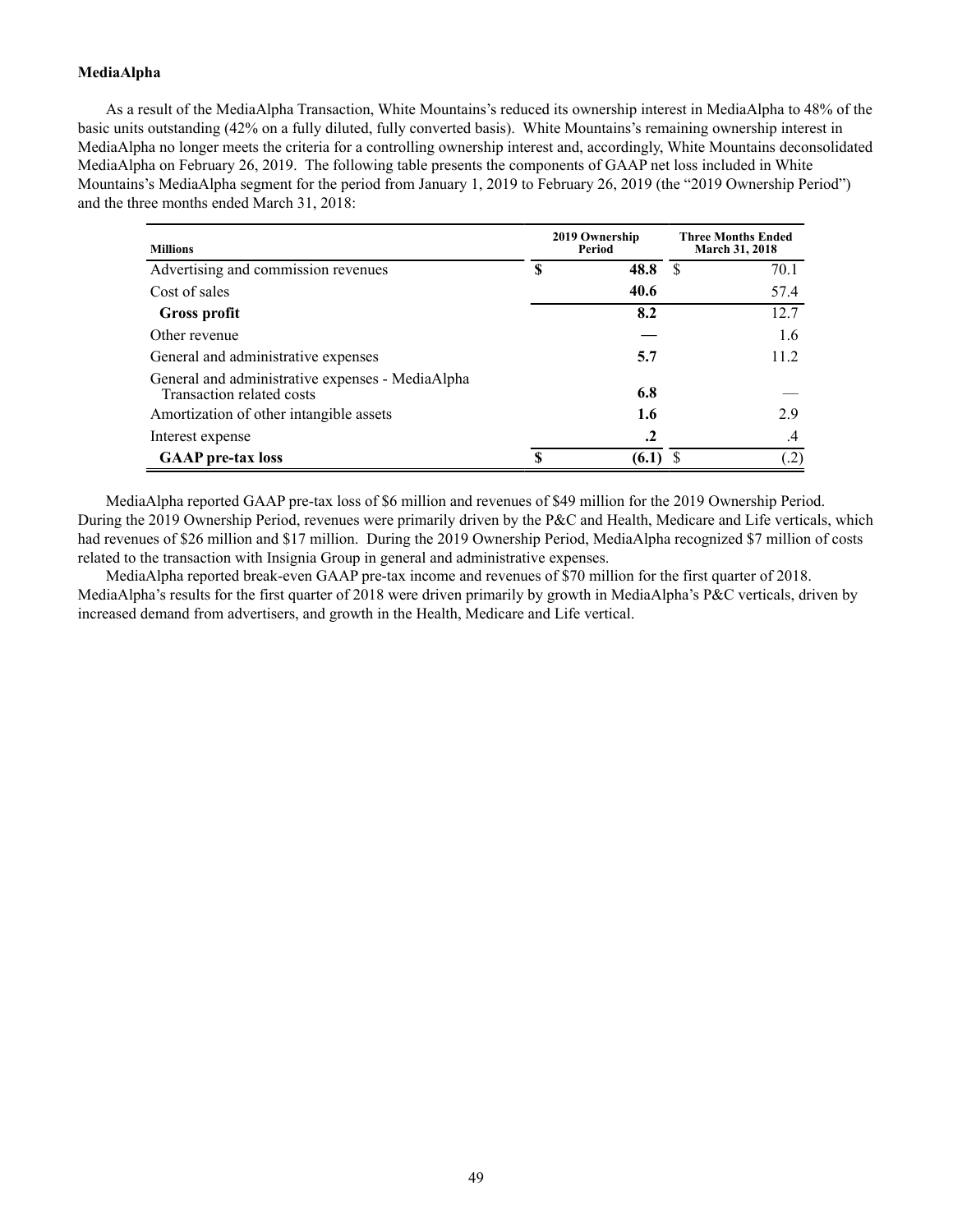# **Other Operations**

The following table presents a summary of White Mountains's financial results from its Other Operations segment for the three months ended March 31, 2019 and 2018:

|                                                               | <b>Three Months Ended</b> |           |  |        |  |  |  |  |
|---------------------------------------------------------------|---------------------------|-----------|--|--------|--|--|--|--|
|                                                               | March 31,                 |           |  |        |  |  |  |  |
| <b>Millions</b>                                               |                           | 2019      |  | 2018   |  |  |  |  |
| Net investment income                                         | S                         | 10.7 S    |  | 16.0   |  |  |  |  |
| Net realized and unrealized investment gains (losses)         |                           | 119.1     |  | (45.8) |  |  |  |  |
| Realized and unrealized gains from the MediaAlpha Transaction |                           | 182.2     |  |        |  |  |  |  |
| Advertising and commission revenues                           |                           | 1.3       |  | .9     |  |  |  |  |
| Other revenues                                                |                           | $\cdot$ 3 |  | .3     |  |  |  |  |
| Total revenues                                                |                           | 313.6     |  | (28.6) |  |  |  |  |
| Cost of sales                                                 |                           | 1.1       |  | .7     |  |  |  |  |
| General and administrative expenses                           |                           | 29.4      |  | 22.0   |  |  |  |  |
| Interest expense                                              |                           |           |  | .2     |  |  |  |  |
| Total expenses                                                |                           | 30.5      |  | 22.9   |  |  |  |  |
| Pre-tax income (loss)                                         |                           | 283.1     |  | (51.5) |  |  |  |  |

# *Other Operations Results—Three Months Ended March 31, 2019 versus Three Months Ended March 31, 2018*

White Mountains's Other Operations segment reported pre-tax income of \$283 million in the first quarter of 2019, compared to pre-tax loss of \$52 million in the first quarter of 2018. The change was driven primarily by \$182 million of realized and unrealized gains from the MediaAlpha Transaction and higher investment returns. White Mountains's Other Operations segment reported net realized and unrealized investment gains, excluding the MediaAlpha Transaction, of \$119 million in the first quarter of 2019, compared to net realized and unrealized investment losses of \$46 million in the first quarter of 2018. White Mountains's Other Operations segment reported net investment income of \$11 million in the first quarter of 2019, compared to \$16 million in the first quarter of 2018. See **Summary of Investment Results** on page 51. General and administrative expenses were \$29 million in the first quarter of 2019, compared to \$22 million in the first quarter of 2018. The increase was driven primarily by higher incentive compensation costs, driven primarily by an increase in both White Mountains's share price and the assumed harvest percentage on outstanding performance shares.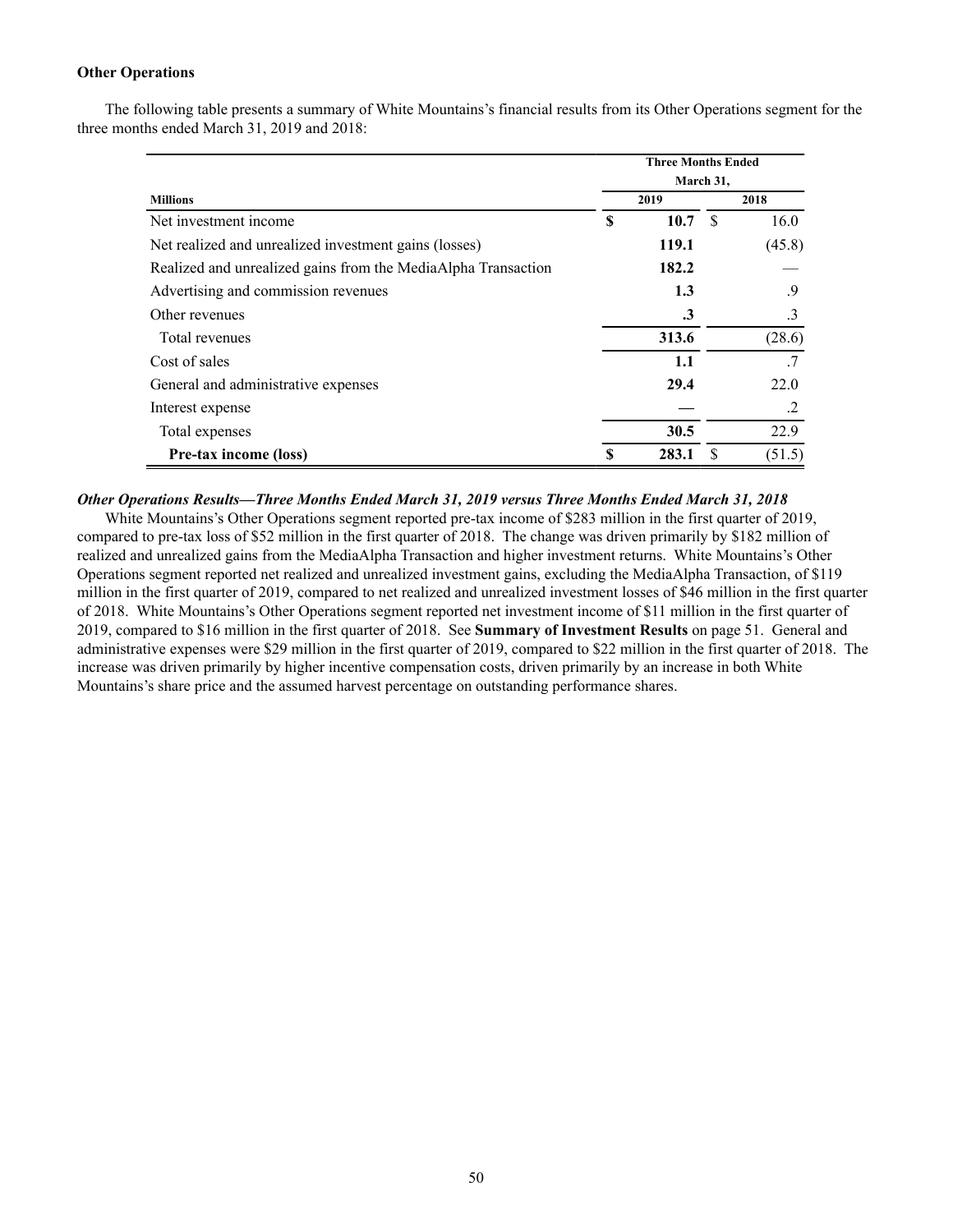#### **II. Summary of Investment Results**

White Mountains's total investment results include results from all segments. For purposes of discussing rates of return, all percentages are presented gross of management fees and trading expenses in order to produce a better comparison to benchmark returns, while all dollar amounts are presented net of management fees and trading expenses.

The following table presents the pre-tax investment returns for White Mountains's consolidated portfolio for the three months ended March 31, 2019 and 2018:

| <b>Gross Investment Returns and Benchmark Returns</b> |  |
|-------------------------------------------------------|--|
|-------------------------------------------------------|--|

|                                                                                       | <b>Three Months Ended</b> |            |
|---------------------------------------------------------------------------------------|---------------------------|------------|
|                                                                                       | March 31,                 |            |
|                                                                                       | 2019                      | 2018       |
| Common equity securities                                                              | 13.0 $%$                  | (0.9)%     |
| Other long-term investments                                                           | 32.6 $%$                  | $(2.8)\%$  |
| Other long-term investments - excluding MediaAlpha                                    | $0.2 \%$                  | $(2.8)\%$  |
| Total common equity securities and other long-term investments                        | 19.0 $%$                  | $(1.2)\%$  |
| Total common equity securities and other long-term investments - excluding MediaAlpha | $9.3\%$                   | $(1.2)\%$  |
| S&P 500 Index (total return)                                                          | 13.6 $%$                  | (0.8)%     |
| Fixed income investments                                                              | $2.3\%$                   | $(0.7) \%$ |
| Bloomberg Barclays U.S. Intermediate Aggregate Index                                  | $2.3\%$                   | (1.1)%     |
| Total consolidated portfolio                                                          | 10.1%                     | $(1.0)\%$  |
| Total consolidated portfolio - excluding MediaAlpha                                   | $5.7 \%$                  | $(1.0)\%$  |

### *Investment Returns—Three Months Ended March 31, 2019 versus Three Months Ended March 31, 2018*

White Mountains's pre-tax total return on invested assets was 10.1% for the first quarter of 2019. The first quarter 2019 returns included \$115 million in pre-tax unrealized investment gains from the MediaAlpha Transaction. Excluding the MediaAlpha Transaction, White Mountains's pre-tax total return on invested assets was 5.7% for the first quarter of 2019, compared to -1.0% for the first quarter of 2018. Returns for the first quarter of 2019 were driven primarily by the strong rebound in equity markets. Returns for the first quarter of 2018 were driven primarily by declines in equity markets and rising interest rates.

#### *Common Equity Securities and Other Long-Term Investments Results*

White Mountains's portfolio of common equity securities and other long-term investments was \$1.4 billion, \$1.3 billion, and \$1.2 billion as of March 31, 2019, December 31, 2018 and March 31, 2018, respectively. **See Note 3 - "Investment Securities".** White Mountains's portfolio of common equity securities and other long-term investments represented approximately 50%, 49% and 36% of total invested assets as of March 31, 2019, December 31, 2018 and March 31, 2018, respectively. The increase in this percentage was driven primarily by additions to the common equity securities and other longterm investment portfolios and a decline in the total investment asset base principally due to share repurchases and deployments of capital into new businesses over the period.

White Mountains's portfolio of common equity securities and other long-term investments returned 19.0% for the first quarter of 2019. Excluding the MediaAlpha Transaction, White Mountains's portfolio of common equity securities and other long-term investments returned 9.3% for the first quarter of 2019, compared to -1.2% for the first quarter of 2018.

White Mountains's portfolio of common equity securities was \$905 million, \$926 million and \$946 million as of March 31, 2019, December 31, 2018 and March 31, 2018, repectively. White Mountains's portfolio of common equity securities returned 13.0% for the first quarter of 2019, just underperforming the S&P 500 Index return of 13.6%. White Mountains's portfolio of common equity securities returned -0.9% for the first quarter of 2018, essentially in-line with the S&P 500 Index return of -0.8%. White Mountains's portfolio of common equity securities primarily consists of passive ETFs and publicly-traded common equity securities that are actively managed by third-party registered investment advisers.

White Mountains's portfolio of ETFs seeks to provide investment results that generally correspond to the performance of broad market indices. As of March 31, 2019 and December 31, 2018, White Mountains had approximately \$712 million and \$675 million invested in ETFs. In the first quarter of 2019 and 2018, the ETFs essentially earned the effective index return, before expenses, over the period in which White Mountains was invested in these funds.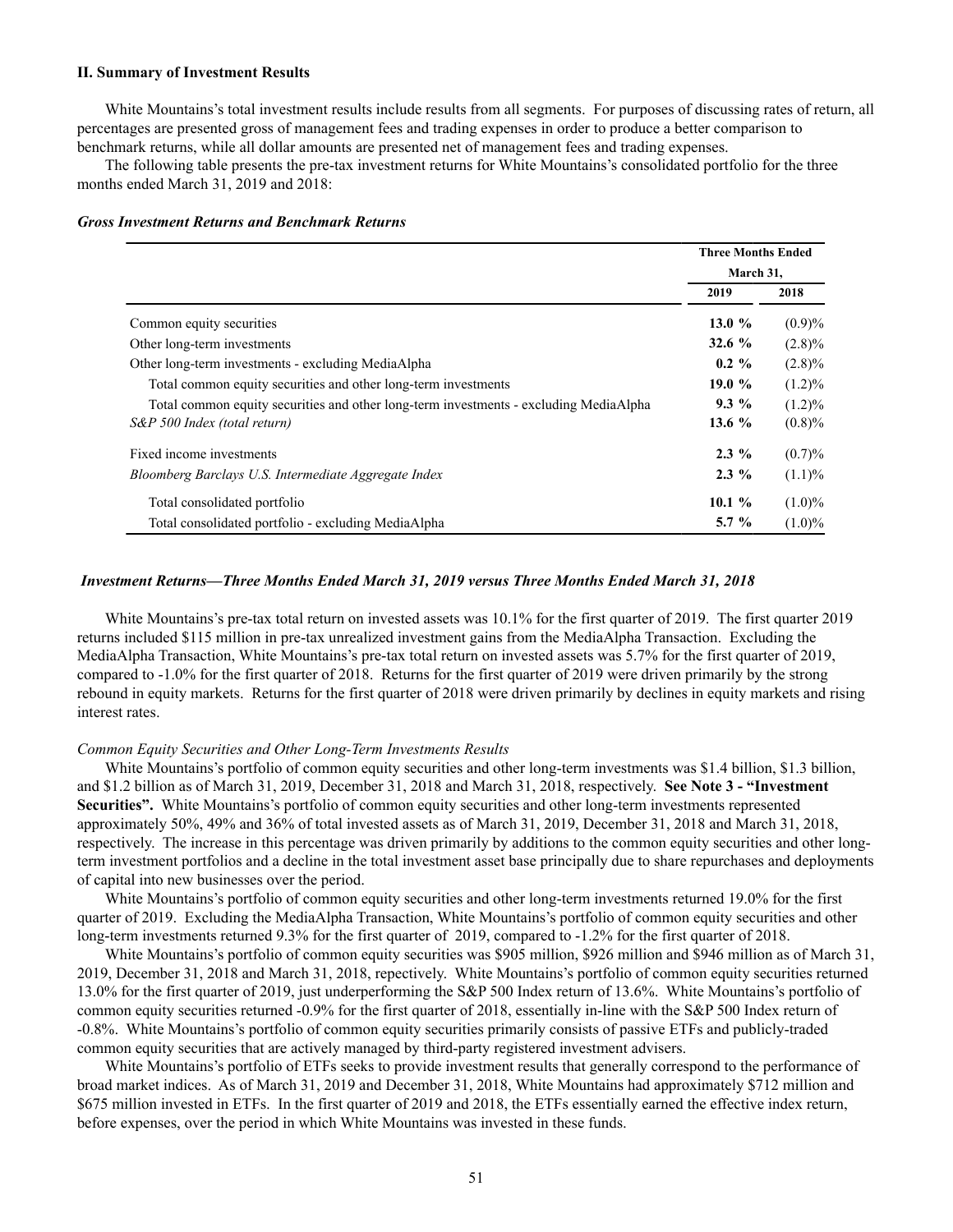As of March 31, 2019, White Mountains's relationships with third-party registered investment advisers (the "actively managed common equity portfolios") were with Highclere International Investors ("Highclere"), who invests in small- and mid-cap equity securities listed in markets outside of the United States and Canada through a unit trust and Silchester International Investors ("Silchester"), who invests in value-oriented non-U.S. equity securities through a unit trust. In February of 2019, White Mountains terminated its relationship with Lateef Investment Management ("Lateef"), a growth at a reasonable price adviser managing a highly-concentrated separate account portfolio of U.S. mid-cap and large-cap growth companies. As of March 31, 2019 and December 31, 2018, White Mountains had approximately \$193 million and \$250 million of common equity securities invested with third-party registered investment advisers.

White Mountains's actively managed common equity portfolios returned 11.0% for the first quarter of 2019, underperforming the S&P 500 Index return of 13.6%. The underperformance was driven primarily by unfavorable relative returns from the non-U.S. portfolios managed by Highclere and Silchester, partially offset by favorable relative returns from the Lateef portfolio prior to the termination of the relationship in February 2019. White Mountains's actively managed common equity portfolios returned -0.4% for the first quarter of 2018, outperforming the S&P 500 Index return of -0.8%. The outperformance was driven primarily by favorable relative returns from the Lateef portfolio.

White Mountains maintains a portfolio of other long-term investments that primarily consists of unconsolidated entities, private equity funds and hedge funds. White Mountains's portfolio of other long-term investments was \$498 million, \$326 million and \$253 million as of March 31, 2019, December 31, 2018 and March 31, 2018, respectively. White Mountains's other long-term investments portfolio returned 32.6% for the first quarter of 2019. Excluding the MediaAlpha Transaction, White Mountains's other long-term investments portfolio returned 0.2% for the first quarter of 2019, compared to -2.8% for the first quarter of 2018. Investment returns for the first quarter of 2019 were driven primarily by relatively flat performance from unconsolidated entities and private equity funds. Returns for the first quarter of 2018 were driven primarily by losses from a foreign currency forward contract closed during the period and unfavorable results from unconsolidated entities.

#### *Fixed Income Results*

White Mountains's fixed income portfolio, including short-term investments, was \$1.4 billion, \$1.3 billion and \$2.1 billion as of March 31, 2019, December 31, 2018 and March 31, 2018, respectively. The duration of White Mountains's fixed income portfolio, including short-term investments, was 3.2 years, 3.4 years and 2.8 years as of March 31, 2019, December 31, 2018 and March 31, 2018, respectively.

White Mountains's fixed income portfolio returned 2.3% for the first quarter of 2019, in-line with the Bloomberg Barclays U.S. Intermediate Aggregate Index return. White Mountains's fixed income portfolio returned -0.7% for the first quarter of 2018, outperforming the Bloomberg Barclays U.S. Intermediate Aggregate Index return of -1.1%. In the first quarter of 2018, White Mountains terminated its relationship with a third-party registered investment adviser managing a medium duration GBP investment grade corporate bond portfolio and closed the foreign currency forward contract associated with this mandate.

### **Foreign Currency Exposure**

As of March 31, 2019, White Mountains had foreign currency exposure on \$261 million of net assets primarily related to common equity securities managed by Silchester and Highclere, NSM's U.K. operations and certain foreign consolidated and unconsolidated entities.

White Mountains may enter into foreign currency forward contracts from time to time in order to mitigate its foreign currency exposure on certain invested assets. In conjunction with the liquidation of the GBP investment grade corporate bond mandate in the first quarter of 2018, White Mountains closed the associated foreign currency forward contract.

The following table presents the fair value of White Mountains's foreign denominated net assets as of March 31, 2019:

| Currency<br><b>S</b> in Millions |   | <b>Fair Value</b> | % of Common<br><b>Shareholders' Equity</b> |
|----------------------------------|---|-------------------|--------------------------------------------|
| <b>GBP</b>                       | S | 79.3              | 2.6%                                       |
| <b>EUR</b>                       |   | 57.6              | 1.8                                        |
| JPY                              |   | 55.6              | 1.8                                        |
| All other                        |   | 68.9              | 2.2                                        |
| <b>Total</b>                     |   | 261.4             | 8.4%                                       |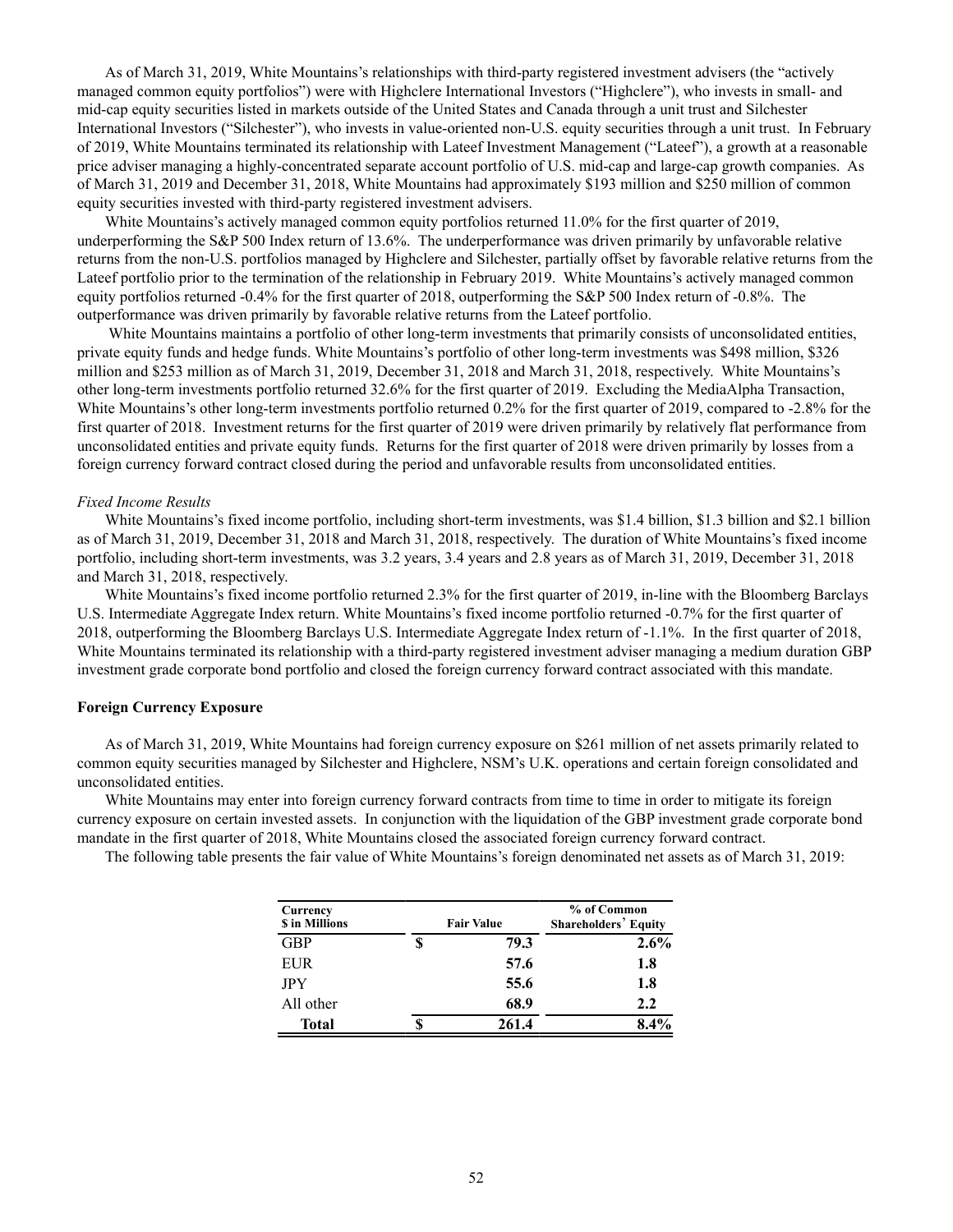#### **Income Taxes**

The Company and its Bermuda domiciled subsidiaries are not subject to Bermuda income tax under current Bermuda law. In the event there is a change in the current law and taxes are imposed, the Company and its Bermuda domiciled subsidiaries would be exempt from such taxes until March 31, 2035 pursuant to the Bermuda Exempted Undertakings Tax Protection Act of 1966. The Company has subsidiaries and branches that operate in various other jurisdictions around the world that are subject to tax in the jurisdictions in which they operate. The jurisdictions in which the Company's subsidiaries and branches are subject to tax include Barbados, Ireland, Israel, Luxembourg, the United Kingdom and the United States.

White Mountains's income tax expense related to pre-tax income from continuing operations for the three months ended March 31, 2019 represented an effective tax rate of 4%. The effective tax rate was different from the U.S. statutory rate of 21%, primarily due to a release in a full valuation allowance on the net deferred tax assets of the U.S. consolidated group Guilford Holdings, Inc. and subsidiaries ("Guilford"). Guilford includes MediaAlpha, Kudu, various service companies and certain other entities and investments that are included in the Other Operations segment. The effective tax rate was also different due to withholding taxes and a tax benefit recorded at BAM. For BAM, MSC and the related taxes thereon, are recorded directly to non-controlling interest equity, while the valuation allowance on such taxes is recorded through the income statement. For the three months ended March 31, 2019, BAM recorded a tax benefit of \$1 million associated with the valuation allowance on taxes related to MSC that is included in the effective tax rate. See **Note 6 — "Income Taxes**".

White Mountains's income tax expense related to pre-tax loss from continuing operations for the three months ended March 31, 2018 represented an effective tax rate of (1)%. The effective tax rate was different from the U.S. statutory rate of 21%, primarily due to a full valuation allowance on all net deferred tax assets at U.S. operations, consisting of Guilford and BAM, withholding taxes and a tax benefit recorded at BAM. For BAM, MSC and the related taxes thereon, are recorded directly to non-controlling interest equity, while the valuation allowance on such taxes is recorded through the income statement. For the three months ended March 31, 2018, BAM recorded a tax benefit of \$1 million associated with the valuation allowance on taxes related to MSC that is included in the effective tax rate. See **Note 6 — "Income Taxes**".

# <span id="page-54-0"></span>**LIQUIDITY AND CAPITAL RESOURCES**

#### **Operating Cash and Short-term Investments**

#### *Holding Company Level*

The primary sources of cash for the Company and certain of its intermediate holding companies are expected to be distributions from its operating subsidiaries, net investment income, proceeds from sales, repayments and maturities of investments, capital raising activities and, from time to time, proceeds from sales of operating subsidiaries. The primary uses of cash are expected to be general and administrative expenses, purchases of investments, payments to tax authorities, payments on and repurchases/retirements of its debt obligations, dividend payments to holders of the Company's common shares, distributions to non-controlling interest holders of consolidated subsidiaries, contributions to operating subsidiaries and, from time to time, purchases of operating subsidiaries and repurchases of the Company's common shares.

#### *Operating Subsidiary Level*

The primary sources of cash for White Mountains's operating subsidiaries are expected to be commissions, fees and premium collections, net investment income, proceeds from sales, repayments and maturities of investments, contributions from holding companies, capital raising activities and, from time to time, proceeds from sales of operating subsidiaries. The primary uses of cash are expected to be general and administrative expenses, broker commission expenses, costs of sales, insurance acquisition expenses, loss payments, purchases of investments, payments to tax authorities, payments on and repurchases/retirements of its debt obligations, distributions made to holding companies, distributions to non-controlling interest holders and, from time to time, purchases of operating subsidiaries.

Both internal and external forces influence White Mountains's financial condition, results of operations and cash flows. Premium and fee levels, loss payments, cost of sales and investment returns may be impacted by changing rates of inflation and other economic conditions. Some time may lapse between the occurrence of an insured loss, the reporting of the loss to White Mountains and the settlement of the liability for that loss. The exact timing of the payment of losses and benefits cannot be predicted with certainty.

Management believes that White Mountains's cash balances, cash flows from operations and routine sales and maturities of investments are adequate to meet expected cash requirements for the foreseeable future on both a holding company and subsidiary level.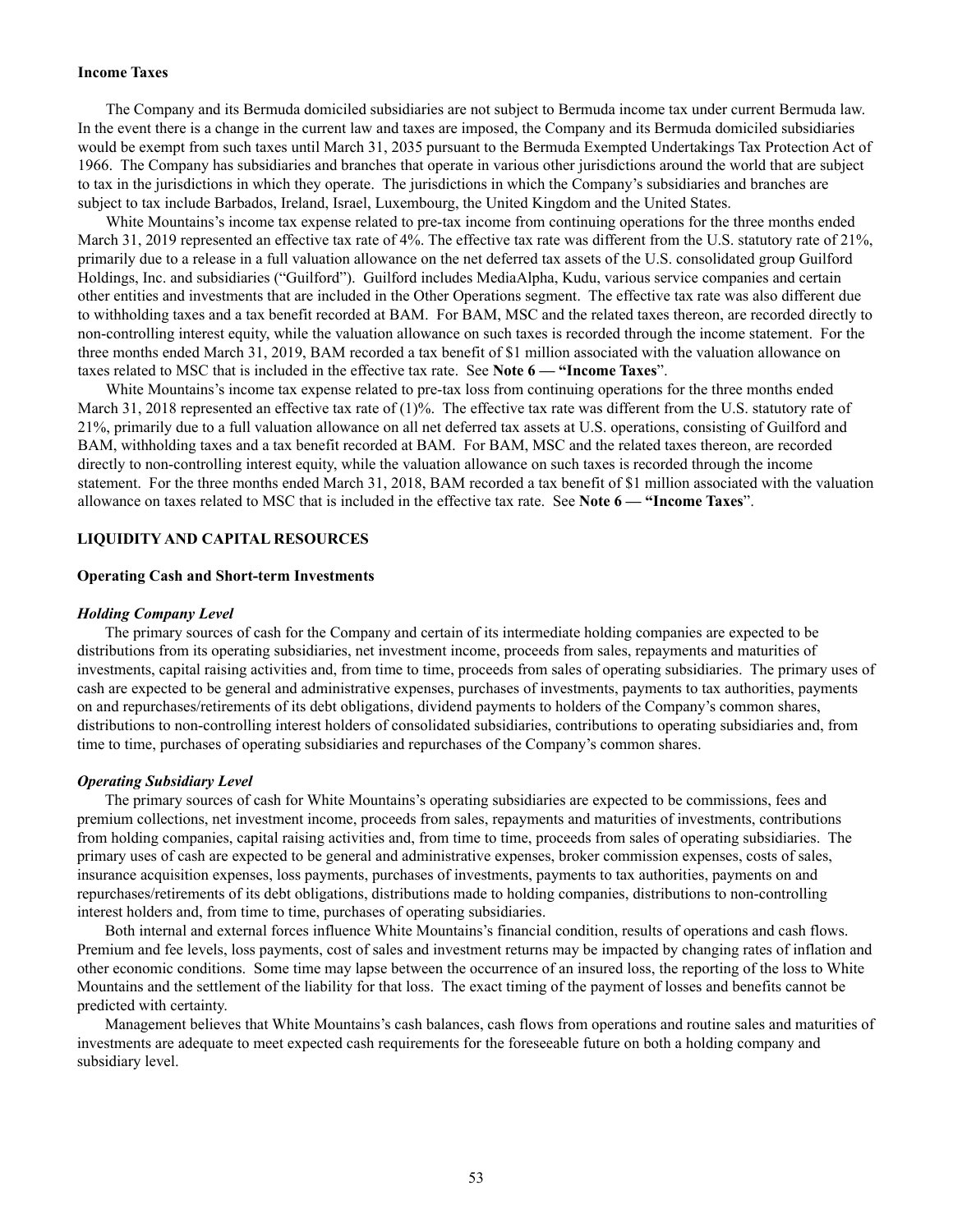# **Dividend Capacity**

The following is a description of the dividend capacity of White Mountains's reinsurance and other operating subsidiaries:

# *HG Global/BAM*

As of March 31, 2019, HG Global had \$619 million face value of preferred shares outstanding, of which White Mountains owned 96.9%. Holders of the HG Global preferred shares receive cumulative dividends at a fixed annual rate of 6.0% on a quarterly basis, when and if declared by HG Global. HG Global did not declare or pay any preferred dividends in the quarter of 2019. As of March 31, 2019, HG Global has accrued \$302 million of dividends payable to holders of its preferred shares, \$292 million of which is payable to White Mountains and eliminates in consolidation. As of March 31, 2019, HG Global and its subsidiaries had \$3 million of cash and fixed maturity investments outside of HG Re.

HG Re is a Special Purpose Insurer subject to regulation and supervision by the BMA, but it does not require regulatory approval to pay dividends. However, pursuant to the FLRT with BAM, HG Re's dividend capacity is limited to amounts held outside of the collateral trusts. As of March 31, 2019, HG Re had statutory capital and surplus of \$713 million, \$771 million of assets held in the collateral trusts pursuant to the FLRT with BAM and \$1 million of cash held outside the collateral trusts.

No payment of interest or principal on the BAM Surplus Notes may be made without the approval of the New York State Department of Financial Services ("NYDFS"). BAM has stated its intention to seek regulatory approval to pay interest and principal on its surplus notes to the extent that its remaining qualified statutory capital and other capital resources continue to support its outstanding obligations, its business plan and its "AA/stable" rating from Standard & Poor's. During the first three months of 2019, BAM made no repayments of the BAM Surplus Notes or accrued interest.

# *NSM*

During the three months ended March 31, 2019, NSM did not make any distributions to its unitholders. As of March 31, 2019, NSM had \$24 million of net unrestricted cash.

# *Other Operations*

During the three months ended March 31, 2019, White Mountains paid a \$3 million common share dividend. As of March 31, 2019, the Company and its intermediate holding companies had \$661 million of net unrestricted cash, short-term investments and fixed maturity investments and \$905 million of common equity securities and \$151 million of private equity funds and hedge funds.

### **Financing**

The following table presents White Mountains's capital structure as of March 31, 2019 and December 31, 2018:

| <b>S</b> in Millions                                                                    | March 31,<br>2019 | December 31,<br>2018 |
|-----------------------------------------------------------------------------------------|-------------------|----------------------|
| NSM Bank Facility, carrying value                                                       | \$<br>182.8       | \$<br>176.6          |
| Other NSM debt                                                                          | 1.7               | 1.9                  |
| MediaAlpha Bank Facility, carrying value <sup>(1)</sup>                                 |                   | 14.2                 |
| Other Operations debt                                                                   | 10.9              |                      |
| Total debt                                                                              | 195.4             | 192.7                |
| Non-controlling interests—excluding BAM                                                 | 30.1              | 45.7                 |
| Total White Mountains's common shareholders' equity                                     | 3,122.0           | 2,843.1              |
| Total capital                                                                           | 3,347.5           | 3,081.5              |
| Time-value discount on expected future payments on the BAM Surplus Notes <sup>(2)</sup> | (138.6)           | (141.2)              |
| HG Global's unearned premium reserve <sup>(2)</sup>                                     | 140.2             | 136.9                |
| HG Global's net deferred acquisition costs <sup>(2)</sup>                               | (35.7)            | (34.6)               |
| Total adjusted capital                                                                  | 3,313.4           | 3,042.6              |
| Total debt to total adjusted capital                                                    | 5.9%              | 6.3%                 |

(1) The MediaAlpha Bank Facility is no longer included as a result of the MediaAlpha Transaction.

 $^{(2)}$  Amount reflects White Mountains's preferred share ownership in HG Global of 96.9%.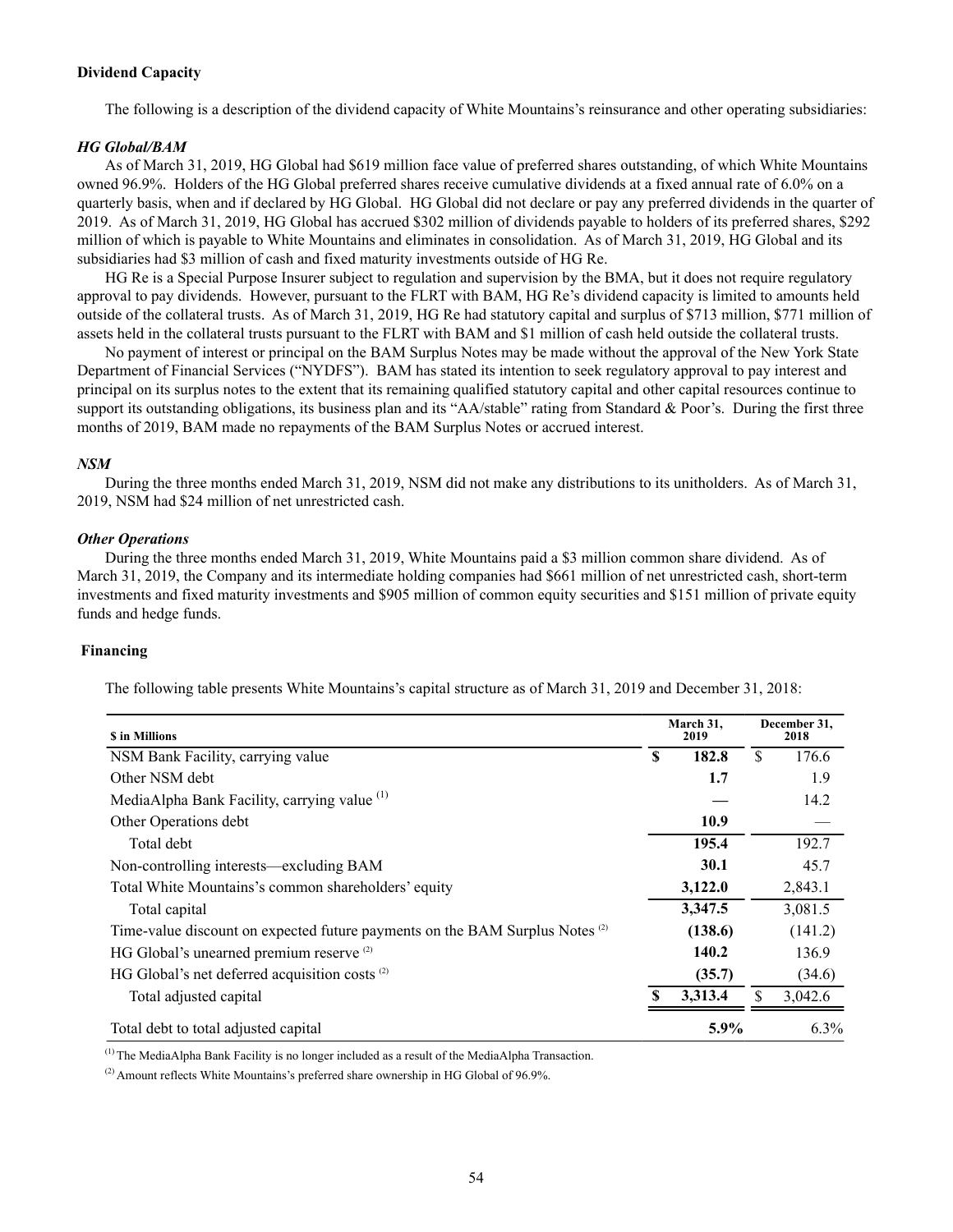Management believes that White Mountains has the flexibility and capacity to obtain funds externally through debt or equity financing on both a short-term and long-term basis. However, White Mountains can provide no assurance that, if needed, it would be able to obtain additional debt or equity financing on satisfactory terms, if at all.

It is possible that, in the future, one or more of the rating agencies may lower White Mountains's existing ratings. If one or more of its ratings were lowered, White Mountains could incur higher borrowing costs on future borrowings and its ability to access the capital markets could be impacted.

On May 11, 2018, NSM entered into a secured credit facility (the "NSM Bank Facility") with Ares Capital Corporation in order to refinance NSM's debt and to fund the acquisition of Fresh Insurance. The NSM Bank Facility is comprised of term loans totaling \$181 million and a revolving credit loan commitment of \$10 million. The term loans under the NSM Bank Facility mature on May 11, 2024, and the revolving credit loan under the NSM Bank Facility matures on May 11, 2023. During the three months ended March 31, 2019, NSM repaid \$1 million on the term loans and drew \$7 million under the revolving credit loan. As of March 31, 2019, \$180 million of term loans and \$7 million of revolving credit loans were outstanding under the NSM Bank Facility.

Interest on the NSM Bank Facility accrues at a floating interest rate equal to the three month LIBOR or the Prime Rate, as published by the Wall Street Journal plus, in each case, an applicable margin. The margin over LIBOR may vary between 4.25% and 4.75%, and the margin over the Prime Rate may vary between 3.25% and 3.75%, in each case, depending on the consolidated total leverage ratio of the borrower.

On June 15, 2018, NSM entered into an interest rate swap agreement to hedge its exposure to interest rate risk on its variable rate term loans. Under the terms of the swap agreement, NSM pays a fixed rate of 2.97% and receives a variable rate, which is reset monthly, based on based on then-current LIBOR. As of March 31, 2019, the variable rate received by NSM under the swap agreement was 2.49%. As of March 31, 2019, the interest rate, including the effect of the swap, for the outstanding term loans of \$149.9 million that are hedged by the swap, was 7.47%. See **Note 7 — "Derivatives — NSM Interest Rate Swap"**.

The NSM Bank Facility is secured by all property of the loan parties and contains various affirmative, negative and financial covenants that White Mountains considers to be customary for such borrowings, including a maximum consolidated total leverage ratio covenant.

#### *Covenant Compliance*

As of March 31, 2019, White Mountains was in compliance with all of the covenants under all of its debt instruments.

#### *NSM Bank Facility*

The consolidated total leverage ratio in the NSM Bank Facility is determined by dividing NSM's debt by its EBITDA, both as defined in the NSM Bank Facility.

Debt is defined to include indebtedness for borrowed money, due and payable earnouts on permitted acquisitions and various other adjustments specified in the NSM Bank Facility, less unrestricted cash and cash equivalents ("Bank Debt"). NSM's Bank Debt was \$165 million as of March 31, 2019.

EBITDA is defined to include adjusted EBITDA (see **NON-GAAP FINANCIAL MEASURES** on page 59) plus additional adjustments (i) to exclude certain expenses not already excluded from adjusted EBITDA as specified in NSM's Bank Facility and (ii) to include/exclude historical earnings of acquired/disposed companies ("Bank EBITDA"). NSM's Bank EBITDA was \$41 million for the trailing twelve months ended March 31, 2019.

The maximum consolidated total leverage ratio covenant was 5.5x. NSM's actual consolidated total leverage ratio as of March 31, 2019 was 4.0x.

#### **Share Repurchases**

White Mountains's board of directors has authorized the Company to repurchase its common shares from time to time, subject to market conditions. The repurchase authorizations do not have a stated expiration date. In the first quarter of 2019, White Mountains repurchased and retired 5,679 of its common shares for \$5 million, at an average share price of \$858, which was approximately 88% of White Mountains's March 31, 2019 adjusted book value per share. In the first quarter of 2018, White Mountains repurchased and retired 9,965 of its common shares for \$8 million, at an average share price of \$841, which was approximately 93% of White Mountains's March 31, 2018 adjusted book value per share. All of the shares White Mountains repurchased in the first quarter of 2019 and 2018 were to satisfy employee income tax withholding pursuant to employee benefit plans. Shares repurchased pursuant to employee benefit plans do not reduce the board authorization. As of March 31, 2019, White Mountains may repurchase an additional 635,705 shares under these board authorizations. In addition, White Mountains has also repurchased its common shares from time to time through tender offers that were separately approved by its board of directors.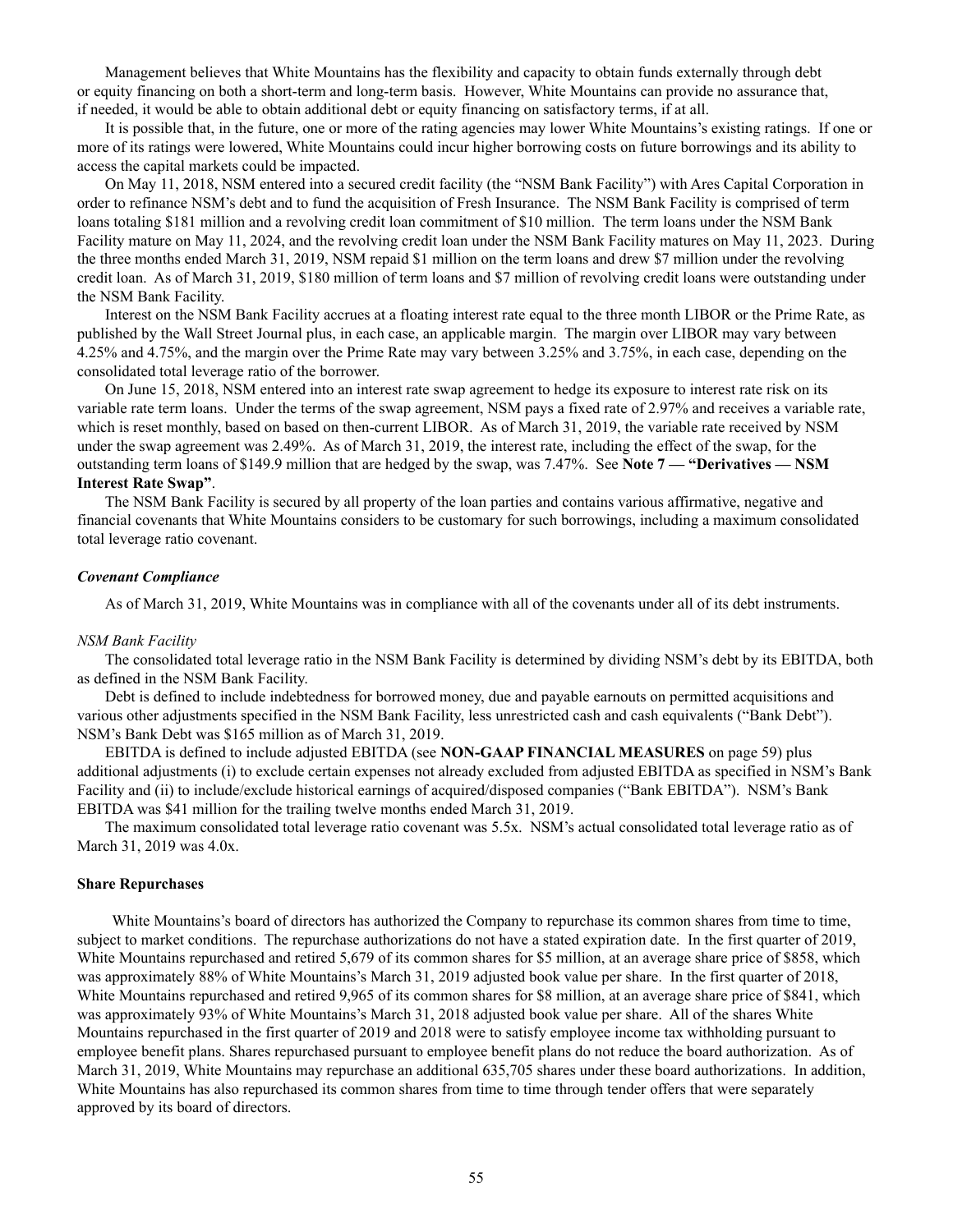# **Cash Flows**

Detailed information concerning White Mountains's cash flows during the three months ended March 31, 2019 and 2018 follows:

# *Cash flows from continuing operations for the three months ended March 31, 2019 and March 31, 2018*

Net cash used for continuing operations was \$41 million in the three months ended March 31, 2019 compared to \$45 million in the three months ended March 31, 2018. Cash used for continuing operations decreased in the three months ended March 31, 2019, compared to the three months ended March 31, 2018. During the three months ended March 31, 2019 and 2018, White Mountains made long-term incentive payments totaling \$19 million and \$28 million. White Mountains does not believe these trends will have a meaningful impact on its future liquidity or its ability to meet its future cash requirements.

# *Cash flows from investing and financing activities for the three months ended March 31, 2019*

# *Financing and Other Capital Activities*

During the three months ended March 31, 2019, the Company declared and paid a \$3 million cash dividend to its common shareholders.

During the three months ended March 31, 2019, White Mountains repurchased and retired 5,679 of its common shares for \$5 million, all of which were repurchased under employee benefit plans for statutory withholding tax payments.

During the three months ended March 31, 2019, BAM received \$8 million in MSC.

During the three months ended March 31, 2019, NSM borrowed \$7 million of revolving credit loans and repaid \$1 million of term loans under the NSM Bank Facility.

# *Acquisitions and Dispositions*

On February 26, 2019, White Mountains received net cash proceeds of \$88 million from the MediaAlpha Transaction. During the first three months of 2019, Kudu closed two transactions, deploying \$82 million, of which \$41 million was

from White Mountains.

# *Cash flows from investing and financing activities for the three months ended March 31, 2018*

# *Financing and Other Capital Activities*

During the first three months of 2018, the Company declared and paid a \$4 million cash dividend to its common shareholders.

During the first three months of 2018, White Mountains repurchased and retired 9,965 of its common shares for \$8 million, all of which were repurchased under employee benefit plans for statutory withholding tax payments.

During the first three months of 2018, BAM received \$5 million in MSC.

During the first three months of 2018, MediaAlpha repaid \$2 million under the MediaAlpha Bank Facility.

# *Acquisitions and Dispositions*

On January 24, 2018, White Mountains paid \$42 million in connection with the DavidShield transaction.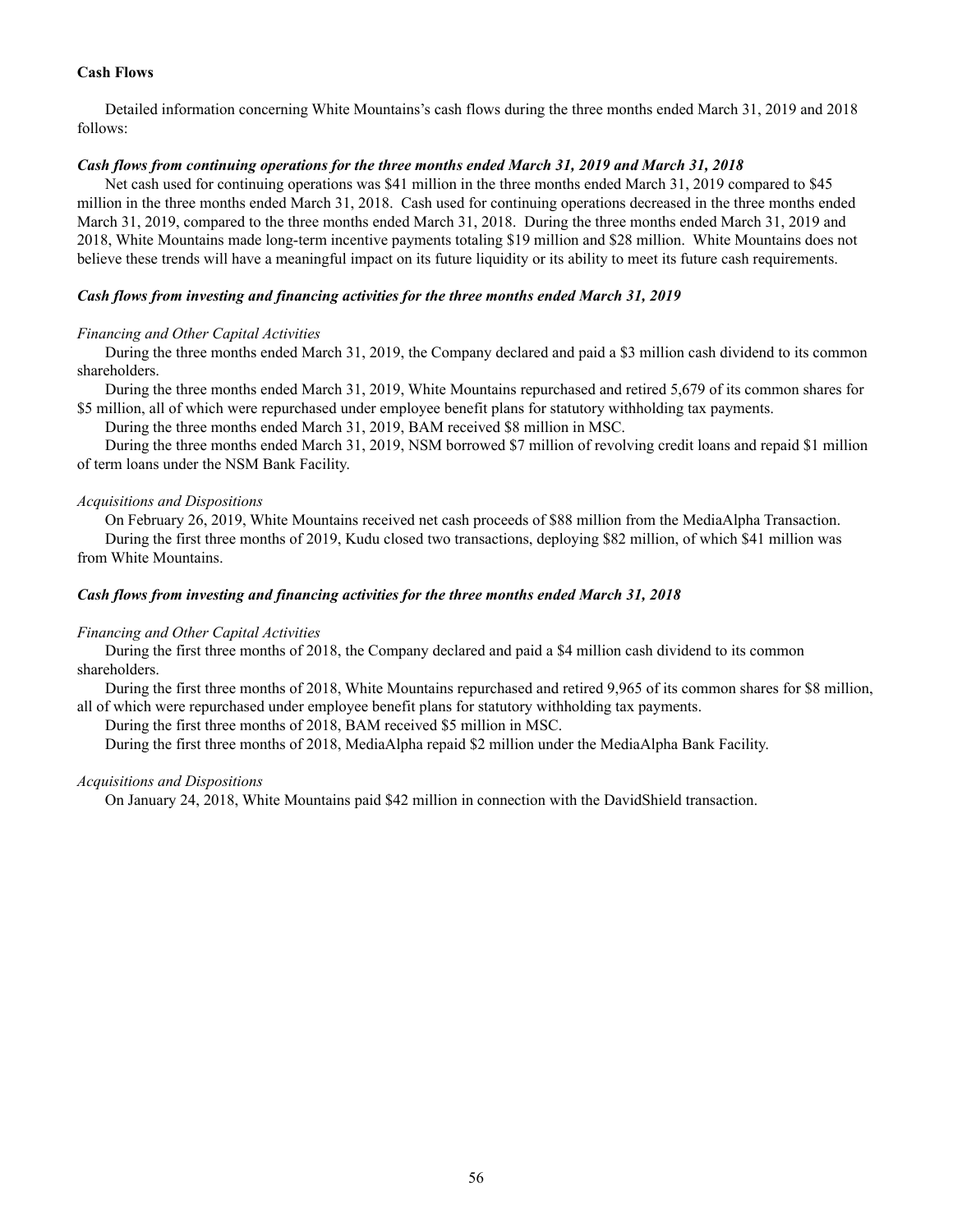# <span id="page-58-0"></span>**FAIR VALUE CONSIDERATIONS**

#### **General**

White Mountains records certain assets and liabilities at fair value in its consolidated financial statements, with changes therein recognized in current period earnings. In addition, White Mountains discloses estimated fair value for certain liabilities measured at historical or amortized cost. Fair value is defined as the price that would be received to sell an asset or paid to transfer a liability in an orderly transaction between market participants (an exit price) at a particular measurement date. Fair value measurements are categorized into a hierarchy that distinguishes between inputs based on market data from independent sources ("observable inputs") and a reporting entity's internal assumptions based upon the best information available when external market data is limited or unavailable ("unobservable inputs"). Quoted prices in active markets for identical assets have the highest priority ("Level 1"), followed by observable inputs other than quoted prices including prices for similar but not identical assets or liabilities ("Level 2"), and unobservable inputs, including the reporting entity's estimates of the assumptions that market participants would use, having the lowest priority ("Level 3").

Assets and liabilities carried at fair value include substantially all of the investment portfolio, derivative instruments, both exchange traded and over the counter instruments. Valuation of assets and liabilities measured at fair value require management to make estimates and apply judgment to matters that may carry a significant degree of uncertainty. In determining its estimates of fair value, White Mountains uses a variety of valuation approaches and inputs. Whenever possible, White Mountains estimates fair value using valuation methods that maximize the use of observable prices and other inputs. Where appropriate, assets and liabilities measured at fair value have been adjusted for the effect of counterparty credit risk.

#### **Invested Assets**

White Mountains uses brokers and outside pricing services to assist in determining fair values. The outside pricing services White Mountains uses have indicated that they will only provide prices where observable inputs are available. As of March 31, 2019, approximately 82% of the investment portfolio recorded at fair value was priced based upon quoted market prices or other observable inputs.

#### *Level 1 Measurements*

Investments valued using Level 1 inputs include fixed maturity investments, primarily investments in U.S. Treasuries and short-term investments, which include U.S. Treasury Bills, and common equity securities. For investments in active markets, White Mountains uses the quoted market prices provided by outside pricing services to determine fair value.

#### *Level 2 Measurements*

Investments valued using Level 2 inputs include fixed maturity investments, which have been disaggregated into classes, including debt securities issued by corporations, mortgage and asset-backed securities and municipal obligations. Investments valued using Level 2 inputs also include certain passive ETFs that track U.S. stock indices such as the S&P 500 Index, but are traded on foreign exchanges, which management values using the fund manager's published NAV to account for the difference in market close times.

 In circumstances where quoted market prices are unavailable or are not considered reasonable, White Mountains estimates the fair value using industry standard pricing methodologies and observable inputs such as benchmark yields, reported trades, broker-dealer quotes, issuer spreads, benchmark securities, bids, offers, credit ratings, prepayment speeds, reference data including research publications and other relevant inputs. Given that many fixed maturity investments do not trade on a daily basis, the outside pricing services evaluate a wide range of fixed maturity investments by regularly drawing parallels from recent trades and quotes of comparable securities with similar features. The characteristics used to identify comparable fixed maturity investments vary by asset type and take into account market convention.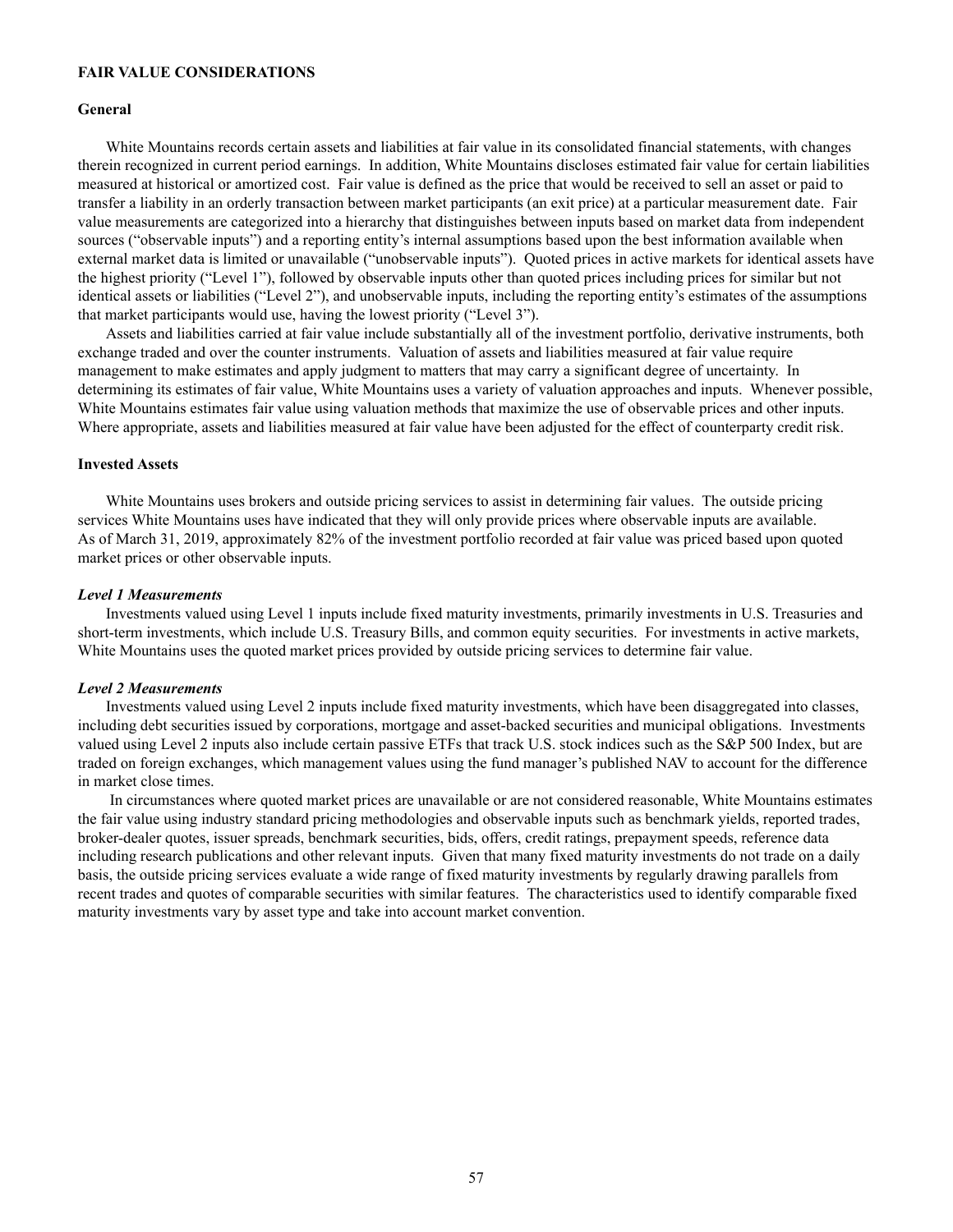White Mountains's process to assess the reasonableness of the market prices obtained from the outside pricing sources covers substantially all of its fixed maturity investments and includes, but is not limited to, the evaluation of pricing methodologies and a review of the pricing services' quality control procedures on at least an annual basis, a comparison of its invested asset prices obtained from alternate independent pricing vendors on at least a semi-annual basis, monthly analytical reviews of certain prices and a review of the underlying assumptions utilized by the pricing services for select measurements on an ad hoc basis throughout the year. White Mountains also performs back-testing of selected sales activity to determine whether there are any significant differences between the market price used to value the security prior to sale and the actual sale price on an ad-hoc basis throughout the year. Prices provided by the pricing services that vary by more than 5% and \$0.5 million from the expected price based on these assessment procedures are considered outliers, as are prices that have not changed from period to period and prices that have trended unusually compared to market conditions. In circumstances where the results of White Mountains's review process does not appear to support the market price provided by the pricing services, White Mountains challenges the vendor provided price. If White Mountains cannot gain satisfactory evidence to support the challenged price, White Mountains will rely upon its own pricing methodologies to estimate the fair value of the security in question. The valuation process described above is generally applicable to all of White Mountains's fixed maturity investments.

#### *Level 3 Measurements*

Fair value estimates for investments that trade infrequently and have few or no observable market prices are classified as Level 3 measurements. Investments valued using Level 3 fair value estimates are based upon unobservable inputs and include investments in certain fixed maturity investments, common equity securities and other long-term investments where quoted market prices are unavailable or are not considered reasonable.

Level 3 valuations are generated from techniques that use assumptions not observable in the market. These unobservable assumptions reflect White Mountains's assumptions that market participants would use in valuing the investment. Generally, certain securities may start out as Level 3 when they are originally issued, but as observable inputs become available in the market, they may be reclassified to Level 2. Transfers between levels are based on investments held as of the beginning of the period.

#### *Other Long-Term Investments*

White Mountains maintains a portfolio of other long-term investments that primarily consists of unconsolidated entities, private equity funds and hedge funds. White Mountains's portfolio of other long-term investments are generally valued at fair value, using level 3 measurements or net asset value "NAV" as a practical expedient. Investments for which fair value is measured at NAV using the practical expedient are not classified within the fair value hierarchy.

#### *Unconsolidated Entities*

White Mountains's portfolio of other long-term investments includes unconsolidated entities, including non-controlling interests in certain private common equity securities, limited liability companies and convertible preferred securities. White Mountains portfolio of unconsolidated entities are generally valued using Level 3 inputs. The determination of the fair value of unconsolidated entities may involve significant management judgment, the use of valuation models and assumptions that are inherently subjective.

On an ongoing basis, White Mountains considers qualitative changes in facts and circumstances, which may impact the valuation of unconsolidated entities, including economic changes of relevant industries and changes to the investee capital structure, business strategy and significant changes in key personnel. On an annual basis, or when facts and circumstances suggest a quantitative valuation analysis is necessary, White Mountains, with the assistance of a third-party valuation firm, completes a valuation analysis of significant unconsolidated entities.

#### *Private Equity Funds and Hedge Funds*

White Mountains's portfolio of other long-term investments includes investments in private equity funds and hedge funds. White Mountains employs a number of procedures to assess the reasonableness of the fair value measurements for its private equity funds and hedge funds, including obtaining and reviewing periodic and audited annual financial statements as well as discussing each fund's pricing with the fund manager throughout the year. However, since the fund managers do not provide sufficient information to evaluate the pricing methods and inputs for each underlying investment, White Mountains considers the inputs to be unobservable. The fair value of White Mountains's private equity fund and hedge fund investments has generally been determined using the fund manager's NAV. In the event that White Mountains believes the fair value of a private equity fund or hedge fund differs from the NAV reported by the fund manager due to illiquidity or other factors, White Mountains will adjust the reported NAV to more appropriately represent the fair value of its investment in the private equity fund or hedge fund. As of March 31, 2019 and December 31, 2018, White Mountains did not adjust the reported NAV of its investments in private equity funds and hedge funds.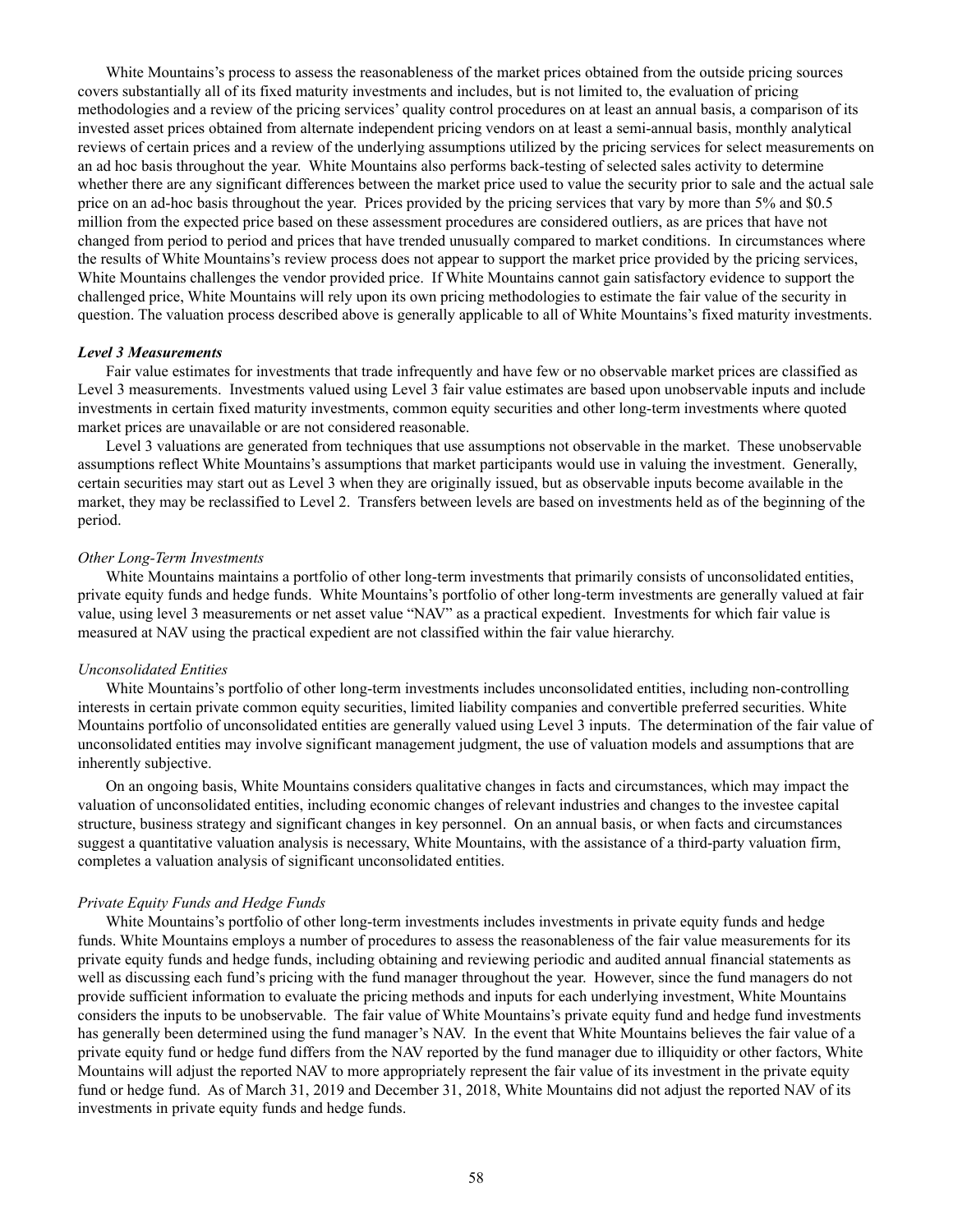# <span id="page-60-0"></span>**NON-GAAP FINANCIAL MEASURES**

This report includes nine non-GAAP financial measures that have been reconciled with their most comparable GAAP financial measures.

Adjusted book value per share is a non-GAAP financial measure, which is derived by adjusting (i) the GAAP book value per share numerator and (ii) the common shares outstanding denominator, as described below. The GAAP book value per share numerator is adjusted (i) to include a discount for the time value of money arising from the expected timing of cash payments of principal and interest on the BAM surplus notes and (ii) to add back the unearned premium reserve, net of deferred acquisition costs, at HG Global. Under GAAP, White Mountains is required to carry the BAM surplus notes, including accrued interest, at nominal value with no consideration for time value of money. Based on a debt service model that forecasts operating results for BAM through maturity of the surplus notes, the present value of the BAM surplus notes, including accrued interest, was estimated to be \$143 million, \$146 million and \$159 million less than the nominal GAAP carrying values as of March 31, 2019, December 31, 2018, and March 31, 2018, respectively. The value of HG Global's unearned premium reserve, net of deferred acquisition costs, was \$108 million, \$106 million and \$84 million as of March 31, 2019, December 31, 2018, and March 31, 2018, respectively. White Mountains believes these adjustments are useful to management and investors in analyzing the intrinsic value of HG Global, including the value of the surplus notes and the value of the in-force business at HG Re, HG Global's reinsurance subsidiary. The denominator used in the calculation of adjusted book value per share equals the number of common shares outstanding, adjusted to exclude unearned restricted common shares, the compensation cost of which, at the date of calculation, has yet to be amortized. Restricted common shares are earned on a straight-line basis over their vesting periods. The reconciliation of GAAP book value per share to adjusted book value per share is included on page 40.

The underlying growth in adjusted book value per share reflects the estimated gain from the MediaAlpha Transaction as if it had closed as of December 31, 2018. A reconciliation from GAAP to the reported percentage is as follows:

|                                                                                                                       |    | As of<br><b>March 31, 2019</b> |  | As of<br>December 31, 2018 | Growth % $(1)$ |  |
|-----------------------------------------------------------------------------------------------------------------------|----|--------------------------------|--|----------------------------|----------------|--|
| GAAP book value per share                                                                                             | S  | 981.39                         |  | 896.00                     | 9.6%           |  |
| Estimated gain from the MediaAlpha Transaction<br>as of December 31, 2018                                             |    |                                |  | 55.07                      |                |  |
| GAAP book value per share including the estimated gain<br>from the MediaAlpha Transaction as of December 31, 2018     |    | 98139                          |  | 951.07                     | $3.3\%$        |  |
| Adjustments to book value per share (see reconciliation<br>on page 40)                                                |    | (2.88)                         |  | (8.15)                     |                |  |
| Adjusted book value per share including the estimated<br>gain from the MediaAlpha Transaction as of December 31, 2018 | \$ | 978.51                         |  | 942.92                     | $3.9\%$        |  |

(1) Growth includes \$1.00 per share dividend paid during the first quarter of 2019.

Gross written premiums and MSC from new business is a non-GAAP financial measure, which is derived by adjusting gross written premiums and MSC collected (i) to include the present value of future installment MSC not yet collected and (ii) to exclude the impact of gross written premium adjustments related to policies closed in prior periods. White Mountains believes these adjustments are useful to management and investors in evaluating the volume and pricing of new business closed during the period. The reconciliation from GAAP gross written premiums to gross written premiums and MSC from new business is included on page 44.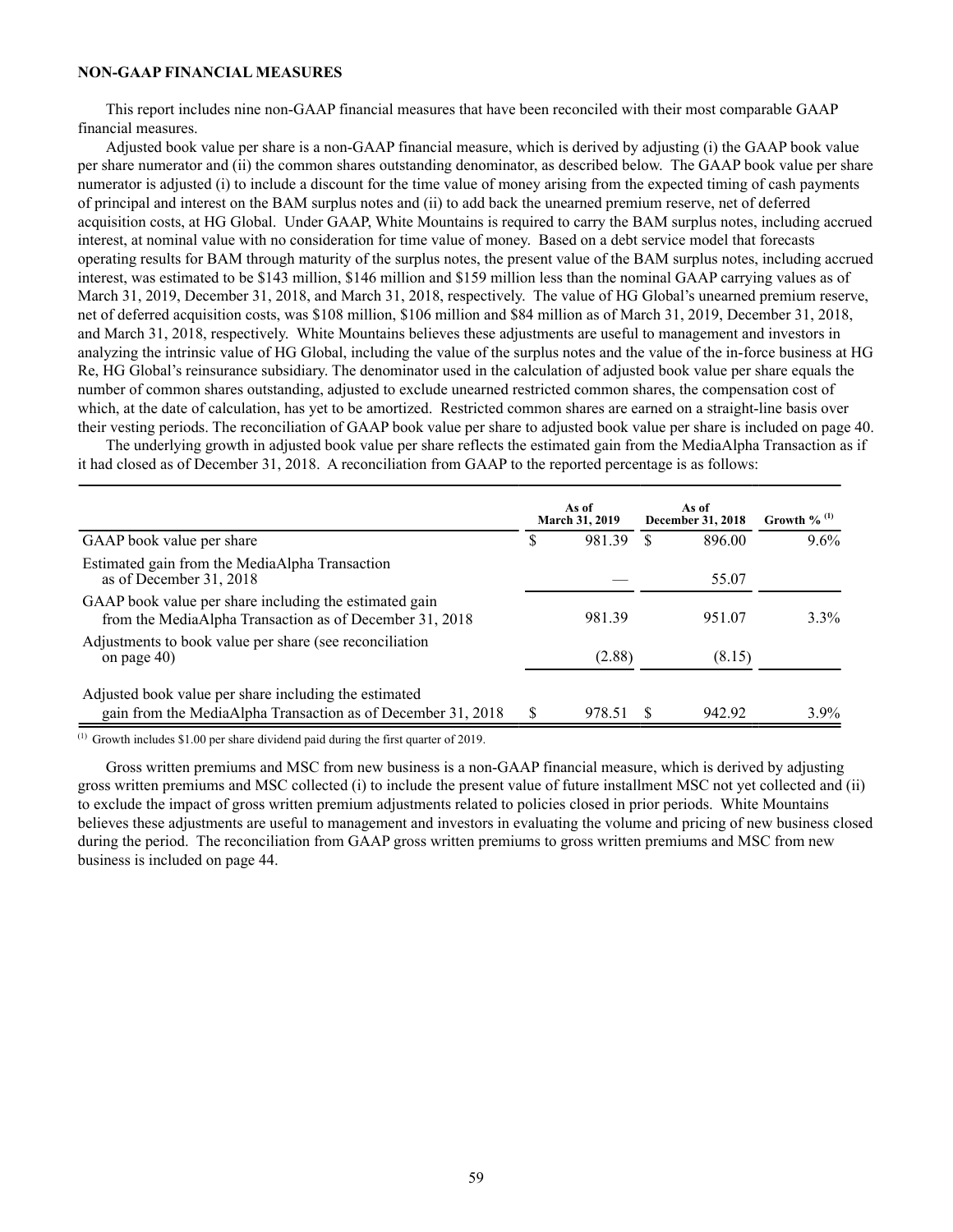NSM's EBITDA and adjusted EBITDA are non-GAAP financial measures. EBITDA is a non-GAAP financial measure that excludes interest expense on debt, income tax benefit (expense), depreciation and amortization from GAAP net income (loss). Adjusted EBITDA is a non-GAAP financial measure that excludes certain other items in GAAP net income (loss) in addition to those excluded from EBITDA. The adjustments relate to (i) change in fair value of contingent consideration earnout liabilities, (ii) acquisition-related transaction expenses, (iii) investments made in the development of new business lines and (iv) restructuring expenses. A description of each follows:

- *Change in fair value of contingent consideration earnout liabilities* Earnout liabilities are amounts payable to the sellers of businesses purchased by NSM that are contingent on the earnings of such businesses in periods subsequent to their acquisition. Under GAAP, earnout liabilities are not capitalized as part of the purchase price. Earnout liabilities are recorded at fair value, with the periodic change in the fair value of these liabilities recorded as income or an expense.
- *Acquisition-related transaction expenses* Represents costs directly related to transactions to acquire businesses, such as transaction-related compensation, banking, accounting and external lawyer fees, which are not capitalized and are expensed under GAAP.
- *Investments made in the development of new business lines* Represents the net loss related to the start-up of newly established lines of business, which NSM views as investments. For the periods presented, this adjustment primarily relates to NSM's investment expenditures in the organic development of its pet insurance line and its MGA in the United Kingdom, net of revenues generated. NSM recently decided to discontinue its organic investment in the development of its pet insurance line and instead to invest in the pet insurance line through its acquisition of Embrace Pet Insurance, which closed in April 2019.
- *Restructuring expenses* Represents expenses associated with eliminating redundant work force and facilities that typically arise as a result of NSM's post-acquisition integration strategies.

White Mountains believes that these non-GAAP financial measures are useful to management and investors in evaluating NSM's performance. The reconciliation of NSM's GAAP net income (loss) to EBITDA and adjusted EBITDA is included on page 47.

Total capital at White Mountains is comprised of White Mountains's common shareholders' equity, debt and noncontrolling interests other than non-controlling interests attributable to BAM. Total adjusted capital is a non-GAAP financial measure, which is derived by adjusting total capital (i) to include a discount for the time value of money arising from the expected timing of cash payments of principal and interest on the BAM Surplus Notes and (ii) to add back the unearned premium reserve, net of deferred acquisition costs, at HG Global. The reconciliation of total capital to total adjusted capital is included on page 54.

Total consolidated portfolio returns excluding the MediaAlpha Transaction, common equity securities and other long term investment returns excluding the MediaAlpha Transaction and other long-term investments returns excluding the MediaAlpha Transaction are non-GAAP financial measures that remove the \$115 million pre-tax unrealized gain resulting from the MediaAlpha Transaction recognized in the first quarter of 2019. Subsequent to the MediaAlpha Transaction, White Mountains no longer consolidates MediaAlpha and accounts for its remaining investment in MediaAlpha at fair value. White Mountains believes these measures to be useful to management and investors by making the returns in the current period comparable to the prior periods. A reconciliation from GAAP to the reported percentages is as follows:

|                                                                     |                     | For the Three Months Ended March 31, 2019 |                                             |  |  |
|---------------------------------------------------------------------|---------------------|-------------------------------------------|---------------------------------------------|--|--|
|                                                                     | <b>GAAP Returns</b> | <b>Remove</b><br>MediaAlpha               | Returns -<br><b>Excluding</b><br>MediaAlpha |  |  |
| Total consolidated portfolio returns                                | $10.1\%$            | $(4.4)\%$                                 | $5.7\%$                                     |  |  |
| Common equity securities and<br>other long-term investments returns | 19.0%               | $(9.7)\%$                                 | $9.3\%$                                     |  |  |
| Other long-term investments returns                                 | 32.6%               | $(32.4)\%$                                | $.2\%$                                      |  |  |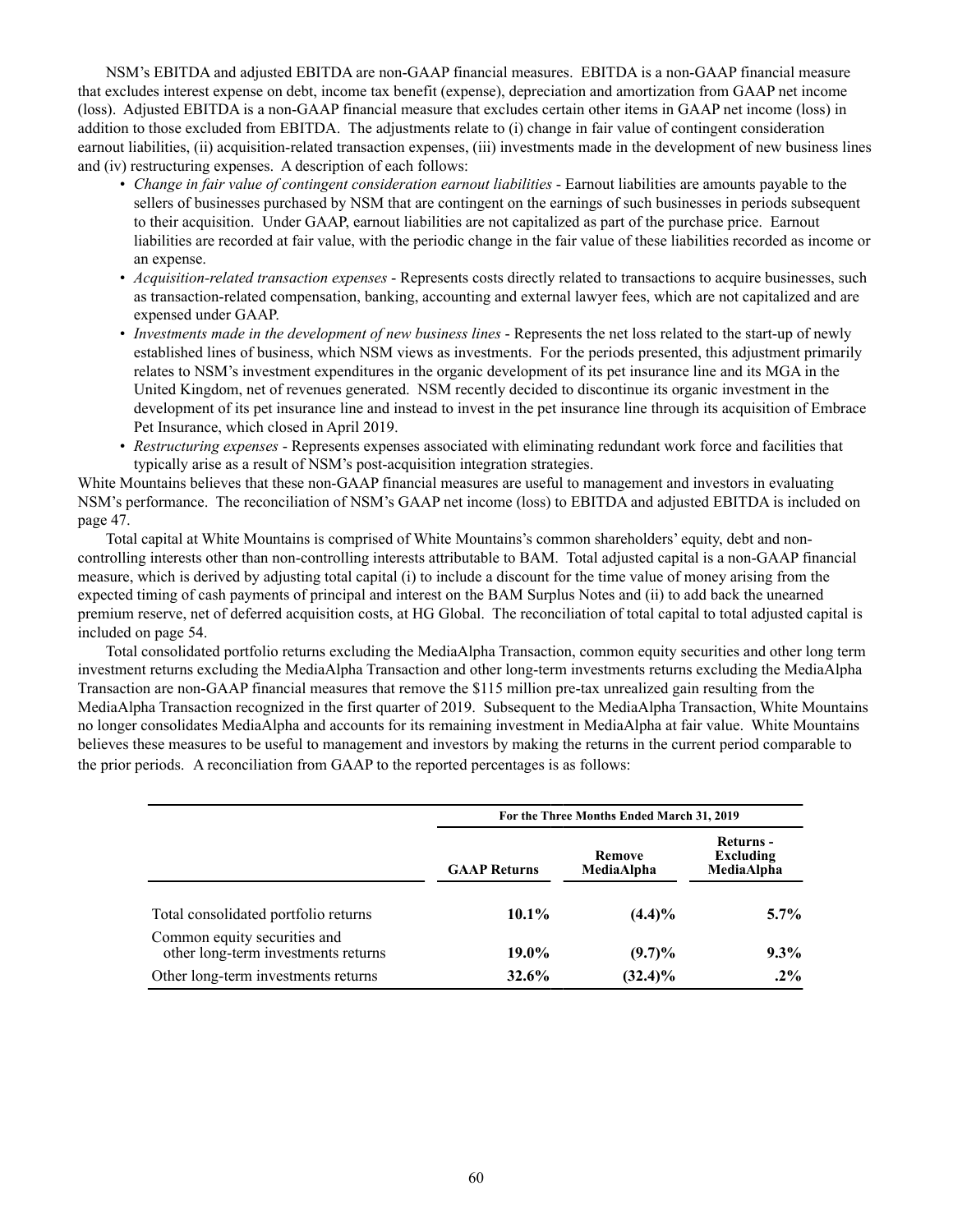# <span id="page-62-0"></span>**CRITICALACCOUNTING ESTIMATES**

Refer to the Company's 2018 Annual Report on Form 10-K for a complete discussion regarding White Mountains's critical accounting estimates.

# <span id="page-62-1"></span>**FORWARD-LOOKING STATEMENTS**

This report may contain "forward-looking statements" within the meaning of Section 27A of the Securities Act of 1933 and Section 21E of the Securities Exchange Act of 1934. All statements, other than statements of historical facts, included or referenced in this report which address activities, events or developments which White Mountains expects or anticipates will or may occur in the future are forward-looking statements. The words "will", "believe", "intend", "expect", "anticipate", "project", "estimate", "predict" and similar expressions are also intended to identify forward-looking statements. These forward-looking statements include, among others, statements with respect to White Mountains's:

- changes in adjusted book value per share or return on equity;
- business strategy;
- financial and operating targets or plans;
- incurred loss and loss adjustment expenses and the adequacy of its loss and loss adjustment expense reserves and related reinsurance;
- projections of revenues, income (or loss), earnings (or loss) per share, dividends, market share or other financial forecasts;
- expansion and growth of its business and operations; and
- future capital expenditures.

These statements are based on certain assumptions and analyses made by White Mountains in light of its experience and perception of historical trends, current conditions and expected future developments, as well as other factors believed to be appropriate in the circumstances. However, whether actual results and developments will conform with its expectations and predictions is subject to risks and uncertainties that could cause actual results to differ materially from expectations, including:

- the risks that are described from time to time in White Mountains's filings with the Securities and Exchange Commission, including but not limited to White Mountains's Annual Report on Form 10-K for the fiscal year ended December 31, 2018;
- business opportunities (or lack thereof) that may be presented to it and pursued;
- actions taken by ratings agencies from time to time, such as financial strength or credit ratings downgrades or placing ratings on negative watch;
- the continued availability of capital and financing;
- general economic, market or business conditions;
- competitive forces, including the conduct of other insurers;
- changes in domestic or foreign laws or regulations, or their interpretation, applicable to White Mountains, its competitors or its customers;
- an economic downturn or other economic conditions adversely affecting its financial position; and
- other factors, most of which are beyond White Mountains's control.

Consequently, all of the forward-looking statements made in this report are qualified by these cautionary statements, and there can be no assurance that the actual results or developments anticipated by White Mountains will be realized or, even if substantially realized, that they will have the expected consequences to, or effects on, White Mountains or its business or operations. White Mountains assumes no obligation to publicly update any such forward-looking statements, whether as a result of new information, future events or otherwise.

# <span id="page-62-2"></span>**Item 3. Quantitative and Qualitative Disclosures About Market Risk.**

Refer to White Mountains's 2018 Annual Report on Form 10-K and in particular **Item 7A. - "Quantitative and Qualitative Disclosures About Market Risk"**.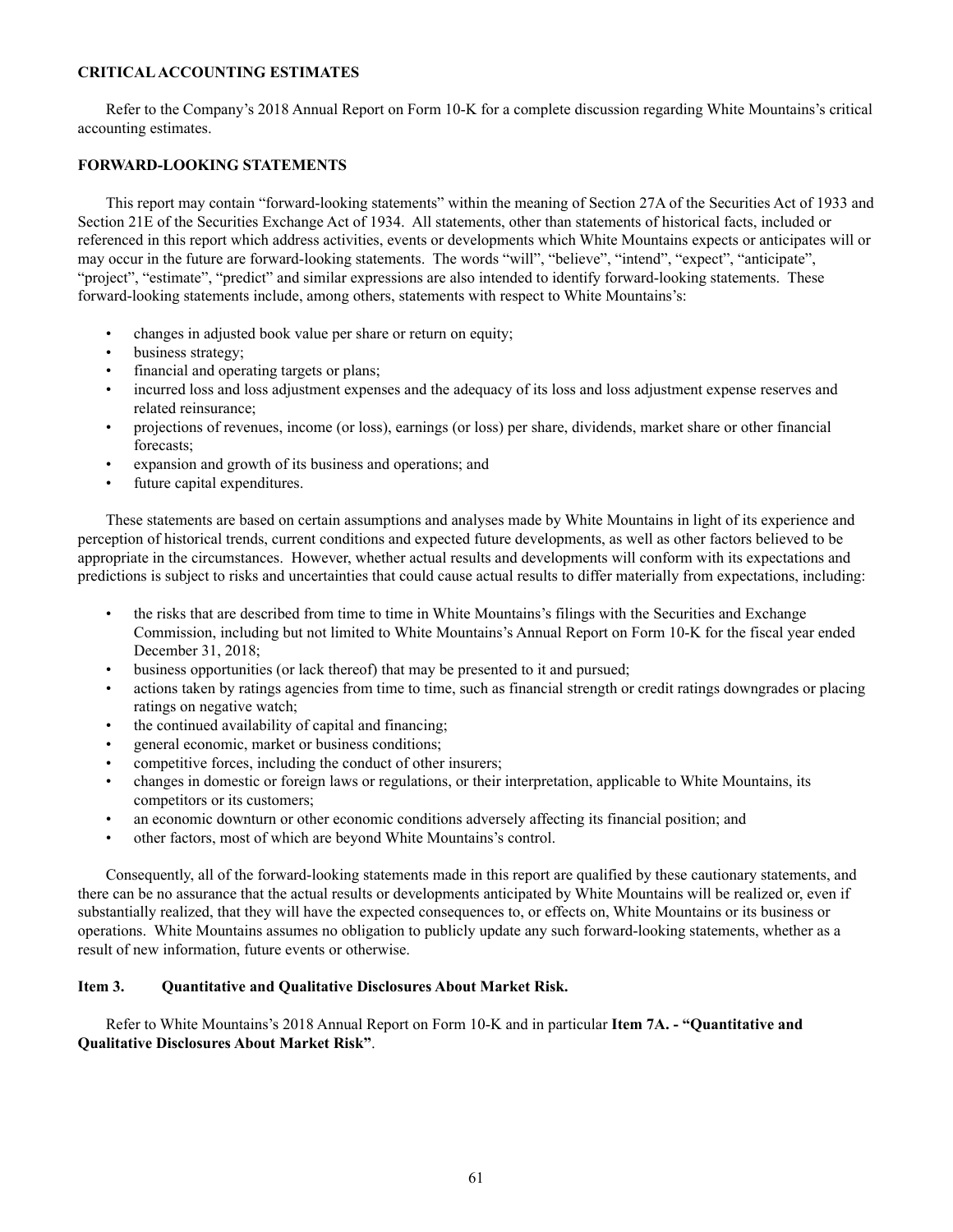# <span id="page-63-0"></span>**Item 4. Controls and Procedures**.

The Principal Executive Officer ("PEO") and the Principal Financial Officer ("PFO") of White Mountains have evaluated the effectiveness of its disclosure controls and procedures (as defined in Rule 13a-15(e) and 15d-15(e) of the Exchange Act) as of the end of the period covered by this report. Based on that evaluation, the PEO and PFO have concluded that White Mountains's disclosure controls and procedures are effective.

There were no significant changes with respect to the Company's internal control over financial reporting or in other factors that materially affected, or are reasonably likely to materially affect, internal control over financial reporting during the quarter ended March 31, 2019.

# <span id="page-63-1"></span>**Part II. OTHER INFORMATION**

# <span id="page-63-2"></span>**Item 1. Legal Proceedings**.

None.

# **Item 1A. Risk Factors.**

There have been no material changes to any of the risk factors previously disclosed in the Registrant's 2018 Annual Report on Form 10-K.

# **Item 2. Issuer Purchases of Equity Securities.**

| Months                       | <b>Total Number of</b><br><b>Shares Purchased</b> | <b>Average Price</b><br>Paid per Share | <b>Total Number of Shares</b><br><b>Purchased as Part of</b><br><b>Publicly</b><br>Announced Plans <sup>(1)</sup> | <b>Maximum Number</b><br>of Shares that May<br><b>Yet Be Purchased</b><br>Under the Plans <sup>(1)</sup> |  |
|------------------------------|---------------------------------------------------|----------------------------------------|-------------------------------------------------------------------------------------------------------------------|----------------------------------------------------------------------------------------------------------|--|
| January 1-January 31, 2019   | 5,679                                             | 857.69                                 |                                                                                                                   | 635,705                                                                                                  |  |
| February 1-February 28, 2019 | $-$ S                                             |                                        |                                                                                                                   | 635,705                                                                                                  |  |
| March 1-March 31, 2019       | $-$ S                                             |                                        |                                                                                                                   | 635,705                                                                                                  |  |
| <b>Total</b>                 | 5,679                                             | 857.69                                 |                                                                                                                   | 635,705                                                                                                  |  |

(1) White Mountains's board of directors has authorized the Company to repurchase its common shares, from time to time, subject to market conditions. The repurchase authorizations do not have a stated expiration date.

# **Item 3. Defaults Upon Senior Securities**.

None.

# **Item 4. Mine Safety Disclosures.**

None.

# **Item 5. Other Information**.

None.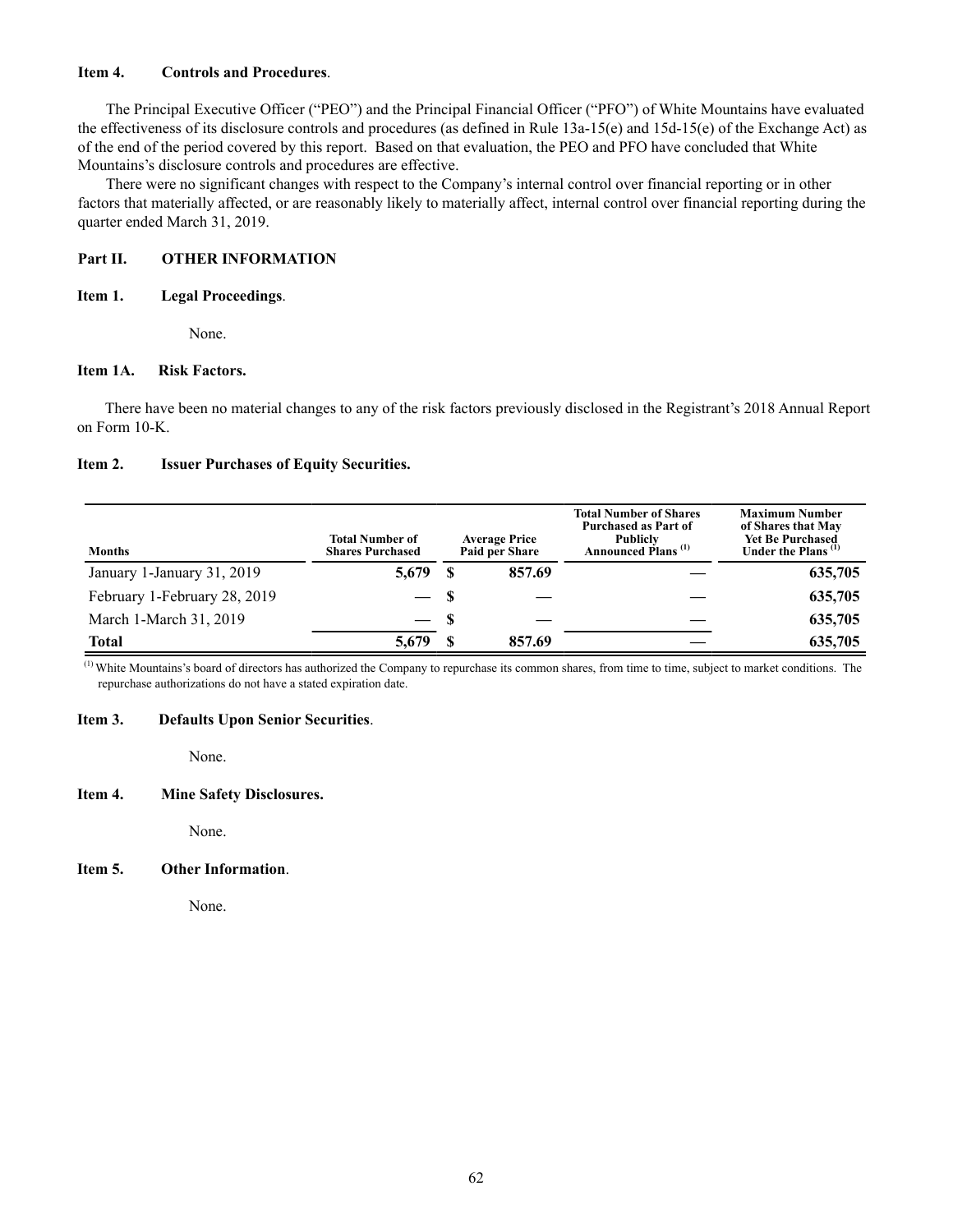# **Item 6. Exhibits**.

| (a) | <b>Exhibit</b><br>number |                          | <b>Name</b>                                                                                                                                                                                                                                                                                                                                      |
|-----|--------------------------|--------------------------|--------------------------------------------------------------------------------------------------------------------------------------------------------------------------------------------------------------------------------------------------------------------------------------------------------------------------------------------------|
|     | $\overline{2}$           |                          | - Plan of Reorganization (incorporated by reference herein to the Company's Registration<br>Statement on S-4 (No. 333-87649) dated September 23, 1999)                                                                                                                                                                                           |
|     | 3.1                      |                          | Memorandum of Continuance of the Company (incorporated by reference herein to Exhibit (3)<br>(i) of the Company's Current Report on Form 8-K dated November 1, 1999)                                                                                                                                                                             |
|     | 3.2                      | $\overline{\phantom{a}}$ | Amended and Restated Bye-Laws of the Company (incorporated by reference herein to Exhibit<br>3 of the Company's Report on Form 10-Q dated May 2, 2017)                                                                                                                                                                                           |
|     | 10.1                     |                          | - White Mountains Bonus Plan*                                                                                                                                                                                                                                                                                                                    |
|     | 10.2                     | $\overline{\phantom{a}}$ | FIRST AMENDMENT dated as of December 3, 2018, among NSM INSURANCE GROUP,<br>LLC, a Delaware limited liability company, NSM INSURANCE HOLDCO, LLC, a Delaware<br>limited liability company, the other LOAN PARTIES party hereto, ARES CAPITAL<br>CORPORATION, a Maryland corporation, as administrative agent, and the LENDERS party<br>hereto. * |
|     | 10.3                     |                          | SECOND AMENDMENT dated as of April 1, 2019, among NSM INSURANCE GROUP,<br>LLC, a Delaware limited liability company, NSM INSURANCE HOLDCO, LLC, a Delaware<br>limited liability company, the other LOAN PARTIES party hereto, ARES CAPITAL<br>CORPORATION, a Maryland corporation, as administrative agent, and the LENDERS party<br>hereto. *   |
|     | 31.1                     | $\overline{\phantom{0}}$ | Principal Executive Officer Certification Pursuant to Rule 13a-14 (a) of the Securities<br>Exchange Act of 1934, as Amended. *                                                                                                                                                                                                                   |
|     | 31.2                     | $\overline{\phantom{m}}$ | Principal Financial Officer Certification Pursuant to Rule 13a-14 (a) of the Securities<br>Exchange Act of 1934, as Amended. *                                                                                                                                                                                                                   |
|     | 32.1                     | $\overline{\phantom{m}}$ | Principal Executive Officer Certification Pursuant to 18 U.S.C. Section 1350, as Adopted<br>Pursuant to Section 906 of the Sarbanes-Oxley Act of 2002. *                                                                                                                                                                                         |
|     | 32.2                     | $\overline{\phantom{m}}$ | Principal Financial Officer Certification Pursuant to 18 U.S.C. Section 1350, as Adopted<br>Pursuant to Section 906 of the Sarbanes-Oxley Act of 2002. *                                                                                                                                                                                         |
|     | 101                      | $\overline{\phantom{m}}$ | XBRL Instance Document - the instance document does not appear in the Interactive Data File<br>because its XBRL tags are embedded within the Inline XBRL document.                                                                                                                                                                               |
|     |                          |                          |                                                                                                                                                                                                                                                                                                                                                  |

\* Included herein

# **SIGNATURES**

<span id="page-64-0"></span>Pursuant to the requirements of the Securities Exchange Act of 1934, the Registrant has duly caused this report to be signed on its behalf by the undersigned thereunto duly authorized.

> WHITE MOUNTAINS INSURANCE GROUP, LTD. (Registrant)

Date: May 6, 2019 By: /s/ J. Brian Palmer

J. Brian Palmer Managing Director and Chief Accounting Officer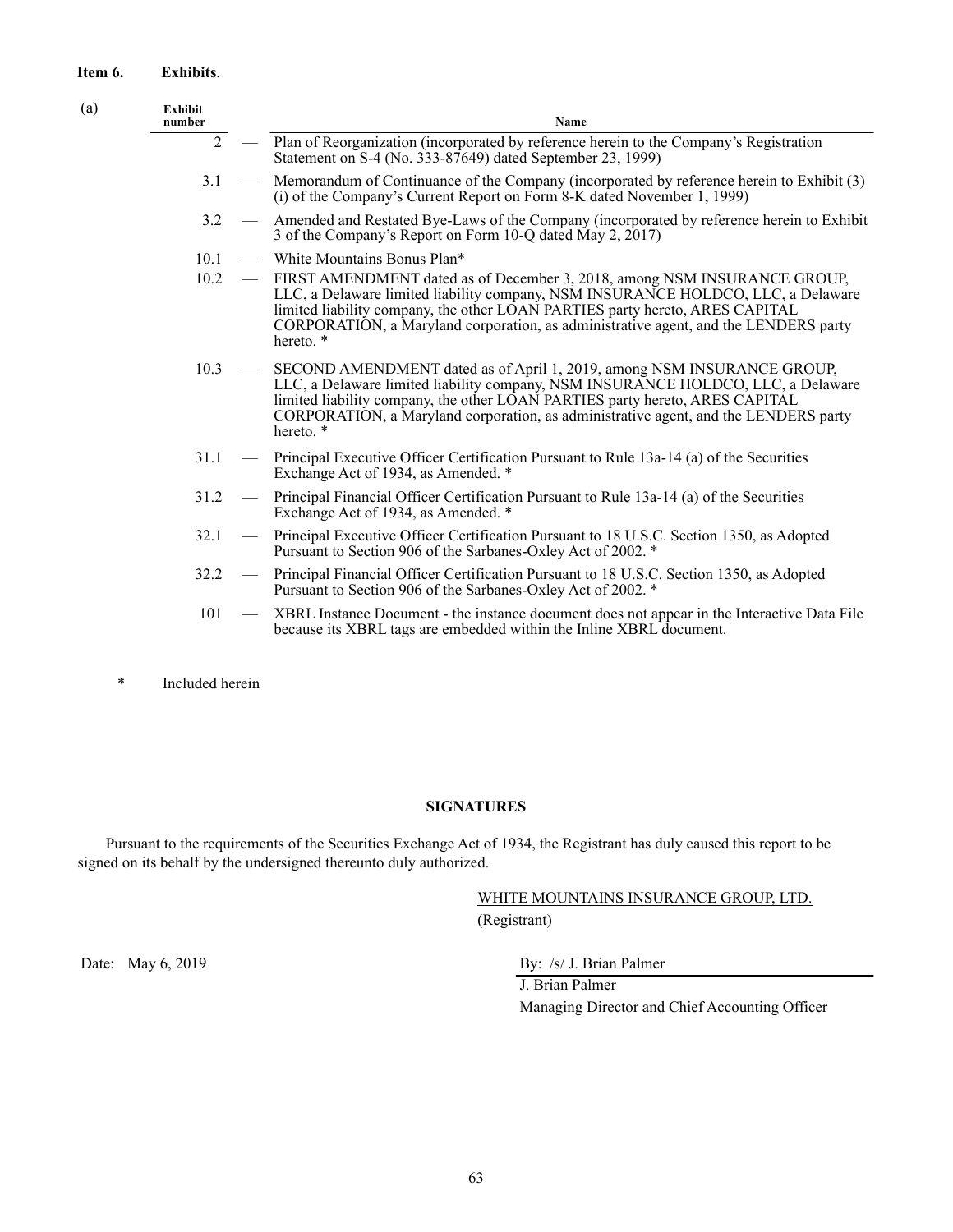# **PRINCIPAL EXECUTIVE OFFICER CERTIFICATION PURSUANT TO RULE 13a-14(a) OF THE SECURITIES EXCHANGE ACT OF 1934**

I, G. Manning Rountree, certify that:

1. I have reviewed this quarterly report on Form 10-Q of White Mountains Insurance Group, Ltd.;

2. Based on my knowledge, this quarterly report does not contain any untrue statement of a material fact or omit to state a material fact necessary to make the statements made, in light of the circumstances under which such statements were made, not misleading with respect to the period covered by this report;

3. Based on my knowledge, the financial statements, and other financial information included in this report, fairly present in all material respects the financial condition, results of operations and cash flows of the registrant as of, and for, the periods presented in this report;

4. The registrant's other certifying officer and I are responsible for establishing and maintaining disclosure controls and procedures (as defined in Exchange Act Rules 13a-15(e) and 15d-15(e)) and internal control over financial reporting (as defined in Exchange Act Rules  $13a-15(f)$  and  $15d-15(f)$  for the registrant and we have:

- (a) Designed such disclosure controls and procedures, or caused such disclosure controls and procedures to be designed under our supervision, to ensure that material information relating to the registrant, including its consolidated subsidiaries, is made known to us by others within those entities, particularly during the period in which this quarterly report is being prepared;
- (b) Designed such internal control over financial reporting, or caused such internal control over financial reporting to be designed under our supervision, to provide reasonable assurance regarding the reliability of financial reporting and the preparation of financial statements for external purposes in accordance with generally accepted accounting principles;
- (c) Evaluated the effectiveness of the registrant's disclosure controls and procedures and presented in this report our conclusions about the effectiveness of the disclosure controls and procedures, as of the end of the period covered by this report based on such evaluation; and
- (d) Disclosed in this report any change in the registrant's internal control over financial reporting that occurred during the registrant's most recent fiscal quarter (the registrant's fourth fiscal quarter in the case of an annual report) that has materially affected, or is reasonably likely to materially affect, the registrant's internal control over financial reporting; and

5. The registrant's other certifying officer and I have disclosed, based on our most recent evaluation of internal control over financial reporting, to the registrant's auditors and the audit committee of the registrant's board of directors (or persons performing the equivalent functions):

- (a) All significant deficiencies and material weaknesses in the design or operation of internal control over financial reporting which are reasonably likely to adversely affect the registrant's ability to record, process, summarize and report financial information; and
- (b) Any fraud, whether or not material, that involves management or other employees who have a significant role in the registrant's internal control over financial reporting.

May 6, 2019 By:

/s/ G. Manning Rountree Chief Executive Officer (Principal Executive Officer)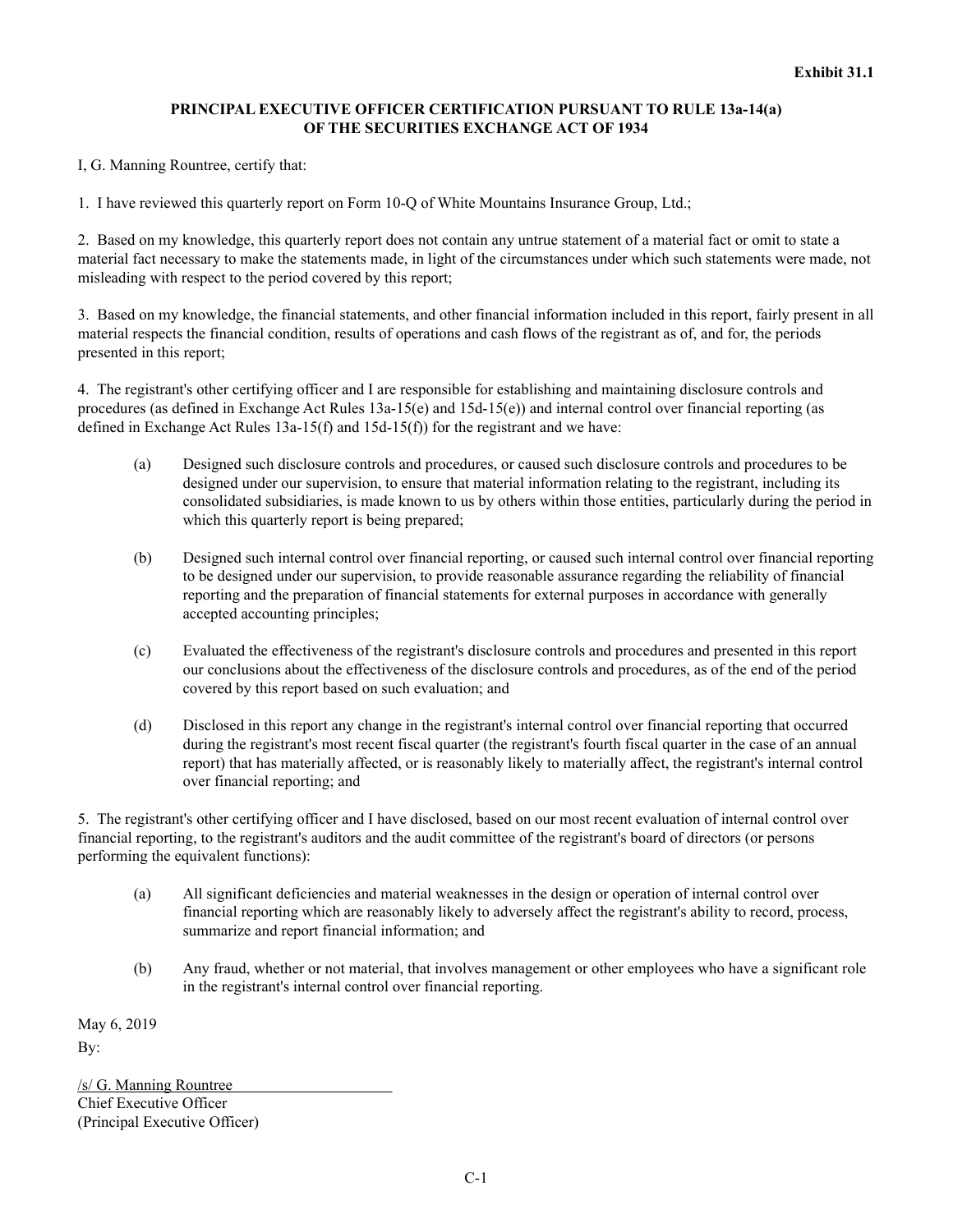# **PRINCIPAL FINANCIAL OFFICER CERTIFICATION PURSUANT TO RULE 13a-14(a) OF THE SECURITIES EXCHANGE ACT OF 1934**

I, Reid T. Campbell, certify that:

1. I have reviewed this quarterly report on Form 10-Q of White Mountains Insurance Group, Ltd.;

2. Based on my knowledge, this quarterly report does not contain any untrue statement of a material fact or omit to state a material fact necessary to make the statements made, in light of the circumstances under which such statements were made, not misleading with respect to the period covered by this report;

3. Based on my knowledge, the financial statements, and other financial information included in this report, fairly present in all material respects the financial condition, results of operations and cash flows of the registrant as of, and for, the periods presented in this report;

4. The registrant's other certifying officer and I are responsible for establishing and maintaining disclosure controls and procedures (as defined in Exchange Act Rules 13a-15(e) and 15d-15(e)) and internal control over financial reporting (as defined in Exchange Act Rules  $13a-15(f)$  and  $15d-15(f)$  for the registrant and we have:

- (a) Designed such disclosure controls and procedures, or caused such disclosure controls and procedures to be designed under our supervision, to ensure that material information relating to the registrant, including its consolidated subsidiaries, is made known to us by others within those entities, particularly during the period in which this quarterly report is being prepared;
- (b) Designed such internal control over financial reporting, or caused such internal control over financial reporting to be designed under our supervision, to provide reasonable assurance regarding the reliability of financial reporting and the preparation of financial statements for external purposes in accordance with generally accepted accounting principles;
- (c) Evaluated the effectiveness of the registrant's disclosure controls and procedures and presented in this report our conclusions about the effectiveness of the disclosure controls and procedures, as of the end of the period covered by this report based on such evaluation; and
- (d) Disclosed in this report any change in the registrant's internal control over financial reporting that occurred during the registrant's most recent fiscal quarter (the registrant's fourth fiscal quarter in the case of an annual report) that has materially affected, or is reasonably likely to materially affect, the registrant's internal control over financial reporting; and

5. The registrant's other certifying officer and I have disclosed, based on our most recent evaluation of internal control over financial reporting, to the registrant's auditors and the audit committee of the registrant's board of directors (or persons performing the equivalent functions):

- (a) All significant deficiencies and material weaknesses in the design or operation of internal control over financial reporting which are reasonably likely to adversely affect the registrant's ability to record, process, summarize and report financial information; and
- (b) Any fraud, whether or not material, that involves management or other employees who have a significant role in the registrant's internal control over financial reporting.

May 6, 2019 By:

/s/ Reid T. Campbell

Executive Vice President and Chief Financial Officer (Principal Financial Officer)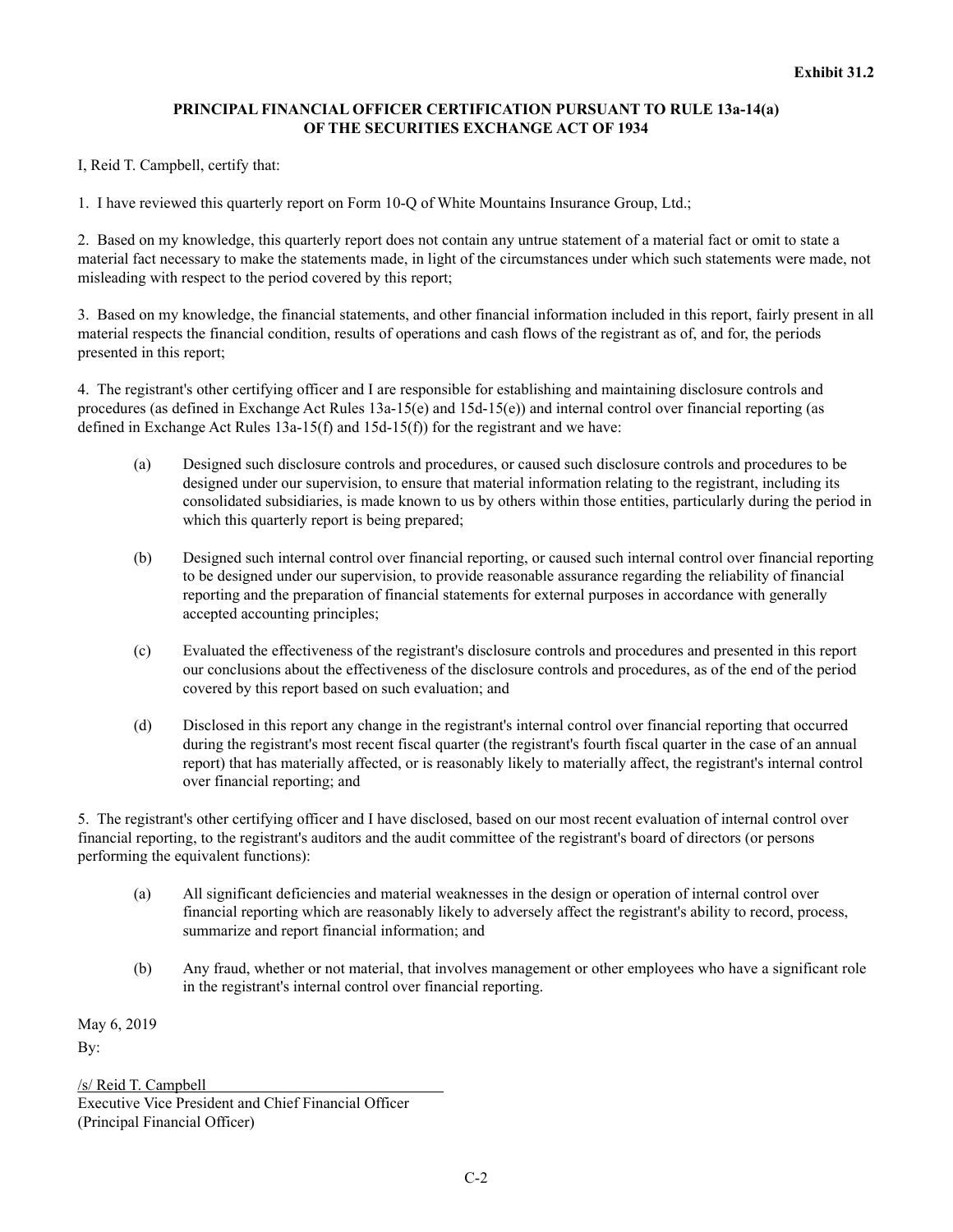# **PRINCIPAL EXECUTIVE OFFICER CERTIFICATION PURSUANT TO 18 U.S.C. SECTION 1350, AS ADOPTED PURSUANT TO SECTION 906 OF THE SARBANES-OXLEY ACT OF 2002**

In connection with the quarterly report on Form 10-Q of White Mountains Insurance Group, Ltd. (the "Company"), for the period ending March 31, 2019 as filed with the Securities and Exchange Commission on the date hereof (the "Report"), I, G. Manning Rountree, Chief Executive Officer of the Company, certify, pursuant to 18 U.S.C. §1350, as adopted pursuant to §906 of the Sarbanes-Oxley Act of 2002, that to my knowledge:

- The Report fully complies with the requirements of Section 13(a) or 15(d) of the Securities Exchange Act of 1934; and,
- The information contained in the Report fairly presents, in all material respects, the financial condition and results of operations of the Company as of and for the periods presented in the Report.

/s/ G. Manning Rountree

Chief Executive Officer (Principal Executive Officer)

May 6, 2019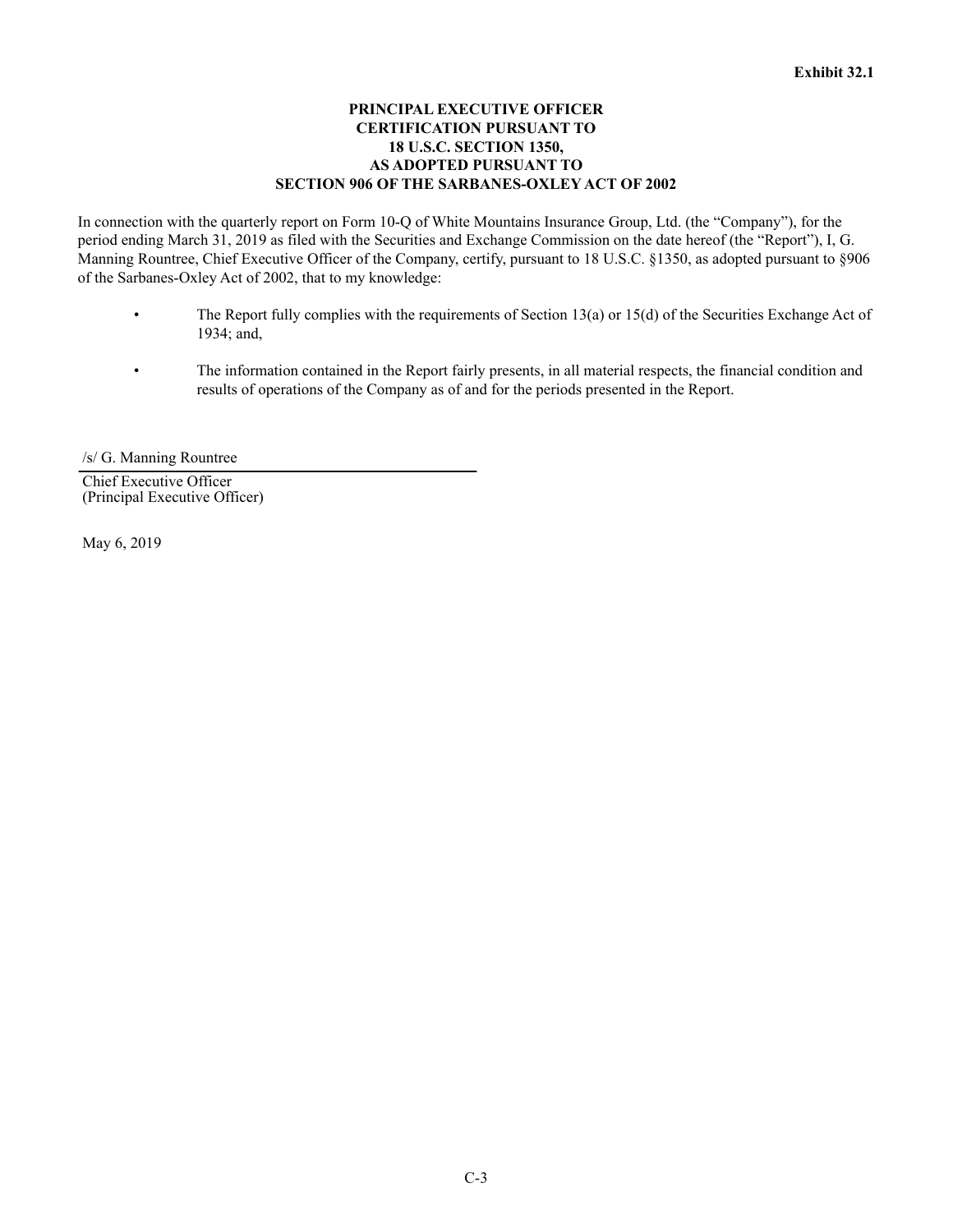# **PRINCIPAL FINANCIAL OFFICER CERTIFICATION PURSUANT TO 18 U.S.C. SECTION 1350, AS ADOPTED PURSUANT TO SECTION 906 OF THE SARBANES-OXLEY ACT OF 2002**

In connection with the quarterly report on Form 10-Q of White Mountains Insurance Group, Ltd. (the "Company"), for the period ending March 31, 2019 as filed with the Securities and Exchange Commission on the date hereof (the "Report"), I, Reid T. Campbell, Executive Vice President and Chief Financial Officer of the Company, certify, pursuant to 18 U.S.C. §1350, as adopted pursuant to §906 of the Sarbanes-Oxley Act of 2002, that to my knowledge:

- The Report fully complies with the requirements of Section 13(a) or 15(d) of the Securities Exchange Act of 1934; and,
- The information contained in the Report fairly presents, in all material respects, the financial condition and results of operations of the Company as of and for the periods presented in the Report.

/s/ Reid T. Campbell

Executive Vice President and Chief Financial Officer (Principal Financial Officer)

May 6, 2019